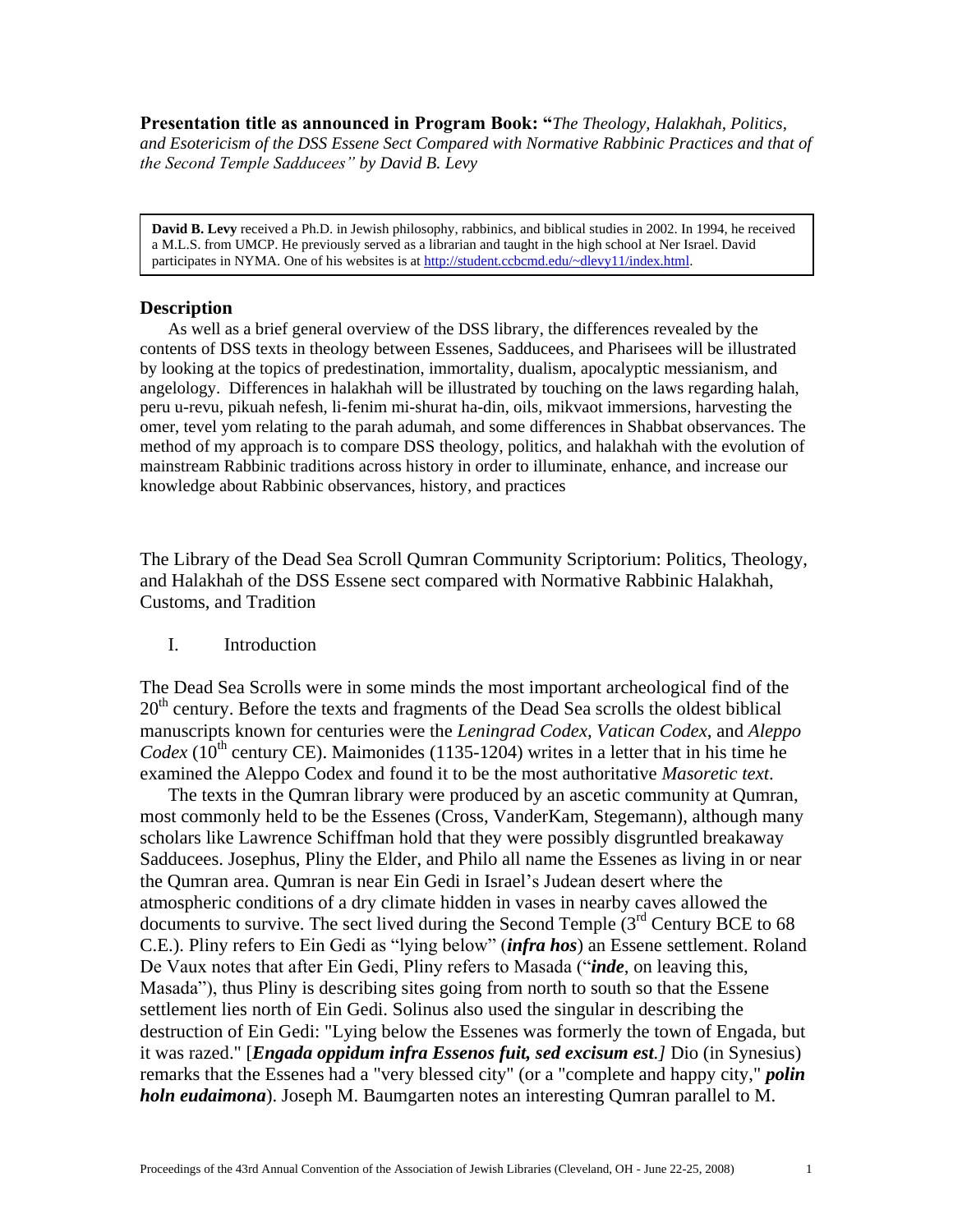Agrippa's description of Essenes as a "*gens aeterna*" by drawing on 4Q502, thereby comparing the blessings "*btwk 'm 'wlmy[m*," "in the midst of an eternal people." (J. M. Baumgarten, "4Q502, Marriage or Golden Age Ritual?," *JJS* 34 (1983) 125-35). Pliny writes:

**Ita per saeculorum milia- incredibile dictum- gens aeterna est, in qua nemo nascitur. Tam fecunda illis aliorum vita paenentia est**. (In this way this people has lasted- strange to say- for thousands of generations, though no one is born within it; so fruitful for them is the penitence for life which others feel. (Naturual History  $V/17$ ).

One of my aunts, Leah Gluskin's (zl) husband, Joseph Amusin, also compared "*gens aeterna*" to a text attested at Qumran that Dr. Amusin refers to as the self-descriptions in CD VII, 6; XIX, 1-2; and XX, 22: **"l' 'lp dwr**," that they live for a thousand generations.

 Roland de Vaux, a Jesuit priest, excavated the site of their commune and identified what he called a *scriptorium*, which is a term that defines a room in medieval monasteries devoted to the activity of scribes. In the *scriptorium* three inkwells and what looked like a table for writing were uncovered. The texts of this library reveal a community committed in part to celibacy, communal ownership of wealth, and fundamentalist ideas of predestination.

 The scrolls and scroll fragments recovered at Qumran are a voluminous body of Jewish texts which shed insight into the turn of the millennium about 2000 years ago where other groups known as Pharisees, Sadducees, and early Christians dotted the political landscape. These groups held different theologies, rituals, and world views. The Essenes were often more strict in *halakhic* (legal) observance than even the Pharisees. For example the Essenes waited longer than the appearance of 3 stars to mark the end of Shabbos, separated *hallah* in each kneading as opposed to each batch of loaves as rabbinic law prescribes, and were more strict with regards to traveling outside of the Sabbath boundary known as the *tehum (1000 cubits vs. Rabbinic 2000 cubits)*. In fact this ascetic sect was know to immerse in *mikvaot* on a much more constant basis, to subject its members to fasting more frequently than those times prescribed in the rabbinic calendar such as *Yom Kippur*, *Ta'anit Esther*, etc. The sect was also apocalyptic and believed that their "teacher of righteousness" (*moreh HaTzedek*) was leading them to messianic fulfillment. The sect was communistic *avant la letttre*- that is to join the community one donated all of one's wealth to the community which held it in common. In \_*The War Scroll*\_ the sect identified the Romans as the "*sons of darkness*" and themselves as "*the sons of light*" and predicted that the Romans would destroy the *Beit HaMikdash* in Jerusalem and exile the Jewish people. The Essenes retreated into the desert of the Judean desert, dressing in all white, because they did not agree not only with the Hellenized Sadducees who rejected the *oral law,* but for major periods controlled the functioning of the Temple as under King Alexander Yannaeus, but also differed in lesser degrees from the Pharisees who were often not strict enough for them in *ascetism*. In fact a passage in the Babylonian Talmud *Sukkah* (6<sup>th</sup> tractate) that describes how Alexander Yannai poured the water at the foot of the altar rather on the altar and was pelted by *etrogim* by the Pharisees ("for on one occasion he poured it over his feet and all the people pelted him with their citrons"), whereby he summoned the police to crucify 900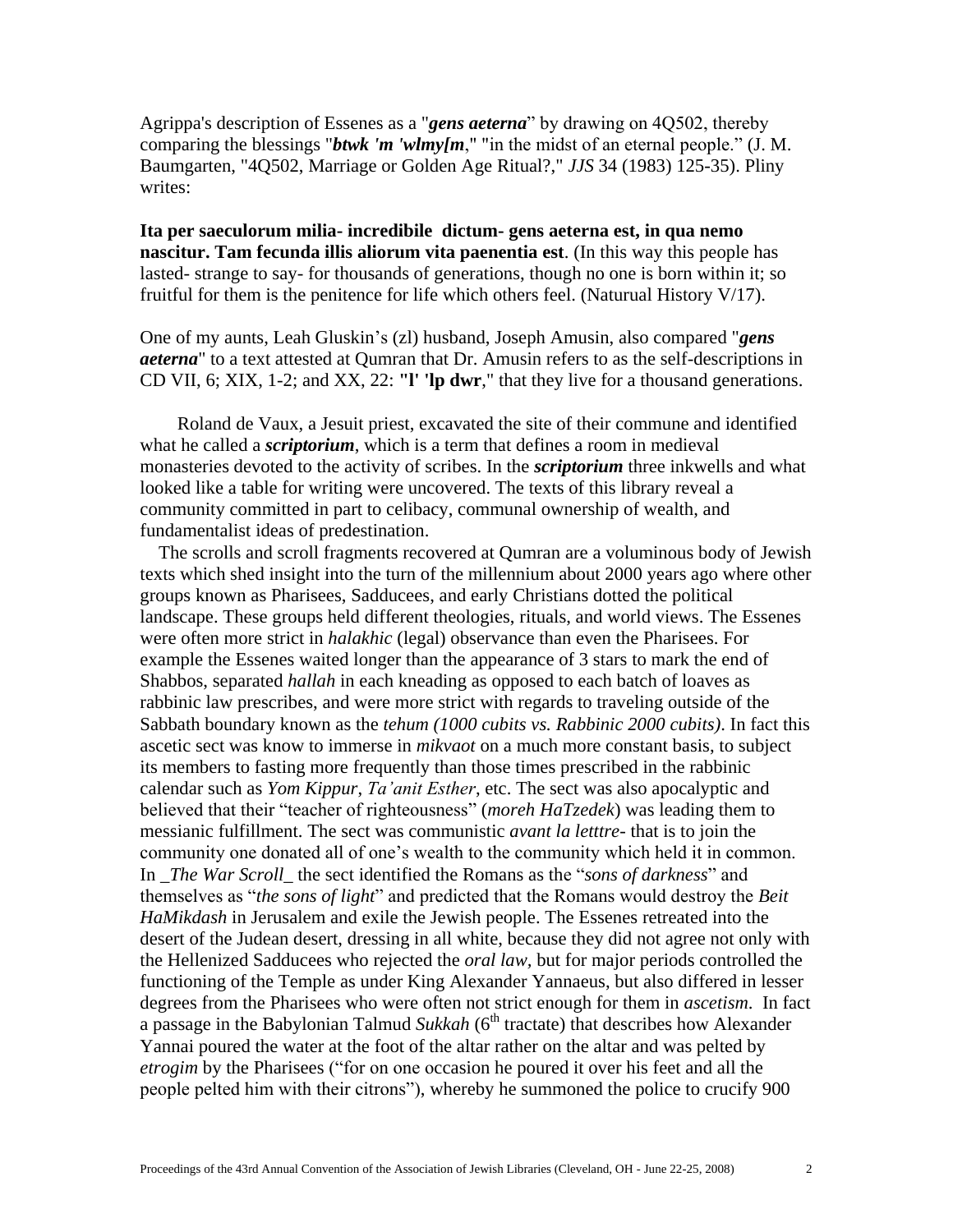Pharisees on *Sukkot* in one day after the water drawing ceremony, is also told over in one of the Dead Sea Scrolls. In *mishnah* 9 of *Maseket Sukkah* the water libation is seen as an omen for rain. The *mishnah* in chapter 5 *mishnah* 2 in *Maseket Berakhot* reads:

מזכירין גבורות גשמים בתחית המתים ושואלין הגשמים בברכת השנים והבדלה בחונן הדעת רבי עקיבא אומר אומרה ברכה רביעית בפני עצמה רבי אליעזר אומר בהודאה

(the power of the rains must be mentioned in the Resurrection of the dead at the prayer for the rains must be mentioned in the Benedictions of the Years and the *Havdalah* in who graciously grants understanding. Rabbi Akiba says, "It should be said as a 4rth benediction by itself. Rabbi Eliezer says in Thanksgiving."

A gold container would be filled from the water of Shiloah. Alexander Janneaues (103-76 BCE) like his father was alienated from the Pharisees. He usurped the position of priest and poured the water on the ground. The people appealed to Demetrius Eikairos, the Seleucid monarch for aid. Janneaus overcame the rebellion but bid his wife Salome to compromise with the Pharisees. Alexander as a Sadducee believed that the willow branches of the Pharisees should be hidden under the heavy stones in the *Beit Hamikdash* so that they should not be used. By acknowledging Hashem in each direction it was thought by some Pharisees to destin the amount of rainfall for the following year. The *Am-Haretzim* however Josephus notes were willing to profane the Sabbath in order to insure a harvest. The Sadduccees held that the libation of the water which was offered by a priest should be poured on the ground while the Pharisees held it should be poured on the altar.

 Perhaps the Essenes major departure from the Pharisees was their following of a solar calendar from \_*The Book of Jubilees*\_ as opposed to the Rabbinic lunar calendar. In fact the Damascus document recounts that this calendrical difference lead to an incident where the *Kohen Gadol* traveled from Jerusalem to Qumran on the day of reckoning of *Yom Kippur* which sometimes is pedagogically compared to the incident in Talmudic tractate *Rosh HaShanah* when Rabbi Yehoshua traveled on Yom Kippur, to submit to the calendrical calculations of the Fast Day according to Rabban Gamliel's determination (mishnah RH 2, 9).

שלח לו רבן גמליאל גוזרני עליך שתבא אצלי במקלך ובמעותיך ביום הכפורים שחל להיות בחשבונך הלך ומצאו רבי עקיבא מיצר אמר לו יש לי ללמוד שכל מה-שעשה רבן גמליאל עשוי שנאמר אלה מועדי הי מקראי קדש אשר תקראו אתם בין בזמנן בין שלא בזמנן אין לי מועדות אלא אלו בא לו אצל רבי דוסא בן הרכינס אמר לו אם באין אנו לדון אחר בית דינו של רבן גמליאל צריכין אנו לדון אחר כל-בית דין ובית דין שעמד מימות משה ועד עכשיו שנאמר ויעל משה ואהרן נדב ואביהו ושבעים מזקני ישראל ולמה לא נתפרשו שמותן של זקנים אלא ללמד שכל שלשה ושלשה שעמדו בית דין על ישראל הרי הוא כבית דינו של משה נטל מקלו ומעותיו בידו הלך ליבנה אצל רבן גמליאל ביום שחל יום הכפורים להיות בחשבונו עמד רבן גמליאל ונשקו על ראשו אמר לו בוא בשלום רבי ותלמידי רבי בחכמה ותלמידי שקבלת דברי

Witnesses had appeared before Gamaliel II testifying that they had seen the new moon. Rabban Gamliel announced that the new month had begun. But witnesses had delivered false testimony. Therefore the calendar was fixed by Rabban Gamliel in error. Rabbi Joshua was ordered to publicly violate Yom Kippur calculated in opposition to Gamliel's calendrical reckoning. Rabbi Joshua came with staff and money belt on Yom Kippur that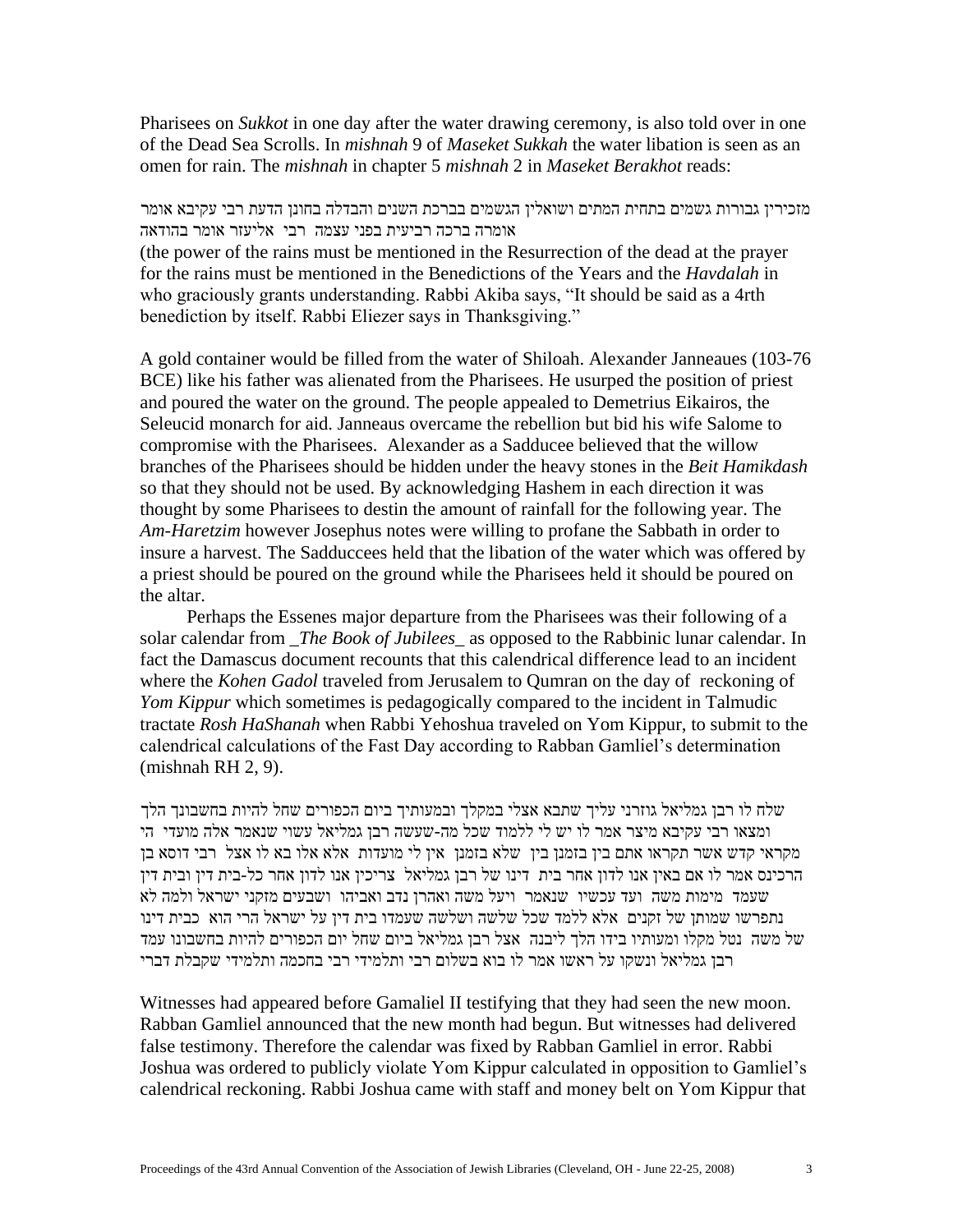fell in accordance with his reckoning. Rabban Gamliel kissed him and said, "Come in peace my master and disciple." Rabban Gamliel posseses great knowledge of astronomical terms. In RH *mishnah* 2, 8 he possessed pictures of the shapes of the moon. He set no limit to the number of witnesses that can travel:

דמות צורות לבנות היו לו לרבן גמליאל בטבלא ובכותל בעלייתו שבהן מראה את ההדיוטות ואומר הכזה ראית או כזה מעשה שבאו שנים ואמרו ראינוהו שחרית במזרח וערבית במערב אמר רבי יוחנן בן נורי עדי שקר הם כשבאו ליבנה קיבלן רבן גמליאל ועוד באו שנים ואמרו ראינוהו בזמנו ובליל עבורו לא נראה וקבלן רבן גמליאל אמר רבי דוסא בן הרכינס עדי שקר הן היאך מעידים על האשה שילדה ולמחר כריסה בין שיניה אמר לו רבי יהושע רואה אני את- דבריך

 Hebrew, Aramaic, and Greek were the languages of composition of the scribes of the Qumran library/scriptorium. At the time, according to Fitzmeyer, Hebrew was the language of the synagogue, Aramaic the language of the street and market, Greek the language of the educated, and Latin the language of the government. Three chief categories are represented amongst the library of the Dead Sea Scrolls. They copied Biblical texts. The oldest copy of the book of Isaiah dates from their community. All the books of the Bible are represented in the Dead Sea Scroll collection except Esther. Schiffman holds that this is because that particular scroll did not survive given the harsh climatic conditions while David Katz and others hold that the secular thrust of Megillat Esther raised problems of canonization.

 A second genre of texts found in the library are *apocryphal or pseudepigraphical* works. These are works which are omitted from various canons of the Bible and included in others. Included among the Apocrypha, *Ecclesiasticus* or the *Wisdom of Ben Sirah* extols wisdom and ethical conduct in the spirit of Hellenistic philosophy in the mode of the Biblical book of Proverbs. A Hebrew version of the book, which was known only in Greek after the 10<sup>th</sup> century, was discovered by Solomon Schechter in the Cairo *Genizah* in the 19<sup>th</sup> century. Fragments of the original Hebrew version were found in Cave 2. Schechter also gave Louis Ginzberg a Genizah paraphrase of the Damascus Document which Ginzberg published as *Eine Unbekannte Judische Sekte.* Ginzberg established the precedent for the indispensability of Rabbinic texts for understanding the Damascus document and by extension other Sectarian works.

 A third genre of texts found the Qumran library are known as *Sectarian* works. These are texts related to a pietistic commune and include *ordinances, biblical commentaries, apocalyptic visions, and liturgical works*. The most well know of these works include: *The Community Rule (Serkeh ha-Yahad= 1QS), Calendrical Documents (Mishmarot), Torah Precepts (Miqsat Ma'ase ha-Torah), Hosea Commentary (Pesher H*oshea), *Pesher Habbakuk (1QpHab)Damascus Document (Brit Damesek= 4Q266-273), The War Rule (Serekh ha-Milhamah= 1QM)*, *Thanksgiving Hyms (1QH*), *Genesis Apocryphon (1QapGen)*, *Aramaic Testament of Levi (TLevi ar), Aramaic Apocalypse (ArApocal), Flood Apocryphon (Flood Ap), Joseph Apocryphon (JosAp),* etc.

 Some scholars hold that there is a fourth category of scroll materials. In their view such scrolls, represent turn of the millennium "contemporary Jewish writing," which may include the mystical text of the "*Songs of the Sabbath Sacrifice (ShirShaba-b)*" known as angelic liturgy, which taps into the *Gnostic* tradition of the "G-d's chariot vision (*ma'aseh merkavah*)" glimpsed by such prophets as Elijah, Isaiah, and Ezekiel and later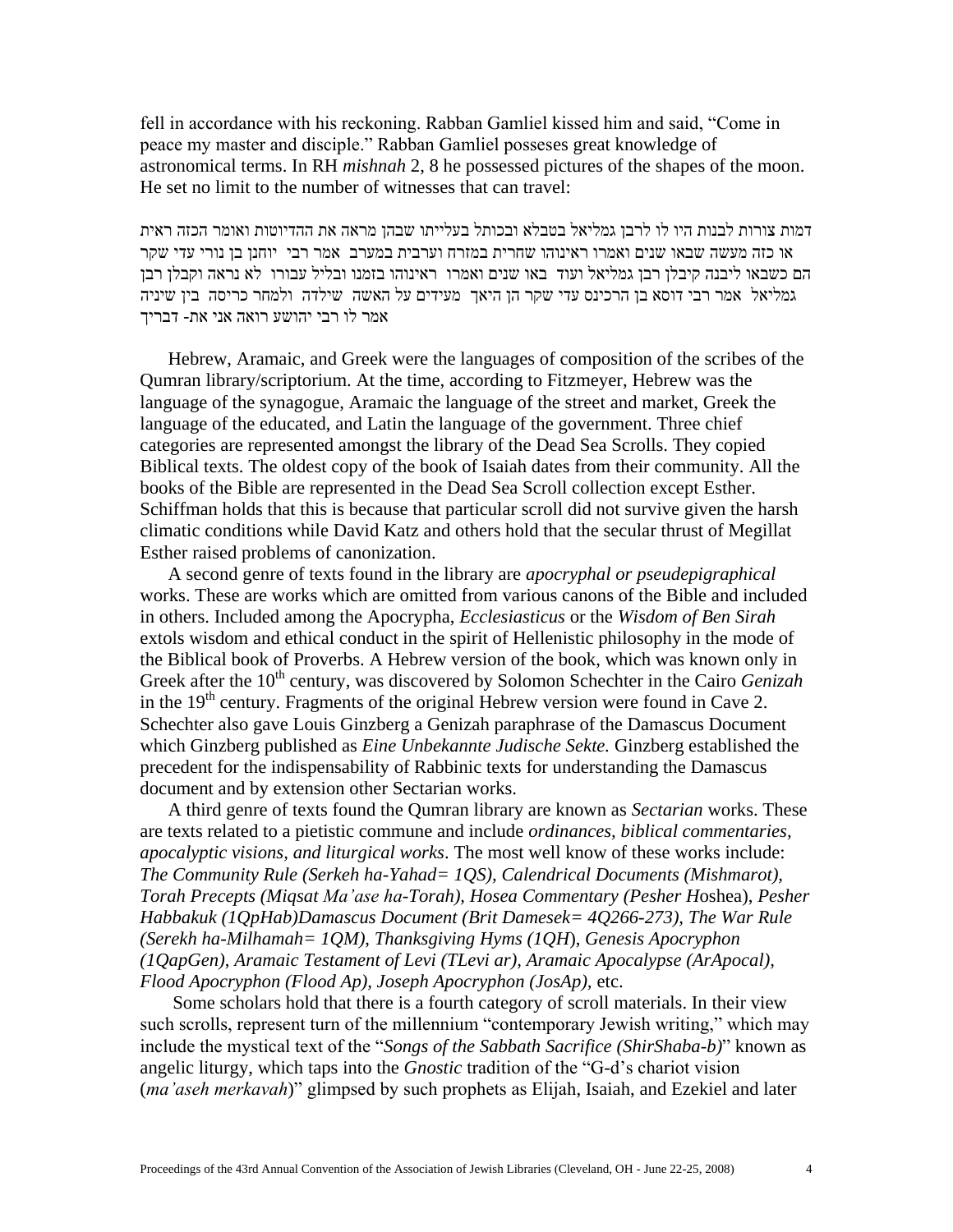represented in the *Kabbalistic* tradition by works such as *Hekhalot Rabbati and Hekhalot Zutrati*, as well as finding a place in even mainstream Rabbinic texts such as certain *suygot* (passages) in the Babylonian Talmud (see Halperin, David, The Ma'aseh Merkavah in the Talmud). The thirteen separate sections, one for each of the first 13 Sabbaths of the year evoke angelic praise and elaborate on angelic priesthood, the heavenly Temple, and the Sabbath worship in the Temple. Eight manuscripts of this work were found in Qumran Cave 4 and one in Cave 11, dating form the late *Hasmonean and Herodian* periods. One manuscript of the *Songs of Sabbath Sacrifice* was also found at *Masada,* a Zealot fortress that the Romans seiged only to find the Jewish refugees on top to have committed suicide rather than be taken as slaves to Rome for immorality and hard labor.

Qumran text 4Q400 1,1 alludes further to the four streams from Gan Eden that fructify the vineyard/pardes of Isaiah's metaphor of All of Israel is the vineyard of Hashem. These streams in later mysticism might refer to the streams of *Atzilut* (emanation) of the *sefirot*. In Qumran text 4Q500 of fragmentary 6 lines the logic of Paradise= Temple is extended to Isaiah's vineyard (Isa.  $5$ ) = Vineyard with streams. We read,

בכאיכה ינצו ו / [יקב תירושכה ]ב[נוי באבני ] / [ לשער מרום הקודש ] / [ מטעכה ופלגי כבודכה ב] / [ כפות שעשועיכה

[ מכה [ / According to M. Baillet's edition (DJD VII Oxford, 1982) we read,

- … **que tes [muri]ers fleurissent et…**
- **… ton pressoir a vin [b]ati en pierres…**
- **… a la porte de la sainte hauteur…**
- **…ta plantation et tes magnifiques canaux….**
- **….les branchages (qui font) tes delices**

II. Differences in Theology between Essences and Pharisees

While Pharisees and Essenes would agree on the importance of: (1) modesty, (2) the performance of *mitzvoth*, (3) respect for *zekanim*, (4) ultimate rewards and punishments, (5) the fact that *Hashem* loves wisdom, understanding, and knowledge and that they surround His throne i.e. see line 3 Co12 MSA… there are important differences between these two sects with regards to: (1) theology, (2) calendar, (3) *halakhah* that shed light on the second Temple period. Practices of the Sectarians included: (a) holding property in common, (b) a hierarchical community structure dictating worship and organization, (c) strict observance of Mosaic Law, (d) community decision making, (e) dressing in white garments, (f) initiation procedures, and (g) immersion in water collected by cisterns. According to Josephus the Pharisees concerned themselves with the strict interpretation of the observance of the Torah. Josephus compares the Pharisees to the stoics and the Essenes to the Pythagoreans. Schematically we can represent the following similarities and differences between the Pharisees, Essenes, an Sadducees:

| <b>Pharisees</b>    | <b>Sadducees</b>  | <b>Essenes</b>                |
|---------------------|-------------------|-------------------------------|
| $(1)$ soul & body   | $(1)$ body perish | (1) soul and body immortal    |
| <i>imperishable</i> |                   | <i>(psuche ton anthropos)</i> |
|                     |                   | <i>athantos</i> )             |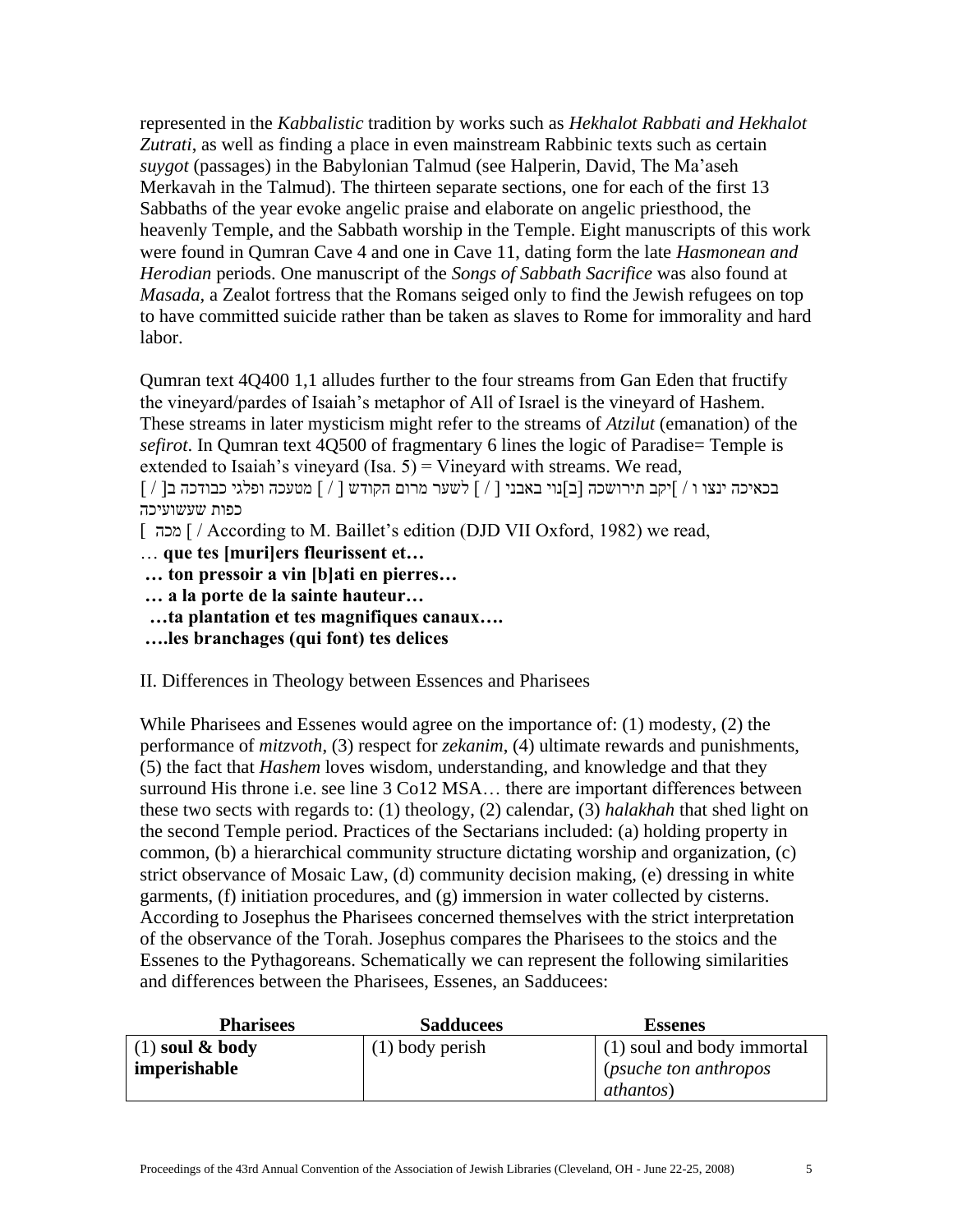| $(2)$ existence of <b>angels</b>               | (2) denied angels          | (2) existence of angels      |
|------------------------------------------------|----------------------------|------------------------------|
|                                                |                            |                              |
|                                                |                            |                              |
| (3) Providence and free will                   | $(3)$ deny destiny (Greek= | (3) strong Providence        |
| <b>HaKol Tzephuy veReshut</b>                  | moreh)                     | (Yediah shel hashem);        |
| nitanah (yediah&behirah)                       |                            | In the Community Rule there  |
| רבי עקיבא אומר הכל צפוי                        |                            | is reference to "His         |
| והרשות נתונה. ובטוב העולם נדון,                |                            | (Hashem's) glorious          |
| והכל לפי רוב המעשה                             |                            | design." Communion with      |
| Gen 22:15:                                     |                            | angels enables us to read in |
| ויקרא מלאך ה" אל-אברהם אברהם                   |                            | the War Scroll that such a   |
| ויאמר הנני: ויאמר אל-תשלח ידך                  |                            | communion is the common      |
| אל-הנער ואל-תעש לו מאומה כי                    |                            | praise of G-d as in "You"    |
| עתה ידעתי כי-ירא אלקים אתה ולא                 |                            | cast eternal destiny for man |
| חשכת את-בנך את-יחדך ממני                       |                            | with the spirits of          |
| Genesis Rabbah 56:7 $(5^{th}$                  |                            | knowledge, to praise your    |
| century) comments, "Did He                     |                            | name together in celebration |
| (Hashem) then not know                         |                            | and to tell of your wonders  |
| beforehand? Surely it is                       |                            | before all your work (1QHa   |
| written, I am G-ddeclaring                     |                            | xi.20-23 [iii.19-22].        |
| the end from the beginning,                    |                            |                              |
| and from ancient times                         |                            |                              |
| things that are not yet done                   |                            |                              |
| (Isa. 46:9)? Read not                          |                            |                              |
| YADATI (I know) but                            |                            |                              |
| YIDATI (I have made                            |                            |                              |
| known): Now all mortals                        |                            |                              |
| will know how far the fear of                  |                            |                              |
| heaven reaches, that man                       |                            |                              |
| may sacrifice his only son."                   |                            |                              |
| Thus the <i>Midrash</i> tolerates              |                            |                              |
| no <i>lacunae</i> or absence in                |                            |                              |
| Hashem's knowledge but                         |                            |                              |
| sees the <i>Akedah</i> , as does the           |                            |                              |
| later Degel Yehudah, as a                      |                            |                              |
| means to educate the world                     |                            |                              |
| of Avraham's faith and                         |                            |                              |
| <i>betuchon</i> , raised as the                |                            |                              |
| Ramban (1194-1270) says                        |                            |                              |
| from <i>potentiality</i> to <i>actuality</i> . |                            |                              |
| Rav Saadia Gaon (882-942)                      |                            |                              |
| also resolves this paradox in                  |                            |                              |
| the choice of the verb tense                   |                            |                              |
| he makes in his Arabic                         |                            |                              |
| translation of the <i>Tanakh</i> .             |                            |                              |
| Rav Saadia translates                          |                            |                              |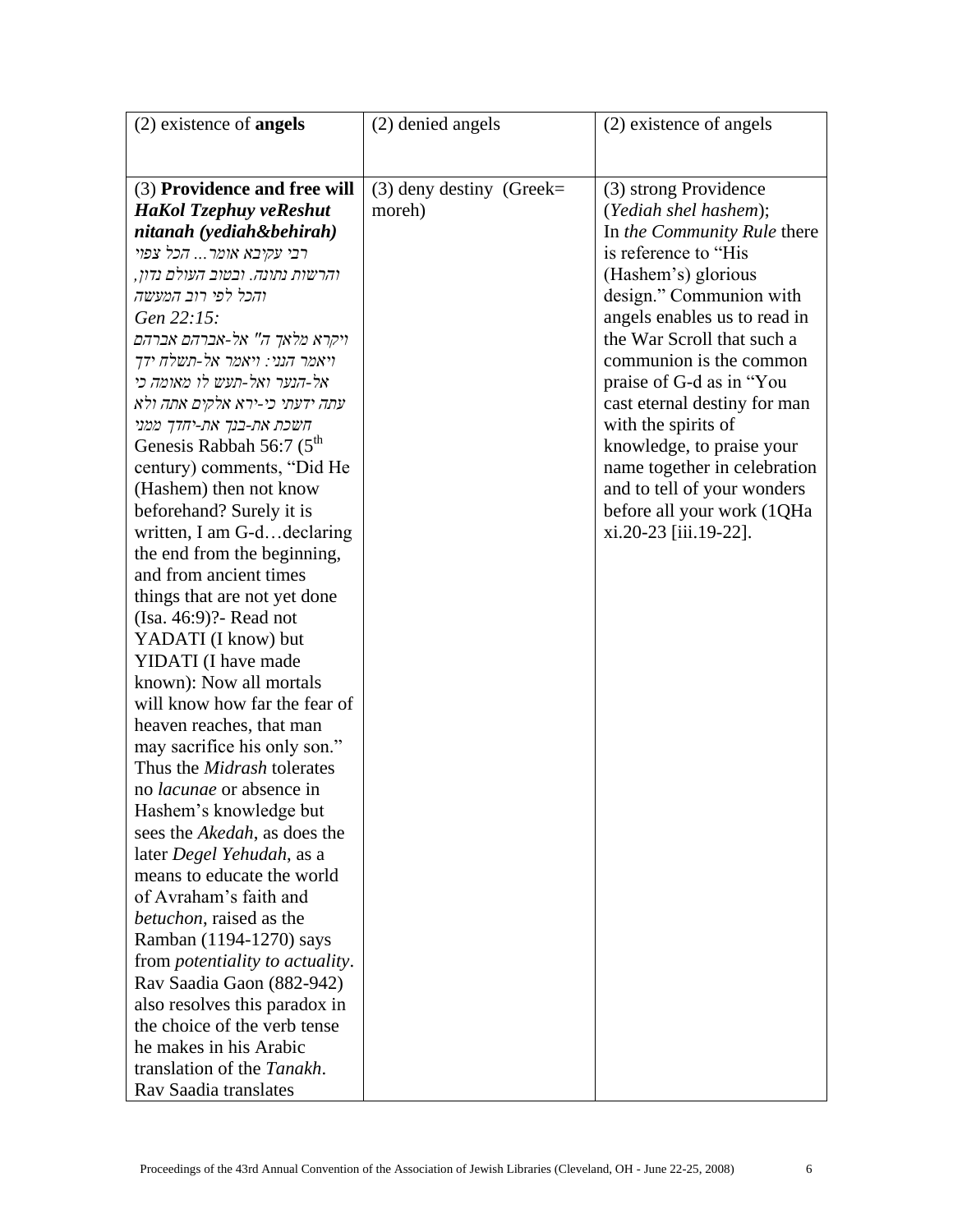| YADATI to ARRAFTU                                           |                                                         |                                                     |
|-------------------------------------------------------------|---------------------------------------------------------|-----------------------------------------------------|
| ALNAS which means in                                        |                                                         |                                                     |
| Arabic, I have made known                                   |                                                         |                                                     |
| to mankind.                                                 |                                                         |                                                     |
| (4) accept oral and written                                 | (4) reject oral torah                                   | (4) unique oral torah/unique                        |
| torah                                                       |                                                         | modifications of oral law                           |
|                                                             |                                                         |                                                     |
| (5) lunar calendar                                          | (5) lunar calendar                                      | (5) Solar calendar from                             |
|                                                             |                                                         | book of Jubilees                                    |
|                                                             | wait until sundown;                                     |                                                     |
| $(6)$ Tevel yom with regards<br>to red heifer (see Num 19:7 | (6)<br>Zadokites held that only a                       | 6) Essenes reject Tevel yom<br>(must wait: see 11Q) |
| red heifer and וכבס בגדיו הכהן                              | priest whose purification                               | Temple; employ adult                                |
| Lev. 11:39-40); The                                         | was completed by waiting                                | priests not pirchei kehunah);                       |
| Pharisees insisted that since                               | for sundown was eligible;                               | See: Temple Scroll &                                |
| the red cow was not a                                       | Num 19:3-22                                             | 4Q394 3-7 I 16-20:                                  |
| Temple sacrifice the <i>tebul</i>                           |                                                         | ואפ על טהרת פרת החטאת השוחת                         |
| yom was considered                                          | ויקחו אליך פרה אדמה תמימה<br>אשר אין –בה מום אשר לא-עלה | אתוה והסורף אותה והאוסף [א]ת                        |
| adequately pure, just as he                                 | עליה על : ונתתם אתה אל-אלעזר                            | אפרה והמזה את [מי] החטאת לכול                       |
| was eligible to consume non-                                | הכהן והוציא אתה אל-מחוץ למחנה                           | אלה להערי[ב א]ת השמש להיות                          |
| sacramental purities; Parah                                 | ושחט אתה לפניו: ולקח אלעזר                              | טהורים בשל שא יהיה הטהר מזה                         |
| 3:7; לא היתה פרה רוצה לצאת אין                              | הכהן מדמה באצבעו והוה אל-נכח                            | על הטמה (And concerning the                         |
| מוציאין עמה שחורה שלא אמרו                                  | פני אהל-מועד מדמה שבע פעמים:                            | purity of the cow of                                |
| שחורה שחטו ולא אדומה שלא                                    | ושרף את-הפרה לעיניו את-ערה                              | purgation, he who                                   |
| אמרו שתים שחטו רבי יוסי אומר                                | ואת-בשרה ואת-דמה על-פרשה                                | slaughters it, and he who                           |
| לא משום זה אלא משום שנאמר                                   | ישרף: ולקח הכהן עץ ארז ואזוב                            | burns it, and he who gathers                        |
| והוציא אותה לבדה וזקני ישראל                                | ושני תולעת והשליך אל-תוך                                | its ashes, and he who                               |
| היו מקדימים ברגליהם להר המשחה                               | שרפת הפרה: וכבס בגדיו הכהן                              | sprinkles the purgation                             |
| ובית טבילה היה שם ומטמאים היו                               | ורחץ בשרו במים ואחר יבא אל-                             | water, all these must wait                          |
| את- הכהן השורף את- <b>הפרה מפני</b>                         | המחנה וטמא הכהן עד-הערב:                                | for sundown to be pure, so                          |
| הצדוקים שלא יהיו אומרים                                     | ושרף אתה יכבס בגדיו במים ורחץ                           | that a pure man will sprinkle                       |
| במעורבי שמש היתה נעשית                                      | בשרו במים וטמא עד-הערב: ואסף                            | upon the impure one.                                |
| (They used to defile the                                    | איש טהור את אפר הפרה והגיח                              | 4Q276 frg 1 (Thr. Bb)                               |
| priest who was to burn the                                  | מחוץ למחנה במקום טהור והיתה                             | [בגדים] אשר לוא שרת בם                              |
| cow, because of the                                         | לעדת בני-ישראל למשמרת למי                               | בקודש/ [ ] וחיב את הבגדים ושחט                      |
| Zadokites, that they should                                 | נדה חטאת הוא: וכבס האסף את-                             | את / [ה]פרה [ל]פניו <נ>שא את                        |
| not say that it must be made                                | אפר הפרה את-בגדיו וטמא עד-                              | דמה בכלי חרש אשר/[ קד]ש                             |
| by those who had waited for                                 | הערב והיתה לבני ישראל ולגר                              | במזבה והזה מדמה באצבע[ו]                            |
| sundown.); Assert eligibility                               | הגר בתוכם לחקת עולם: הנגע                               | שבע/ [פעמים א]ל נוכה א[ו]הל                         |
| of tebul yom. R. Joshua                                     | במת לכל-נפש אדם וטמא שבעת                               | מועד והשליך את הארז/[ואת                            |
| insisted that even the utensils                             | ימים: הוא יתחטא-בו ביום השלישי                          | האזוב ואת שני ה]תולע אל תוך                         |
| used in the Parah ritual must                               | וביום השביעי יטהר ואם-לא                                | $/$ שרפתה/ ואספ] את אפר הפרה                        |
| also be purified and used                                   | יתחטא ביום השלישי וביום                                 | והנ]יחוהו למשמרת/ ולבש הכוהן                        |
| without waiting for sundown                                 | השביעי לא יטהר: כל-הנגע במת                             | ([garments] with which he                           |
| (5:4)                                                       | בנפש האדם אשר-ימות ולו יתחטא                            | did not minister in the                             |
|                                                             | את-משכן ה" טמא ונכרתה הנפש                              | sacred (precincts]/[] and he                        |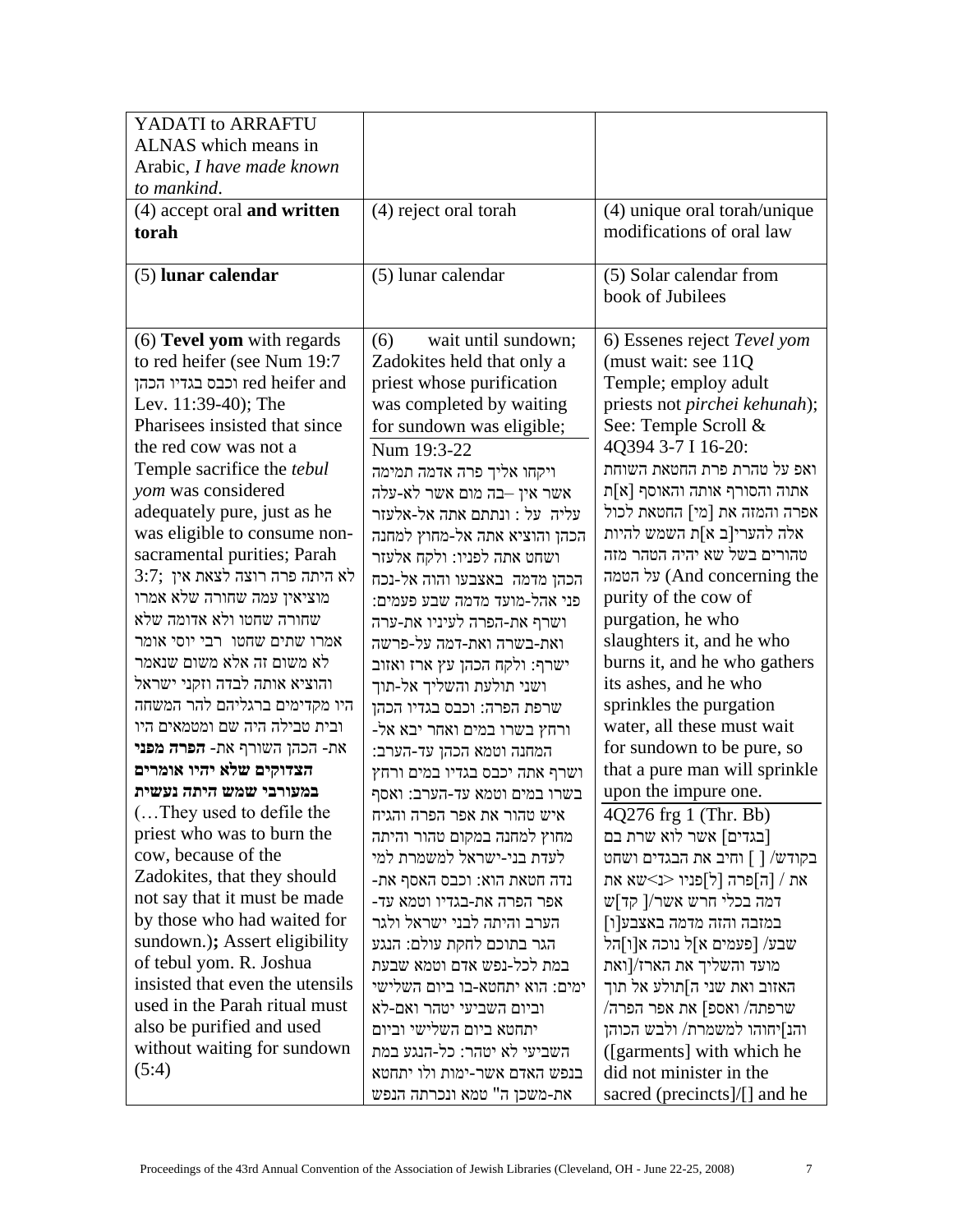| ההוא מישראל כי מי נדה לא-זרק    | shall gird [?] the garments                                 |
|---------------------------------|-------------------------------------------------------------|
| עליו טמא ה" עוד טמאתו בו: זאת   | and slaugh [ter the ] [the                                  |
| התורה אדם כי-ימות באהל כל-      | cow] [b]efore him, and he                                   |
| הבא אל-האהל וכל-אשר באהל        | shall <c>arry its blood in a</c>                            |
| יטמא שבעת ימים: וכל כלי פתוח    | clay vessel which/ [was                                     |
| אשר אין-צמיד פתיל עליו טמא      | sancti] fied by the altar. And                              |
| הוא: וכל אשר-יגע על-פני השדה    | he shall sprinkle of its blood                              |
| בחלל-חרב או במת או-בעצם אדם     | with his finger seven/ [times                               |
| או בקבר יטמא שבעת יםים: ולקחו   |                                                             |
|                                 | to]ward the tent of meeting.<br>And he shall cast the cedar |
| לטמא מעפר שרפת החטאת ונתן       |                                                             |
| עליו מים חיים אל-כלי: ולקח אזוב | wood/ and the hyssop and                                    |
| וטבל במים איש טהור והזה על-     | the scarlet into the midst of                               |
| האהל ועל-כל-הכלים ועל-הנפשות    | its burning [ and he shall                                  |
| אשר היו-שם ועל-הנגע בעצם או     | gather] the ashes of the cow/                               |
| בחלל או במת או בקבר: והזה       | and they] shall place it                                    |
| הטהר על- הטמא בים השלישי        | for safekeeping/ [ and the                                  |
| וביום השביעי וחטאו ביום השביעי  | priest shall put on                                         |
| וכבס בגדיו ורחץ במים וטהר       | 4Q277 frg. 1 (Thr B)                                        |
| בערב: ואש אשר-יטמא ולא יתחטא    | האזוב ואת [שני התולעת/ []איש]                               |
| ונכרתה הנפש ההוא מתוך הקהל כי   | טהור מכול טמאת ערב [/ []הכוהן                               |
| את מקדש ה" טמא מי נדה לא-זרק    | המכפר בדם הפרה וכול [/א]ת כלי                               |
| עליו טמא הוא: והיתה להם לחקת    | ]החלמה אשר כפרו בם את משפט                                  |
| עולם ומזה מי-הנדה יכבס בגדיו    | ה[טמאה ? ורחץ]/ במים [וט]מה                                 |
| והנגע במי הנדה יטמא עד-הערב:    | עג ה[ער]ב והנוג[ע ב]לחת מי                                  |
| וכל אשר-יגע-בו הטמא יטמא        | הגדה יט[מא ואל יז]/ איש א[ת] מי                             |
| והנפש הנגעת תטמא עד-הערב:       | הנדה על טמאי נ[פש]כיא איש                                   |
|                                 | כוהן טהור [רק הוא יזה]/ על]יהן                              |
|                                 | כי[א מ]כפר הוא על הטמ[א] ועלול                              |
| Lev. 11:39:                     | אל יז על הטמא ו[המקבלים]/ את                                |
| וכי ימות מן-הבהמה אשר-היא לכם   | מי [הג]דה יאבואו במים ויט[ה]רו                              |
| לאכלה הנגע בנבלתה יטמא עד-      | מטמאת הנפש ב [ ומכל]/ [טמאה]                                |
| הערב: והאכל מנבלתה יכבס בגדו    | אחרת [ויז]רוק עליהם [הכוהן את                               |
| וטמא עד-הערב והנשא את-נבלתה     | מי הגדה לטהר[ם כיא לוא]/                                    |
| יכבס בגדיו וטמא עד-הערב) (And   | [יתקדשו] כיא אם [י]טהרו                                     |
| if any beast, of which ye       | וט[הור] בשרהם וכל אשר יגע                                   |
| may eat, die he that toucheth   | [כו]/ הזב את] זובו נאי[ן] ידיו                              |
| the carcass thereof shall be    |                                                             |
| unclean until the evening.      | שט[ו]פות במים יטמא]/ [ מש]כבו                               |
| And he that eateth of the       | ומוש[בו ] נגעו[ ] זובו מגע                                  |
| carcass of it shall wash his    | טמאת[ו]/ וט]מה עד [ה]ערב                                    |
|                                 | והנושא [את ב]גדיו ורח]ץ וטמא                                |
| clothes, and be unclean until   | עד ה[ע]<br>r ([] the hyssop and                             |
| the even.                       | the [scarlet $]/$ [] a man                                  |
|                                 | purified from any impurity                                  |
|                                 | (which lasts till) evening                                  |
|                                 | []/[] the priest who purges                                 |
|                                 | with the blood of the cow.                                  |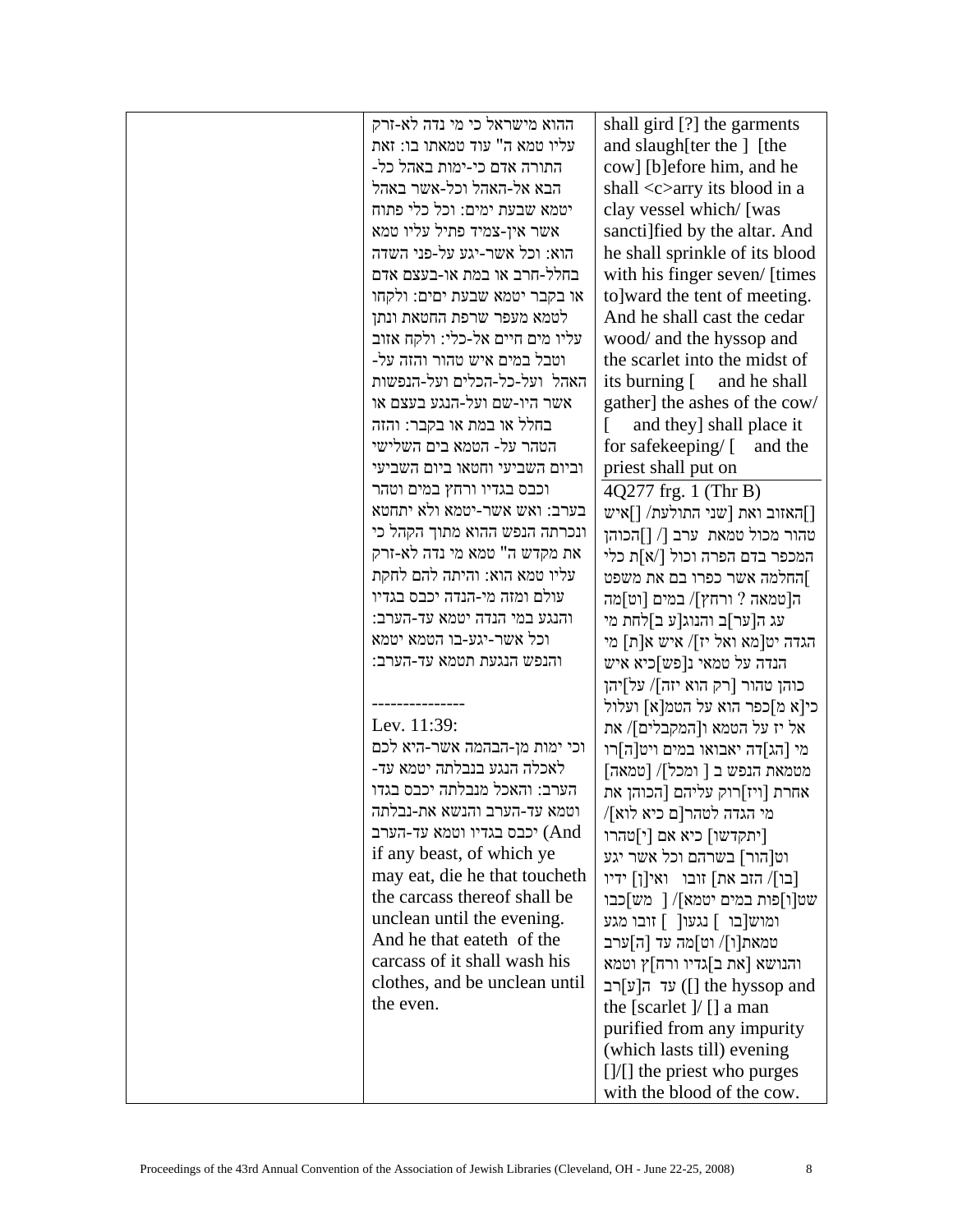|                          |                  | And all [] the clay [vessels]                                      |
|--------------------------|------------------|--------------------------------------------------------------------|
|                          |                  | with [whi]ch they purged                                           |
|                          |                  | the state [of impurity. He                                         |
|                          |                  | shall bathe]/ in water and                                         |
|                          |                  | [be im] pure until the                                             |
|                          |                  |                                                                    |
|                          |                  | ev[en]ing. One who                                                 |
|                          |                  | touché[s the] wetness of the                                       |
|                          |                  | purification water becomes                                         |
|                          |                  | im[pure. Let no man                                                |
|                          |                  | sprinkle]/ the purification                                        |
|                          |                  | water upon those defiled by                                        |
|                          |                  | a c[orpse] except for a priest                                     |
|                          |                  | who is pure. [Only he/                                             |
|                          |                  | [upon] them, fo[r he is                                            |
|                          |                  | per]forming a purgation rite                                       |
|                          |                  | for the impure. A child shall                                      |
|                          |                  | not sprinkle upont he                                              |
|                          |                  | impure. And [those who                                             |
|                          |                  | receive]/ the [pur]ification                                       |
|                          |                  | water shall (first0 immerse)                                       |
|                          |                  | themselves in water and be                                         |
|                          |                  | cleansed of the corpse                                             |
|                          |                  | defilement [ and of                                                |
|                          |                  | every]/other [defilement]:                                         |
|                          |                  | (then) let the [pri]est                                            |
|                          |                  | [spr]inkle the purification                                        |
|                          |                  | water upon them to purify                                          |
|                          |                  | [them, for they cannot]/ be                                        |
|                          |                  | sanctified] unless they are                                        |
|                          |                  | cleansed and their flesh is                                        |
|                          |                  | c[lean]. And anyone                                                |
|                          |                  | touched by one/ [who has] a                                        |
|                          |                  | flux [] and his hands were                                         |
|                          |                  | not rinsed in water becomes                                        |
|                          |                  | [unclean]/ $\lceil$ ] and his bedand                               |
|                          |                  | his seat $\lceil \cdot \rceil$ touched $\lceil \cdot \rceil$ his   |
|                          |                  | flux $\lceil \cdot \rceil$ the touch of $\lceil \text{his} \rceil$ |
|                          |                  | uncleanliness/ [ and he shall                                      |
|                          |                  | be im pure until evening,                                          |
|                          |                  | and he who carries his                                             |
|                          |                  | [g]arments shall [bat]he and                                       |
|                          |                  | be [] impure until evening.                                        |
| (7) Bones of animals not | (7) bones defile | (7) bones defile;                                                  |
| defile (see Yadayim 4:6) |                  | Qumran burial of bone                                              |
|                          |                  | remnants in jars from meals                                        |
|                          |                  | may have been for the                                              |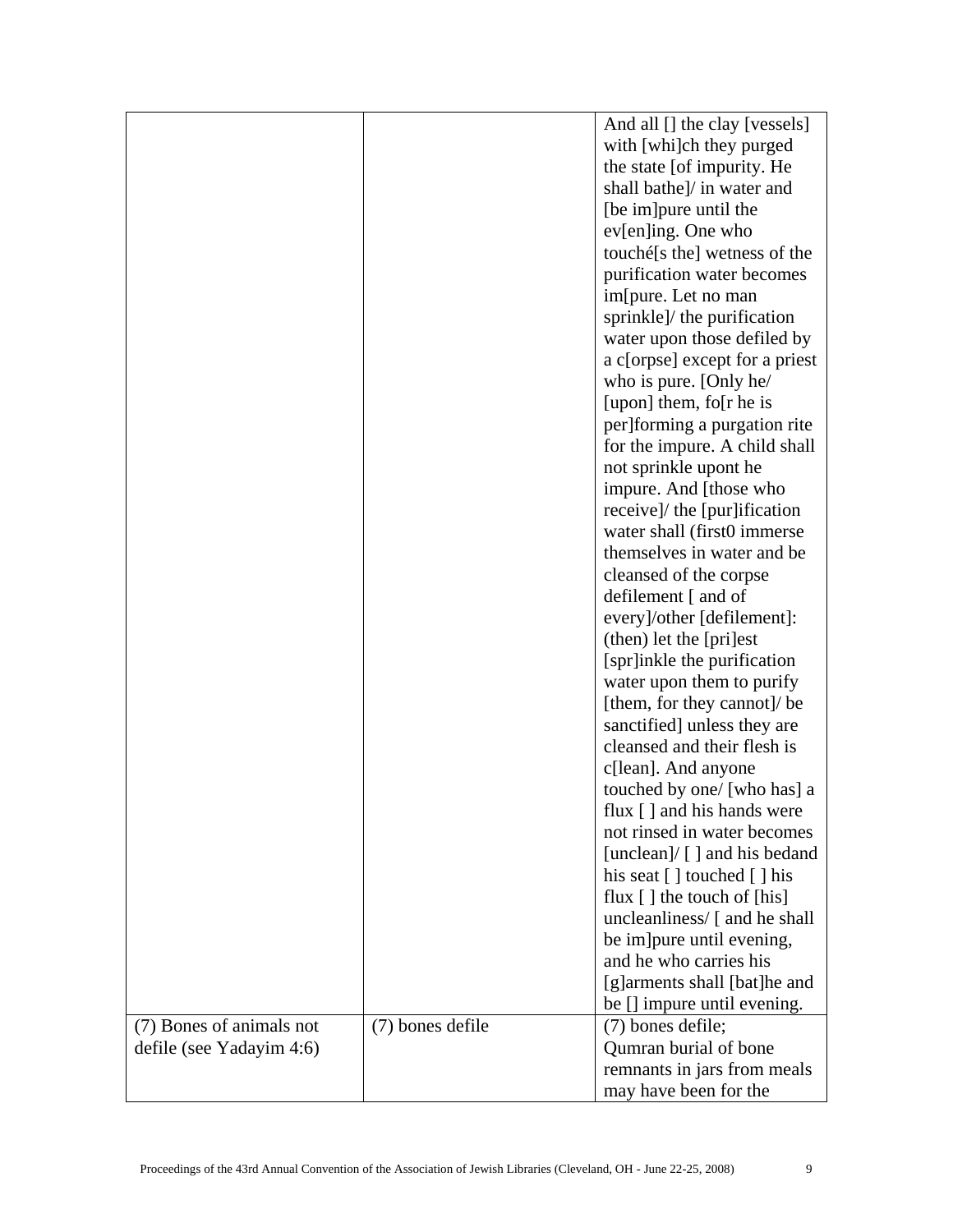|                                |                              | purpose of preventing their    |
|--------------------------------|------------------------------|--------------------------------|
|                                |                              | defilement by dogs or other    |
|                                |                              | animals while they still had   |
|                                |                              | remnants of meat on them.      |
|                                |                              | The MMT supports this          |
|                                |                              | hypothesis. This rule          |
|                                |                              | assigned the 4rth year fruit   |
|                                |                              | to priests, to the land of     |
|                                |                              | Israel, as in Lev. 19:23,      |
|                                |                              | while $4Q266$ 6 iv extends it  |
|                                |                              | also to the land of            |
|                                |                              | sojourning. In Or. 3:9 and     |
|                                |                              | Kidd. 1:9 prohibition of       |
|                                |                              | fruit of $1st$ 3 years also.   |
| 8) Nissoq = unbroken stream    | (8) H2O from cemetery o.k.   | (8) stream defiles; $4Q274 \&$ |
| of liquid (can defile); a)     |                              | 4Q284a deal with the           |
| impure liquids may             |                              | problem of juices exuding      |
| contaminate not only other     |                              | from ripened fruit and         |
| liquids and foods, but vessels |                              | vegetables and their effect    |
| b) Impure liquids transmit     |                              | on their susceptibility to     |
| first degree uncleanliness to  |                              | impurity: (a) Harvested        |
| other liquids without any      |                              | fruits are made susceptible    |
| diminution through the chain   |                              | to impurity by juices ozzing   |
| of derivative contacts;        |                              | regardless of owners           |
| Mishnah Tohrot ch.9-10         |                              | intention-thus gatherers are   |
| descibes precautions taken,    |                              | required to be ritually clean, |
| including quarantining to      |                              | (b) rain and dew falling       |
| insure the purity of workers   |                              | upon harvested fruits also     |
| in olive presses. Shammai is   |                              | make them susceptible,         |
| reputed to have threatened to  |                              | regardless of whether the      |
| extend restrictions applicable |                              | precipitation was welcomed     |
| to impure wine grapes to       |                              | by the owner; (c) Foods in     |
| olives as well when            |                              | an open earthen vessel in a    |
| questioned by Hillel;          |                              | house which is unclearn        |
| tMakh 3:3-5: Joshua ben        |                              | becomes unclean. Even          |
| Perahyah said that wheat       |                              | sealed vessels are not         |
| coming from Alexandria is      |                              | effective barriers against     |
| unclean as a result of their   |                              | impurity for the mahmir;       |
| water-wheel. The sages said:   |                              | 11 QT 49:6-8 [see Lev 11]      |
| if so let them be unclean for  |                              | ואדם כי ימות בעריכמח כול אשר   |
| Joshua ben Perahyah but        |                              | בבית וכל אכול אשר יוצק עליו    |
| pure for all Israel            |                              | מ[י]ם יטמא - כול חמושקה יטמא   |
| (9) Immersion of menorah;      | (8) claim rabbis immerse     | (8) less strict (exceptional   |
| Tosefta Hagigah 3, 35 relates  | orb of moon;                 | case for Essenes usually       |
| that the Pharisees once        | In asserting the immunity of | more mahmir); At Qumran        |
| immersed the Menorah of        | the Menorah to               | liquids were held to be more   |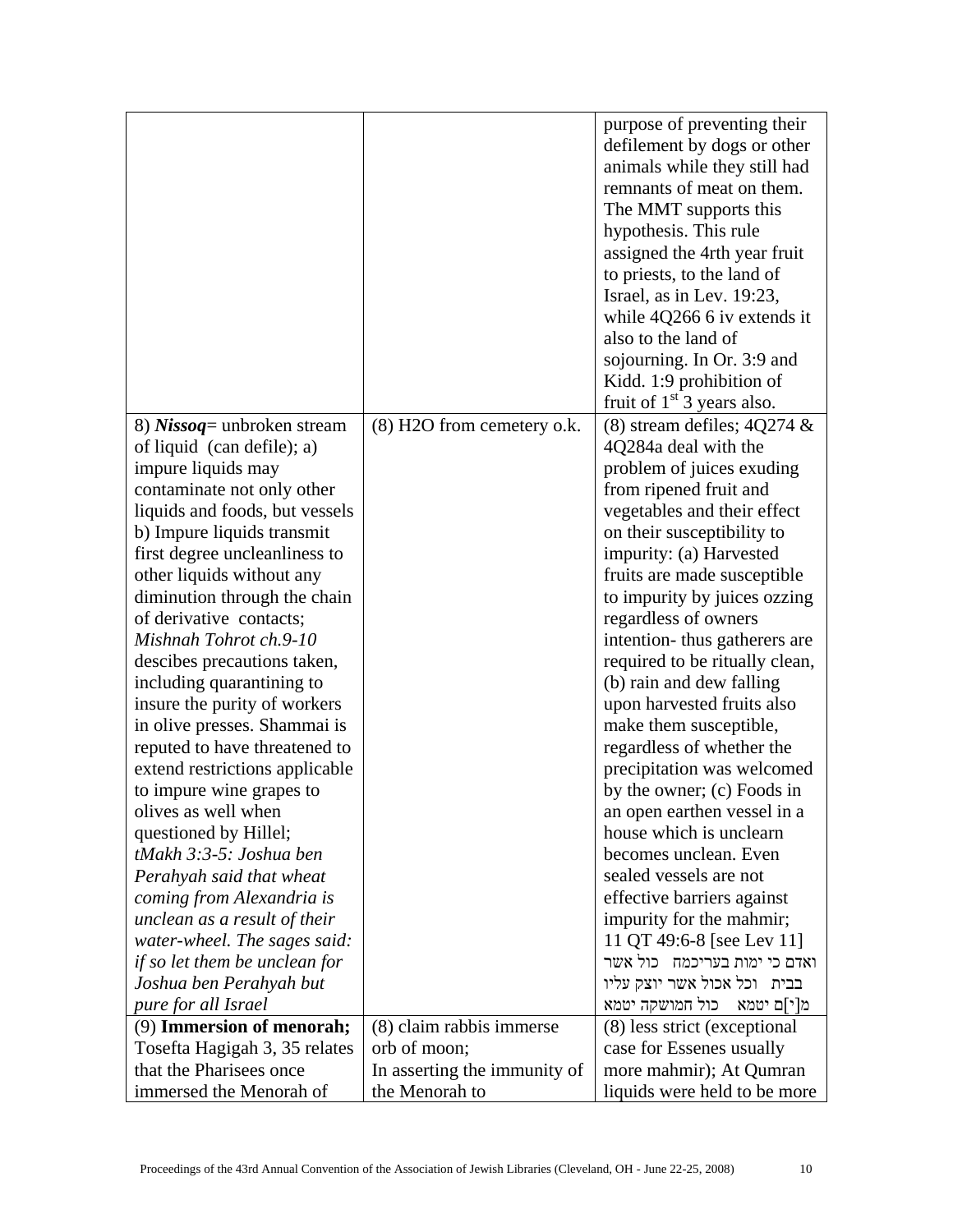| the Temple on a piligrimage      | contamination the                 | potent transmitters of        |
|----------------------------------|-----------------------------------|-------------------------------|
| festival. The Sadducees          | Sadducees were not                | impurity than solids; The     |
| ridiculed this purification      | negating their otherwise          | biblical principle that the   |
| מעשה והטבילו את המנורה ביום      | strict stance in matters of       | ground and water attached     |
| טוב והיו צדוקין אומרים בואו וראו | purity, but basing                | to it were not subject to     |
| פרושין שמטילין מאור הלבנה        | themselves on a priestly          | defilement seems to be        |
| It once happened that they       | tradition concerning the          | followed by Qumranites and    |
| immersed the menorah on a        | purifying power of its            | Tannaim-According to R.       |
| festival; and the Sadducees      | radiance; Sadducean               | Eliezer, the copper and       |
| said: Come and observe the       | critique of Pharisees             | golden altars of the Beit     |
| Pharisees who immerse the        | allowing n'importe qui (hoi       | HaMikdash did not require     |
| light of the moon/               | <i>poloi</i> ) to come in contact | purification after the Hagim, |
| Yerushalmi substitutes moon      | with Priestly sacred kelim        | mHagigah) מפני שהן כקרקע      |
| for "orb of sun." See: Yalqut    | (Ya'kov Sussman & S.              | 3,8)- extension from Ex.      |
| Pequdei 40, #419; cf.            | Lieberman; Tosefta Ki-            | $20:21$ מזבח אדמה which was   |
| Midrash Tadshe 11, Bet ha-       | fshutah (V., p.1336));            | also extended to metallic     |
| Midrash 3, p. 175: חמה כנגד      | Sadducean leniency                | altars. Analgously, since the |
| חמה ולבנה שבעת נרותיה כנגד ז"    | regarding Menorah indicates       | menorah was symbolic of       |
| כוכבים המשמשין את העולם          | regarded it to be                 | the heavens, i.e. beyond      |
| (The Menorah represents the      | unsusceptible to                  | reach of man, may be          |
| sun and moon. Its seven          | contamination regardless of       | deemed by Sadducees to be     |
| lights represent the seven       | its source, ergo supernatural     | immune to any                 |
| planets which serve the          | talismanic ceremonial             | contamination. However,       |
| world; See Philo Quis rerum      | object; Given the Hellenized      | the Pharisees once opted to   |
| divinarum heres 225 & De         | nature of the Sadducees they      | immerse the Menorah as a      |
| vita Mosis 2, 102 $\&$           | had affinities with               | precaustion.                  |
| Josephus Antiq. 3, 146)/         | allegorical interpretations       |                               |
| Zechariah 4:10-7 branches $\sim$ | that the menorah depicted as      |                               |
| the eyes of Hashem ranging       | a source of celestial             |                               |
| over the earth pure diadem       | illumination (also in             |                               |
| on Joshua צניף טהור ergo like    | Tosefta).                         |                               |
| מצנפת ציץ                        |                                   |                               |
| $(10)$ regarding Gittin          | (10) Sadducees protest for        | Moreh HaTzedek= Tzadok        |
|                                  | not write name of ruler           | HaKohen HaGadol               |
|                                  |                                   |                               |
|                                  |                                   | (Tzadokite priesthood         |
|                                  |                                   | origins)                      |
| $(11)$ Omer offering in          | $(11)$ omer brought on            | (11) Omer on Sunday           |
| Menachot 10:3                    | Sunday because fearful of         | The Essenes would harvest     |
| כיצד היו עושים? שלוחי בית דין    | doing agricultural work on a      | the <i>omer</i> on the Sunday |
| יוצאים מערב יום טוב ועושין אותו  | Shabbos.                          | after Pesach. In cave 4 a     |
| כריכות במחובר לקרקע כדי שיהא     | The Sadducees would wave          | scroll fragment was found     |
| נוח לקצור וכול העיירות הסמוכות   | the omer on the Sunday            | where the Essenes             |
| לשם מתכנסות לשם כדי שיהא         | following Shabbat. The            | denounced the practice of     |
| נקצר בעסק גדול כיון שחשכה        | Pharisees sometimes waived        | waiving the omer on           |
| אומר להם בא השמש? אומרים הין     | the <i>omer</i> on <i>Shabbas</i> | Shabbos as an error of        |
| בא השמש? אומרים הין מגל זו?      |                                   | blindness. The text reads:    |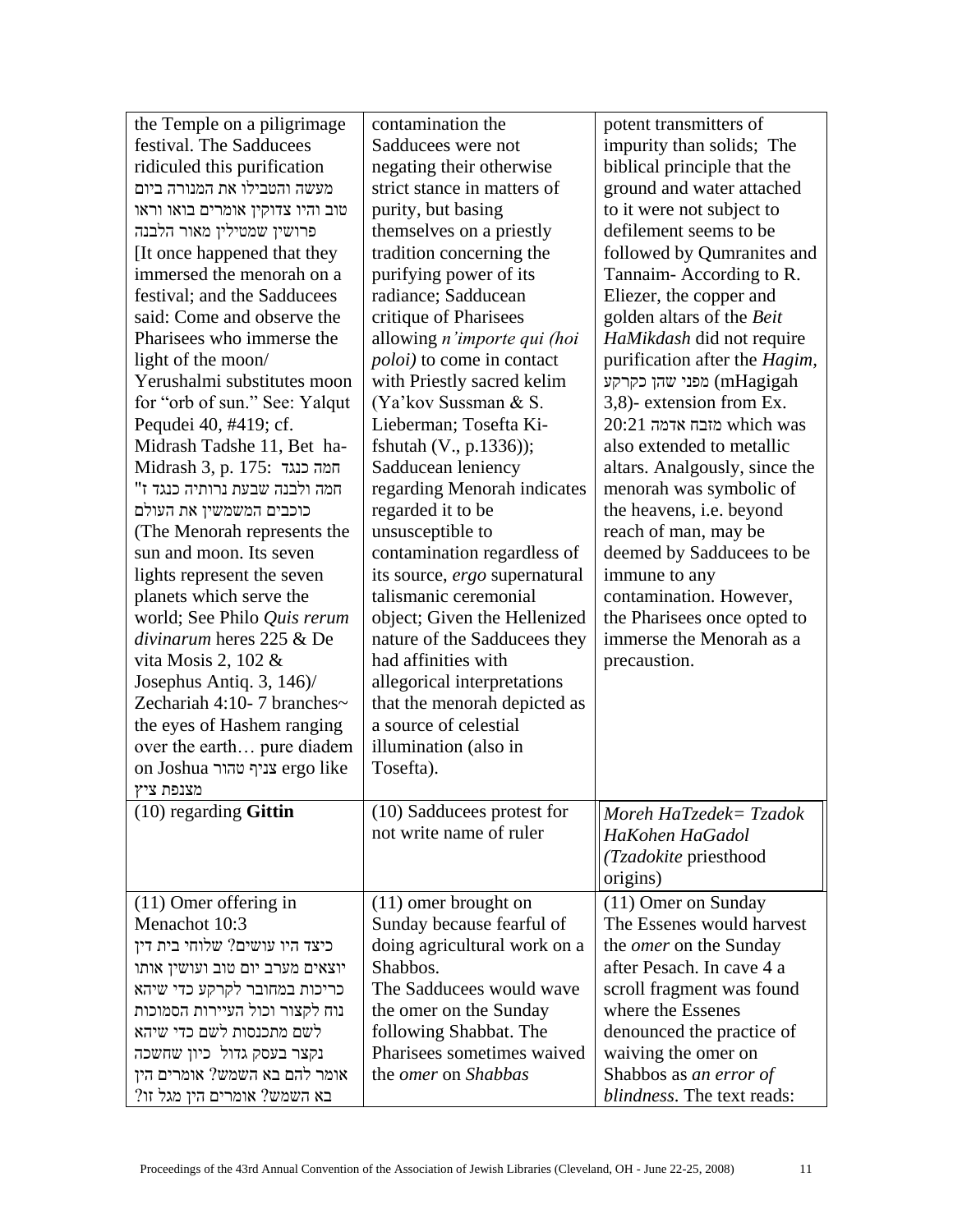| אומרים הין מגל זו? אומרים הין       |                              |                                     |
|-------------------------------------|------------------------------|-------------------------------------|
| קופה זו? אומרים הין קופה זו?        |                              | Waiving of Omer                     |
| אומרימ הין בשבת אומר להם שבת        |                              | mistake of blindness                |
| זו? אומרים הין שבת זו? אומרים       |                              | (תעות עורום                         |
| הין אקצור? והם אומרים לו קצור       |                              | Except your Sabbaths                |
| אקצור? והם אומרים לו קצור שלש       |                              |                                     |
| פעמים על כל-דבר ודבר והם            |                              | In the Masada text of the           |
| אומרים לו הין הין הין וכל כך        |                              | Essenes the concept of              |
| למה? מפני הביתוסים שהיו             |                              | forbidden grain or <i>hadash</i> is |
| אומרים אין קצירת העומר במוצאי       |                              | made. Leviticus 23:14               |
| יום טוב                             |                              | forbids use of grain of the         |
| All of this <i>tekas</i> (ceremony) |                              | new harvest to be eaten             |
| was because the Boethuseans         |                              | before the <i>omer</i> offering has |
| used to say the Omer may            |                              | been completed.                     |
| not be reaped at the close of       |                              |                                     |
| a festival day.                     |                              |                                     |
| $(12)$ <i>Negaim</i> = skin disease | $(12) Negaim = skin$ disease | 12) law of <i>nega</i> CDC 13:4-7   |
| Quarentine: (a) white hair (b)      | Quarentine                   | Quarentine                          |
| raw flesh                           |                              |                                     |
| (13) light incense after            | (13) light incense before    | $(13)$ Boycot <i>Beit</i>           |
| entering Kodesh Kodoshim            | enter Kodesh Kodoshim on     | HaMikdash because of                |
| on Yom Kippur                       | Yom Kippur                   | decadence of Sadducees              |

## A. Differences in theology

(a) **Predestination**: a famous paradoxical saying of Rabbi Akiva in Pirke Avot 3:19 asserts, *Hakol Tzphuey vereshut nitanah*. While agreeing that Hashem has forseen all things, the Essenes differed from the possibility of freedom of choice by asserting that everything is in the hands of Hashem. The Essenes believed in absolute predestination and providence. In *the Community Rule* there is reference to "His (Hashem's) glorious design." Communion with angels enables us to read in the War Scroll that such a communion is the common praise of G-d as in "You cast eternal destiny for man with the spirits of knowledge, to praise your name together in celebration and to tell of your wonders before all your work (1QHa xi.20-23 [iii.19-22].The term fate in Greek is *Moreh* and in Hebrew *yediah, or Hashem's foreknowledge.* The classic paradigm examined by the Rabbinic tradition to illustrate the paradox of *Hakol Tzphuey vereshut nitanah, is* the *Akedat Yitzak* (Gen. 22) where the question of Hashem's *yediah* (foreknowledge) and human will/choice (*bihira/reshut nitanah*) is raised. The key *pusek* is, "*atah (now) yadati (I know) ki atah yirei hashem (that you fear Hashem)*." Genesis Rabbah 56:7 ( $5<sup>th</sup>$  century) comments, "Did He (Hashem) then not know beforehand? Surely it is written, I am G-d…declaring the end from the beginning,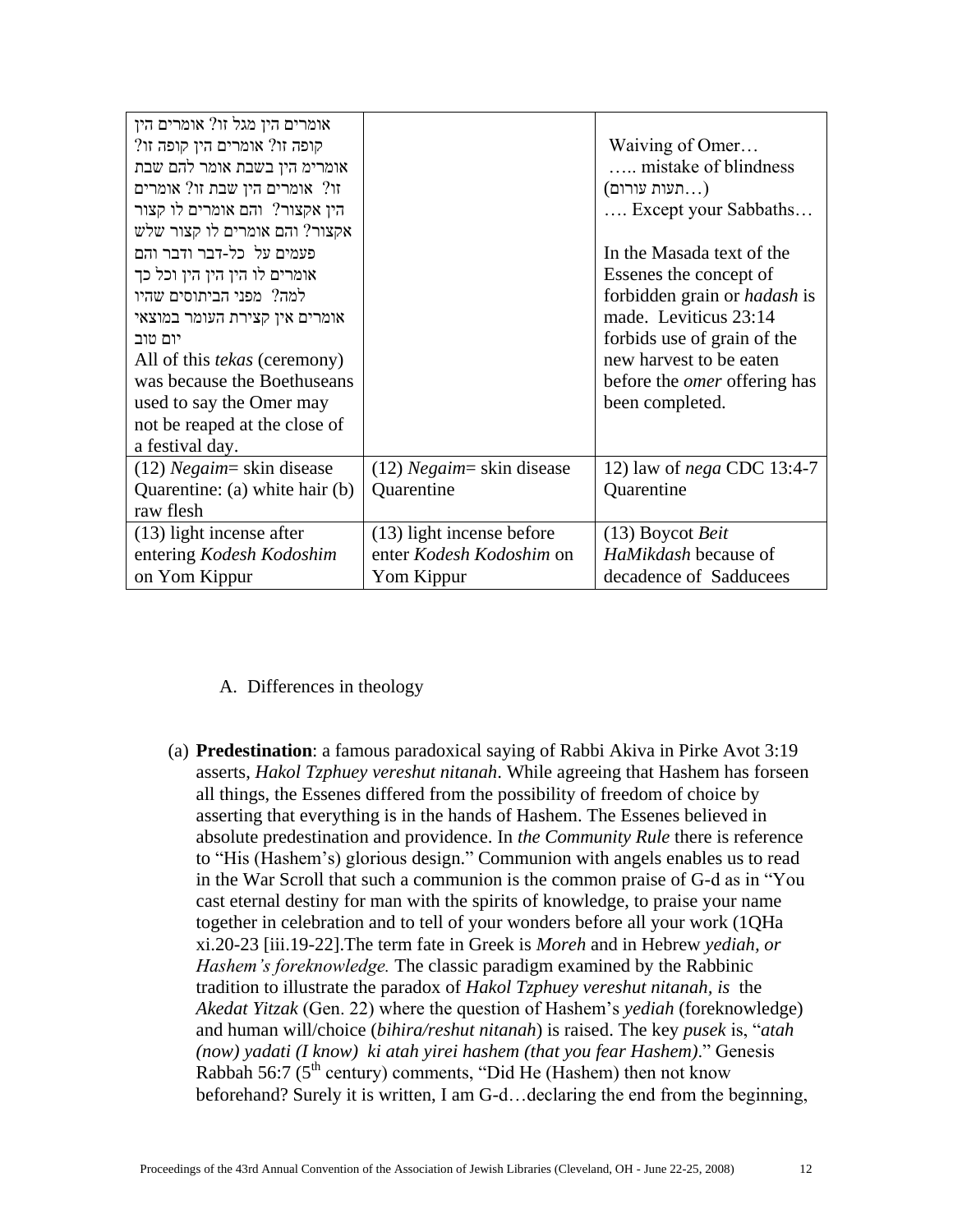and from ancient times things that are not yet done (Isa. 46:9)?- Read not YADATI (I know) but YIDATI (I have made known): Now all mortals will know how far the fear of heaven reaches, that man may sacrifice his only son." Thus the *Midrash* tolerates no lacunae or absence in Hashem's knowledge but sees the *Akedah*, as does the later *Degel Yehudah*, as a means to educate the world of Avraham's faith and *betuchon*, raised as the Ramban (1194-1270) says from *potentiality to actuality*. Rav Saadia Gaon (882-942) also resolves this paradox in the choice of the verb tense he makes in his Arabic translation of the *Tanakh*. Rav Saadia translates YADATI to ARRAFTU ALNAS which means in Arabic, *I have made known to mankind*. Rabbis Yosef Albo and Gersonides however disagree with Rav Saadia's argument of strong providence and assert that *Hashem* knew precisely how Avraham would respond, because both philosophers hold that in order to be a *moral agent* who is responsible and accountable we have to act "as if" we have free will. Crescas holds that G-d knew how Avraham would react. R. Isaac Arama holds that G-d tested Avraham for the sake of instructing and edifying not the world, but the patriarch himself. Rashbam argues the test was for the education of the world by noting, "Because now I know"- I now can demonstrate My knowledge about you to the whole world, "because you fear G-d, that you are G-d fearing. Rashi (1040-1105) in the name of Rabbi Abba avoids the providence vs. free will debate by paying attention to the fact that, "when I said to you take (*kach*)… I did not say slay him (*shechathu*), but bring him up (*Haolahu*). The *Keli Yekar* elaborates on the theme from the early *midrash* by noting that the word ATAH (now) does not always eliminate the past, but may be like HINEI (behold). He quotes others who explain NISAH (v.1) to mean *exalted*, as a banner on a staff (*Nais*). In that case YADATI is like HODATI (I made known). *Me'am Lo'ez*, a Ladino commentary, also is sensitive to words and the multiple connotations of YADATI in close reading when it notes, "Some say that the word YADATI here is used in the sense of attachment and binding, as in the verse, "Adam knew his wife Eve." The angel said in G-d's name, "I will be bound to you because you feared G-d. Although you did not actually sacrifice *Yitzak*, I will be bound to you, having mercy on you and your children, just as if you actually had completed the deed, because you never hesitated." Rabbi Moshe Alshich (1498-1593, Safed) also elaborates on the theme of the test as necessary to demonstrate Avraham's obedience to *Hashem*, but introduces the distinction between the attributes of MERCY and JUSTICE when he comments, "whereas Gd had known about Avraham's intention to go through with sacrificing Yitzhok, He could only say to him after he had begun to carry out the deed `you have not withheld'. The Fact that the slaughter was aborted was an act of the attribute of MERCY (angel Michael associated with water). Hence the angel who is called the angel of *Hashem* (Michael), not angel of G-d (Gabriel associated with fire). This attribute of mercy had now been enabled to say to Avraham, `you have demonstrated your obedience even to the demands by the attribute of justice.' The command to offer *Yitzak* as a sacrifice had been initiated by the attribute of Justice (*Elokim*). This is considered a new revelation to Avraham of his own capabilities. Or of the reasons why the slaughter had to be stopped… is the fact that sacrifice and the attribute of justice are contradictions in terms. The whole concept of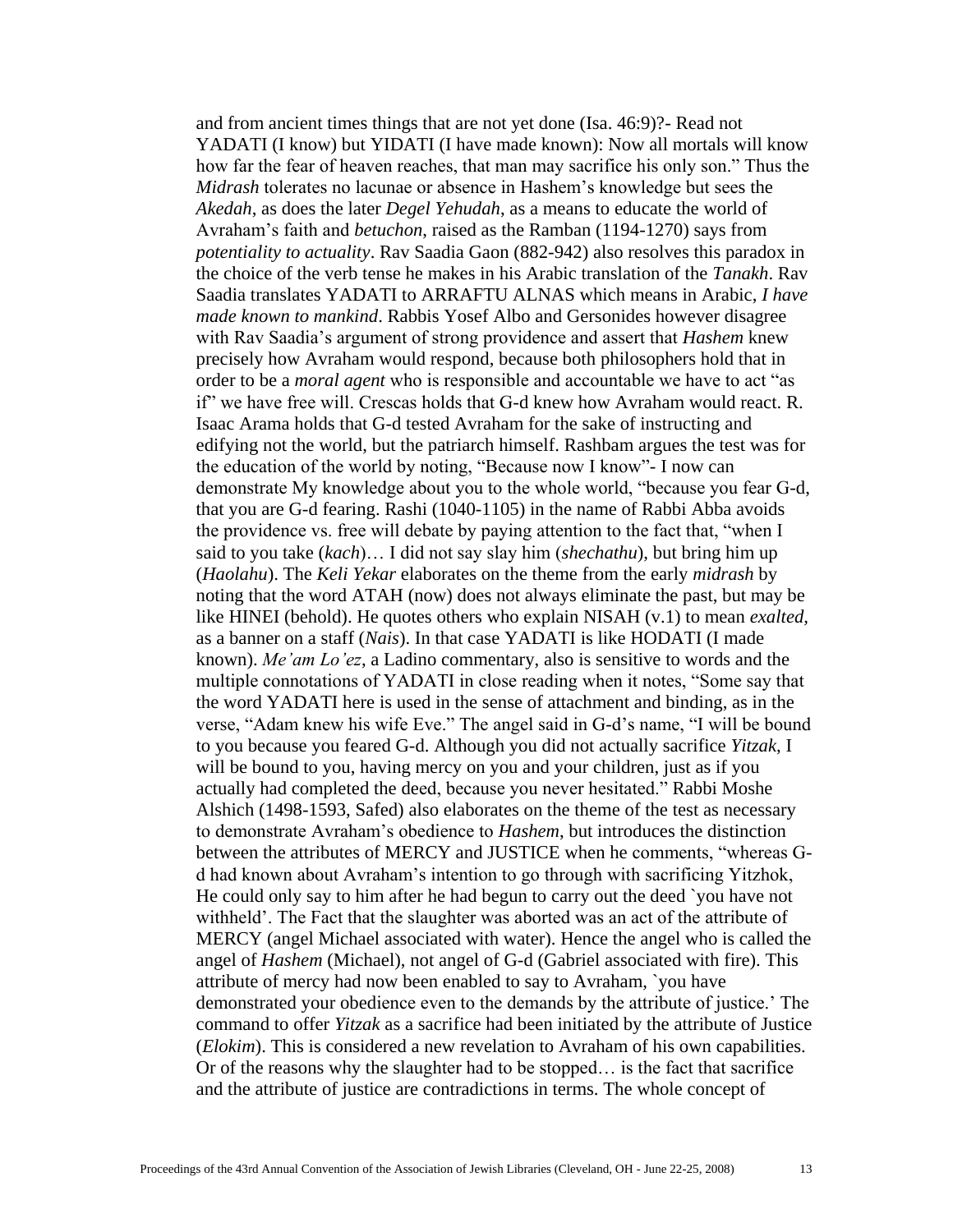sacrifice is tenable only in conjunction with the attribute of MERCY. The Malbim argues that the test was allowed to test the motivation of Avraham's faith when he writes, "Hence ATAH YADATI- from the second mitzvah that you have fulfilled-I know that you are a G-d fearing one since you have not spared your son. In sparing him from death there was no foreign motive involved; it did not enter your mind that you have spared your son because he is your only one. Not because of this did you spare him, but from Me: you have done so solely in order to fulfill the commandment free of any ulterior motivation." Rabbi Yaakov Tzevi Mecklenberg (1785-1865) in *Haketav vehakabblah* sets up a question and answer dialectic structure also found in Rabbi Manasseh ben Israel's earlier work *The Conciliator*. Rav Mecklenberg asks, "ATAH YADATI- (1) how is it possible to ascribe to G-d at this point a knowledge which He had not already possessed previously? Lack of knowledge is a form of imperfection; how can one attribute any imperfection to G-d?" *Haketav Vehakabblah* attempts to resolve these questions brilliantly in six sections. The *Chasam Sofer* (1851-1899) raises the question of *yediah and behirah* within the context of fear and love of Hashem and that the test demonstrated both fear and love in perfect balance and to the limit by Avraham. This aspect is more deeply treated by the Rambam (1134-1205) in the *Moreh Nevukhim* where the *Nesher HaGadol* shows that the Akedah shows the limit (*gevul*) that fear and love of Hashem can reach. Rambam is also insistent to assert that Avraham was not *meshugah* when he initiated the process to sacrifice Yitzak. Rather "the act spring from thought, correct understanding, consideration of the truth of his command…nor should one opt for the notion that he was in a state of passion/irrational. Rambam also implies that since Avraham is the prince of bringing monotheism to the world and he performed the *Akedah* with perfect love that he brought down the *Shekhinah* or *Shem haMephorash* in that the gematria of Akhdut/Unity [of Hashem]= (13) and Ahavah/Love= 13 which equals the tetragramaton (26). Rav Kook (1865-1935) in an epistle uses the Akedah question of providence to emphasize that Avraham rejected *avodah zarah* and his act evokes eternally *zekut avot*, which is a manifestation of the penetration of sublime pure light.

(b) **Immortality**: While the Sadducees asserted that the soul is immortal they rejected bodily resurrection. The Pharisees believed in after life and resurrection of body and soul based on Daniel 12:2, Ezekiel's vision of the dry bones, the phrase *az yashir Moshe (zeh bi-atid), ashrei yoshvei betechkah oed yehalukhah (oed extra*), etc. In Koheleth the *pusek*, "*Hanefesh tashuv limakor*" i.e. the source who gave the soul = Hashem is also interpreted as an allusion to immortality i.e. Hashem is *Mekor Hayim* (*Fons Vital*), the name of a work by Rabbi Shlomo ibn Gabirol. Elaborate Kabbalistic systems of *gilgulim* are also seen as a way in which the soul returns through reincarnations to perfect itself. Thus the *pusek*, "Let Reuven live and not die" is seen by one commentator as Moshe's plea that Reuven's soul go straight to *Gan Eden* and not need to descend to another reincarnation. Mordecai makes a *tikkun* for Yakov because Mordecai refused to bow before the wicked Haman, *yimach shemo*, while Yakov did bow to the wicked Esauv. According to the seventh Lubavitch Rebbe, Yakov bowed to the *Shuresh* of Esauv (i.e. Avraham), and not the wicked Esauv *per se*. In *parashat Pinchas*, Pinchas is seen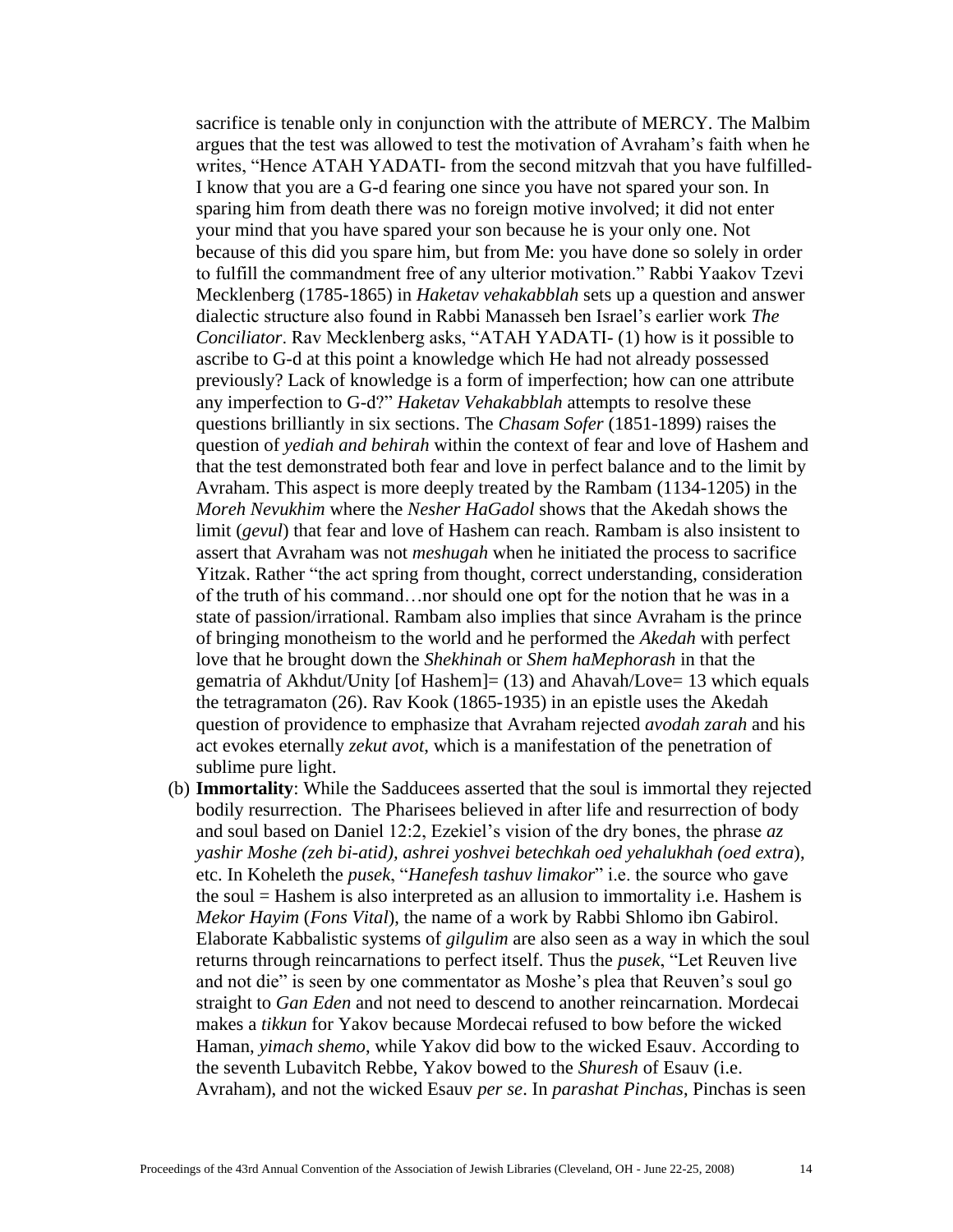as *Eliyahu hanavi,* both sharing the character trait of *zealousness*. In this system of *gilgulim* Moshe is a *gilgul* of Havel. In later history the Ramhal is seen as a *gilgul* of Rabbi Akiva because Rabbi Akiva learned the *otiot* at 40 years of age, while the Ramhal passed on at 40 years. Rabbi Chaim Vital's *Sefer HaHezyanot* maps the history of his *soul spark via* mystical reincarnations. Books such as \_*Life After Death: A history of the afterlife in the religions of the west*\_ by Alan Segal, \_*If you were G-d: Immortality and the soul*\_ by Aryeh Kaplan, *Netsah yesod…me'inyan nitshiyut ha-nefesh ve-hash'aratah ke-noam temidi*\_ by Benjamin Fraenkal, \_*The Idea of the Development of the Soul in Medieval Jewish Philosophy*\_ by Philip David Bookstaber, *Ascensions on high in Jewish mysticism*\_ by Moshe Idel, and \_*Death and Afterlife*\_ by Jacob Neusner are just a few books on the subject. In Rabbinic thought there is a difference between *olam ha-bah, Gan Eden, Afterlife, gilgulim*, and *resurrection*, etc. Sarachek in his book \_*The Doctrine of the Messiah in Medieval Literature*\_ has shown that the idea of resurrection is linked to understanding in part the function of the messiah. The injunction from *perek Helek* in Sanhedrin that adorns every opening chapter of *Pirke Avot*, "All of Israel have a share in *olam ha-bah*," has numerous interpretations.

The Essenes believed in the immortality of the soul expressed in the phrase, *psuche ton anthropos athanatos*, as well as bodily resurrection, along with the Pharisees. A key aspect of their idea of immortality is the linkage of the vineyard in Isaiah with the merkavah of Elijah and Ezekiel corresponding to Pardes fructified by the four wheels in Gan Eden. Fours are a motif not only in 4 parts of the tefillin, 4 words for creation, 4 sons on Pesah, 4 matriachs, and 4 wheels of the merkavah corresponding to Avraham as man, Yitzak as lion, Yakov as ox, and Dovid HaMelekh as eagle. In Isaiah 6 we find a throne vision of Hashem in the Temple in Jerusalem and and early report of the angeology of the sect confirmed a fragment of DSS containing the phrase TBNYT KS' MRKBH as part of an elaborate description of angels surrounding the throne (see J. Strugnell, "The Angelic Liturgy at Qumran- 4Q *Serek Sirot Olat Hassabat*," Supplements to *Vetus Testamentum* 7 (1960), 318-345) usually associated with *Hekhalot* hymns.The Merkabah in tannaitic sources and those emerging in early Jewish mysticism are in part an outgrowth of these early traditions.Many scholars however question the direct causal trajectories of Qumran, rabbinic, and Hekhalot texts out of historical context (Halperin, Schafer, Gruenwald, Y, Dan). Aspects of merkavah exegesis preserved in rabbinic written and oral traditions serve as guidelines for understanding the Qumran *Songs of the Sabbath Sacrifice* from caves 4 and 11 and Masada. In the Songs of the Sabbath Sacrifice the human worshippers are transported through the numinous heavenly sanctuary from the vestibules of the Hekhalot through the wondrously embroidered veil of the sanctuary to the foot of the divine throne, and finally to a vision of the Merkabah itself. The Sabbath sacrifice served as the high point of this progression. 4Q405 15 ii-16 describes the veil (peroket) in the celestial *debir* as having figures of heavenly beings. Of glory from both of their sides. In Ex. 32:15 the *luhot* are notes as being inscribed on both sides. The veil in Ex. 26:1, 31 is described as having artistic work of kerubim. In Yoma 72b that is elaborated to mean the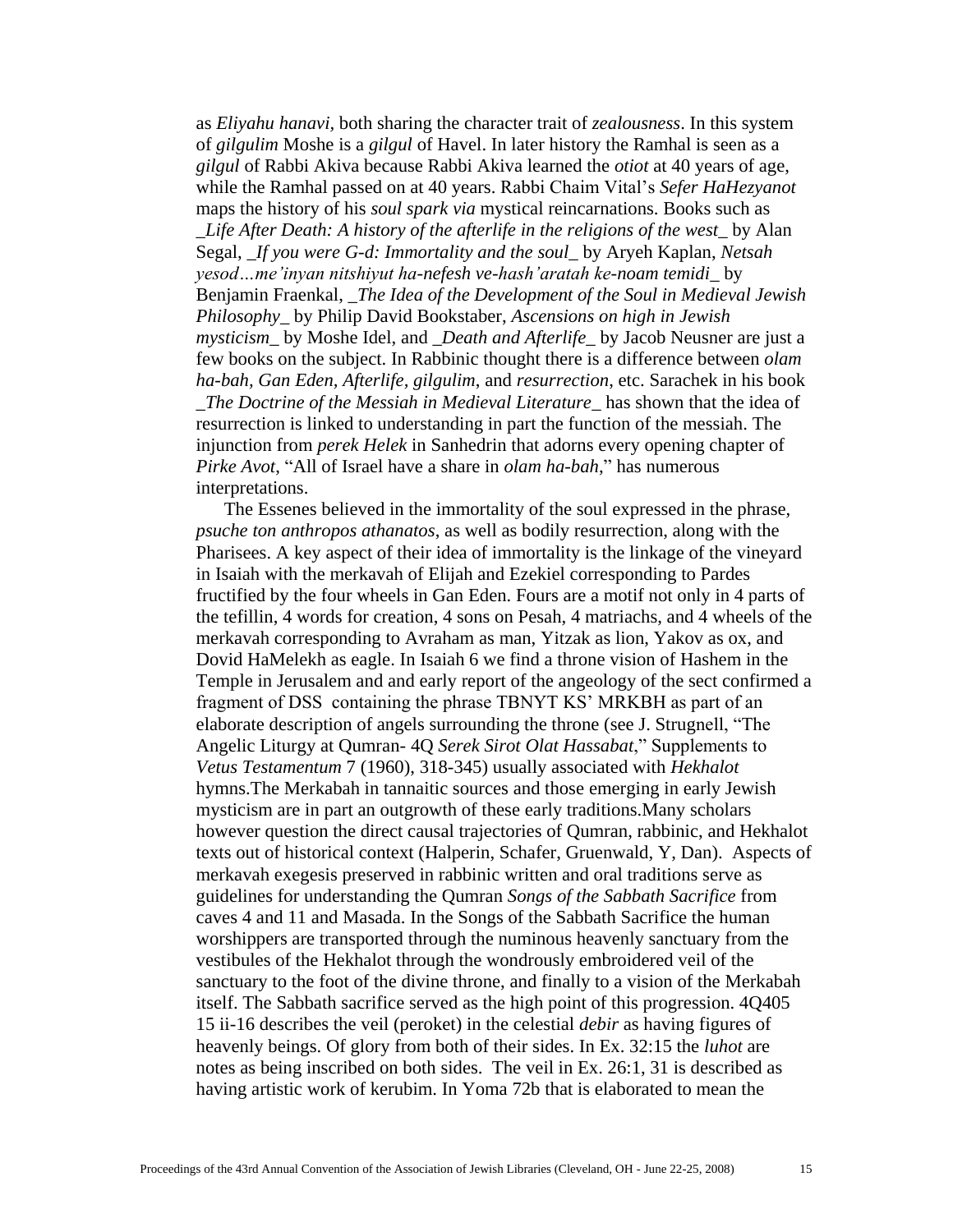threads were interwoven in a way that different figures were seen from each side. The expression "wondrous embroidery work" in 4Q405 may refer to this feature of the veil (paroket). An auditory aspect of 4Q405 14-15 I is that the figures embroidered in the vestibules of the royal chambers were capable of singing hymns of parise. Scholem in his study of *Merkavah* Mysticism, refers to the song of the kine who drew the ark of the covenant. According to Avodah Zarah 24b the song depicted the ark as "girdled in golden embroidery" which Scholem compared to Hekhalot Rabbati where G-d is described as "He who is glorified with embroideries of song." The Qumran angelic liturgy also uses the word BDNYM to describe figures engraved on the furnishings of the debir. Ex. 24:10 refers to "under his feet a kind of brickwork of sapphire" existed and individual the figures of the shapes of divine beings are engraved round about their glorious bricks. The Qumran writers conceived of the angelic figures as engraved on the pedestal fo the divine throne. The Zohar Bereshit 19a depicts four creatures of the Merkavah engraved on the divine throne when we read, גליפן מחקקן אלין דיוקנין בכורסייא ובורסייא גליפא מרקמא בהו חד לימינא וחד לשמאלא וחד לקמא וחד לאחורא רשימא דעלמא סטרין בארבע) These images (of the creatures) are chiseled and engraved on the throne, and the throne is engraved and embroidered with them, one on the right, and one of the left, one in front, and one behind, marked in the four directions of the world.) The Zohar passage refers to the throne while the Qumran text refers to the brickwork under it, both emphasizing the presence of the angelic figures round the throne. Bereshit Rabbah 8:12 portrays the angels as taunting Jacob while he slept with the dream of the ladder and the angels going up and מעלים ומורידים בו אופזים בו קופזים בו סונטים בו שנ ישראל אשר בך אתפאר את הוא :down למעלה חקוקה שלך שאיקונין) They both exalted and deprecated him; they danced about him, jumped around him, and taunted him; for it is written, You Israel in whom I glory (Is.49,3). Are you the one whose image is engraved above?". In Hekhalot Rabbati (Jellinke, Bet ha-Midrasch III 90) with parallels in Hullin 91b Jacob's visage on the heavenly throne recurs when we read, יעקב של פניו קלסתר the Hekhalot text describes HaShem אביכם שהיא חקוקה לי על כסא כבודי anthropomorphically kissing and embracing the likeness of Jacob whenever Israel אני כורע עליה ומנפף ומנשק ומחבק אותה וידי על זרועותי שלש פעמים :Kedushah the recites Well known is the formulation of R. Simeon b. Laqish that the Avot constitute the first three wheels of the merkavah (see: [http://student.ccbcmd.edu/~dlevy11/Maimonidean\\_Controversy.pdf](http://student.ccbcmd.edu/~dlevy11/Maimonidean_Controversy.pdf) ) Dovid

HaMelekh is the fourth wheel of the merkavah because he completes, understands, and fulfills the whole. Spirits of knowledge and truth and righteousness in the Holy of Holies is evoked in the Song of the  $8<sup>th</sup>$  Sabbath Sacrifice on the  $23<sup>rd</sup>$  of the  $2<sup>nd</sup>$  month. We read:

רוחי דעת אמת וצדק בקודש קודשים / צורות אלוקים חיים צורי רוחות מאירים / כול מעשיהם קודשי דבקי פלא... / צורות אלוקים מחוקקי סביב ללבני כבודם... / וצורות בדניהם מלאכי קודש מתחת לדבירי הפלא / קול דממת שקט אלוקים מברכים... המלך /... מהללים תמיד כל אלוקים (Spirits of the knowledge of truth and righteousness in the Holly of holies/ Forms of living divine beings, images of luminious spirits/ All their deeds are of holy things, of wondrous unifications…/ figures of the shapes of divine beings,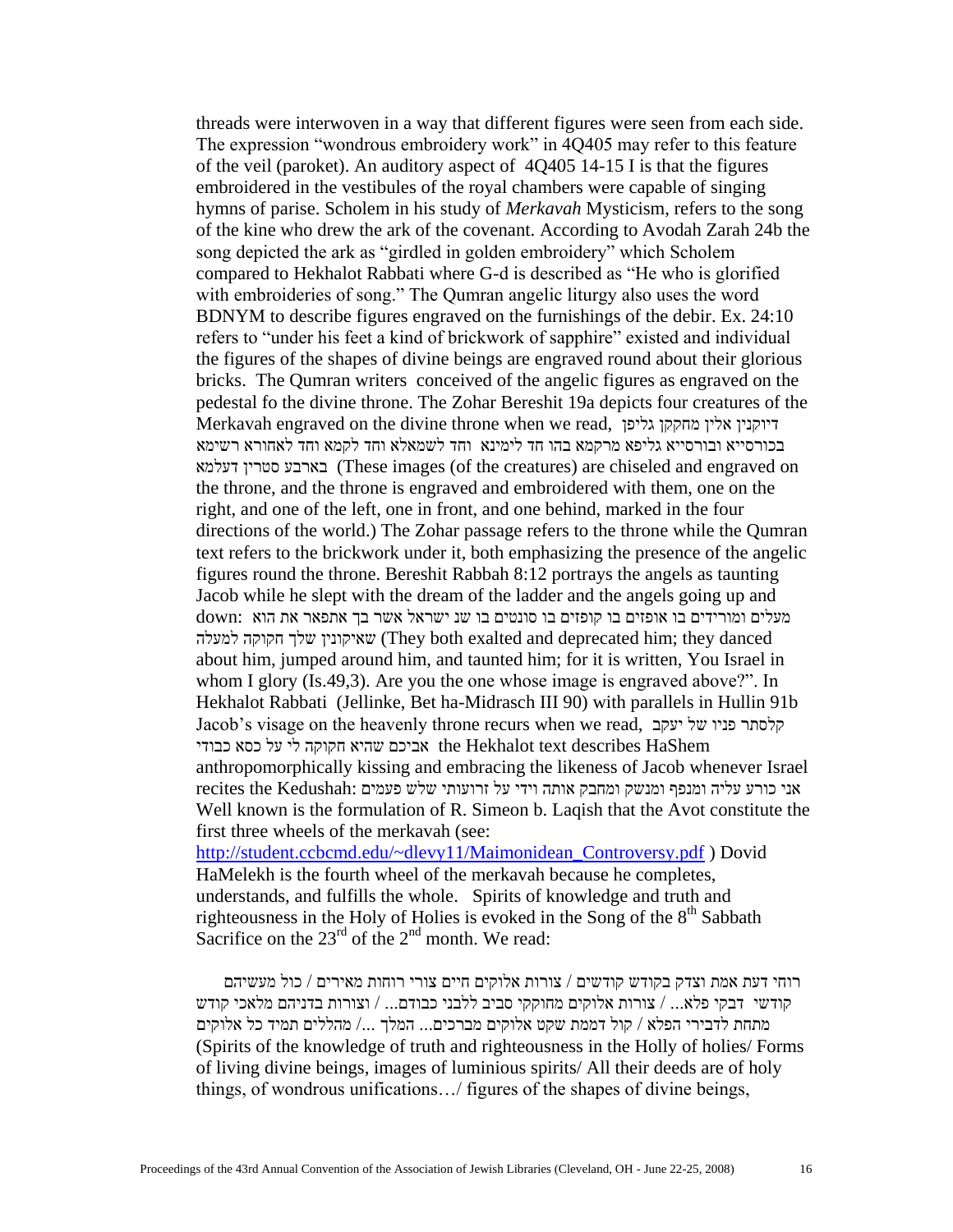engraved round around the glorious images of the sapphire pavement of splendour and majesty/ And the images of their figures are holy angels/ From underneath the wondrous devirim comes the sound of quiet stillness, / The heavenly beings blessing… the King.. praising continually… G-d.)

4Q401 11,3 Songs, p.133-134 mentioned Melchizedek as the priest of of the divine assembly, a presiding MC of angels. The song of the  $9<sup>th</sup>$  Sabbath brings the worshiper into the royal vestibules, and in the  $10<sup>th</sup>$  the pilgrim approaches the marvelous veil, but in the  $11<sup>th</sup>$  he views the figures on the brick pedestal of the throne. In the  $12<sup>th</sup>$  the Merkavah is described, leading to the climatic finale in the 13<sup>th</sup> song of the *olah* (burnt offering). 4Q400 preserves the beginning words of the 21 lines of the text describing the heavenly sanctuary. G-d is addressed as "the beauty of Your Kingdom." Allusion to the six rivers of joy is possible in the six paths. *Hekhalot Rabbati* 8, 4 enumerates synonyms of joy (while Ketubot 8a lists 10 expressions of joy, only 5 listed in *Hekalot Rabbati*): נהרי ששון נהרי שמחה נהרי גילה נהרי רצון נהרי אהבה נהרי ריעות משתפחין ויוצאין מלפני כסא הכבוד ומתגברין והולכין רקיע ערבות נתיבות בשערי) Streams of joy, mirth, rejoicing, good-will, love, and friendship pour forth from the throne of glory and flow mightly through the gates of the paths of the firmament of Arabot.) Rivers are seen to issue from the divine Paradise which echoes Psalm 46:5 נהר פלגיו ישמחו עיר אלקים קדש משכני עליון  $\text{Within}$ this divine logic the heavenly paradise= the heavenly *Beit HaMikdash* which in the messianic era will be brought down on *Har HaBayit*. Qumran text 4Q400 1,1 alludes further to these streams, which in later mysticism might refer to the streams of *Atzilut* (emanation) of the *sefirot*. In Qumran text 4Q500 of fragmentary 6 lines the logic of Paradise= Temple is extended to Isaiah's vineyard  $(Isa. 5)$  = Vineyard with streams. We read,  $|$ בכאיכה ינצו ו  $|$ וֹקב תירושכה  $|$ בווי באבני  $|$  According / ] לשער מרום הקודש ] / [ מטעכה ופלגי כבודכה ב] / [ כפות שעשועיכה] / [ מכה to M. Baillet's edition (DJD VII Oxford, 1982) we read,

- … que tes [muri]ers fleurissent et…
- … ton pressoir a vin [b]ati en pierres…
- … a la porte de la sainte hauteur…
- …ta plantation et tes magnifiques canaux….
- ….les branchages (qui font) tes delices…

 The text clearly echoes Isaiah 5: 1-7. Isaiah identified the house of Israel with the vineyard (5:7) but Qumran text 4Q500 already reflects later Rabbinic exegesis that the vineyard is the site of the *Beit HaMikdash* which is associated with the Garden of Eden. Allusion is made to the *Har Habayit* and the fructifying streams in its vicinity (Ez. 47, 1- 12 and *Tehillim* 46, 5) as well as the branches of river of Eden which waters the garden (Gen. 2:10). Both 4Q400 and 4Q500 are in the second person and addressed to Hashem, and portray aspects of the *Beit HaMikdash*. The phrase *Shaar HaMarom* can refer to the gate in the celestial or terrestrial *Beit HaMikdash*. In light of Rachel Elior's book the *Three Temples*, the "seven paths" in 4Q400 I ii may have correlations with the "seven" paths" which the *Hekhalot* tradition indicates, (also correlating to the seven rivers of joy issuing from the Throne of Glory). Ellior delineates the merkavah coded language and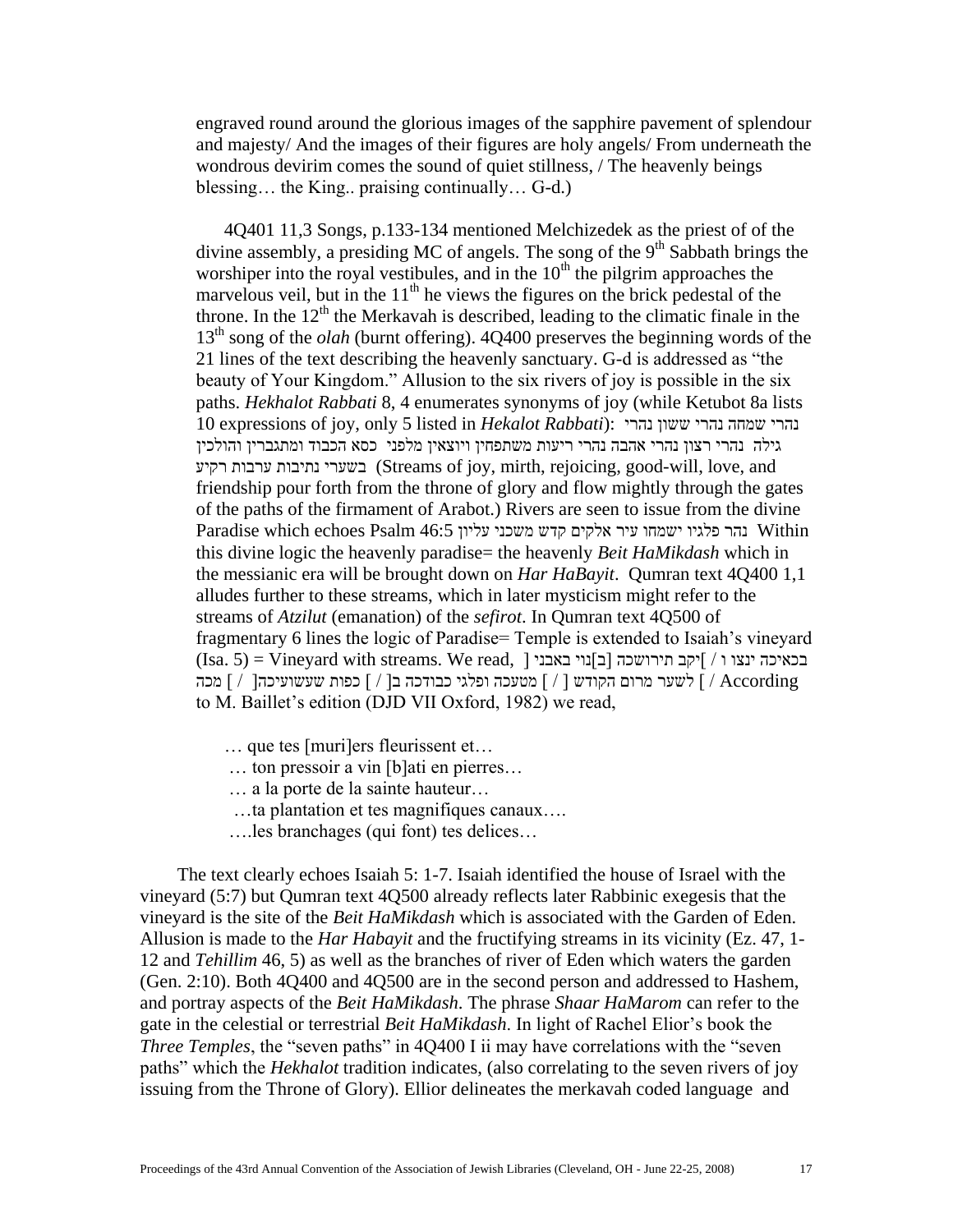the sevenfold pattern which is the title of her first chapter. The seven rivers of joy issuing from the throne of glory are an encrptian resisting decodification from the cryptic meaning i.e. secret. [See chart in powerpoint]

 4Q500 describes the L-rd's vineyard or garden as the key to the visionary chiasmus of the heavenly and earthly sanctuaries. As Rabbinic culture creates fences around fences to prevent the immature, uninitiated, and less knowledgeable from attaining *via* the labryrinth of rabbinic exegesis and thought to the final prize, i.e. a culture of secrecy, boundries, and fences, in *Sepher Eliyahu Rabbah* ch. 8 p. 43 we find the gating or restrictions applied to those who unauthorizedly attempt to enter the vineyard of Isaiah correlating to the spiritual and terrestrial Temples. There we read: כי כרם הי צבאות בית ישראל , רבי אליעזר הגדול אומר / כרמו של הקב"ה בית ישראל, אל תציץ בו, ואם הצצת בו / אל תרד לתוכו ואם ירדת לתוכו אל תהנה ממנו, ואם נהנית ממנו אל תאכל מפירותיו. ואם הצצת וירדת ונהנית ואכלת הפירותיו, סופו של אותו האיש להטרד מן העולם (For the house of Israel is the vineyard of the Lrd of hosts (Isa.5,7). R. Eliezer the great says, The house of Israel is the vineyard of the Holy One blessed be He. Do not glance at it; if you have glanced into it, do not descendinto it; if you have descended into it, do not take pleasure in it; if you have taken pleasure in it, eat not of its fruits. If you glance and descend and take pleasure and eat of its fruits, you are destined to be driven out of the world.). These restrictions may be warnings against the enemies of Israel who unlawfully try to steal her secrets. A parallel text of the vineyard is that belonging to a man in *Abot d'Rabbi Natan* (B text, Schecther ed.) ch. 38 where we read: הוא היה אומר אל תצץ לכרמו של אדם, ואם הצצת אל תדר, ואם ירדת אל  $r$ תביט, ואם הבטת אל תיגע, ואם הגעת אל תאכל, ואם אכל הרי אדם נמצא טורף נפשו מחיי העולם הזה ומחיי הבא העולם) He [Ben Zoma] used to say, Do not glance into a man's vineyard, and if you glance do not descend, and if you descend do not look, and if you look, do not touch, and if you touch do not eat; for if a man eats, behold he tears himself away from the life of this world and that of the world to come). The restrictions on entering the vineyard correlate to those on Adam who was admonished not to eat of the tree of knowledge of good or evil or he would die. The forbidden fruit is mostly identified with the grape, although other suppositions include the *rimon*, fig, wheat, or barley. Adam's vineyard before his sin was the vineyard of Paradise. The most well known description of the 4 who entered Pardes is found in Hagigah 14 b where we read: ואלו בפרדס נכנסו ארבעה ר"ת הן בן עזאי ובן זומא אחר ורבי עקיבא אמר להם ר"ע כשאתם מגיעין אצל אבני שיש טהור אל תאמרו מים מים משום שנאמר דובר שקרים לא יכון לנגד עיני בן עזאי הציץ ומת עליו הכתוב אומר יקר בעיני ה" המותה לחסידיו בן זומא הציץ ונפגע ועליו הכתוב אומר דבש מצאת אכול דייך פן תשבענו והקאתו אחר בשלום יצא עקיבא רבי בנטיעות קיצץ The dangers confronting the mystic soul as he ascends through the seven palaces of *Arabot*, the seventh heavens, are many including madness [Ben Azzai] (cutting the shoots), and "eating too much honey" [ben zoma), or becoming a Greek philosopher (Aher). Rambam says Ben Zoma is still outside doing logic. Is this a Tikkun for Ben Zoma's flight into unconventional logics, what rav Soloveitchik in Halakhic Man calls *Ish religiousus* vs. *ish halakah*? Halakhic man is composite of cognitive man (ish ha-da-at) while homo religious is ish ha-dat. Homo relgiosus enters into the Nietzschean Dionysian mode of primeval creation, regretting rationality, fleeing into ecstasy and transcendence, escaping into unjustified intuitions and emotionality i.e. escaping from the bonds of conventional logic. Whether this is an escape into a Wittgensteinian private language as laid out in the Tractatus is a matter of question. What is clear is that halakhic man, the man of science and cognition refuses to free himself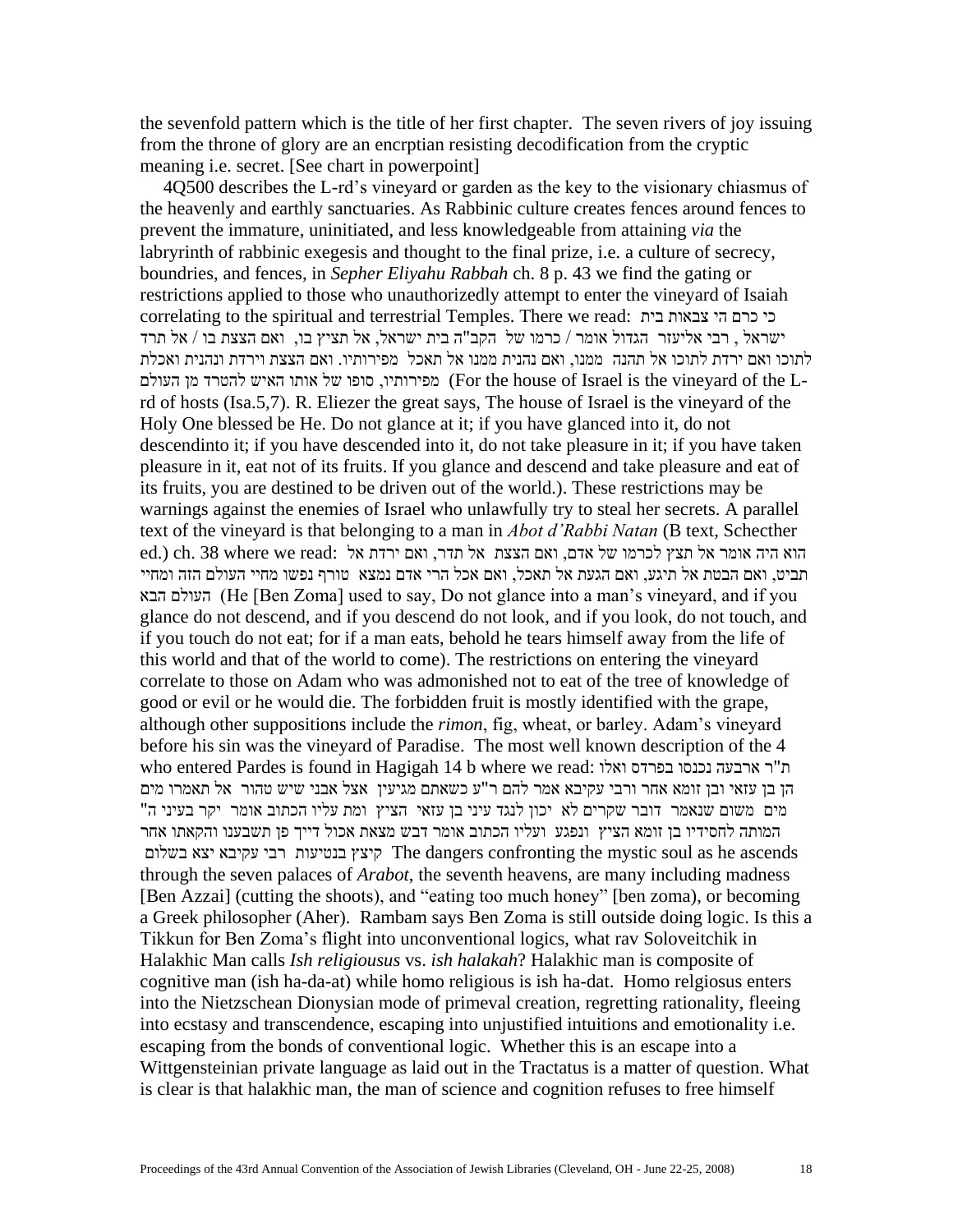from the reins of reason and halakhah. Ish religious is phenomenological rather than normative. The Ish religiousus has entered into the subjective thirsting after the mysterious and mystical at the expense of the objective mooring of objective criteria. He ingnores rationality of demonstration and cognitive proof. Rambam is the epitome of the halakhic man because in the MT he deconstructs halakhic laws into their infinitesimal components and recasts them in ideal legal constructs (Hillukim) via Erkenntnis. Ben Zoma, when he returns from his mystical journey, speaks riddlingly in enigmatic formulations such as the distance between the first *rakia* and second *rakia* is the distance of a dove's wings beating. His language is crytic, evasive, and borders on that of a Wittgensteinian private language for those who do note know how to decode its cues and hints. The esoteric connotations of the PaRDES are immense. Whether they stand for the method of *peshat, remez, derosh, or sod* (Schafer) or whether they represent a way of channeling the *sefirot* is a matter of debate.

Students of mysticism recognize (*anagoresis*) that allusion to the perils associated with heavenly ascent are common in merkavah texts. At certain points in the journey the visionary is confronted with tests which may determine the outcome of ascent. The "danger motif" is common to Jewish *apocalyptic merkavah* genres and Gnostic genres. Hekhalot texts which refer to the illusion of waves (the angel in our text above says, *al tomru mayim mayim*) of water seen by the ascensor at the gates of the sixth palace are actually illusion, not water, but the glitter of water from marble plates. The pure marble places in PaRDES appear in rabbinic description of Herod's temple which was built with "stones of pure marble which gave it the appearance of waves of the sea (b. Sukkah 51b). Anyone who had not seen Herod's temple had never seen a beautiful sacred space. Josephus describes Herod's temple as covered with gold which when the sun was up "radiated a fiery flash (JW 5, 5, 6 222). The affinity between what is found below and what is above is the correlation the merkavah mystics call the microcosm as a hint of the macrocosm. The Lesser and Greater Hekhalot texts use the metaphor of "going down to the merkavah." In this ascent to go up, by going down, the mystic visionary experiences synthesia, a mixing of senses. Hearing and seeing pose as a test. Which does one trust. Aristotle refers to sight as the highest of the senses yet Derrida in *L'Oreille de L'autre* speeks of the superiority of hearing for a tradition that has been marginalized and not logographically represented for sight readings. The mystic is warned, "do not say water water." Clearly this is the illusion from a tangeable material phenomena with echoes in the upper macrocosmic dimension. Herod's temple gave the illusion, with its marble plates of pure blue, and the flashes of light off the gold, of apparent waves of water. Do not be deceived however for at the  $6<sup>th</sup>$  and seventh palaces any deception or falsehood can not abide, only *aletheia i.e. ruah hakodesh* i.e. *Shekhinah* exists. Merkavah texts speak of the dangerous illusion of the "things one sees when going in (*ha heoraken embateuon*)" i.e. to the gates of the palaces, and the magical techniques that assure successful heavenly ascension.

The Tosefta Hagigah 2:5 rounds out the metaphor of *Pardes* in a parable as follows: משל למה הדבר דומה, לפרדס של מלך ועלייה בנויה על גביו, מה עליו על אדם להציץ ובלבד שלא יזין את עיניו ממנו ) A parable; to what may the matter be likened / to a king's garden with a balcony built over it. What must a man do? Glance; only let him not feast his eyes upon it). The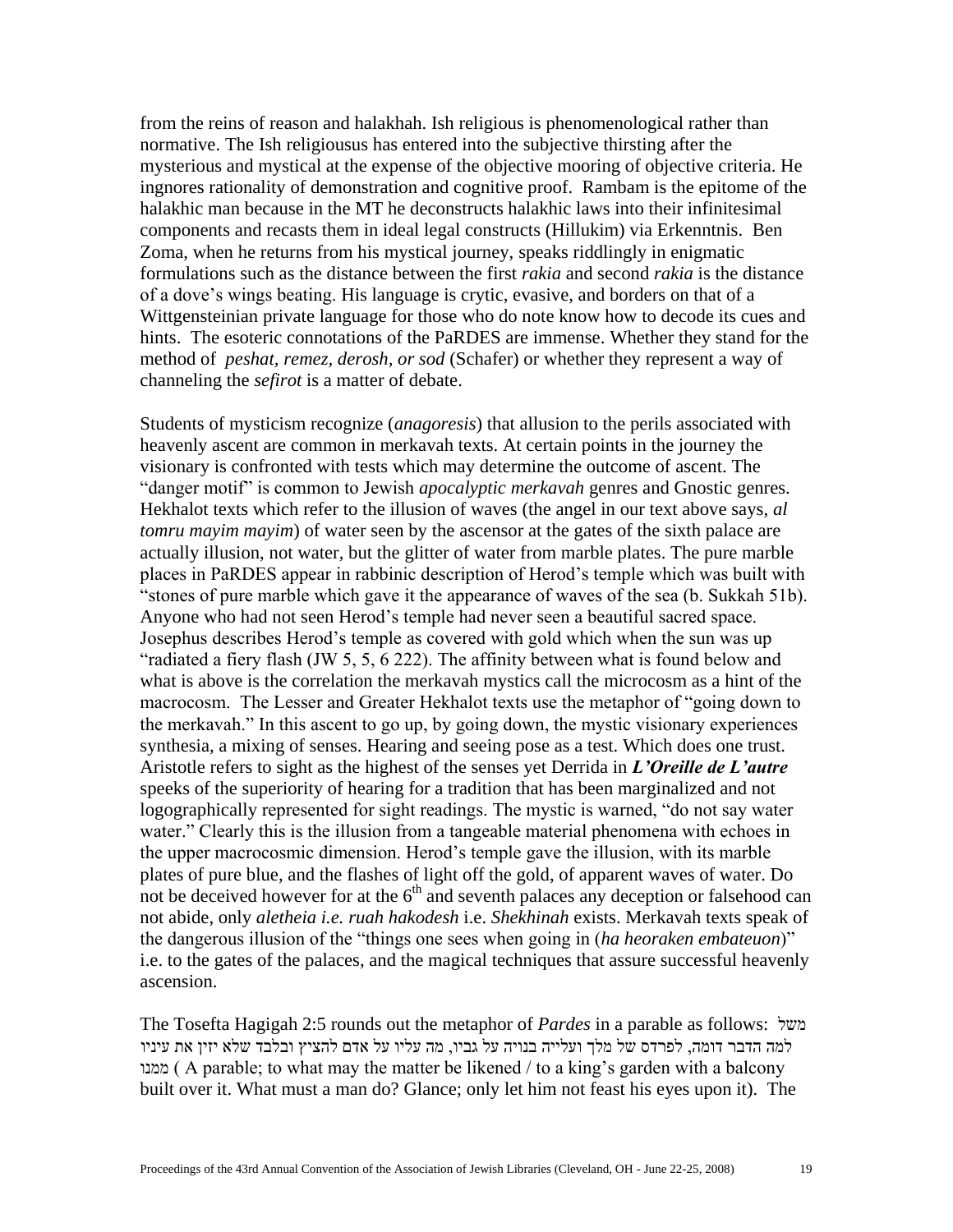Tosephta uses *pardes* rather than *kerem*. In Yoma 5a there is mention that a curtain was in the sanctuary to not allow the public to glimpse the *Hekhal*. Only on festivals was "glancing" permitted. The *Sepher Eliyahu Rabbah* prohibits even glancing. Hekhalot Zutarti confirms that the prohibition of limiting access to the *Pardes* as the L-rd's garden being associated with the merkavah is found when we read, ,לו תרד ואל קונך בכבוד זהיר הוי ואם ירדת לו אל תהנה ממנו ואם נהנית מימנו סופך להטרד מן העולם (Pay heed to the glory of thy Maker and descend not to it (the *merkavah*). And if you have descended to it, do not take pleasure in it; (and if you have taken pleasure in it), you are destined to be driven out of the world). While Qumran texts so far have not revealed admonishments about entering or descending to the *pardes* nor the perils and dangers associated there, it seems that the decoded logic of the scrolls also associates "vineyard"= "orchard" (Pardes)= "merkavah" to be the hidden matrix of associations often used interchangeably in an encrypted way that hides their very decoding. Common with the Rabbinic streams is the Qumran view that it is possible for rare individuals to gain access to Paradise and behold the splendor of its exotic fruits while pilgrim sojouerners dwell in this world, *olam hazeh.* The Qumran belief that righteous men and angels will live eternally in the eternal sanctuary of Paradise, the heavenly temple, the vineyard of the L-rd is documented from the Among (במזוקקי שבעתים ובקדושים יקדיש אלוקים לו למקדש וטהרה בנבורים 35,2: 511Q4 seven-fold purified, G-d will sanctify unto himself a sanctuary of eternity and purity among those who are cleansed (from sin).

(c) **Dualism**: While the Pharisees strictly condemned dualism the Essenes believed in an eschatological confrontation between two powers of the sons of light (*benei or*) and the sons of darkness (*benei hoshek*= Romans). See: Dualism in Rabbinic literature:<http://student.ccbcmd.edu/~dlevy11/DeadSeaScrolls.pdf>In *the Community Rule* dualism operates as the tension between truth= prince of light and falsehood= angel of darkness (Belial). A *mishnah* in *Maseket Berakhot* warns that if someone says, "*Modim, Modim*" (*we give thanks, we give thanks*) they are silenced for this ascribes to Zorastrian dualism.

**האומר על קן צפור יגיעו רחמיך ועל טוב יזכר שמך מודים מודים משתקין אותו האומר יברכוך טעות דרכי זה הרי טובים** Dualism is refuted by passages such as Isaiah 45:7 where we read that the L-rd "formed light and created darkness." That He "is the Maker of (יוצר אור ובורא חשך עשה שלום ובורא רע אני הי עשה כל אלה) וEpeace and Creator of evil" ( which found itself into the the *Siddur* excerpts that HaShem created *light and darkness* and makes peace between them (Isaiah 45:7). In the liturgy, the change of the word "*יהכל*" is prompted by an aversion to having "רע" directly" associated with G-d's name. This benediction is justified by *Berakhot* 1:4 that specifies that one must preface the Shema with two benedictions and follow it with The **.בשחר מברך שתים לפניה ואחת לאחריה ובערב מברך שתים לפניה ושתים לאחריה** one first benedictions are named for their beginnings "Creator of Light" (*Yotzer Or*"). Aversion to dualism is further seen by the rabbis in their explanation that the *yetzer ha-rah* is an agency for the good (*Gen. Rabbah* 9) for no one would have a house, have children, or a career were it not for the *yetzer ha-rah*.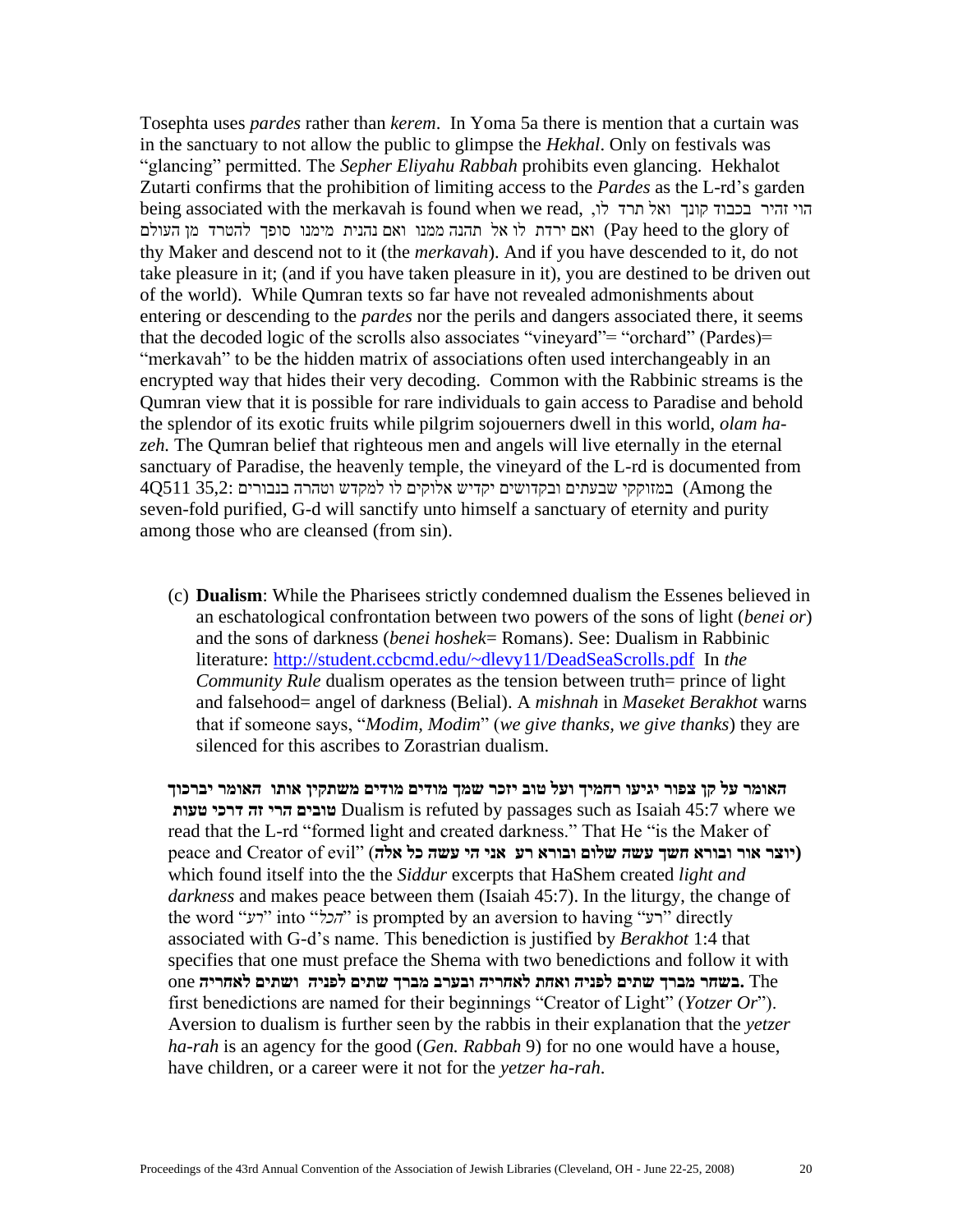Dualism is also censored if one says, "*may the good bless you*" (Megillah 4:19): **האומר יברכוך טובים הרי זו דרך המינות על קן צפור יגיעו רחמיך ועל טוב יזכר שמך מודים מודים משתקין אותו**

Since the eighteenth benediction begins with "*Modim*" to repeat this term twice would be tantamount to a belief in a dual divinity. In the *gemara* of *Berakhot* 33b we read that we understand why he is silenced if he says, "we give thanks, we give thanks" because he is manifesting a belief in two powers. The Essenes may not have silenced such practice as is apparent from the *Thanksgiving Psalm* which reads, "I thank Thee my God for Thou has dealt wondrously to dust, and mightily towards a creation of clay! I thank Thee, I thank Thee." Elbogen comments on the rejection of the repeated use of "*modim*" when he writes, "*Einschube in diesen Text scheinen schon fruh ublich gewesen zu sein, die Mishcna erwahnt und verpont zwei, deren Sinn und Zweck uns nicht mehr verstandlich sind, weil sie wahrscheinlich mit gnostischen Anschauungen im Zusammenhang stehen, namlich die Wiederholung des Wortes, "Modim" am Anfange und die Satze, al ken ztipur yigiah rahamekhah veal tov yebareckah tovim oder yizkor shemekah," die jedenfalls ans Ende gestellt wurden. Das Verbot hat nicht verhindert, daB auch nach 300 einzelne Vorbeter sich die Frieheit nahmen, ahnliche Satze einzufugen* (Ber. 33b).

As noted dualism is refuted by passages such as Isaiah 45:7 where we read that the L-rd "formed light and created darkness." That He "is the Maker of peace and Creator of evil" which found itself into the daily liturgy of the *Siddur* excerpts that HaShem created *light and darkness* and makes peace between them (Isaiah 45:7). In the liturgy, the change of the word "*ra*" into "*ha-kol*" is prompted by an aversion to having "evil" directly associated with G-d's name. This benediction is justified by *Berakhot* 1:4 that specifies that one must preface the *Shema* with two benedictions and follow it with one. The first benedictions are named for their beginnings "Creator of Light" (*Yotzer Or*"). Aversion to dualism is further seen by the rabbis in their explanation that the *yetzer ha-rah* is an agency for the good (*Gen. Rabbah* 9) for no one would have a house, have children, or a career were it not for the *yetzer ha-rah*. One should give thanks for the good and evil in experience. The *Book of Ben Sira* during the Hellenistic period also warns against blaming wickedness on *HaShem*. Dualism is also censored if one says, "*may the good bless you*" (Megillah 4:10). See:<http://student.ccbcmd.edu/~dlevy11/DeadSeaScrolls.pdf>

Dualism has been interpreted in popular commentary on the Dead Sea Scrolls by Steven Fisdel (*The Dead Sea Scrolls: Understanding their Spiritual Message,* Northvale, N.J.: Jason Aronson, 1997) to mean that *Hashem* implanted in each individual a measure of light and dark which fight for man's soul- a view similar to the Pharisaic notion of the good and evil impulse. R. Fisdel stresses that the primary objective throughout his work is to "tap into the message of the scrolls and to elucidate the spiritual views that are reflected in the material (p.108)." He asserts that "the most important and valuable aspects of the Dead Sea Literature are the spiritual perspectives presented (p.1)". Caution perhaps abodes from Leo Straus who has noted in "Perspectives on the Good Society" that the mystical experience of Paul made it possible for Christianity to reinterpret traditional Jewish authority of the law in the name of the "SPIRITUAL", faith over observance of the *mitzvoth*. Judaism is a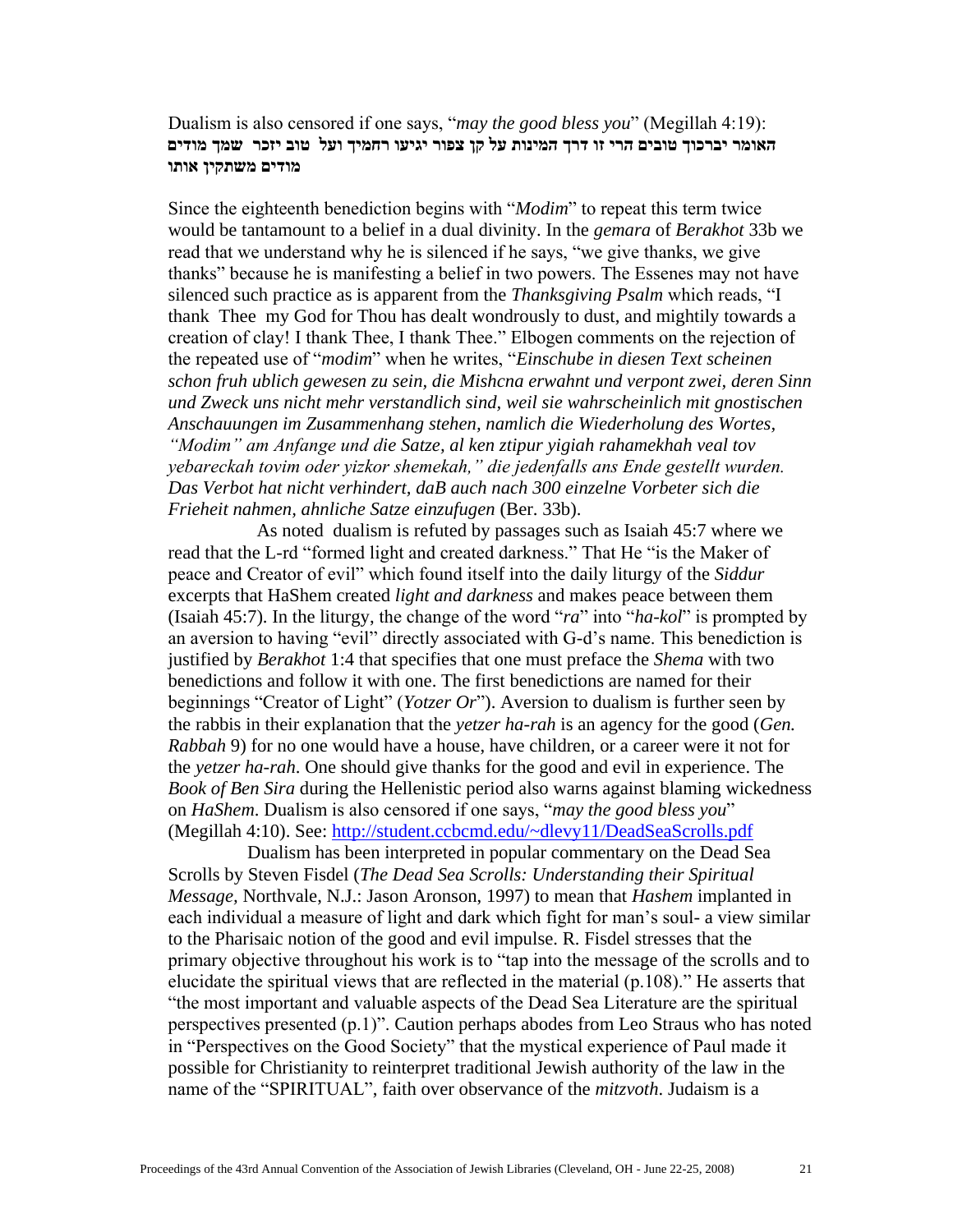religion of law, while Christianity is a religion of faith. Paul's analogy that one may enter the kingdom of heaven if one's faith in *Yeshka* has grown from the size of mustard seed to a big mustard bush, finds no place in Judaism which does not allow spiritual faith to trump *Halakhah* or obedience to the law. True there exist the *yod gimel ikkarim* ascribed to the Rambam, but Judaism is a religion of reason (*Eine Religion der Vernunft*), in that reason is the matrix in which *halakhah* is understood, and it is the understanding, and the understanding of understanding (*noesis noesis*) that makes Judaism more intellectual than Christianity. In fact Rambam proclaims the link between the human being and *Hashem* to reside in this intellectual faculty of the *sekel hapoal* when he writes, "*hakesher bain Adam veHashem zeh hazekl hapoal*." In that man is both intellect and body perhaps it is the spirit and spirituality that serve as that third element that allow for the *aufhebung* (synthesis) in which the body is made intellectual and the intellect is converted into the spiritual. Fisdel interprets the messianic and apocalyptic fragments o the Dead Sea Literature as the prediction of a "spiritual awakening" that will occur in the messianic age whereby according to Isaiah, "the earth shall be full of the knowledge of the L-rd, as the waters cover the sea." Fisdel's spiritual messianism from the Dead Sea Scrolls teaches that when the kingdom of Hashem is established on the earth there will be as Rambam notes in *Sefer Shoftim* of the MT: (1) no more war, (2) no famine, (3) justice, (4) righteousness, (5) the lamb (Jews) will not be persecuted by wolves (other nations), (6) the one preoccupation of the world will be to know Hashem, (7) it will be a shabbos 24/7, (9) building of *beith hamikdash,* (10) ingathering of exiles, (11) tribes clearly distinguished by ruach hakodesh, and (12) truth will become the norm of civilization. However, in our present age with immense popular interest in "spirituality" we should heed Schiffman's advice, "to be careful to base our studies of the Sectarians on the most scientific approaches possible, for the job of the scholar of antiquity is to reconstruct ancient reality as authentically as possible, not to shape the past in the image of the present (p.xxv, *Reclaiming the Dead Sea Scrolls*).

 The Sabbath trumpets in 4Q493 Mc may be the announcement of the final apocalyptic battle between the sons of light vs. sons of darkness. In Numbers 10, 1- 10 three categories of signals are given: (1) as a signal for gathering the congregation and directing its journeys, (2) as a sound of alarm and for summoning divine aid in time of war, (3) as an accompaniment of the sacrifices offered on Hagim. Yadin found five types of trumpet sounds which belong to the first category: (a) trumpets for calling the congregation, (b) trumpets for calling the nobles, (c) trumpets for calling the levites )המדורות) )d) trumpets for gathering the men of renown, (e) trumpets for direction the camps and their journeys (Yadin, *Scroll of War of the Songs* of Light vs. Sons of Darkness, Hebrew, Jerusalem, 1955, 82-105). The second category are divided into six types: (a) trumpets of withdrawal and return, (b) pursuit, (c) ambush, (d) sounded over slain of enemy, (e) calling forth the foot soldiers  $(n)$ אנשי הבנים) (f) trumpets of battle arrays. This is the battle to usher in the final apocalyptic confrontation between the two warring forces in the universe good vs. evil, light vs. darkness, truth vs. falsehood, day vs. night, white vs. black, etc. The הזכרון הצוצרות are associated with the category of battle too. We read, "And afterwards the priests shall sound the trumpets of remembrance and the gates of combat shall be opened and the foot soldiers shall come forth (1QM XVI, 2-3)." The term זכרון may derive from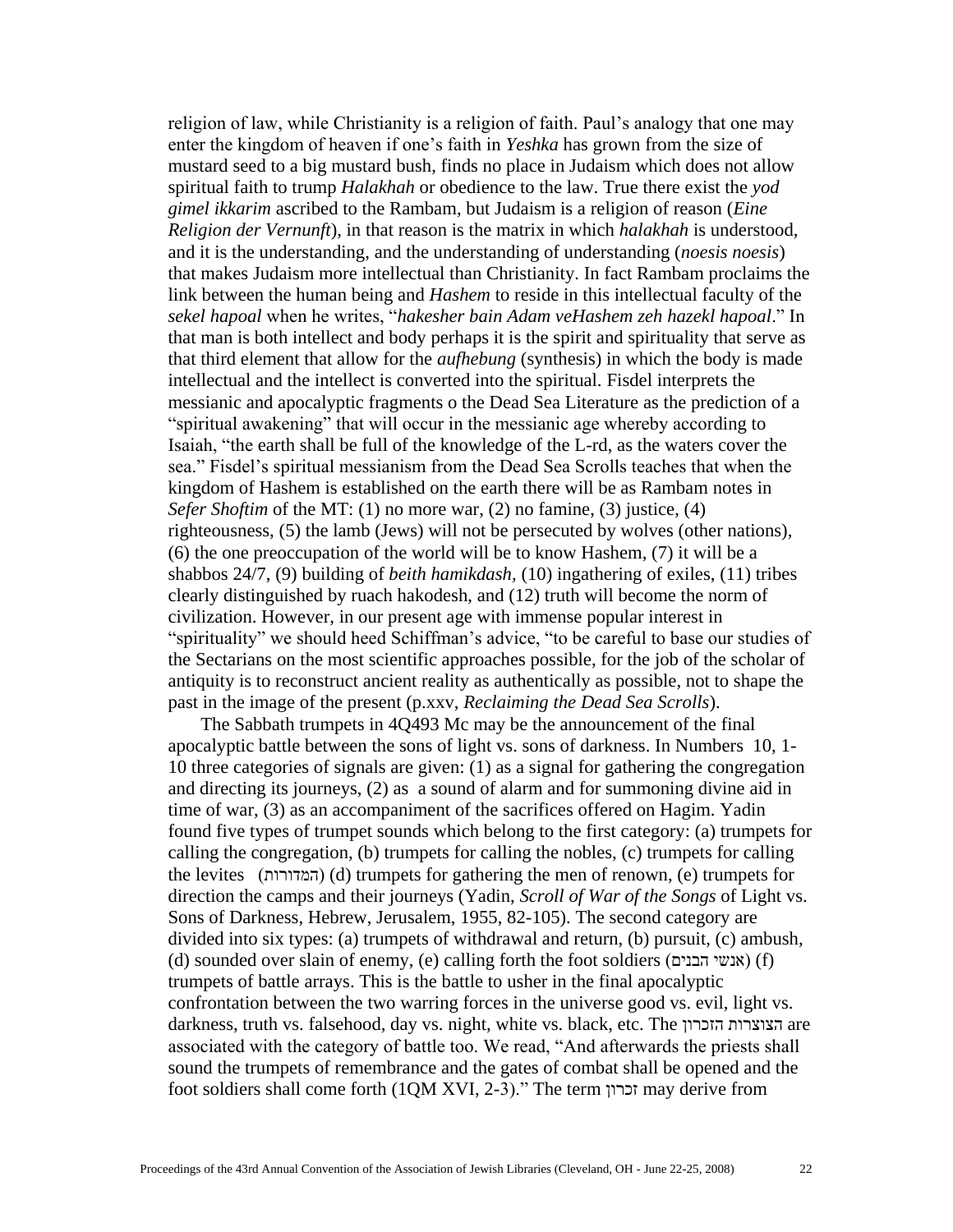Num. 10:9 where the sounding of trumpets in the time of war serves so that "you shall be remembered ונזכרתם before *hashem,* your G-d.'. The *War Scroll* from Cave 4 notes the varieties of trumpets including those of remembrance, war, over slain, and withdrawal and return (1.2-12). Line 13 puts forward a further category of trumpets. ][ על חצוצרו]ת[ השבתות ]כתוב[ ] [ התמיד ולעולות :read We .Shabbatot the of those Namely ][כתו . Josephus in his description of *Har HaBayit* states that there was a tower upon which "it was the custom for one of the priests to stand and to give notice, by sound of trumpet, in the afternoon of the approach, and on the following evening of the close, of every seventh day, announcing to the people the respective hours for ceasing work and for resuming their labors" (Jewish War 4, 582, loeb lib., Cambridge 1947, 172-3). Archeologists have uncovered at the southwest corner of the *har habayit* a stone inscription reading, [[לבית התקיעה להכן This is an inscription that marked the place were the Levitical priest trumpeted to announce the onset of the Shabbos. *L'havdil* a bit not unlike the sirens that sound before every shabbos in Brooklyn, NY! We must rather never forget the Meshek Hokmah's critique of the Jews of Berlin, who made Berlin their Jerusalem. Tosephta Sukkah 4:11 reads, "Three sounds were blown to stop the people from work. The official חזן of the Knesset would take the trumpet and ascent to the highest roof of the city." In Bavli Shabbat 35b the text reads that a shofar was sounded, but the sequel suggests interchange between shofar and trumpet. Tanhuma Mattot 2 reads Num. 10:10 to mean the onset of Rosh Hodesh and *Hagim* were also marked by blasts on the trumpet. The interval in rabbinic law separating the secular time from holy shabbos of hagim time is called מלאכה תוספת (*Yoma* 81 a) and the Sectarians also followed this practice but with one twist. The Qumranites believed that the final apocalyptic battle at the end of time, preceding the ushering in of a perpetual shabbos, of messianic fulfulment, would also be marked by the blowing of the trumpet. Maseket tamid refers to the instrument of the magrepha, which the NT interprets as being cast down to cause a cosmic ring at the final eschatological fulfulment of *chronos plethorei* (redeemed time). Thus the messianic age would be marked by perpetual introduction into a time of eternal shabbos. The Ramban interpreted that this would dawn in the Hebrew year 6000 based on a gemarah, but the Rambam said it can come in the blink of an eye (*Augenblick*) because according to Samuel in the gemarah there is no difference between *olam hazeh* and the messianic time except that Israel won't be persecuted by her neighbors.

 To bring the world to this messianic stage according to Rabbinic law two *shabbatot* must be perfectly observed by all Jews. This will in part incorporate two complete shabbotot in conformity with halakhah. But what was the Halakhah of the Sectarians with regards to the onset of Shabbat? The first regulation of the *Shabbos* code in the *Zadokite Document* (CDC X, 14-16) gives a clue: "No man shall work on the sixth day from the moment when the sun's orb is distant by its own fullness from the gate (wherein it sinks)." Trumpets as an alert signal is found in CDC XI, 22-23 where the Temple congregation is bidden when they hear the sound of the trumpets, "to come before or after so that they not cause the *Avodah* (temple service) to stop." The Sabbath trumpets were also related to the order of the *Korbanot.* In the Beit HaMikdash the Sabbath trumpets were blown at the time of the *Olah*- whole burnt offering. Rabbinic exegesis is voluminous regarding the playing of instruments on shabbos in the Bavli (Ta'anit 14a & *Menahem Ha-meiri ad locum*, compare RH 29b).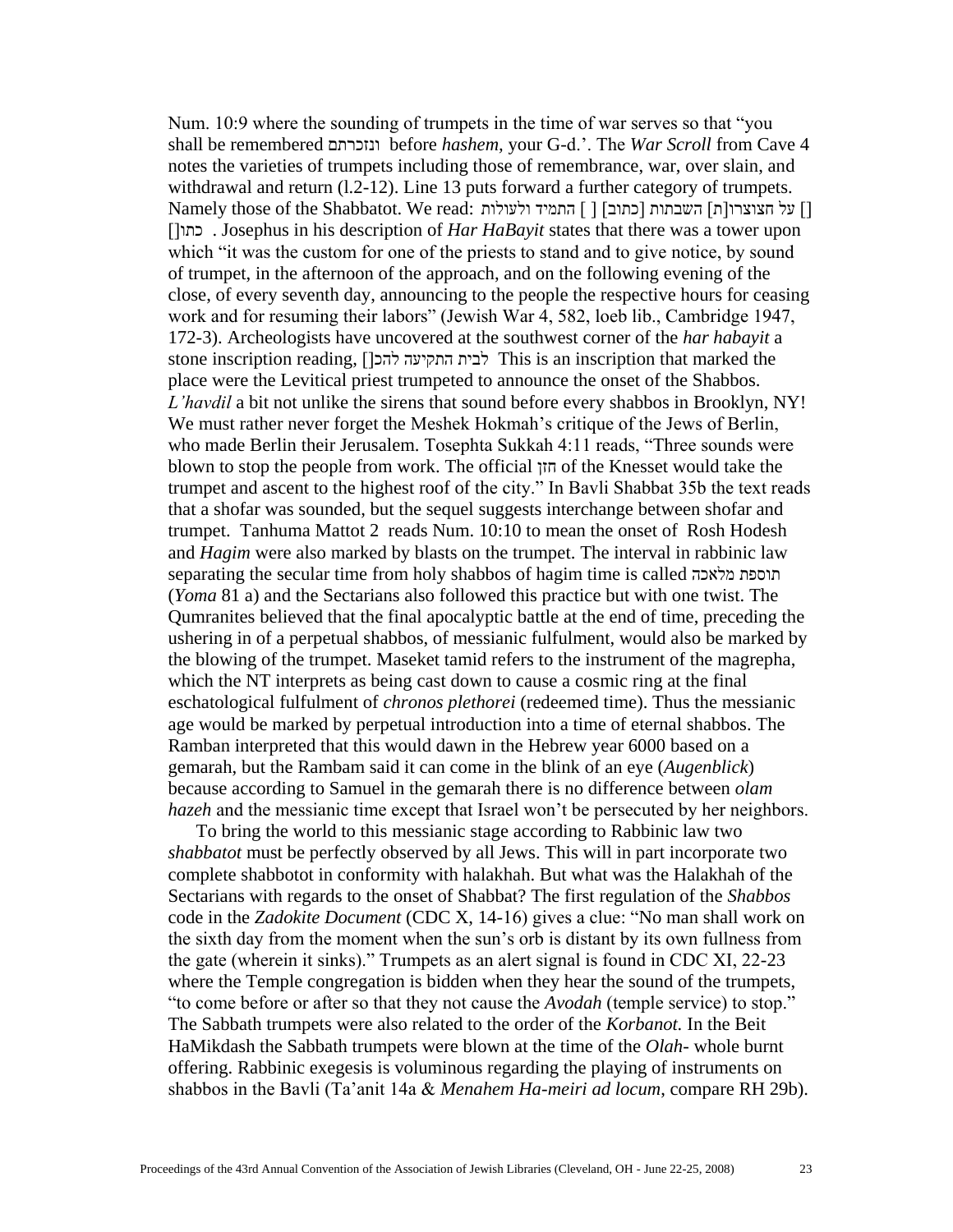The mishnah *Ta'anit 3*:7 suggests that some Tannaim allowed the trumpets to be blown on Shabbos in a time of crisis or emergency to summon help and call for prayer. In the *Beit HaMikdash* the trumpet was blown on Rosh Hashanah even when coinciding with Shabbos. After the Hurban R. Yochanan ben Zakkai ordered the sounding of the Shofar on the Shabbos at Yabneh, seat of the Sanhedrin, and later this meant any place where a beit din sat (RH 4:1). In the diaspora, halakhah holds that for fear of carrying the shofar, it is not to be sounded on Rosh Hashanah if if falls on a Shabbos. Rav Soloveitchik is famous for saying it is better to stay at home than to go to a Reform synagogue and hear the shofar sounded on *Shabbos.* The position of the Essenes on this halakhic matter can be deduced from the fact that their Solar calendar excluded any coincidence that the biblical holiday fall on Shabbos. Numbers 10:10 orders certain festive occasions when trumpets were to be blown as an וביום שמחתכם ובמועדיכם ובראשי חדשיכם ותקעתם בחצצרת על :Korbanot of accompaniment 77, Bamidbar Siphre mentioned not is Shabbos . עלתיכם ועל זבחי שלמיכם והיו לכם לזכרון p77 (Horowitz) fills in the gap: וביום שמחתכם אלו שבתות רבי נתן אומר אלו תמידים : $\cdot$ on the days of your rejoicing this refers to the Sabbaths. R. Natan says, this refers to the perpetual *Korbanot*". Like the Sadducees the Essenes may have tended to adhere to the literal meaning of the written text. It may thus not be likely that they took their days of rejoicing to include the Shabbos. The term ומועדיכם may have been to embrace Shabbos. Thus they may have blown the trumpets with the Shabbos offering. However the big picture of the war scroll speaks of the cataclysmic battle between sons of light and sons of darkness. This ultimate eschatological battle was to usher in the perpetual messianic shabbos when men would not again know war, and they would beat their swords into plowshares. For that the Rabbinic tradition holds that Elijah the prophet will blow upon the shofar that derives from one of the horns of the ram that was sacrificed on *Har Moriah* during the *Akedat Yitzak*. The first horn was blown on the first *Rosh Hashanah* of the world. Like Book ends separating redeemed from unredeemed from redeemed time, the symmetry of the rabbinic aggadic imagination suggests a sublime mathematical pure architectonic that is cognitively cogent and completely rational in its beautiful form, understanding, and forecast.

(d) **Angels (malak/angelos)**: Unlike the Sadducees denial of the existence of angels (Acts 23:8), the Essenes like the Pharisees believed in angels. Fragments from I Enoch and Jubilees have been found and these works are sources of angelogy. *The Songs of the Sabbath Sacrifice* (4Q400-407, 11Q17, Mas1k) is fully developed angelogy. *Temple Scroll* (11Q19) on the other hand does not mention angels at all. A few *pesharim* use an angelic *lexicon* (Q174, 4Q177, 4Q182, 11Q13) whereas others do not. Allusion to the *Nephilim* in *Bereshit* 6:4 is made in the *Damascus Document* when reference is made to "the watchers of heaven who fell". The allusion to the misadventures of the sons of G-d in Gen. 6:2 becomes the *locus clasicus* for belief in evil angels. In the *Book of Enoch* the specific names of angels are given. This may beg comparison with *Maseket Haggigah* 12b-14b where angels such as the *barakim, hashmalim (see Ps. 104:4)*, etc. are described. Jewish texts of the Greco-Roman time add detail to the traditions of angels found in the Tanakh (Jubilees 2:2; Ben Sira 16:26-30). In Enoch III angels have a hierarchical serving order in relation to G-d, each designated with a sphere of authority. Mention is made of Uriel, Raphael, Peniel, Metratron (not to be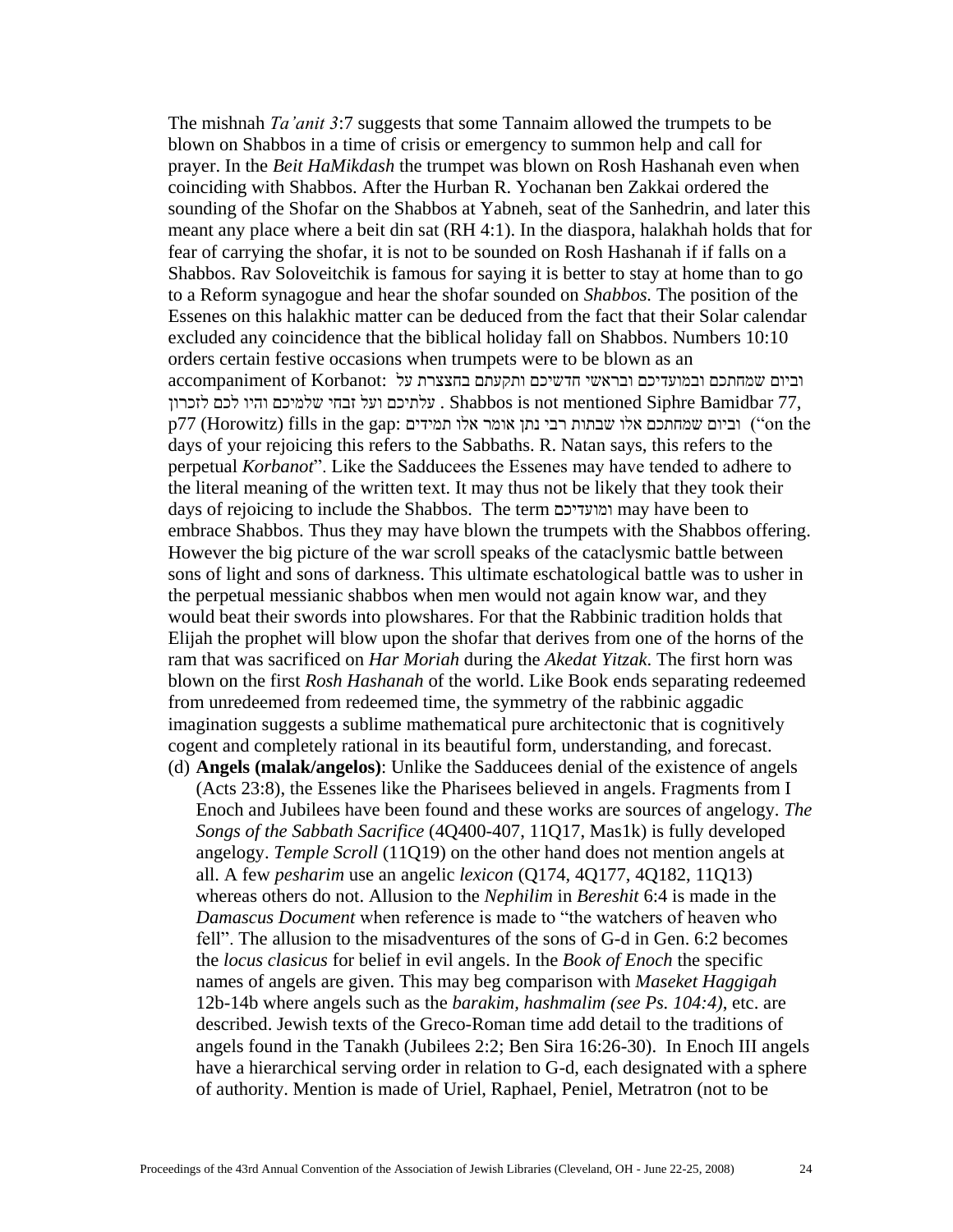pronounced), and many others (I Enoch; Tobit; IV Ezra). Exceptional persons like Enoch, Elijah, and Serach bat Asher are elevated to angelic status (I Enoch; Zohar : 100a, 129b; T.Z. Hakdamah 16b). For the Qumran sect angels are divided into two camps in accordance with their proclivity to dualism. Angels of light and angles of darkness are illuminated in *The War Scroll* and *The Manual of Discipline*. The concept of fallen angels appears in the pseudepigraphic writings (I Enoch 6, from the section called, *Book of the Watchers)*. It can be argued that this theological dualism of the concept of fallen angels becomes a major motif in Christianity. Starting in late antiquity including *Beit Sheni* inter-testamental period, angels are increasingly related to and seen as part of everyday life of persons and the functioning of the world. Thus the Dead Sea Scroll sect evokes the protective properties of specific angels. This later plays itself out perhaps in the appearance of amulets, magical inscriptions, and formulaic equations.

 In the Aramaic Testament of Levi, Levi's plea that he may exclusively follow "the paths of righteousness" (line 6) and not stray from his divinely assigned path (line 10) may be in emulation of one of the physical characteristics ascribed to angels. In Ezekiel angels feet are straight, they go forward in the direction assigned by the spirit. They do not turn as they walk (Ezek 1:7-12). In Qumran theology this uprightness in direction was granted to chosen mortals by the spirit of light: to make straight before him all the paths of righteousness לישר צדק דרכי כול לפניו) 1QS 4:2). Levi takes steps back as if approaching Hashem's royality, a practice in Rabbinic prayer derived from the very נגש) Gen. 18:23; I Kgs 18:36; Isa 29:13) which in later subsequent Midrashic usuage is seen in Gen. Rab 49.8. The three steps preceding the Amidah derive from this paradigm (R. Moses Isserles in חיים אורח ערוך שולחן 95, 1(. In Yerushalmi Ber 1:1 an opinion for the reason of keeping the feet aligned during the standing prayer is that it is an imitation of the angels (Ezek. 1:7) while another opinion holds that it derives from the formal gait of the Levites in the Temple. Thus Levi straightens his paths as a prelude to prayer. Levi either is transmographied as "angel" or imitates the angels. Levi after ritual immersion states, "*And I prayed and said, O L-rd, you know all hearts, and you alone understand all the thoughts of minds (l. 5)/ And now my children are with me, and grant me all the paths of truth/ make far from me, O L-rd, the unrighteous spirt, and evil thought and fornication, and turn pride away from me./ Let there be shown to me, O L-rd the holy spirit, and counsel, and wisdom and knowledge and grant me strength,/ in order to do that which is pleasing to you and find favor before you, and to praise your words with me, O Lrd… and that which is pleasant and good before you./ and let not any satan have power over me, to make me stray from your path."* The text speaks therefore of the battle of the good angel against the power of the angels of satan. This is in comformity with the dualism of the sect.

Josephus notes the Essene practice of keeping angelic names secret (*The Jewish War* 2:142). Angels in Qumran texts serve functions of ruling over nature, serving G-d, watching over the tree of knowledge, etc. Dead Sea Scroll texts are rich in angelic terms derived from combinations with the words El (G-d) or *Elim*; for example the *War Scroll* (1QMx.8). The phrase "holy ones" are also employed who appear at G-d's side to destroy the sons of darkness (IQM i.16). Holy ones takes on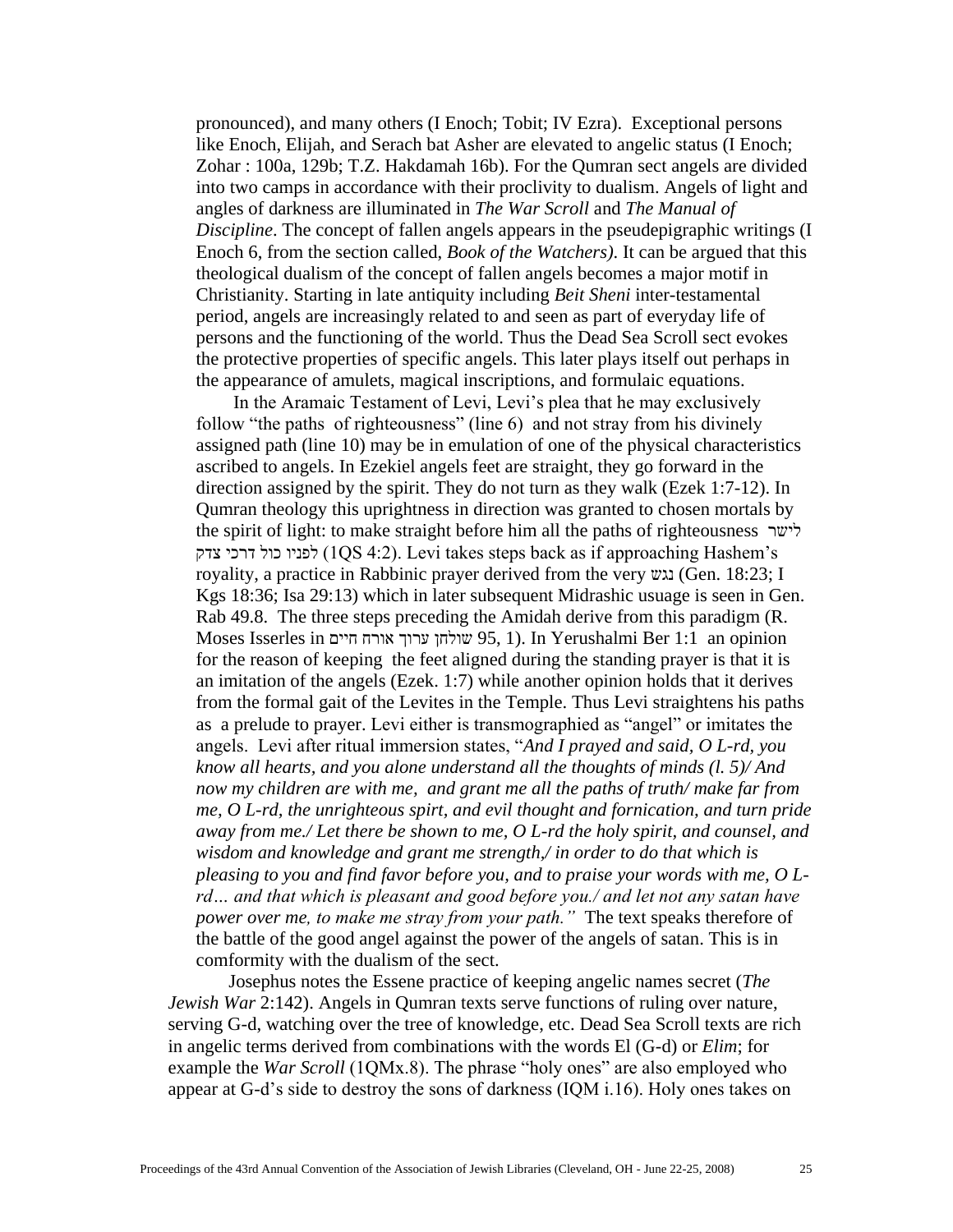double meanings as does *ruah*. "And a perverted spirit you purified from great violation, so that it might stand in rank with the host of holy ones, and so that it might come together with the congregation of the son's of heaven. And you cast for man an eternal lot with the spirits of knowledge (1QHa ix [i]). Spirit like holy one can designate in the same context angels and human beings. Some scrolls refer to angels as "spirits of knowledge" (*Elei da'at*). The Dead Sea Scrolls also use the term "prince" or commander (*sar*). We must however be wary of systemization of Dead Sea Scroll angelogy, for the "Prince of light" in the *Rule of the Community* from Qumran Cave 1 need not be the archangel Michael or Uriel. The Melchizedek scroll (11Q13) places Melchizedek in opposition to Belial (the evil one) and his angels. Melchizedek is a savior figure for the end of time. *The Genesis Apocryphon* (1QapGen) speculates whether the appearance of the newborn Noah is a sign that his parents are indeed the watchers (angels who descended according to 1 Enoch). The three angels at Mamre hosted by Avraham as seen as angels in *the Ages of Creation* (4Q180). The dualism of the Sectarians influences their communion with angels. The sons of light and the sons of darkness are allotted to the principal angelic Princes of Light and Princes of Darkness. The dualistic division of humankind is formulated in the *Treatise on the Two Spirits* now part of 1QRule of the Community (1QS iii.13 iv.26). A future battle of the prince of light with the sons of light against the forces of darkness is a dualistic impulse. The War Scroll develops the eschatological battle against Belial and his angels (1QM i.10-11, ix. 14-16, xii. 1-9). We are told that for the ultimate battle the names of the archangels will be written on the shields of the towers (1QM ix. 14-16). Certain people are banned from the camp because "for the angles of holiness are in the camp, together with their hosts (1QM vii.6 )." The communion of the members of the Qumran commune with the angels is an explanation for the function of the *Songs of the Sabbath Sacrifice* (4Q400-407). Angels are not only involved with the fulfillment of liturgical and eschatological tasks but struggle for the future of individuals as in the *Visions of Amram* (4Q543 3, 6; 4Q544 3.12-14, 6.2-3). It is a matter of debate whether the sectarians saw the transformation of the just into angels based on the *War Scroll* (4Q491) which speaks of a figure enthroned in heaven. In *Hodayot* there is a certain critique against some of the angels (1QH xviii.34-35 [x.32-33]). G-d is in dispute with angels and seeks justice among them. In this text the angels' knowledge of G-d is limited and they are unable to stand before his wrath. Punishing angels or demons are mentioned also.

 The anthropomorzation of rabbinic *Aggadata* is not at all in total evidence in *the Songs of the Sabbath sacrifice*. The angels are described as awe-inspiring to "mortal councils." In a tone of self-effacement the human worshippers are made to say: "How shall we be considered among them and how shall our priesthood (be considered) in their habitations?... [What] is the offering of our mortal tongue (compared) with the knowledge of the angels" (Newsom, Carol, Songs, pp.13-21). The heavenly priesthood is thus glorified in the Angelic Liturgy at Qumran.

Angels may be invoked and employed by humans diviners appears in the *Testament of Solomon* and later *ma'asei Merkavah* texts. Rabbinic texts minimize the importance of angels when compared with their role in the priestly Qumran, apocalyptic, and mystical traditions. In Shabbat 88b and Gen. R. 48:11 angels are said to have no free will, differing from the Qumran notions. Rabbis however conceded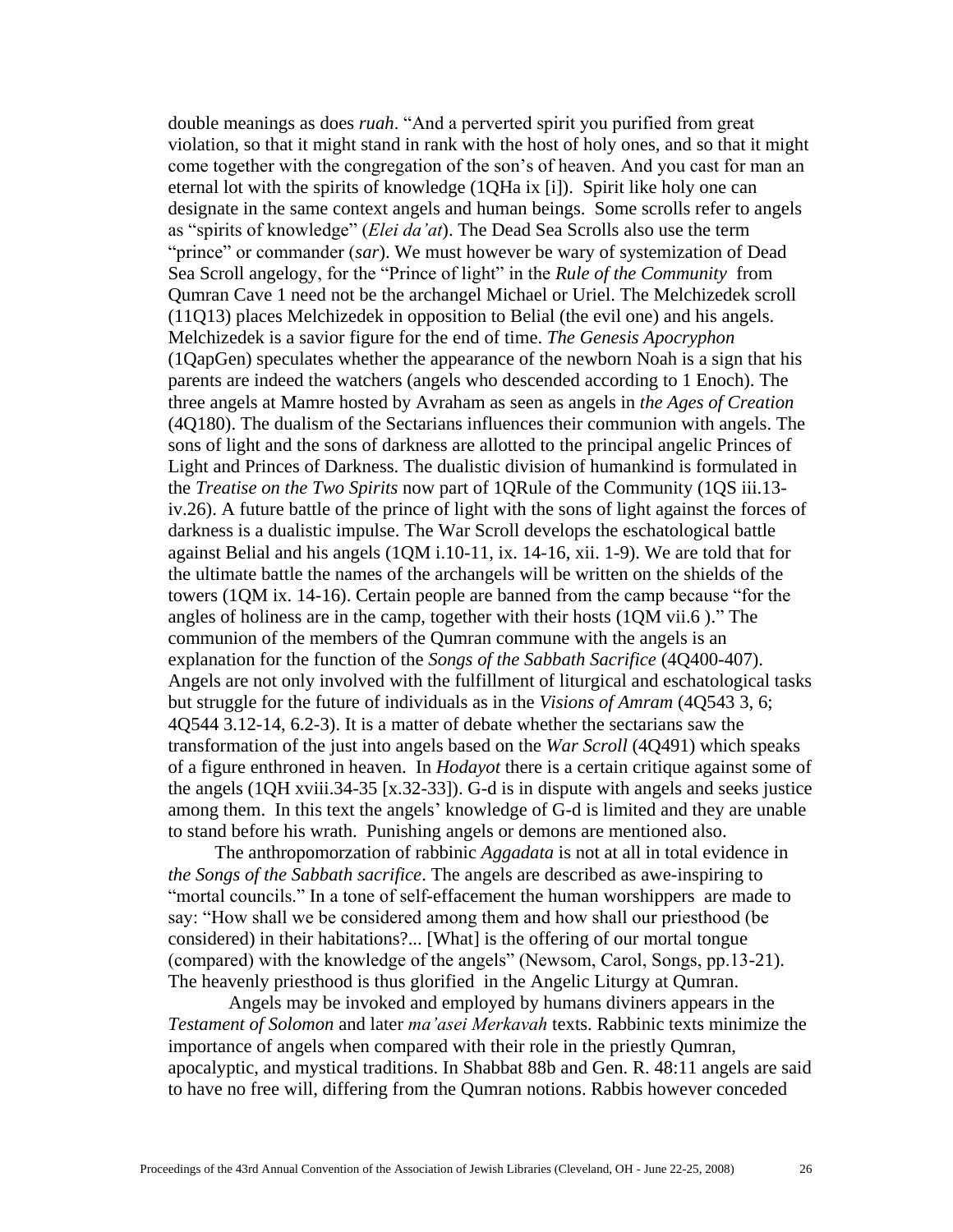that angels do have intellect and inner life and are capable of errors (Sanh. 38b; Midrash Psalms 18:13). For the Rabbis most angels exist to do a single task (B.M. 86b; Gen. R. 50:2) and as exalted as they may be are subordinate to the *Tzadikim* (Gen. R. 21; Sanh. 93a; Ned. 32a; Deut. R.1). Rabbis see many divine actions in the *Tanakh* as ascribed to angels (Deut. R. 9; Gen R. 31:8; Sanh. 105b). The *Pesah Haggadah* is an exception to these opinions. It denies that angels played an important role in the *yitziat mimitzrayim (see Magid)*.

The *pusek Na-aseh Adam betzelmenu kidemuteinu* is seen as the heavenly host. Gabriel is seen as the angel who guards the gates of *Gan Eden* with the sword that flashes every which way. Three *malakhim* are hosted by Avraham and Sarah at Mamre, one being Raphael to cure Avraham of the *brit milah*. At the Akedah (Gen. 22) Sforno names the *malakh* who stops Avraham from *shechting* Yitzak as, Michael, when he says, "*al tishlach yadchah al ha-naar*." Rashi names the unnamed man as an angel who instructs Yosef that his brothers are sheparding their flocks at Dothan. An angel is said to be with the children of Israel in the desert. In *Haftorah* Yetro the *seraphim, ofanim,* and *hayot hakodesh* is the subject of great exegesis in the Rabbinic imagination. These angels appear to be winged parts of Hashem's throne (Isa. 6) or of the divine chariot (Ezek.1). That all angels (and not just *seraphim* and *cherubim* have wings is mentioned in Chag. 16a; PdRE4). *Al Kanfeh Shekhinah* (under the wings of the Shekhinah) also evokes wing imagery. In Homer we find the phrase "winged words" but in Rabbinic parlance angels have wings and move at different speeds depending upon their mission (Ber. 4b). G-d's speed is often given in *parasangs*, a Persian measurement. The idea of seraphim being associated with fire may find correlaries with the Islamic *ifrit,* or from the oxymoranic (opposites uniting) unfications of fire and water (Sefer Yetzirah 1:7; S of S R. 10; J.R.H. 58; *Gedulat Moshe*; Rashi on the hail as fire and water). In post-modern science we are interestingly told of a real state where water exists as a gas, liquid, and ice, known as the triple point!

 The rationalistic philosophic tradition of Rambam and Ralbag however holds that angels are immaterial, incorporeal disembodied intellects. Rambam spurns the notion that "angels eat" and even Rashi conceads that the 3 angels at Mamre hosted by Avraham, from the midrash, only "appear to be eating." This is a controversy in rabbinic texts (see Judg. 13; Gen. R.48:14; B.M. 86b; Zohar I: 102b). The strong philosophic rationalism of the Rambam and Ralbag intellectualizes angelolgy within an Aristotelian modality. Rambam expounds on angels in *Hilchot Yisodei Ha-Torah* (Laws of the Foundations of the Torah). His expertise in classification is applied not only in *halakhah* but in this esoteric area. Rambam classifies angelic ranking into ten levels. In the *Moreh Nevukhim* further elaboration is given equating angels with Aristotelian "intelligences." These "intelligences" mediate between the spheres. They possess the attribute of consciousness and govern the spheres in their motion. Influenced from Aristotle, Rambam holds that they are forms (*eidos*) of natural causation rather than supernatural beings, *has vehalilah* with bodies. As forms of causation they are thus absolutely incorporeal without bodies. Rambam in the Aristotelian mode remarks on the libidinous impulse of the "angel of lust." As remarked before the Rambam holds that the "sense of touch is a shame to us" a remark also found in Aristotle, but not to be understood in the Christiological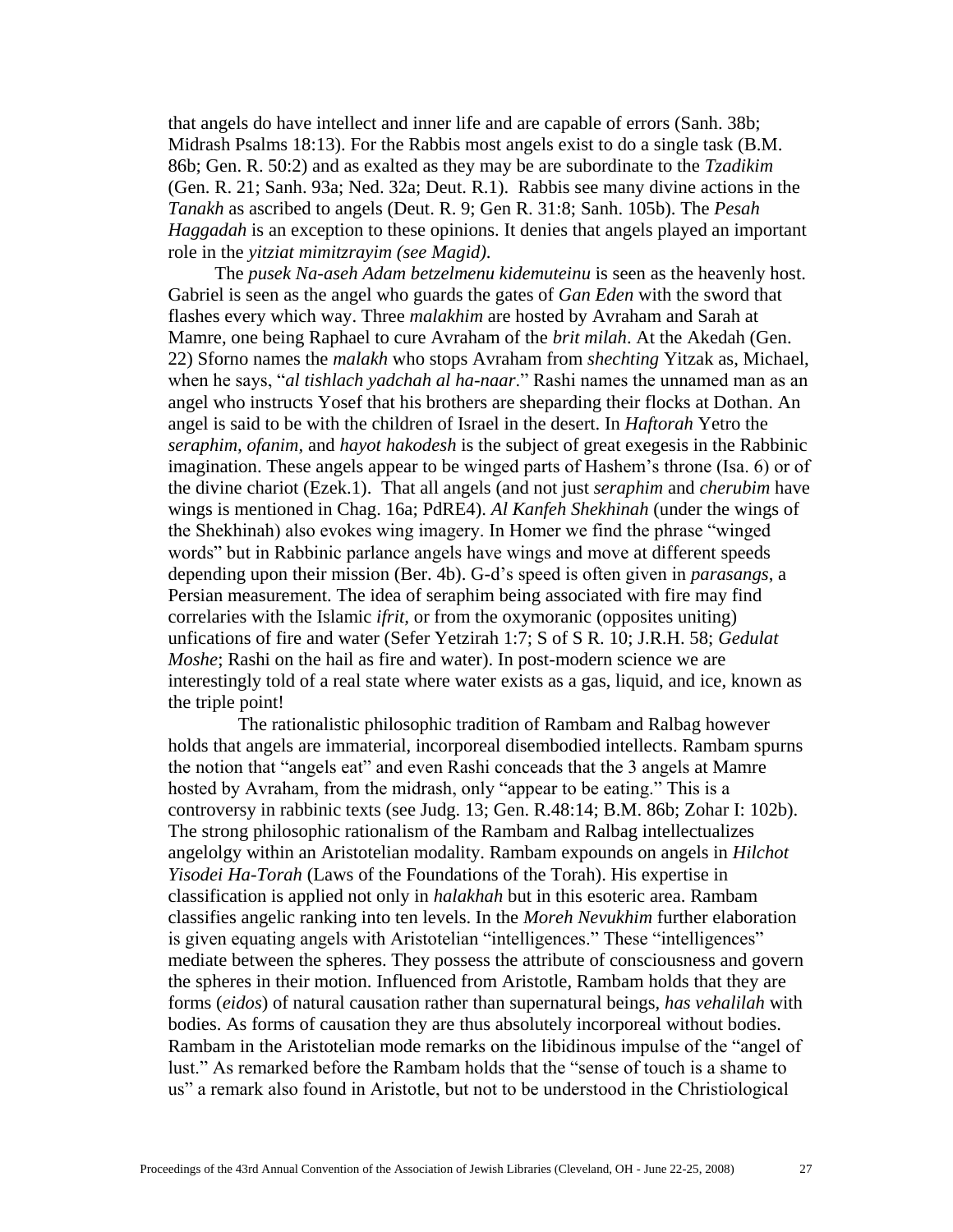sense of shame, but rather for those who have experienced the life of the mind totally as pure spirit (not Hegelian necessarily) or the experience of the *sekel hapoal* as transcendent even of *time* itself. To enter into the perfection of the tautology of what it is to think thinking itself as *sui generis*, is beyond all body and g*ashmius*. Rambam denies that angels ever take corporeal form. They are extensions of the faculty of the human and divine intellects. As such the encounters in the *Tanakh* according to Rambam of angels are only the dream visions of the *Avot*, and Matriarchs. Moses is the chief of the prophets in that his prophecy was completely vibrant and clear not in dreams but while awake. To Moses, night appears as day (see *Moreh Nevukhim*). By contrast other Rabbinic traditions like the German Pietist such as Eleazar of Worms, adhere unapologetically to supernatural angelology. Rituals for summoning angels, especially angels who can reveal secrets of Torah (*sitrei Torah*), like the *Sar ha-Torah* and *Sar ha-Panim* (The prince of the Torah and Prince of the Presence of *Haderat Panim*), are sighted, cited, and sited! The Hasidic tradition also departs from the strict Maimonidean rationalism in this regard and regards texts such as *Sefer ha-Razim* catalogs of hundreds of angels, along with how to influence them and employ their names in constructing protective amulets, throwing curses, and gaining spiritual power as a mode of practical Kabbalah. The Zohar is sighted with its tradition of angelic taxonomy, ranking angels to the four worlds of emanation (I. 11-40), as well as assigning angels feminine and masculine attributes (I: 119b).

 In Rabbinic tradition little children are told to recite the formula before going to sleep that Gabriel is at the left, Michael at the right, Oriel in front, and Raphael behind one.

For the rabbis an angel is a spiritual entity in the service of Hashem with no will other than Hashem's. Angels can be classified into the following types: *Malach, Irin, Cheruv, Saraf, Ofan, Cahyyah, Sar, Memuneh, Ben Elokim, Kodesh*. The *malach* (messenger) is one variety. Distinguished from *malachim* are the *Irinim* (Watchers/High angels).*Sarim* (Princes), *Serafim* (Fiery ones), *Chayyot* (Holy Creatures), and *Ofanim* (Wheels) are different types. They are alluded to in collective designations that include: *Tzeva* (Host), *B'nai ha-Elokim*, or *B'nai Elim* (sons of Gd), and *Kedoshim* (Holy ones). Their divine assembly is sometimes called *Adat Kel* (Ps. 82, Job 1). Their forms are unspecified as in Judg. 6:11-14 and Zech. 4). They appear humanoid in most biblical testimonies (Num. 22) and are therefore indistinguishable from human form (Gen. 18, 32: 10-13; Josh. 5:13-15; Judg. 13:1-5). Sometimes they manifest in pillars of fire and cloud, or the firey bushes that are not consumed (Ex. 14:3). On the *Aron ha-Kodesh* (Ex. 25) *cherubim* were artistically represented and the *shekhinah* dwelt there. The idea that angels envy humanity is found in pseudepigraphic texts and in rabbinic and medieval texts (Sanh. 88b-89a; 109a; Gen. R. 118:6; ChdM).

 The function of Biblical angels can convey knowledge to mortals (Zech.1-4), *shielding* (Ex. 14), *rescuing* (Gen. 21), and *smiting* Israel's enemies. They have responsibility but no authority except in the Book of Daniel. Daniel holds that all the nations of the world have their own angelic prince, arranged hierarchically, with limited spheres of control over mortal realms (also see Deut. 32). Angels have prominent roles especially in biblical roles written by Kohanim who were prophets including Isaiah, Ezekiel, and Zechariah. In Zechariah the host of heaven is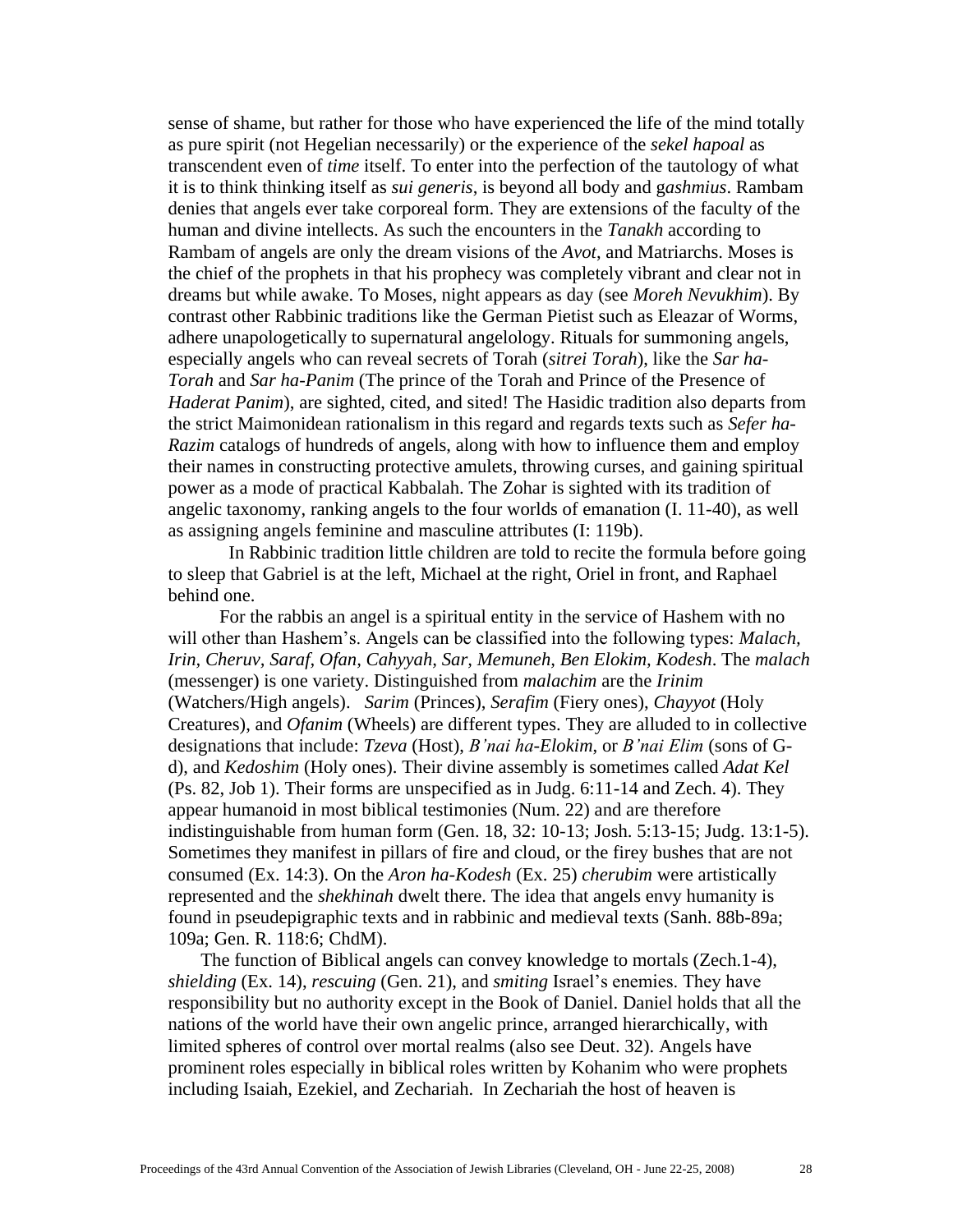differentiated into groupings of angels governing and serving different levels of heaven. Zechariah makes reference to the seven eyes of G-d (4:10), referring to seven arch angels, or the seven angel hosts in the seven heavens. This has parallels with Enoch 61 and Testament of the Patriarchs, Levi.

 The Jewish concept of personal angel, of *malach sharet, mazal, or memuneh*, "ministering" or "guarding angel" and an angelic "deputy" also is apparent in texts such as Rashi on Meg. 3a; Mid. Prov. 11:27 and Sch 129, 633, 1162. The rabbis expand in commentary to a great extent on angels forming choirs of singing praises to G-d (i.e. Gen. R. 78:1) and yet G-d is "beyond" even the greatest of praises (*lailah liailah*) which is invoked during the *Yamim Noraim*.

 Gershom Scholem has recently brought to light the motif of angelology as a component of *ma'aseh merkavah* mysticism within the academic discourses. These texts describe how the practitioner to the *Pardes* in this world, or the pilgrim disembodied soul in the next life, wishing to ascend through the palaces of the heavens and achieve a vision of the divine glory needs to know "passwords" to get past the archons (gatekeepers) at each level (III Enoch). For how this archetype relates to Kafka's parable *Vor Dem Gesetz* (Before the Law) and the Jewish mystical subtexts in texts ranging from *Hechalot Rabbati and Zutrati to Orhot Tzadikim*, see: <http://student.ccbcmd.edu/~dlevy11/Kafka.pdf> The second half of this paper has been retracted from the *reshut harabim* on Rabbinic advise that this material should not be made public! Angels can be conjured to be summoned and brought down to earth to serve the human practitioner. Many rituals and practices devoted to this end are preserved in *Hechalot* writings.

 The rabbis offer opinions on the origins of angels. Some hold that angels did not pre-exist Creation, but were formed as part of the heavens on the second day (Gen. R. 1:3, 3). Another rabbinic opinion posits their origin on the second day (Gen. R. 1:3, 3). A third opinion holds on the fifth day along with the winged and gliding beings (bird and fish) creations. In Chag. 14b; PdRE 4 speculation is asserted reconciling *Midrash Rabbah* that different kinds of angels came into being at different stages of Creation. The *Zohar* teaches that all angels result from specific manifestations of *sefirot*. For examples angels of love emanate from *hesed* while punishing angels emanate from *gevurah*, each type coming into existence coinciding with the manifestation of the *sefirah* that is its source (I: 46a-b). Chag 14a and Gen. R. 78:1 reveal the distinction between angels which are enduring and anonymous ephemeral angels, which are constantly coming in and going out of existence (*kiyamut*). According to Rabbi Chaim Vital, the *Talmud Mivuhak* of HaAri *HaKodesh*, and other Chasidic masters, the ephemeral angels are the direct result of human actions. Goodly deeds create good angels while destructive behavior creates destructive angels, etc. Thus some angels are the products of "gathering the sparks." The power of the word "*amen*" itself can create multitudes of angels. Human actions thus become the cause of angelic and demonic forces (*kelipot*). Human action and decision have infinite consequences. As Louis Jacob's book *Their Heads in Heaven (see review by David B. Levy) alludes*… man stands upon the earth and his head reaches to the heavens, and the angels of the Eternal ascend and descend with him (Ben Porat Yosef 42a). Rabbi Elimelekh of Lizansk thus brings down the interpretation that the ladder that Yakov dreams, with angels going up and down, has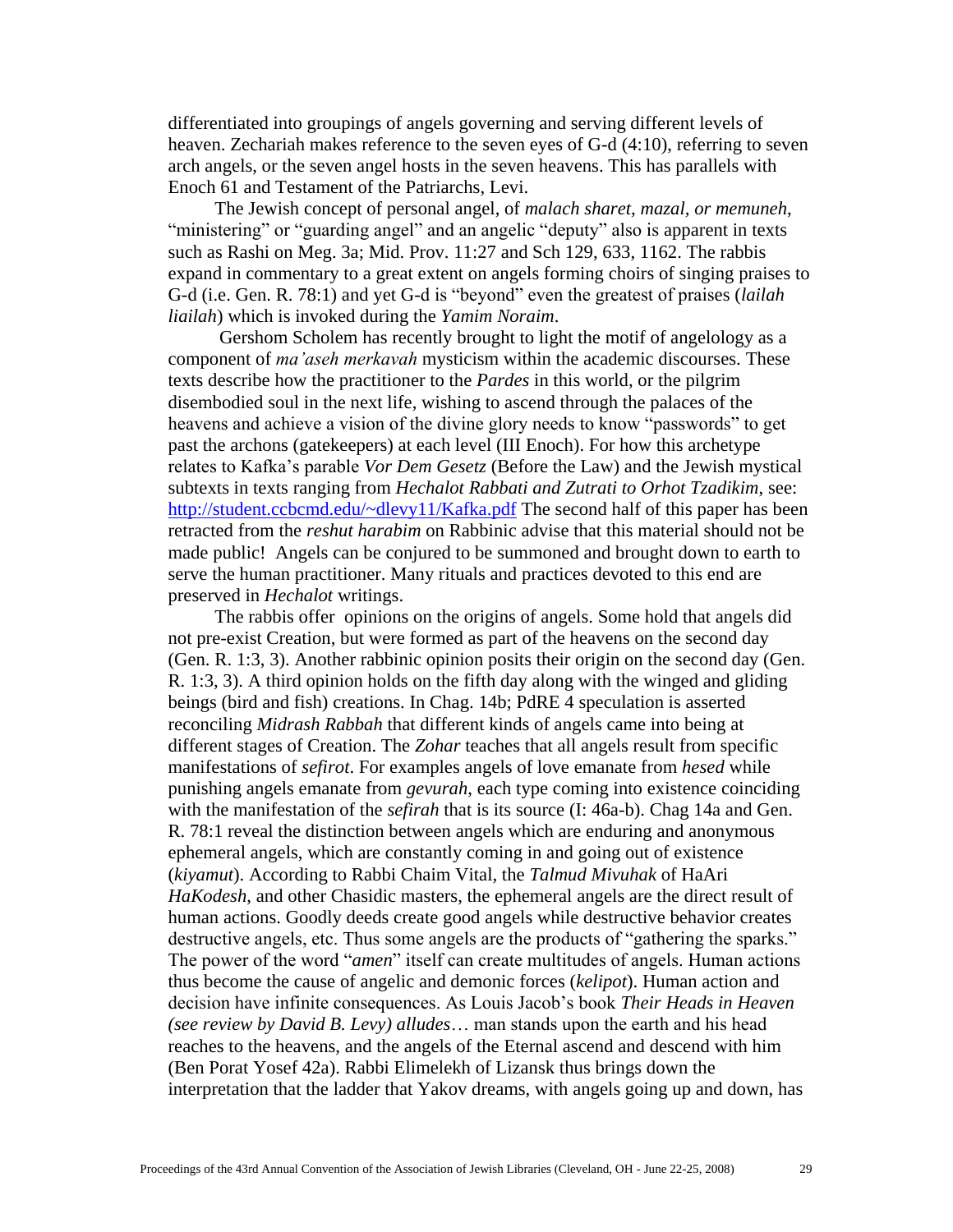the *gematria* of *mammon* (correlating to *Tzedakah*), *kol* (voice correlating to prayer), and *tzum* (fasting). Thus Chasidic masters emphasize the value of seeking the help of angels. The Rambam as rationalist however views such intermediary worship as *avodah zarah* and insists that one must only *davon* to Hashem. The most comprehensive Chasidic meditation on angelogy is *Sichat Malachei ha-Shareit* (*Meditation on the Guardian Angels*) by Tzadok ha-kohen Rabinowitz.

 Rabbi Josef Karo in his *Maggid Mesharim* gives testimony to being visited by the *Shekhinah* personified as the *mishnah* who gave angelic wisdom over to the Kabbalist. The mystic-legalist was taught *Torah ha-Sod* as testified in *Maggid Mesharim*. In this trajectory, the Baal Shem Tov, characterized angels as "the garments of G-d." Thus according to Jacob Katz the Kabbalists "killed Medieval Philosophic Rationalism" or a least reacted to it by re-anthropocentrizing Judaism. Remember Rambam set out in the *Moreh Nevukhim* to understand all Biblical anthropomorphisms (*deoreita*) in philosophic modes. That is, for example, to be in the image of *Hashem* was to possess the *sekel hapoel*, not crude anthropomorphic resemblance. Thus the "strong hand and outstretched arm of Hashem" is the *yad hazakah, mishnah Torah*, itself, that will free one of their mental Egypts, initiating them cognitively into the redeemed *noetic* realm of true knowledge rather than false opinions.

The Essenes also have their own system (*makreket)* for hierarchical designation of the angels (*angelos*, or messengers.) The priests who contributed to the Dead Sea Scrolls believed in a transitory fusion with angels when they performed their mystical liturgy. The *Songs of the Sabbath Sacrifice* illustrate this. *Ma'asei Merkavah* mystics who *descend* to the chariot to *ascend* to the palaces, also engaged in correllary kinds of angelic experiences through their techniques of ascent. A *Midrash* holds that in the 9 months of pregnancy a *malakh* teaches the developing fetus all the torah, and our job in life is to remember and recollect what the *malakh* taught. Michael, the angelic prince over Israel, serves as *Kohen Gadol in Yerushalyim shel malah*, (Chag. 12b). *L'havdil* this is different than Plato's notion of recollection of the truth (*aleithea/wahrheit*) before being born. *Aletheia* is not the equivalent of the Hebrew *Emet*. In Jewish law *Emet* is trumped in the scenario for example if someone is hiding Jews from the Nazis, and the Nazis demand, "Are you hiding Jews?" Torah law dictates lying to save the Jews.

 A great interest in folk traditions surrounding Elijah have seen light in recent years. Legends concerning this prophet turned angel (Ber. 4b) is a motif in many *maseh* (tales) of the Hasidim. Elijah frequently appears among mortals, bearing revelations of childbirth, *parnassah*, miracles, and heavenly news, as well as resolving *kashes* of difficult problems.

(e) **Theological Leadership**: While the leaders of the Pharisees stemmed from the patriachate preceded by the pairs who lived during the Greek and Roman occupation [traced chronologically by the Rambam in the opening of the MT from Moshe Kibal Torah mi-sinai to the present day], the Essenes vested theological leadership in the teacher of righteousness (*moreh hatzedek*). This teacher of righteousness claimed to have the power to interpret the correct meaning of the prophet's writings and the ability to uncover the hidden things therein. The teacher of righteousness may have gone to Damascus because the Essenes may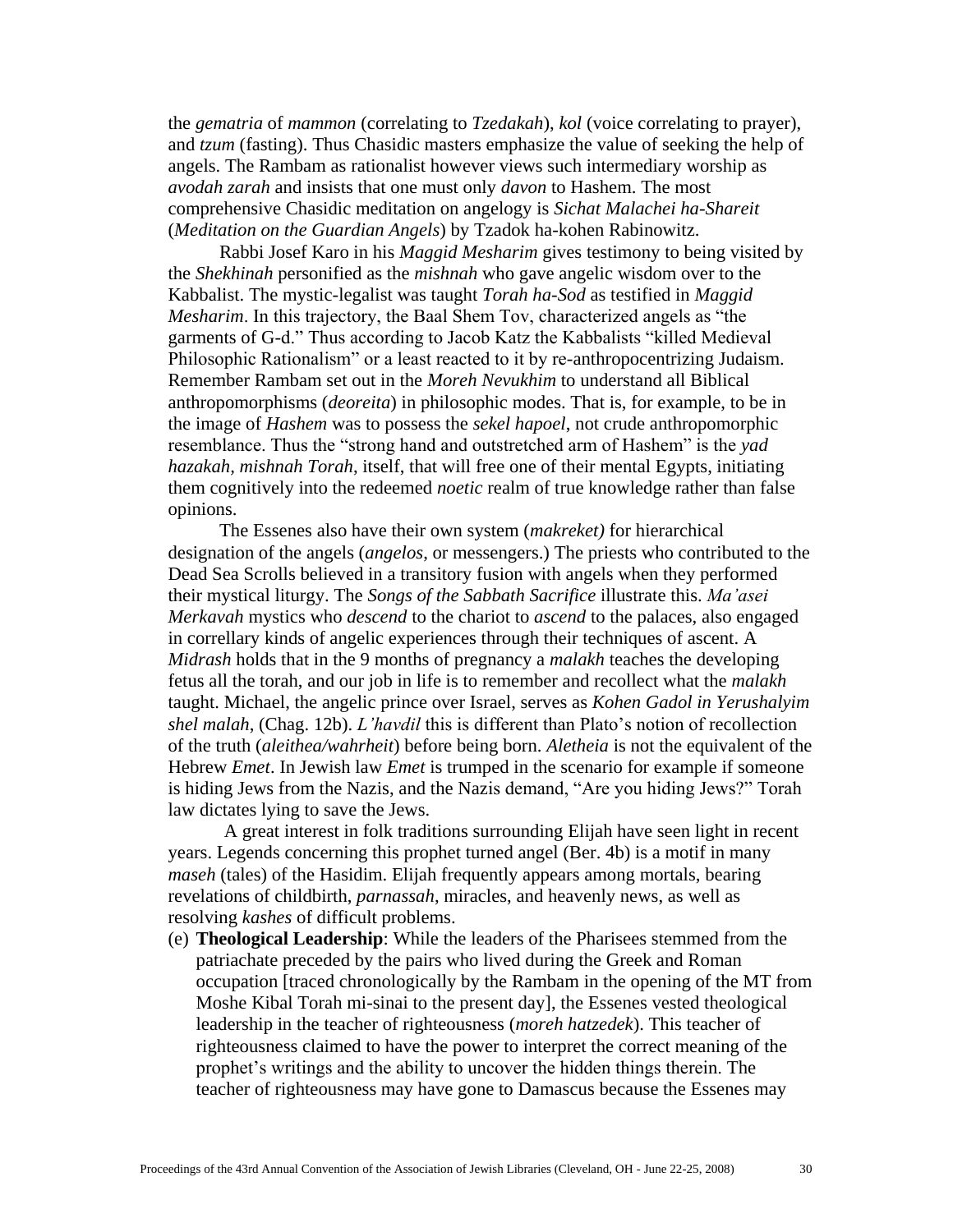have held that revelation takes place outside the land of Israel. Note Mount Sinai is not within the geographical boundary of Eretz Israel proper. While the *Damascus Document* does not give specific names of those opposed to the teacher of righteousness, it does name the evil priest (*Kohen ha-rashah*), preachers of lies, scoffers, and the seekers of smooth things as enemies of the teacher of righteousness. Dr. Hanna Eisher suggests that *the Damascus document* does not make mention of specific names but rather gives titles because if a specific person was mentioned this sect might get into political trouble. The "seekers of smooth things" in line 18 of *the Damascus Document* may be a veiled allusion to the Pharisees who were opponents of Alexander Yannaeus, referred to as "the furious young lion" in *Pesher Habbakuk*, who hung many Phariseees in Jerusalem. His wife was *Shalom Tzion*, who when her husband died, reinstated the Pharisees. She after all was the sister of the *Av Bet Din*, Shimon ben Shetakh. The Sectarians were founded by priests and Levites who traced their lineage back to T*zadok*, the high priest under King David, and separated themselves from the Temple in Jerusalem. Drawing on the hypothesis of Zeitlin, who suggested that the Essenes are the *Hassidim* mentioned in Maccabees I, some scholars are led to infer that the Qumran sect rejected Hellenistic sympathies of the Sadducees who controlled the Temple, instead followed Onias III who they called "the teacher of righteousness" and who appears in a dream vision to Judah Maccabee along with Jeremiah. Therefore these scholars reject O'Connor's argument of the Essene origin traced to Babylonia during the Judean exile. By drawing on the Temple Scroll published by Yadin, attention is given to what the scrolls say regarding the Temple, priestly regulations, sacrifice, ritual, and ritual purity. The priests sacrificed sin, guilt, thanksgiving, and peace offerings and received the first fruits. The Chofetz Chaim's *yeshivah* prided itself on learning the laws of the *korbanot* in *seder Kodshim*, considering the rabbinic dictum that the study of the *korbanot* is as if one had already offered them. In the community rule it is said of the 4 grades of persons in the sect, if a Junior member touched a senior member the senior member would take a bath. In general the sense of touch was anathema to the sect priding themselves on the spiritual. This may remind one of Aristotle's remark picked up by the Rambam that "the sense of touch is a shame to us." Rabbinic law while maintaining *Shomer nagia*, does not have such a view. Rather it is because the sense of touch in marital relations, in the right time and place, is so sacred that *Shomer nagiah* is observed for women not one's wife (see Ramban, *Iggerot Kodesh*). The Essenes on the other hand in initiation to the sect held that after 2 year of probation, "the junior member shall not yet touch the meal of the congregation until 1 full year. He shall not touch the drink until a second year among men of the community." With this strictness to touching food and drink we may see some parallels to the laws of *yayin nesek*, and *mevushal*. The Rema holds that the wine at a *pesach seder* must be covered, for a non-Jew may not even have a thought (*makshavah*) equating mentally such wine with the Eucharist. Josephus and Philo saw the Essenes as a reaction to Hellenism. They called them the *Essaaioi* from *osiotes* or holiness. Josephus credits the member of the sect with prophecy and notes that they did not send animal sacrifices to the *Beit HaMikdash* because they did not recognize the high priests of the Hasmonean family as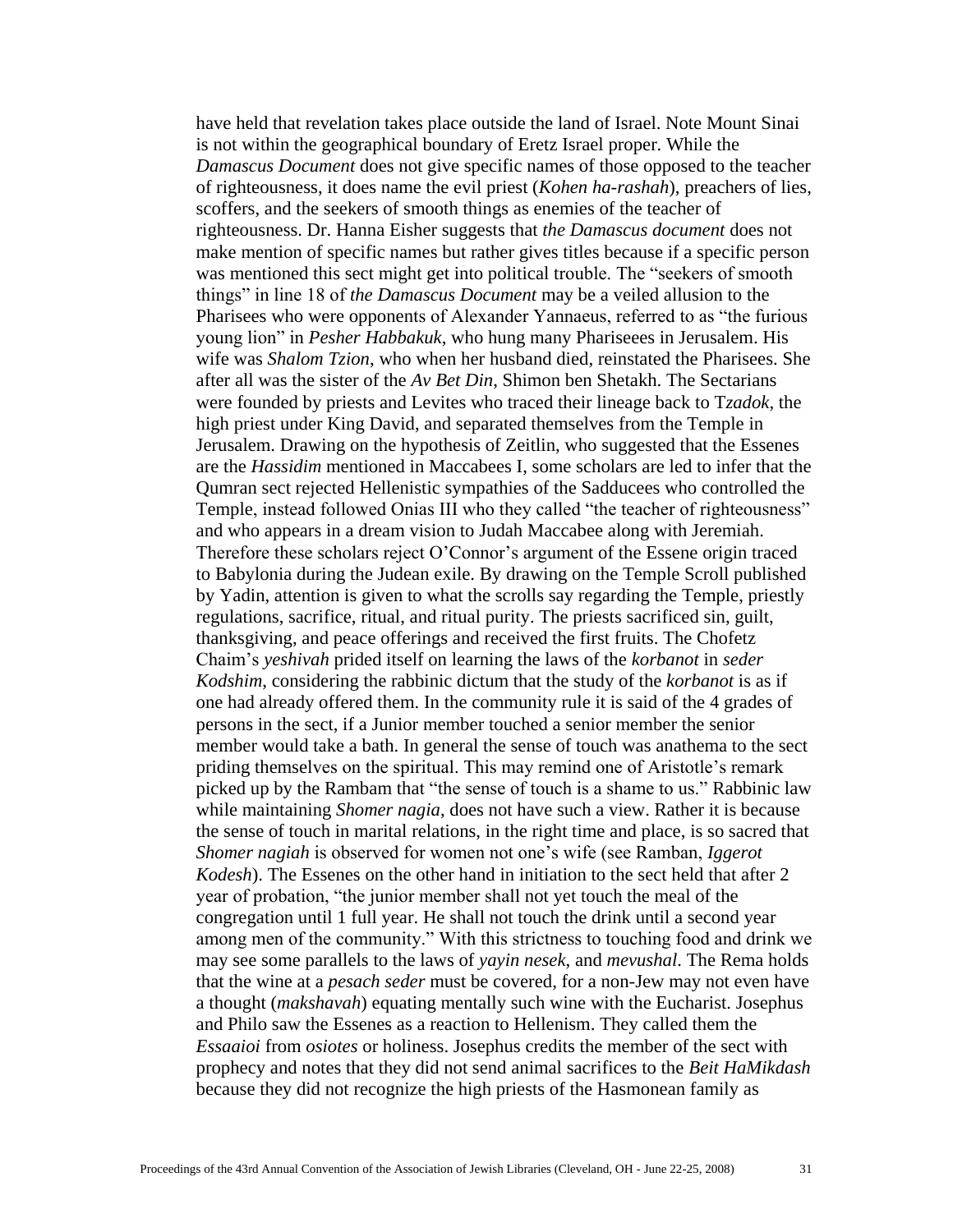legitimate priests. Irony of ironies is that these Hasmoneans became more Hellenized than the Syrian Greeks their Maccabean ancestors rebelled against!

Who was the teacher of righteousness? Joseph Amussin my great-Aunt's (Lea Gluskin) husband, offers many insights in his 150 publications including four books, many of which were translated into Greek, Japanese, Roumanian, Hungarian, Polish, Slavak, and Georgian, while some he translated himself into English, German, and French. All the books and 65 of the papers deal with DSS. Amusin immediately recognized the important significance of the sect which he shared the widespread view were the Essene movement, and correctly dated their works before scientific lab work validated their time period. Amusin never doubted that *the Teacher of Righteousness* was a real person and not mythical, and might be the author of many Qumran texts. After the teacher had been prosecuted and put to death by the enemies of the "Impious Priest" the members of Qumran community may have expected him to be resurrected, to return and to give birth to the "kingdom of light." Amusin rejected the two teachers hypothesis- the historical and eschatological one. Amusin did key word searches on mention of the teacher *in Pesher Habakkuk*, Damscus Document, Commentaries on Psalms and Micah. These texts attest to the theological leader as chosen by the L-rd, who communicated to him all the mysteries concealed in the prophetic writings. Habakkuk wrote down words of Hashem about the "end of time." The teacher understood the full significance of these prophecies. The Qumranites were to be prepared as the "the last generation" for the "last time." Qumranians believed that faithfulness to the Teacher and fulfillment of the Sacred law would save them from destruction. Amusin saw the Qumranians as viewing the Teacher as more important than the prophets because he was endowed with superprophetic power and could foretell "the fate of the last generation" in the "last days." The Teacher was on a mission, sent by G-d. The Teacher played a prominent role in destinying the eschatological ideas of the Qumran sect. Amusin argued that the Qumranians could be viewed, though not Christian, "as one of the predecessors of the Christian communities." This argument is based on their self-designations, in some religious dogmas, i.e. (1) repudiation of blood sacrifices (as well as participation in the Temple services (avodah), (2) in there organization (common life and labour, faithfulness to the memory of their Teacher), (3) strict observance of the established order, etc. The Teacher interpreted Prophetic books line by line often with seeing connections to their own time of the Second Temple. This is based on the presumption that the canonized prophetic texts, regardless of their being written hundreds of years earlier, had been "encoded with secrets" relevant to the period of the Sectarians. Amusin took the task of decodifying these symbolic designations. The Book of Nahum mentioned the names of the Syrian Kings Demetrius and Antiochus. Following Allegro, Amussin identified Demetrius with Demetrius III Eucairos (95-83 BCE) who had been called upon by the Pharisees in 88 BCE to aid them in their rebellion against Jannaeus (103-76 BCE). Amusin drew on Josephus concerning the events in Palestine during the reigns of Jannaeus (103-76), his widow Alexandra Salome (76-67) [who ironically though reinstating the Pharisees rejected the pharisaical law of obtaining a legal *get*, or bill of divorce], and the subsequent vicious struggle of their two sons, Aristobulos (supported by the Sadducees) and Hyrcanus (supported by the Pharisees) which resulted in the Roman intrusion under Pompeius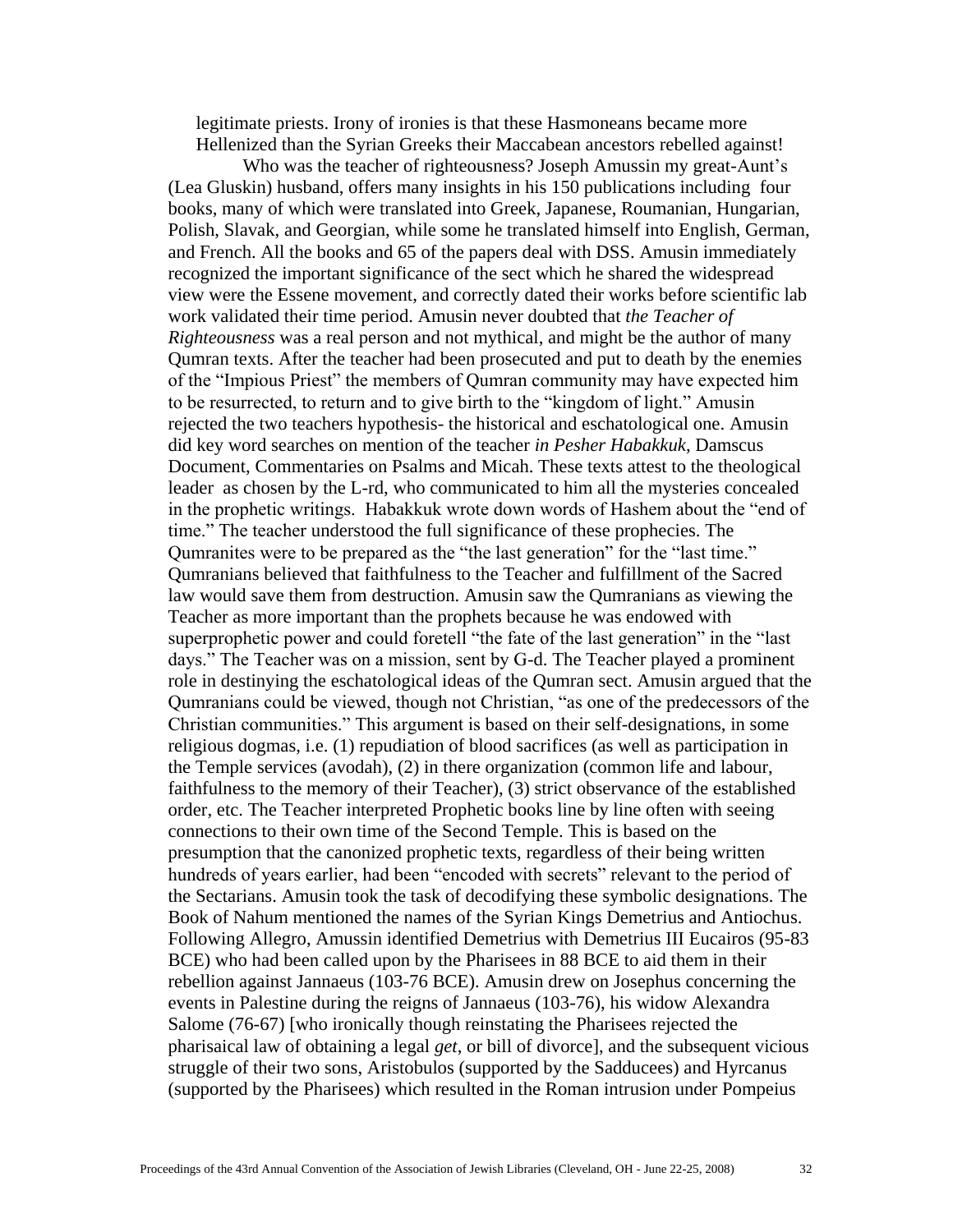in 63 BCE. Amusin was inclined to identify Alexander Jannaeus as the enemy of the Teacher of righteousness based on characterizations as "Lion of Wrath" and "the Wicked Priest." Amusin, who himself had a very hard life of poverty and suffered terrible discrimination and persecution, also gravitated to descriptions of the sect as "the congregation of the Poor," "The Simple ones of Judah, "The Doers of the Law,' "the Elect of G-d," and "the New Covenant." The coincidence of "the Elect of G-d" and the "New Covenant" (*Brit Hadash*) uncannily were noted with those phrases in the NT. Amusin was interested in the social ideas and organization of the Sect. Their holding common property, collective labour, and collective life set them apart from many other Hellenistic Utopian visions, in that they lived their Utopia in reality and not only as idea. They tried to make social equality a reality in practice, although hierarchical only spiritually and according to priestly geneology. A bit of a far out idea of Amusin based on K.M, Kenyon's archaeological discoveries of the region of ancient Jericho, Amusin speculated that the Damascus Document might have been composed in this community (Rukopisi Merlvogo Morja, Moskava 1960 p.73; Kumranskaja obscina, p.26).

 Baumgarten contests that the Qumranites saw themselves in Christological terms as constituting a Brit Hadash. Rather he writes in French that they had a notion of revelation still speaking to their *Teacher of Righteousness* and him being able to convey that relevaltion rather than just a bat kol. Baumgarten writes about this notion of revelation amonst the sectarians: unique oral torah/unique modifications of oral law; Damascus Document assumes that revelations are made to the sectarians via the *Moreh ha-Tzedek*: Baumgarten writes, "L'Ecrit de Damas relie les origines de la communaute a leur prise de conscience "qu'ils etaient des hommes coupables (CD 1,9) parce qu'eux-memes, comme tout Israel, s'etaient egares, a propos des choses cachees de la Torah, que Dieu leur avait desormais revelees (CD 3, 12-14) [See: La Loi Religiuese de a Comunaute de Qourmaran, Annales HSS, Sept-Oct. 1996, no.5, p.1005]; "L'expression revelees (**heb.niglah**) selon lui signifierait "rien de plus que l'Ecriture, tandis que cachees (**heb. Nistar**) s'appliquerait a "l'interpretation sectaire de celle-ci." Cette lecture restrictive de niglah peut paraitre adaptee dans certains contextes, tel ce passage ou les hommes pervers son depeints non seulement comme ignorants des choses cacheees, mais encore comme des transgresseurs flagrants des preceptes reveles de la Torah (IQS 5,12)…Cette coie (c'est-a-dire celle mentionnee par Isaia 40:3), c'est l'etude de la loi qu'Il a promulguee par l'intermediaire de Moise, afin qu'on agisse selon tout ce qui est revele epoque par epoque et selon ce que les Prophetes ont revele par Son Esprit saint (IQS 8, 15-16). **Ces revealtions progressives peuvent prendre la forme d'une exegese inspiree de l'Ecriture, mais aussi d'ajouts ou de modifications apportes aux textes canoniques: c'est le cas par exemple des fetes non scripturaires de recolte ainsi que des regles supplementaires de purete. Recues par un sage de la communaute ces revelations etaient gardees secretes (les choses cachees) et transmises uniquement au sein de la secte (1QS 8,11; 9, 17)…le texte originel de la Bible provient de la revelation divine; quant a leurs propres textes, qui elargissent et developpent les enseignements de Dieu, selon divers recueils legislatifs sectaires et selon divers commentaires, ils proviennent egalement de la revelation divine."**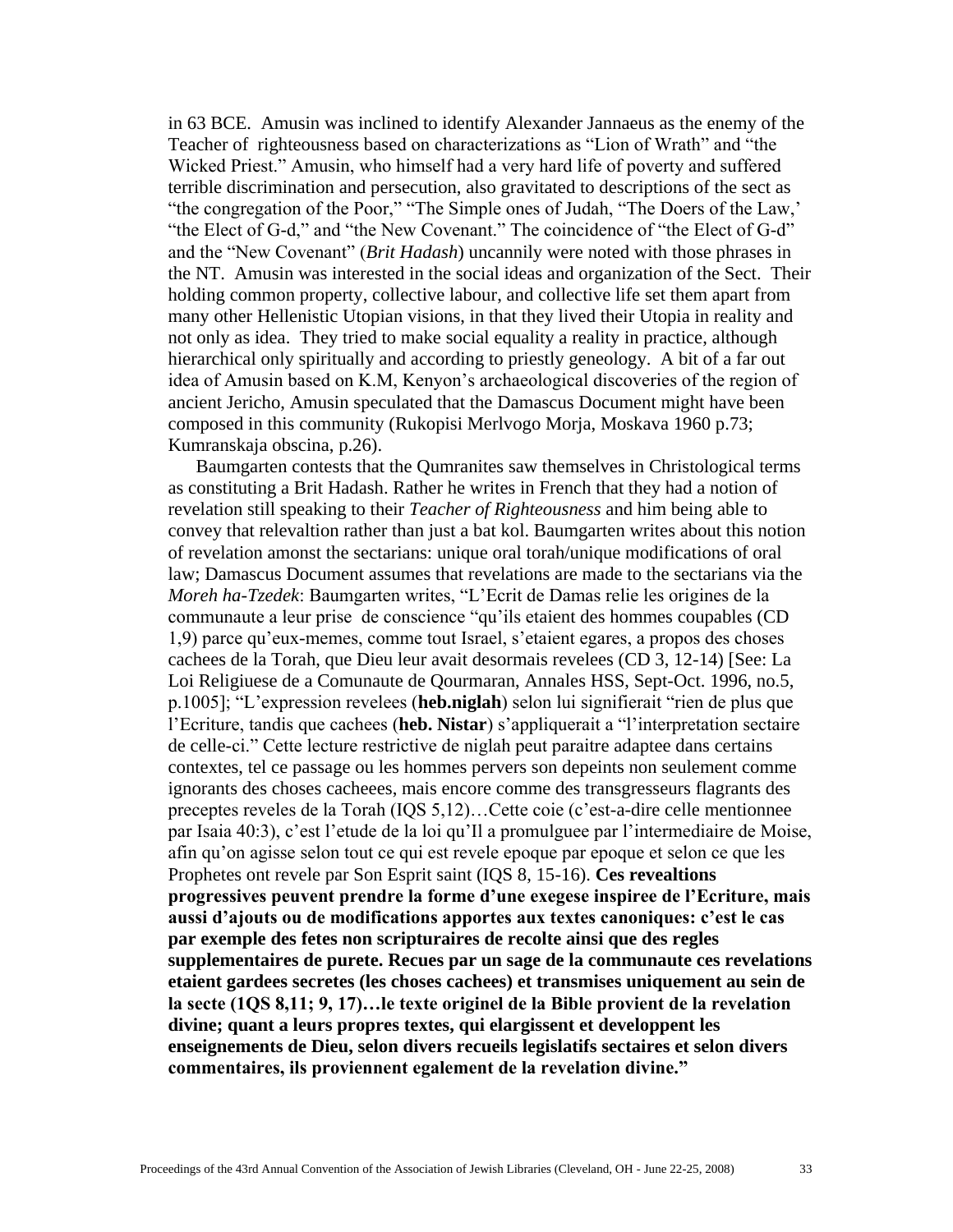Perhaps some of Amusin's most exciting work on the theological leadership of the sect involved searching for antiqumranian polemic in the Talmud. In fact Amusin's father in law, was the Av Bet Din of Minsk and later head of the Choral synagogue of Leningrad, Rav Menachem Mendel Gluskin (ztsl) the son of R. Aaron Gluskin of Paritchi and Esther Wolfson Gluskin (zl). R. Aaron received semichah from the Tzemach Tzedek. Rav Menachem married the Minsker Gadol's daughter Fraidl Rabinovitch (zl). Thus Amusin married into a first-class rabbinic family where the Talmud was not a matter of academic political games but a vibrant way of life and practice. Amusin thus drew on Rabbinic learning to investigate how the characteristic features of Qumran ideology such as eschatological, messianic, apocalyptic, and dualistic ideas were censored by the rabbis. Amusin revealed a number of critical expressions in Rabbinic texts that could be viewed as anti-Qumranian. These phrases and concepts include: (1) "those who try to determine the End" (Derek Eres Rabba XI) i.e. to predict the coming of the messiah; (2) against those who speak about two worlds (the world of light and darkness, Truth and falsehood, Good and evil, etc.) i.e. against dualistic views (M. Sahn 4.5). The ideas of this Jewish sect were definitely in tension with some opinions in Rabbinical tradition. In M. Aboth III,11 we also find polemics against those who disdain the sanctuaries and the festivals, and revealed the meaning of the prophets. The Qumranites protested against the corruption of the false priesthood of Jerusalem and denied the temple cult. As for the festivals in that the Qumranites followed a solar calendar we can see a possible polemic against those "who disdained the festivals" i.e. the festivals as they fall out on the lunar calendar. The Qumran sect, which claimed to have concluded a new alliance with G-d was *eo ipso* destroying the traditional conceptions. After the Hurban it was thought that a *bat kol* only spoke and even during the late second temple period the Rabbis held that prophecy had ceased. The Teacher's claim to renewed and more vibrant prophetic abilities must be seen as a contradiction to Rabbinic beliefs. Also the Rabbinic tradition did not regard poverty as a good necessarily. Wealth was seen as an awarding of divine Providence. The Rabbis relegate much discussion to matters of the laws of private property, and to do away with the notion of private property must have seemed revolutionary by this renegade sect. Qumranites referred to themselves as the "community of the poor." To sit on the Rabbinic Sanhedrin one must be exceedingly wealthy so as not to be able to be bribed. The Patriachiate like Rabbi Yehudah HaNasi and Rabban Gamliel's families were exceedingly wealthy.

 However one shared aspect of the Sect's theology with Rabbinic theology is the culture of secrecy, that only the initiates to the sect are worthy, mature, and capable of receiving divine secrets. In Josephus we read, "to communicate their doctrines to no one any otherwise than he received them himself'… and will equally preserve in secrecy the books belonging to their sect and the names of the angels" ."he further swears to communicate their doctrines to no one any otherwise than as he himself received them, refraining from distortion of any kind, and equally to keep SECRET both the books of the sect and the names of the angels." For the culture of secrecy amongst rabbinic culture with regards to Kabbalah see:

[http://student.ccbcmd.edu/~dlevy11/Maimonidean\\_Controversy.pdf](http://student.ccbcmd.edu/~dlevy11/Maimonidean_Controversy.pdf)

 Amusin also considered similarities and difference in theological leadership between the sect and the rabbis but also with early Christians. Amusin found in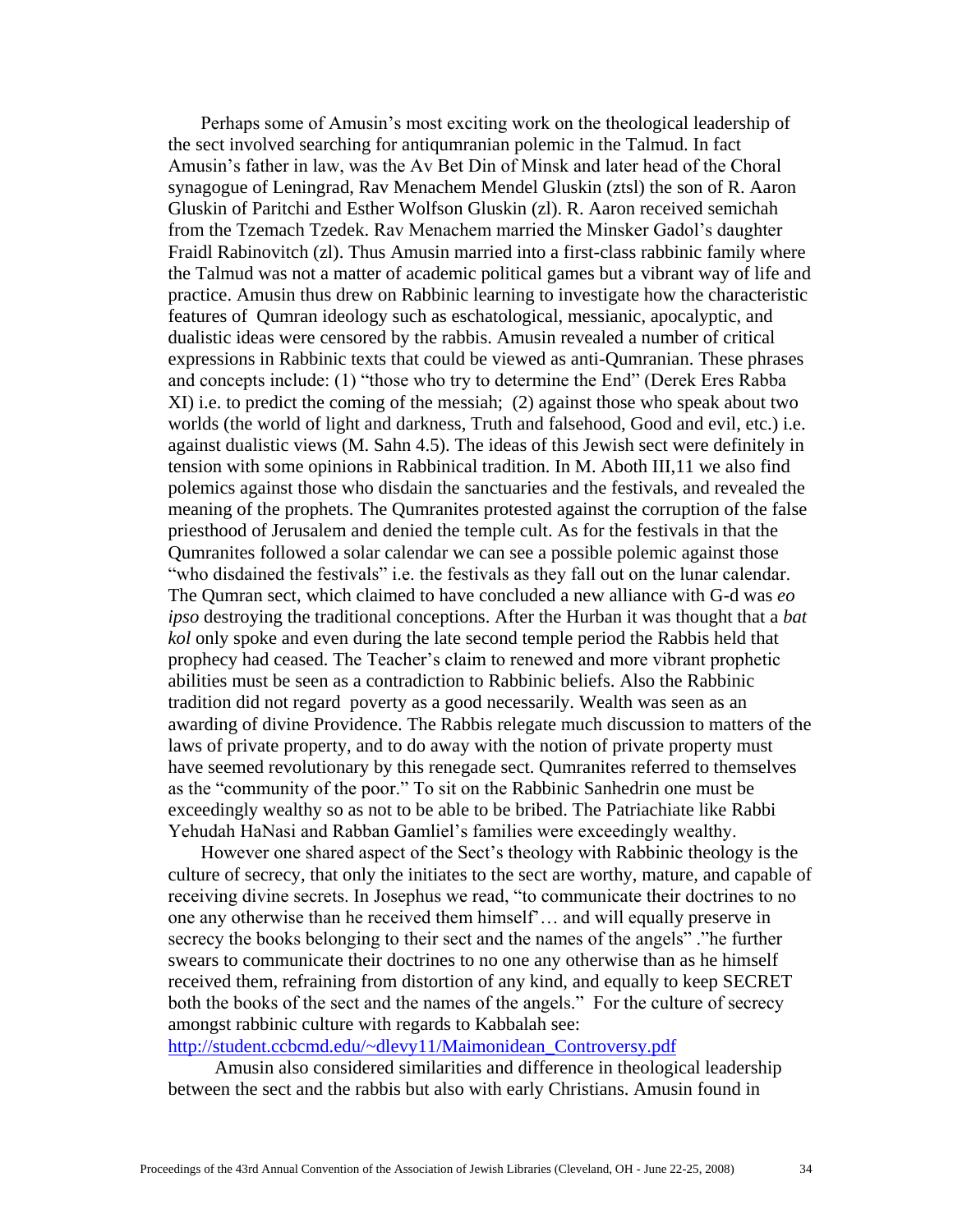Pseudo-Cyprian epistle published in 1914 the phrase *unitatis magister* (Teacher of Unity). An identical title is know in DSS as *More hayyachad* (the Teacher of Unity) in CD XX, 1; 14). The context of the phrase *magister unitatis* is that of the command to "forsake kith and kin" and follow the teacher of righteousness. This idea is alien to Judaism's insistence on fearing one's mother and honoring and respecting one's father. Only Philo's description of the renegade *Therapeutai* incorporates such an anti-Jewish commandment. Amusin argued that the passage in Pseudo-Cyprian (II, 19-25) revealed a mentality akin to the Qumranites.

#### III. **Differences in Calendar**

(a) The Essenes followed a solar calendar adopted from *the Book of Jubilees* (1QJuba-b). The Pharisees to this day follow the lunar calendar with names of months possibly adopted from the deities of the Babylonian pantheon i.e. *Tamuz*. *The Damascus Document* contains a passage denouncing the followers of the lunar calendar system. The Essene calendar consisted of 364 days over the course of 52 weeks. Thus each *hag* would fall on a specific day as opposed to the Pharisaical calendar where each *hag* falls on a different day in the week each year (see Vander Kam). The calendar gave rise to an incident recounted in *Pesher Habbakuk* where "the wicked priest" arrived in the presence of a group in exile one Yom Kippur and disturbed the communities *Yom Kippur* observance. Dr. Talmon argues that this imposition by the "wicked priest" was due to the fact that *Yom Kippur* fell on a different day according to the lunar calendar as opposed to the Essene's solar calendar. With regards to the measurement of time, the Essenes also differed from the Pharisees with regard to when *Shabbat* begins. According to the Essenes *Shabbat* begins when the diameter of the sun is equal to the distance of the sun from the horizon. In a nutshell the complicated recognings of the rabbis according to Pharisaical law, holds that Shabbat begins 18 minutes before sundown. If you live in *Yerushalayim* or Brookyln N.Y. Shabbat is signaled by two sirens. The Essene's observance of the solar calendar whereby each week of the year bears its own name based on the name of the priestly family that would officiate in the Temple at that time during the 26 courses (*mishmarot*) of priests and Levites according to the *Book of Jubillees* marks this sect's adherence to a different method of tracking time. The Essenes operated under a solar calendar which never permitted the coincidence of a holiday falling on a Shabbat. (364 days/ 52 weeks). Thus Pesach is on Wednessday. A conflict arose between the leader of the sect and Jonathan Maccabeus who was called the "wicked priest" who visited the Essenes on the day of Atonement. Jonathan's downfall and execution was seen as divine punishment. The sect flourished under Herod who exempted them from oaths. The *Mekilta*, a *halakhic midrash* on *Shemot,* on the other hand shows the Jews following a lunar calendar of 354 days with the extra month of intercalation (Adar II). The book of Jubilees is a *pseudoepigraphic* work dating from the middle of the 2nd temple purports to be the secret revelation of the angel of the divine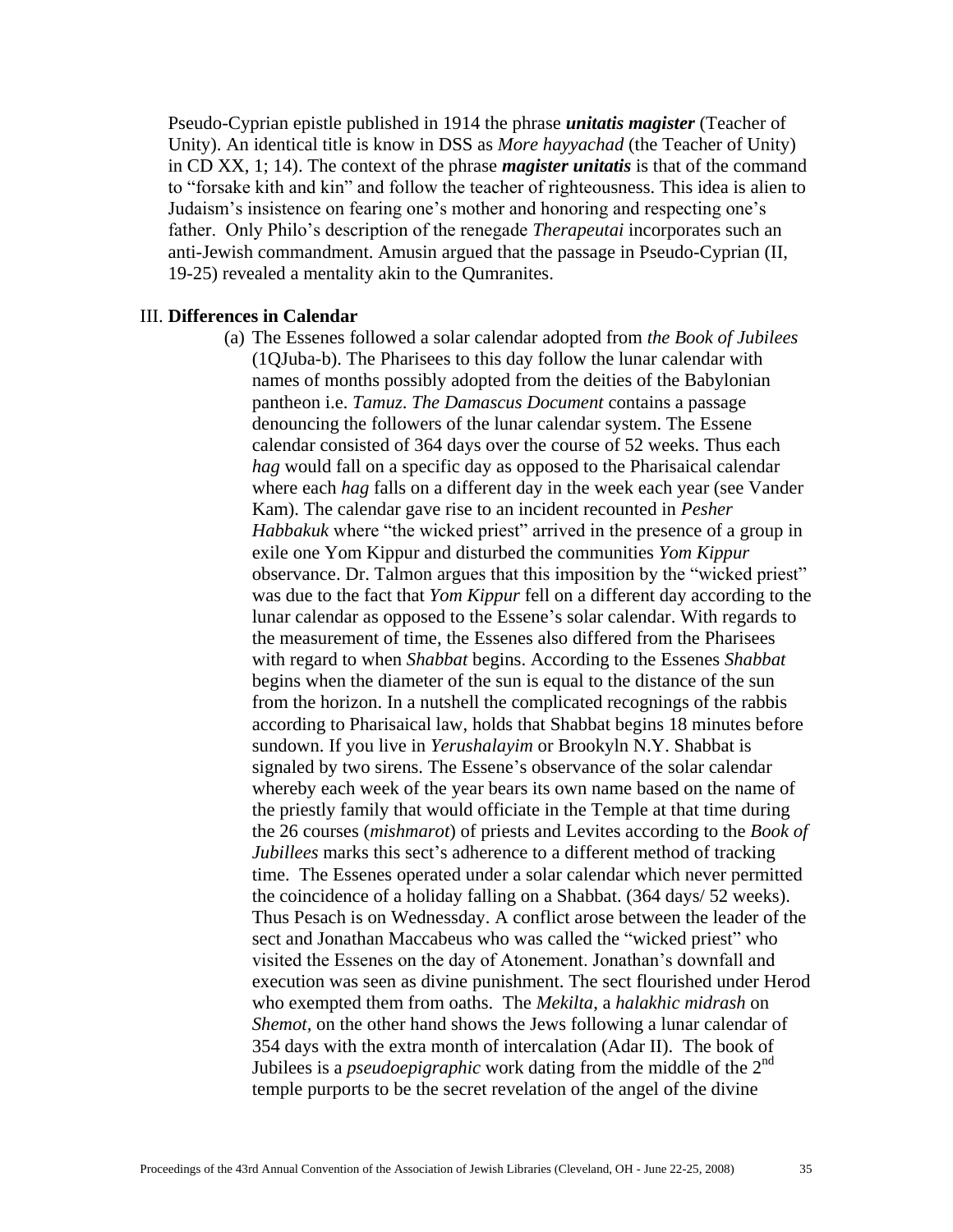presence to Moses. It predicts that Israel will go astray as to the new moons and seasons. It opts for the solar calendar of 364 days and 52 weeks that the Essenes followed. The original title of the work was: *Book of the Divisions of the Seasons according to Their Jubilees and their Weeks.* Folio 16 of the Damascus document makes direct mention of the *Book of Jubillees*. The solar calendar of the Essenes eliminated the coincidence of dates of any Biblical festival with the Sabbath except two seven day festivals of Passover and *Sukkot* whose 4rth day coincides with *Shabbos*. The year in Jubilees begins on Wednessday. Thus all *Rosh Hodesh* and festivals begin on Sunday, Wednessday, or Friday across the solar calendar of 364 days. The jubilees calendar does not allow any of the festivals or *Rosh Hodeshes* to occur on *Shabbos*.

#### IV. Differences in Halakhah

 (a) **Hallah** Offering: In Rabbinic law the term *hallah* refers to the portion of dough set aside and given to the priests based on *BaMidbar* 15:19-20. The tractate in the Talmud in the order *Zera'im* by this name deals with the laws of *hallah* and its separation. In the first chapter there is a discussion of the species liable to *hallah* and to tithes. Chapter 2 treats quantities which establish liability. *One point seven quarts* requires the separation of *hallah*. The Essenes differed from Pharisaical law by dictating that *hallah* separation only need be made one time per year. Yet separation was made in each loaf, not batch. While the Pharisees and Essenes therefore differed on the frequency of *hallah* separation, both groups sought to transfer the laws of the Temple to their practitioners. The democratization of concern for ritual purity thereby enacting an extension of the Torah from the sphere of the Temple into daily life was common to both the Pharisaical community and Qumran sect. The rabbis did this in many ways. For example each person's home was seen as a little *beit hamikdash*. One's s*habbos* table like a *mizbeakh*. One's *hallah* on *Shabbos* and *haggim* like the *lechem panim*. One's *kellim* (dishes) like those in the *beit hamikdash* requiring *teveling* in a mikvah, etc.

 *Machon Mishnas* Rabbi Aaron has recently issued the second volume of *Tractate Hallah*, which is subtitled *Piskei HaRishonim*, which presents one with the laws pertaining to the mitzvah of the separation of *Hallah* as they appear in various works such as: *Halakhot Gedolot* of Geonic times until the *Levushim* by Rabbi Mordecai Yaffeh. Treatises printed and books quoted in the volume include: *Sefer Yere'im* by Rabbi Eliezer of Metz, Sefer *HaRoke'ah* by Rabbi Eliezer ben Rabbi Yehudah of Worms, *Sefer Mitsvot Gadol* by Rabbi Moses of Coucy, *Or Zarua* by Rabbi Yitzhak of Vienna, *Hilkot Hallah* by Ramban, *Piskei Hallah* by Rashba, *Minhagei Maharil*, and *Tur Yoreh De'ah*. The Chapter *Hafrashat Hallah* of Machzor Vitry, a student of Rashi, was anotateted by R. Naftali Cohen. After R. Cohen completed the work, the heads of *Machon Mishnas* Rabbi Aaron became aware that a new edition of Machzor Vitry, edited by Rabbi Aryeh Goldschmidt, had been published by *Otzar HaPoskim*. The notes of R. Naftali Cohen are added to those of Rabbi Aryeh Goldschmidt. The text of the laws of Hallah in *Sefer HaRoke'ah* that was printed in this new edition was taken from Rabbi Baruch Shimeon Schneurson's edition. R. Aaron Mordecai Shadmi compared it with a manuscript found in the National and Hebrew University Library and corrected several errors. *Piskei HaRosh* on *Hilkot Hallah* was printed on the basis of three manuscripts and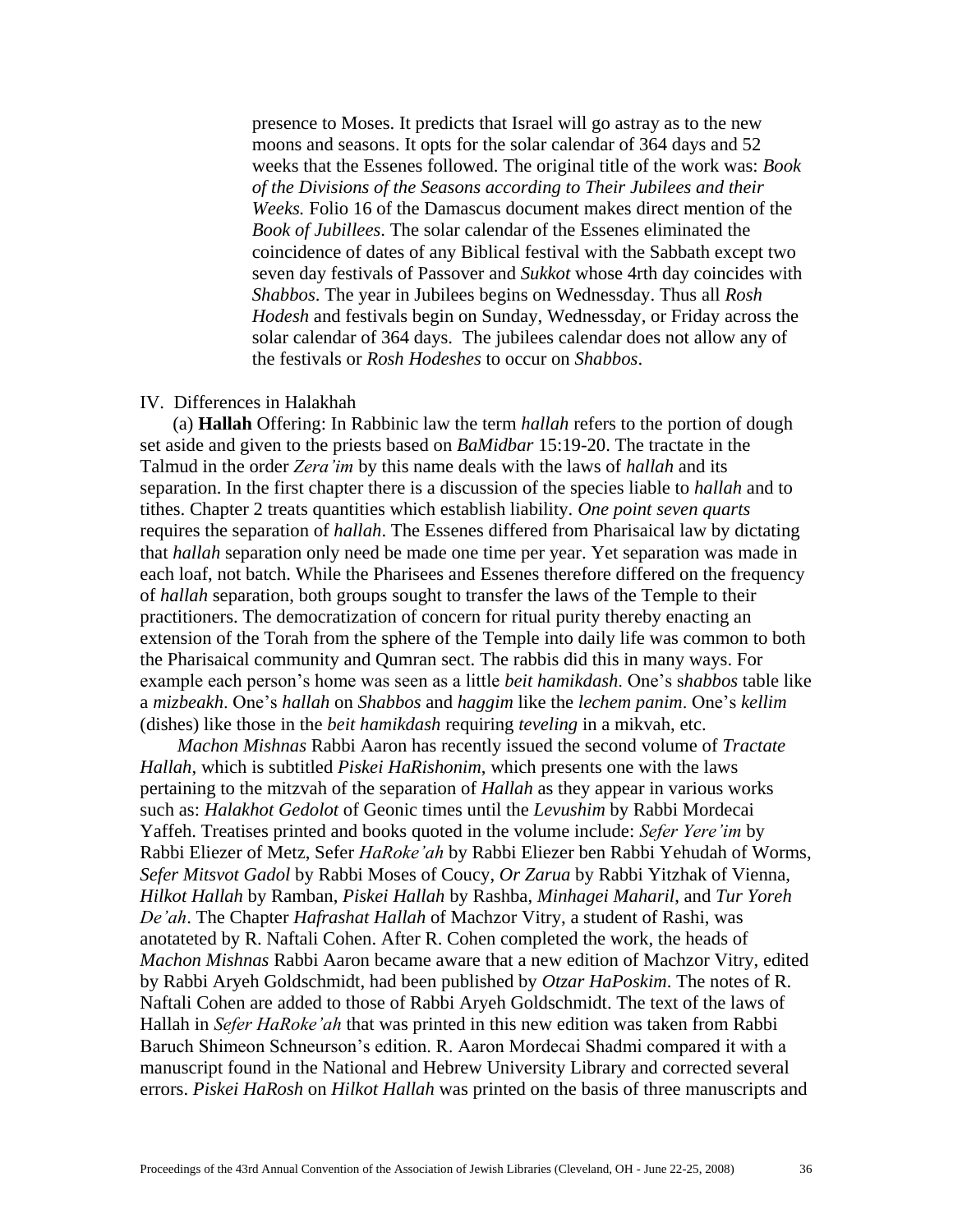a printed edition (Venice 1521) was compared with the commentary of the Rosh on the *mishnah*. The editors also printed *Kitzur Piskei HaRosh* on *Hallah* based on several manuscripts preserved in the National and Hebrew University Library. *Piskei HaRosh* was edited by Rabbi David Aaron Sofer. *Hilkhot Eretz Yisrael* ascribed to the author of the Tur (Rabbi Yaakov Ba'al HaTurim) was copied from a Munich manuscript by Rabbi Menashe Grossberg who added notes and source references. He sold his copy to Yaakov Rabinowitz, who published it in 1900 in London, with notes and *Hiddushim* by his father, Rabbi Eliezer Simha Rabinowitz of Lomza. It was printed again by Rabbi Yaakov Ze'ev Yoskowitz, with notes and explanations, together with a treatise of notes and *Hiddushim* by Rabbi Meir Dan of Ostrova. The text of the laws of Hallah in *Hilkot Eretz Yisrael* in the volume before the above mentioned new volume two edition was printed on the basis of two manuscripts. The editors also drew on a manuscript by Rabbi Mordecai Gifter with explanations and *Hiddushim on Hilkot Eretz Yisrael*. Rabbi Gifter had proved in his preface that *Hilkot Eretz Yisrael* was not written by the author of the Tur but by another early authority. Rabbi Gifter's *Hiddushim* are drawn upon. Several texts in the volume required no editing and were transferred from the edition of *Halakhot* Gedolot published by *Machon* Yerushalayim. *Machon Mishnas* Rabbi Aaron's presenting of *Kol Bo,* a work that concentrates all the sources as well the views of the sages of the Talmud and of the *Rishonim* and *Aharonim* of the laws of Hallah, has been a feature.

 (b) **Piru ve-revu**: While the Pharisees viewed marriage as a necessary relationship between man and wife conducive to happiness, and essential in fulfilling the *mitzvah* to be fruitful and multiply, the Essenes tolerated celibacy. There were Essenes who were not married and some who did marry according to Josephus. The ascetic ones who did not marry and chose celibacy were considered as having the full time occupation of interpreting the Torah. *The Community Rule* sets out what some have called a *monastic* pattern of eating together, studying together, and remaining celibate. The Pharisees reject celibacy and view *Adam and Havah* as the paradigmatic pair. Pairs of male and female are seen as deriving from the pairs taken into Noah's ark. According to the Talmud a man is not complete until he marries a wife, or *ezer kinegdo*. The Pharisees accept that marital relations were stopped for three days upon receiving of the Torah on Har Sinai (*Moshe Kibel Torah MiSinai)*, and the maxim that "those occupied in words of Torah cannot become impure" influenced the dialectic between the *eros* attributed to learning sacred texts and marital relationships. In summary the Pharisees rejected celibacy as *contra natura* and the ultimate purpose for which man and wife are destined to fulfill with their sacred mission to create a *beit neaman biyisrael* whereby the couple according to the *sheva berachot* become *reim ahuvim* (beloved friends). This relationship of beloved friends is characterized ideally by *Adam Kadmon* wishing the happiness, well being, and benefits of Havah even above those of his own. A story exists of a great Rabbi and his Rebbetzin who went to the doctor and he is reported to have said, "Our foot is hurting us." This characterizes such a relationship. Its extreme is perhaps seen in popular accounts such as Dicken's *Tale of Two Cities* where Sidney Carton lays down his life so that Lucy, the women he loves, may not have her husband guiloteened. The film *Casblanca* also features such sacrifice where Humphrey Bogart gives up his plane tickets to escape the Nazis so that his lover and her husband can escape. The case in Baba Metzia 62a of two persons in the desert and one bottle of water also epitomizes the dilemma of self-sacrifice/altruism, although Rabbi Akiba mandates that the person that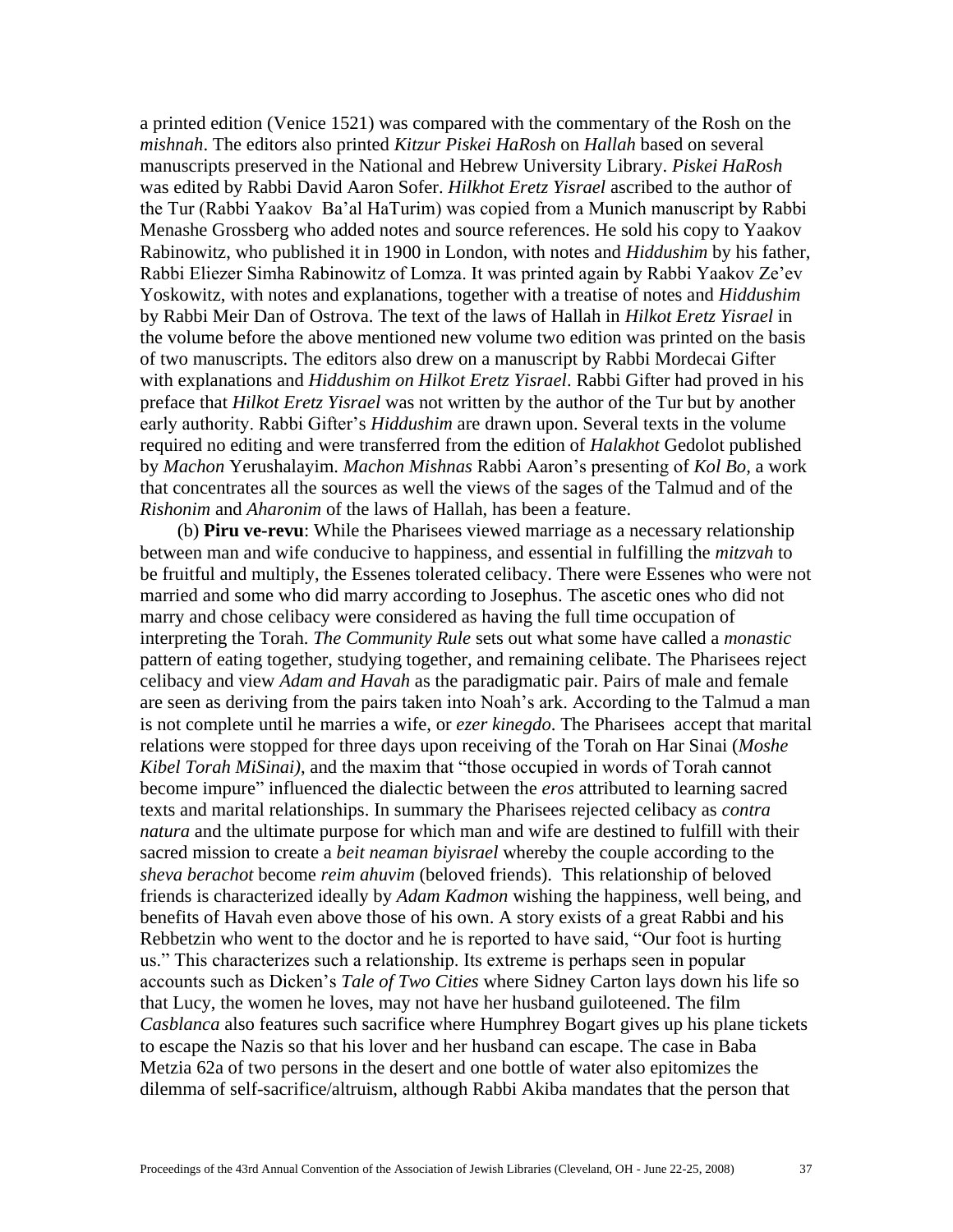brought the water may keep it for themselves within the strict requirements of halakhic obligation. Rabbi Joshua is bidden however, since he is a *Tzadik,* to act *lifnei misharat hadin*, beyond the letter of the law, and give the water to the friend, a *middot hasiduth*. Rabbinic marriage does require many little acts of self-sacrifice, but it is not suicidal to the point of laying down one's life for the other, as the Christian radical ethic demands. See:<http://student.ccbcmd.edu/~dlevy11/loveofneighbordbl042105.pdf> (appendix). The Essenes on the other hand regarded celibacy as a way of remaining pure, and selfsacrifice was all to the community (*yahad*). There is a misogynistic passage cited by Josephus that shows that in the view of the Essenes women were associated with corporality, carnality, and the body, while men are linked with the forms (eidos), spirit, and mind which are incorporeal. This misogynistic dualistic delineation can be found in Aristotle, and an opinion in the *Midrash* that men contribute in the sperm the white parts of the body i.e. bone, whites of eye, and teeth, and women the blood and flesh (*huypokeimonon*). This has led to a long western misogynistic tradition whereby women are relegated to *gashmius* and men to *eidos* and *ruchanies.* A significant difference with regards to sex between the Pharisees and Essenes is that the small percentage of Essenes who did have wives would not continue sexual relations once their spouses were pregnant, while a *gemarah* in *Yevamot* holds that such marital relations is not only tolerated, but to be encouraged and helpful for the developing fetus. Once the child of an Essene was born the child was also raised communally. This may have parallels with Plato's idea of communal upbringing in the *Republic*, that used to characterize a number of Israeli *kibbutzim*. However reports of promiscuity on the Kibbutzim would make it very different than the Essene's sect. The MMT prohibits sexual promiscuity. Some Jewish scholars downplaying the Christian exaggeration of the celibacy issue, have pointed out that it would be strange for the MMT to focus so much attention on issues of priestly marriage, monagomy, laws of incest, and divorce if the Sectarian life were primarily monastic and celibate. The emphasis on celibacy has been of particular interest to Christian scholars who see the sect as a pre-monastic sect *avant la letter*. According to Betz, John the Baptist learned baptism from the Qumran immersion practices. Josephus mentions that the Essenes would adopt other men's children in Book 2 of the Wars. A *Baraitha* raises the question if one should study Torah or marry a wife first. Rabbi Judah holds that one should marry first. Rabbi Johanan answered, "with a millstone around his neck?" The anonymous statement opts in favor of studying first. In Babylonia they married first while in Palestine they studied first, perhaps revealing two different economic situations. Ben Azzai claimed that he married the Torah, *l'havidil* differently than Shabbatai Zevi did in the  $17<sup>th</sup>$  century CE quite literally by marring in a ceremony a Torah scroll. Cave 4 4Q502 is an anomaly in the Qumran literature that lauds women possessing qualities of "intelligence and understanding, as daughters of truth and sisters within the *yahad*. Burials of women and children in the Qumran cemetery may attest to this female presence at the commune. CDC 4, 20-21 however denounces polygamy roughly 1000 years before Rabbenu Gershom's edict of monogamy. Josephus notes that in regards to a women who was pregnant, the husband would not engage in further intercourse as a matter of self indulgence, for they regarded intercourse solely for begetting children. Syriac accounts also attest to separation from wives once they became pregnant. The Essenes banned sexual relations in the city of the sanctuary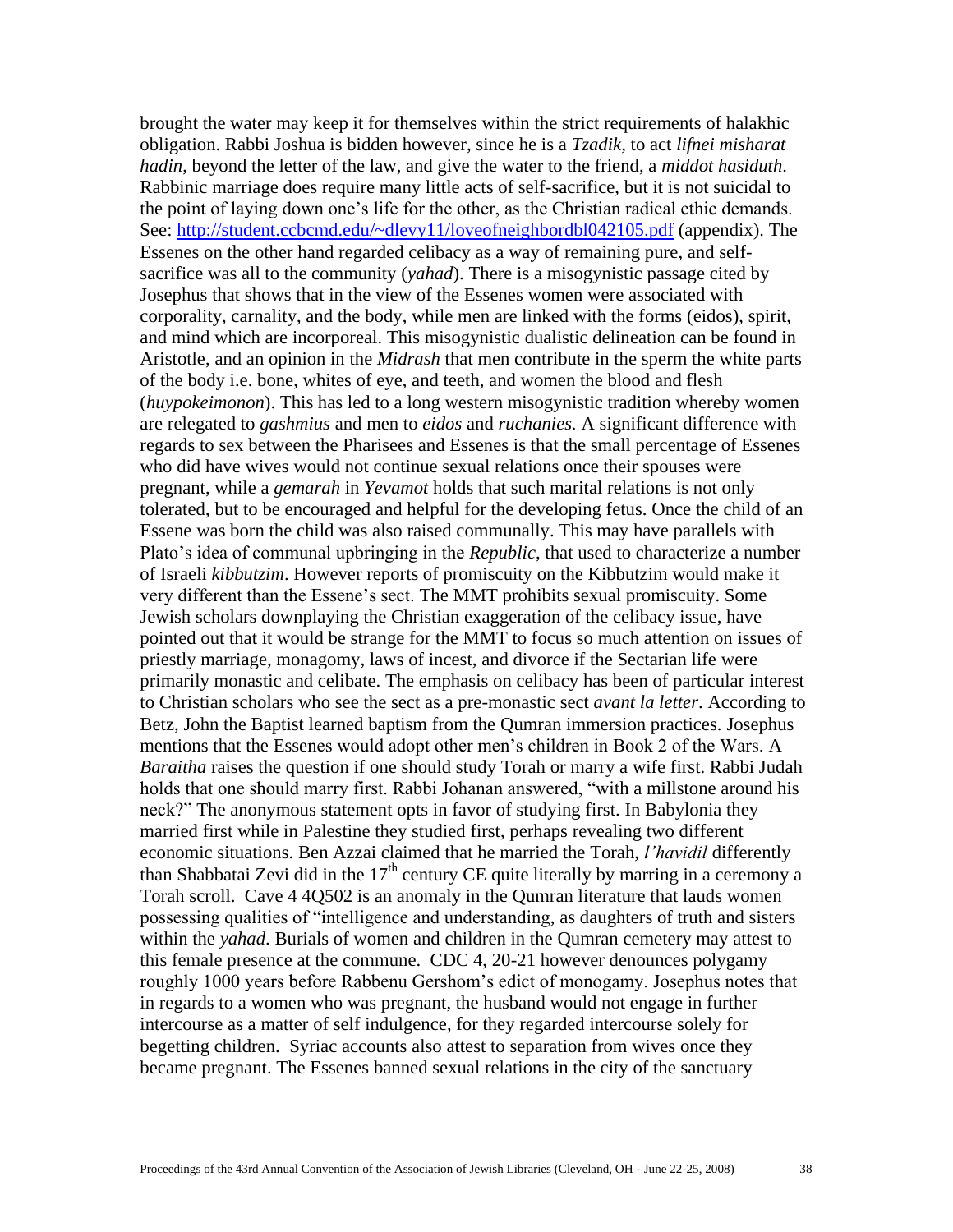(Jerusalem). In this sense the Essenes may resemble the ascetic philosophic T*herapeutae* described by Philo.

 (c ) **Pekuah nefesh**: The Qumran *Halakhah* was very *mahmir* with regards to saving a person fallen in water on Shabbat. This differs with the Pharisaical principle of *pekuah nefesh.* Rabbi Eleazar b. Azariah notes in the *gemarah* that "if we do *brit milah* on shabbos, if the circumcision falls on the 8<sup>th</sup> day, to save one limb of the body, then *kal wa-homer*, we do *pekuah nefesh* on shabbos to save all 248 limbs of the body." In Yoma 85 it notes that R. Ishmael, R. Akiba, and Rabbi Elazar b. Azariah were once on a journey with Levi ha-Sandlar, and R. Ishmael son of R. Elazar b. Azariah following them. Then this question was asked of them: Whence (*minayim*) do we know that in a case of danger to human life, the laws of Shabbat are suspended?" R. Ishmael answered and said, "If a thief be found breaking in (Ex. 22:1/ see Sanhedrin 72a-b). Now in the case of this one it is doubtful whether he has come to take a life and although the shedding of blood pollutes the land, so that the *Shekhinah* departs from Israel, yet it is lawful to save oneself at the cost of his life- how much more so (*kal wa homer*) may one suspend the laws of *Sabbath* to save human life. R. Elazar b. Azariah answered and said, "If circumcision which attaches to only one of the 248 members of the body suspends the *Shabbos*, how much more shall the saving of a whole body suspend the Sabbath. Rabbi Jonathan b. Joseph said: For it (Shabbat) is holy unto you i.e. the Sabbath is committed to your hands, not you to its hands. Rabbi Simeon b. Menasia said, "And the children of Israel shall keep the Sabbath. The Torah said: Profane for his sake one *Sabbath* so that he may keep many Sabbaths. Rabbi Judah said in the name of Samuel: If I had been there I should have told them something better than what they said. He shall live by them, but he shall not die because of them (Lev. 18:5)." In this *gemarah* we find the employment of multiple uses of *kal wa-homer* logic. Rabbi Ishamel, who expanded Hillel's 7 hermeneutical rules to 13, evokes Exodus 22:1 about a burglary in progress where if it is dark there is no bloodguilt but if the sun rose there may be bloodguilt in killing the *rodef*. Rabbi Akiba, the martyr in 132 CE in the Bar Kokbah revolt who is credited with entering the *Pardes* (*Peshat, Remes, Derosh, Sod*) is also a part of this discussion of *pekuah nefesh*, remains quiet. The *gemarah* refers to the R. Eliezer b. Azariah, who in *Maseket Berackhot* is accredited with saying "behold I am like a man of 70" and who assumed the position of *Nasi* when Rabban Gamliel was deposed for insulting R. Yehoshua over the question of the evening *Shema*, and was selected for office because "*hu hakham, hu ashir, hu asar li-Ezra*" after consulting with his wife if he should (she advised not), after 18 rows of his beard turned white. R. Levi ha-Sandlar to whom the g*emarah* refers as a maker of nets i.e. a great systematizer. Rabbi Jonathan b. Yosef in our *gemarrah* makes a remark that may have parallel's to the NT where Yeshka states that *Shabbat* is given to the son of man not the son of man to the Sabbath." Yet Rabbi Jonathan b. Yosef would reject Yeshka's breaking of the laws of *Shabbos*, as in the case of picking agricultural products on *Shabbos*, or further not washing one's hands before a meal with bread. The use of *kol wa homer* logic in this *gemarah* is not unique to *Maseket Yoma* but can be found throughout the *Shas* as for instance when Hillel argues concerning the pascal lamb offering on Shabbat that it is to be done because the *tamid* offering on Shabbat is brought *kol wa-homer* for the Pascal offering where it is said "he who fails to take care of the Pascal offering will be cut off from Israel."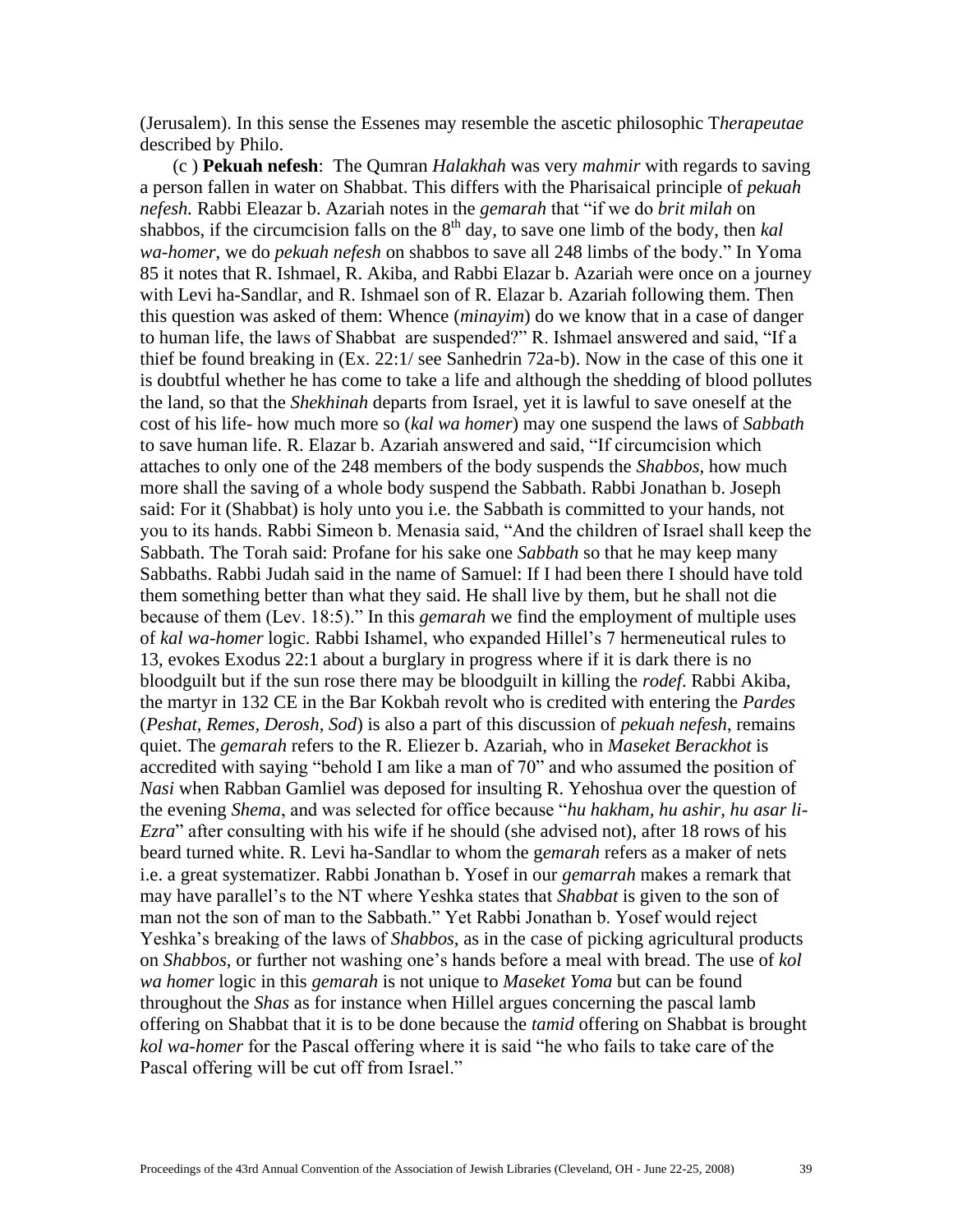Rabbinic law holds that in only 3 cases may one give up their life: (1) *avodah zarah*, (b) murder, (c) incest or licentiousness. Yet there are the extreme situations of acting *lifnei misharat ha-din* or acting beyond the letter of what the law requires, if one is uniquely a great *Tzadik*. Thus the case of Baba Metzia 62b of two people in the desert and only one flask of water- what to do? Rabbi Akiva says that the person who brought the water may drink it and reach civilization to survive. Rabbi Yehoshua since more is expected of such a *Tzadik* and *Hasid* is expected to lay down his life and give the water to the friend, acting *lifnei misharat hadin*. Stupidity is pouring the water out so no one benefits or only drinking half where neither party would reach civilization to survive. *Baba Metzia* 62a notes Rabbi Johanan interpreting "that thy brother may live with thee?" He utilizes it for that which was taught. If two are traveling on a journey and one has a pitcher of water if both drink they will both die, but if one only drinks he can reach civilization. The son of Patura taught: It is better that both should drink and die rather than that one should behold his companion's death. Until Rabbi Akiva came and taught: "That thy brother may live with thee, thy life takes precedence over his life. Patura is not willing to stand idly by the blood of his brother. Rabbi Akiba however argues that you do not need to sacrifice your life for love but does not pre-empt for *Tzadikim* volunteering to do so. In WWII the case of a torpedoed ship led to the scenario where a Catholic priest, 2 protestant ministers, and a rabbi gave up their life jackets for children and women. However according to a *gemarah in Horayot* the *Talmud Hakham* should not give up his life in such a way because if he survives with the life vest he can go and teach Torah to the *Olam*. The *mishnah in Horyot* was applied literally by the *Vaad Hatzalah* during WWII to save the *Yeshivah Lite* Rosh *Yeshivah* and Hierarchy of Mir with the same logic that their survival could perpetuate more *Torah* after the war. See footnotes at: <http://www.h-net.msu.edu/reviews/showrev.cgi?path=1837951260569>In the extension of this case to a further modern scenario Rabbi Moshe Feinstein with Rabbi Tendler argued that in the case of *simesse* twins where two persons share one heart, it is a tough call which child should be separated and given the heart for a chance to survive. The heart is likened to the "bottle of water" in the desert in Baba Metzia 62a. Dr. Koop suggested that the *simmese* twin with more chance to survive should be given the heart.

 A parallel case is further found in *Maseket Pesachim* 50 a concerning a town in Lydda where Lulianus and Papus, two brothers, took upon themselves the guilt for the death of the Emperor's daughter so as to save the community as a whole by giving themselves up as martyrs. This is a case of self sacrifice in the name of false confession to a crime Lulianus and Papus did not commit. Thus it differs from the Dicken's case of Sydney Carten who was in no danger, and acted on a radical Christian ethic of laying down a life for the other, while Lilianus and Papus were in danger. Rabbi Simeon ben Lakeash, a former thief/gladiator before he became a Talmud *hakham* and married into an illustrious rabbinic family, remarks on our *gemarah* that even where one of the company had been specified by name the others may not deliver him to the gentiles, unless he is guilty of the death of Sheba, the son of Bichri, was guilty of his rebellion against the king. Thus Rabbi Simeon ben Lakeash would be against the case of Jews hiding from the Nazis, and a crying baby risks their detection, justifying the baby to be suffocated (see Rabbi Ephraim Oshry, *MiMamakim*). Rabbi Johanan holds that the others may have saved themselves by handling over the man, whose name had been specified, even if he is not guilty of death. When Rabbi Joshua ben Levi of Lydda is described as persuading the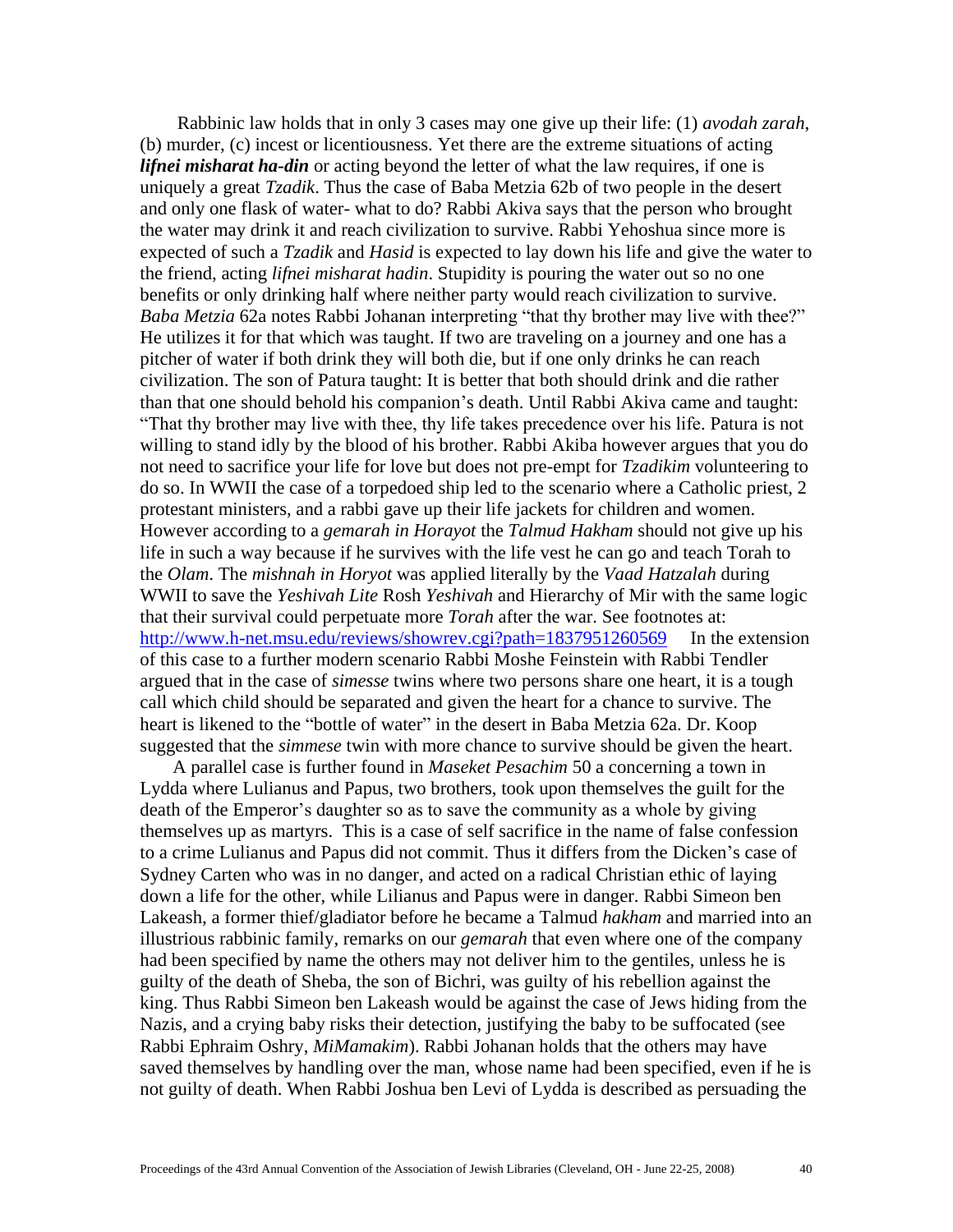man to surrender and give up his life to save the community, it is said that Elijah stopped appearing to him, although Elijah appears to Rabbi Yehoshua numerous times as when he was *davoning* in a ruin (*mifolet*) and is told not to do so (*Maseket Berakhot*). The *Tosefta* in *Terumoth* chapter 7 describes a group of people traveling and are attacked. It is demanded that one of the members to be surrendered or murder the whole group. The law demands that they should all surrender themselves to the murderers rather than surrender a single innocent person to be killed. The law demands the self-sacrifice of the many for the sake of the single soul individual. This is the application of the principle ellucidated in the *mishnah* that the saving of one life is tantamount to the preservation of the entire world (*Sanhedrin* IV:5). If however the victim whose surrender is demanded cannot possibly escape and is foredoomed, rabbinic opinion is divided as to what course of action the group should take. According to one view the individual should be given up. According to another opinion he should be surrendered only if the intended victim has committed an offense for which the penalty is capital punishment. In *Terumoth* 46b Rabbi Joshua ben Levi in Lyda feared that the entire community might be hurt. The fleer's action had endangered the entire community. R. Joshua ben Levi persuaded the fleer to give himself up to the Romans. The fleer gives himself up voluntarily. Elijah ceased to reveal himself to R. Joshua. R. Joshua argued that he had acted in accordance with the law. To which Elijah replied, "Is this the teaching of *Hassidim*"? The commentators explain Elijah's query to mean that a pious man like R. Joshua should act beyond the requirements of the law, *lifnei misharat hadin*. Rabbi Tendler argues that if two men jump out of an airplane with one parachute the person who brought the parachute originally is justified to kick the friend off, thus applying the situations of Baba Metzia 62a and *Tosefta Terumoth* 7 to a more modern example. Rabbinic law does not require a radical Christian ethic. This is illustrated in Karl Lowith's essay, "Can there be a Christian Gentleman." See:

#### <http://student.ccbcmd.edu/~dlevy11/loveofneighbordbl042105.pdf>

 The Essenes most likely would also reject the Rabbinic *halakhic* ruling that entitles one to search debris of a fallen structure on *Shabbos* in order to save lives. The *gemarah* in *Yoma* 85a again illuminates: "If debry has fallen upon individuals…. How far does one search? Our Rabbis taught: how far does one search? Until one reaches his nose. Some say: up to his heart. If one searches and finds those above to be dead, one must not assume those below are surely dead. Once it happened that those above were dead and those below were found to be alive. Are we to say that these *Tannaim* dispute the same as the following Tannaim? For it was taught: from where does the formation of the embryo commence? From its head as it is said: *thou art he that took me out of mother's womb*, and it is also said: *Cut off thy hair and cast it away*. Abba Saul said: from the navel which sends its roots into every direction! You may even say in as much as Abba Saul holds his view only touching the first formation because everything develops from its core, but regarding the saving of life, he would agree that life manifests itself through the nose especially as it is written, "*In whose nostrils was the breath of the spirit of life* (Gen. 3:22) R. Papa said: the dispute arises only as to form below upwards, but if from above downwards one had searched up to the nose, one need not search any further as it is said: "In whose nostrils was the breath of life." This *gemarah* not only raises the question of the suspension of the laws of *Shabbos* if a building has collapsed and the wreckage needs to be searched to save victims, but also about the 2 criteria of death: respiration and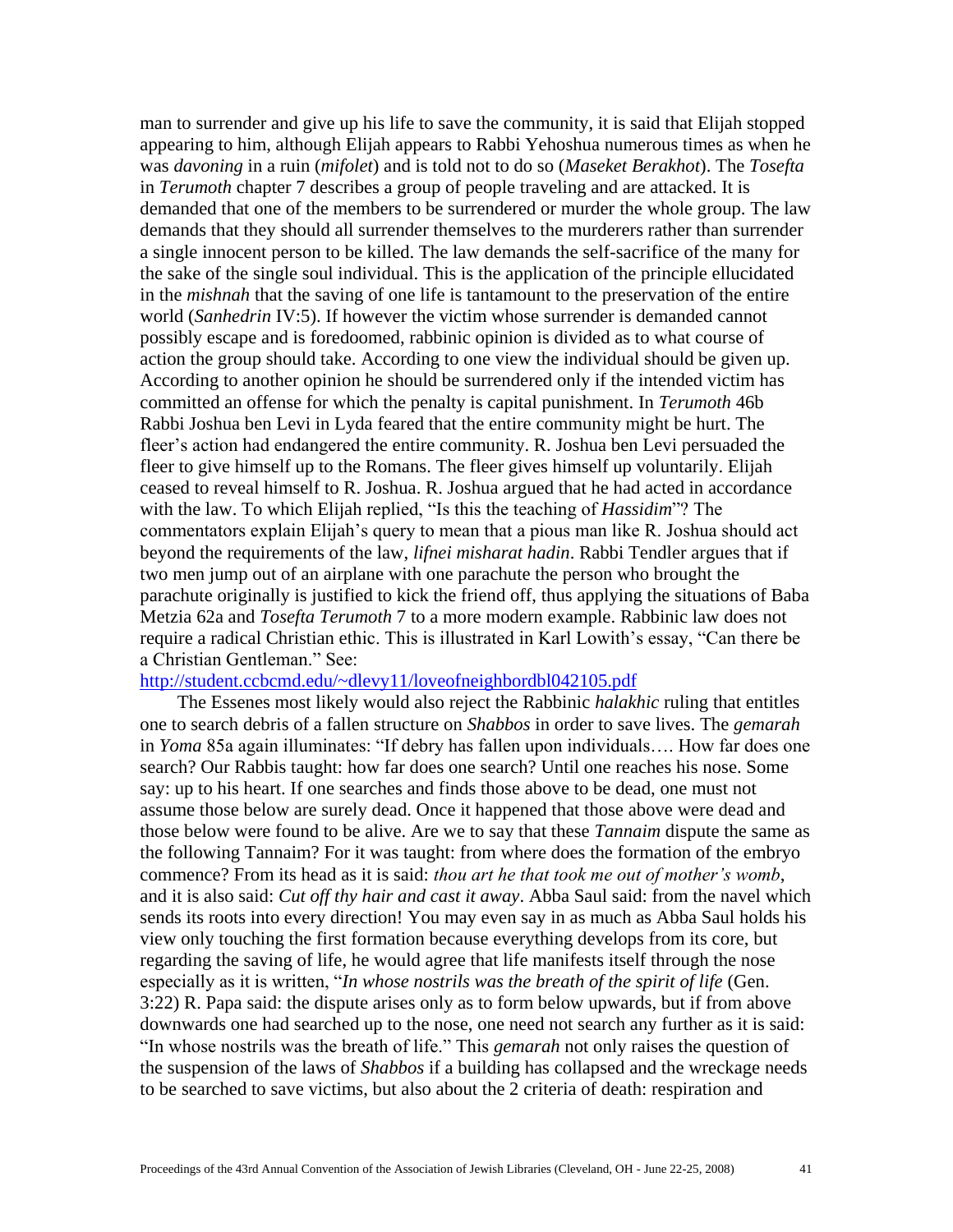heartbeat. The *Hakham Tzvi* in a later time rejects respiration as not the criteria of life but an indication that heart is beating. Therefore a patient is not to be pronounced dead if the breathing stops solely. Both criteria of irreversible cessation of cardiac and respiratory activity are signs. Thus David Bleich extrapolates that the presence of heartbeat is thus an indication of life even in the absence of brain function or spontaneous respiration. By extension the ramifications of the timing of potentially disconnecting a heart-lung machine is illustrated by complicated *halakhic* nuances and negotiations. Lord Jakobovits describes a situation where a declared "brain dead" patient supported on a heart-lung machine once returned his greating on shabbos, "good shabbos" thus suggesting that we should not be over anxious to disconnect all life support. Who knows what Hashem is deciding in the twilight limbo state of the life-support patient. Rabbi Yitzak Breitowitz has written brilliantly in a *teshuvah* on the Teri Shavo case. Essentially Terry was starved to death, because the husband wanted to marry another woman and stop having the "burden" of Terry. The decision to disconnect feeding tube help to Terry Sheivo was made into an obscene political agenda. Her ultimate care was thus subjected to the most obscenely vulgar of political factors.

 (d) **Picking up a child** on *Shabbos*: In Pharisaical law one is allowed to pick up a child on *Shabbos*. If there is an *eruv* one can even wheel a stroller to *shul*. The Essenes however were very *mahmir* and would not pick up children on *Shabbos*. This was felt to constitute work.

 (e) **Truth Telling**: The Essenes were sticklers in literal avoidance of all untruths. Thus with regard to truth telling and *beating around the bush* they would probably differ from the opinion in *Moed Katan* 26 b where we learn, "If the close relative of a sick man dies, we do not inform the sick man, lest he be emotionally overwhelmed." Well known is the dictum of Hillel that one should tell the *kallah* that she is pretty, while Shammai struck to the direct truth and would say no such thing, to fudge the appearance that she is beautiful and he felt she was not. There are however no hard and fast rules to truth telling and beating around the bush or soft pedeling in *halakhah*. *Yevamot* 65b notes, "One may properly speak an untruth for the sake of peace, as did Joseph's brothers." In the *Damascus Document* one Belial's three nets is falsehood (along with polygamy, excessive riches, and profaning the Temple). The Besht is noted to have said, "in every lie there is a kernel of truth." For how one may interpret this see: <http://student.ccbcmd.edu/~dlevy11/Heschel.pdf>

(f) **Harvesting Omer:** The Essenes would harvest the *omer* on the Sunday after Pesach. The Sadducees would wave the omer on the Sunday following Shabbat. The Pharisees sometimes waived the *omer* on *Shabbas*. In the *mishnah of menachot* ch. 10, 1 the Sadducees bring the Omer the day after Shabbat= Sunday.

## **רבי ישמעאל אומר העומר היה בא בשבת משלש סאין ובחול מחמש וחכמים אומרים אחד בשבת ואחד בחול משלש היה בא רבי חנינא סגן הכהנים אומר בשבת היה נקצר ביחיד ובמגל אחד ובקופה אחת ובחול בשלשה ובשלש קופות ובשלש מגלות וחכמים אומרים אחד בשבת ואחד בחול בשלשה ובשלש קופות ובשלש מגלות**

(R. Ishmael says, the omer brought on the Shabbos was taken from three seahs [only of barley], and on a weekday [it was taken from only] five [seahs], but the Sages say,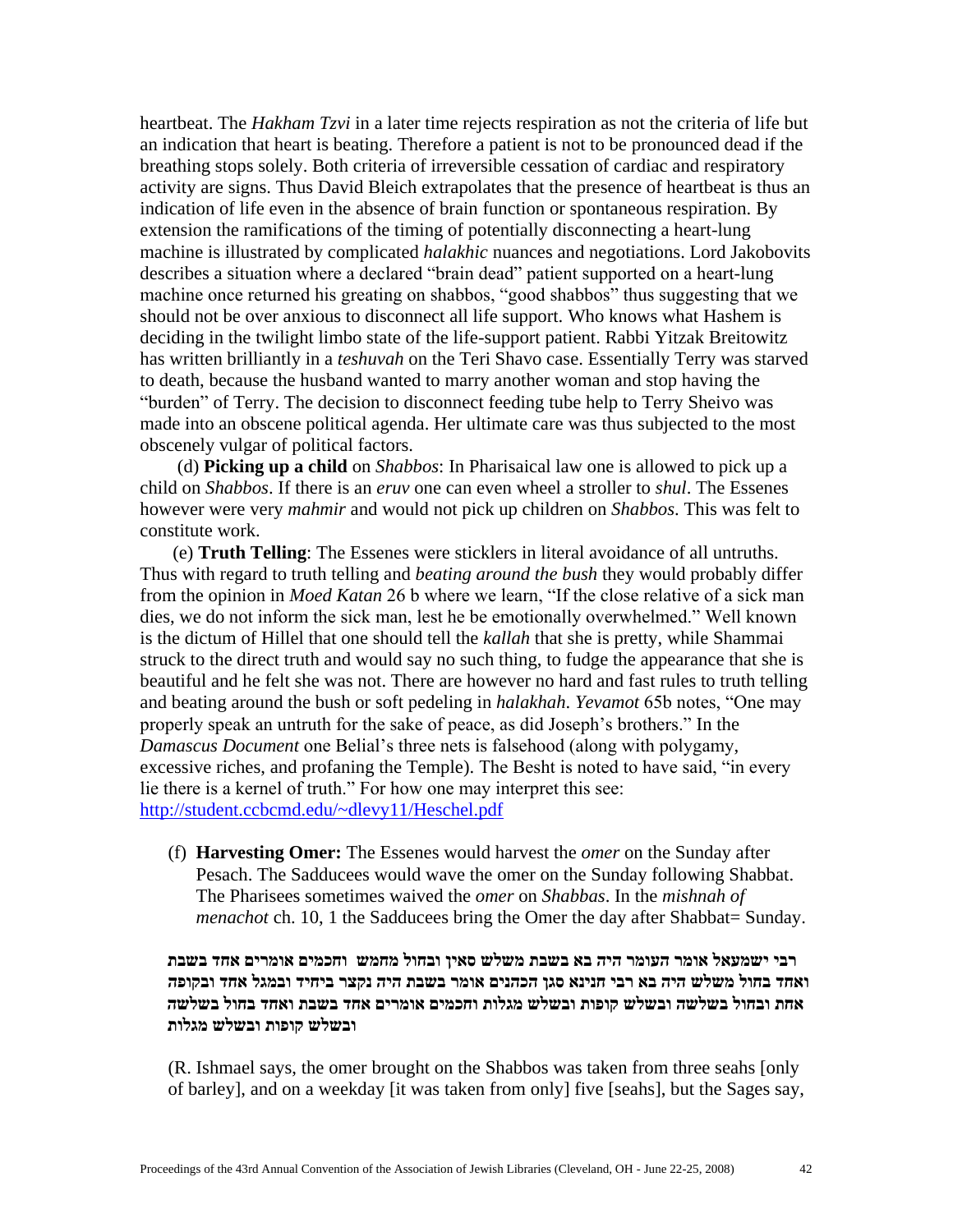It is all one whether [the second day of Passover] were a Sabbath or a week day, [the tenth of an ephah of flour] was produced from three seahs [of barley]. R. Chanina the Prefect of the priests says, On a Sabbath it was reaped by one man and with one sickle and in one basket, and on a weekday [it was reaped] by three men and in three baskets and with three sickles; but the Sages say, It is all one whether [the sixteenth day of Nisan] were a Sabbath or a weekday [the reaping was carried out] by three men and into three baskets and with three sickles.)

The Pharisees bring the Omer always on the  $16<sup>th</sup>$  of Nisan. The  $16<sup>th</sup>$  of Nisan could be a *Sabbath*. Rabbi Ishmael thought that when one cut the *Omer* on Sabbath it is best to minimize desecration from 5 *seahs* to 3 *seahs*. In the *mishnah* in *Menahoth* 10:3 we read that the priest used to call out three times for every matter, and they answered yea: Is the sunset? And they answered yea! Is the sunset? And they answered yea! Is this the sickle? And they answered yea! Is this the sickle? And they answered yea! Is this the basket? And they answered yea! Is this the basket? And they answered yea! On this Sabbath? And they answered yea! On this Sabbath? And they answered yea!

כיצד היו עושים? שלוחי בית דין יוצאים מערב יום טוב ועושין אותו כריכות במחובר לקרקע כדי שיהא נוח לקצור וכול העיירות הסמוכות לשם מתכנסות לשם כדי שיהא נקצר בעסק גדול כיון שחשכה אומר להם בא השמש? אומרים הין בא השמש? אומרים הין מגל זו? אומרים הין מגל זו? אומרים הין קופה זו? אומרים הין קופה זו? אומרים הין בשבת אומר להם שבת זו? אומרים הין שבת זו? אומרים הין אקצור? והם אומרים לו קצור אקצור? והם אומרים לו קצור שלש פעמים על כל-דבר ודבר והם אומרים לו הין הין הין וכל כך למה? מפני הביתוסים שהיו אומרים אין קצירת העומר במוצאי יום טוב

(How did they make [the omer] ready? The messengers of the Court used to go out [into the field] on the eve of the Festival [of Pesah] and tie up [the upper part fo the corn by handfuls] in bunches while it was still connected with the soil in order that it should be easier to reap; and [the people of] the towns close by assembled there [in the evening at the end fo the first day of Passover] that it should be reaped with great ceremonial display. When it grew dark [the appointed reaper] called out to them [the by-standers]. `Has the sun set? And they replied, `Yea! [He enquired again], `Has the sun set? [and they answere once more], Yea! [He now asked}, `Is this the sickle?' [intened for cutting the omer], and they responded, `Yea!' [He repeated this question], `Is this the sickle?, and they replied, `Yea!' He then inquired, `Is this the basket?' [to hold the corn], and they made reply, `Yea!' [He again enquired], `Is this the basket?' and they [again] answered, `Yea!' [If the occasion were the conclusion of] the Sabbath, he asked of them `{On} this Shabbos?' and they replied, `Yea!' [and again], `[On] this Shabbos? And [again] they answered `Yea!' [And finally he called out], `Shall I reap?' and they made reply `Reap!' [and yet again], `Shall I reap?' and they answered, `Reap!' Three times [did he call out] for every [separate] matter and they made reply, 'Yea!,' 'Yea!', 'Yea!' And why was all this procedure carried out? Because of the Boethusians/Sadducees who used to maintain that the omer must not be reaped at the conlusion fo the [first] Festival day of [Pesah].)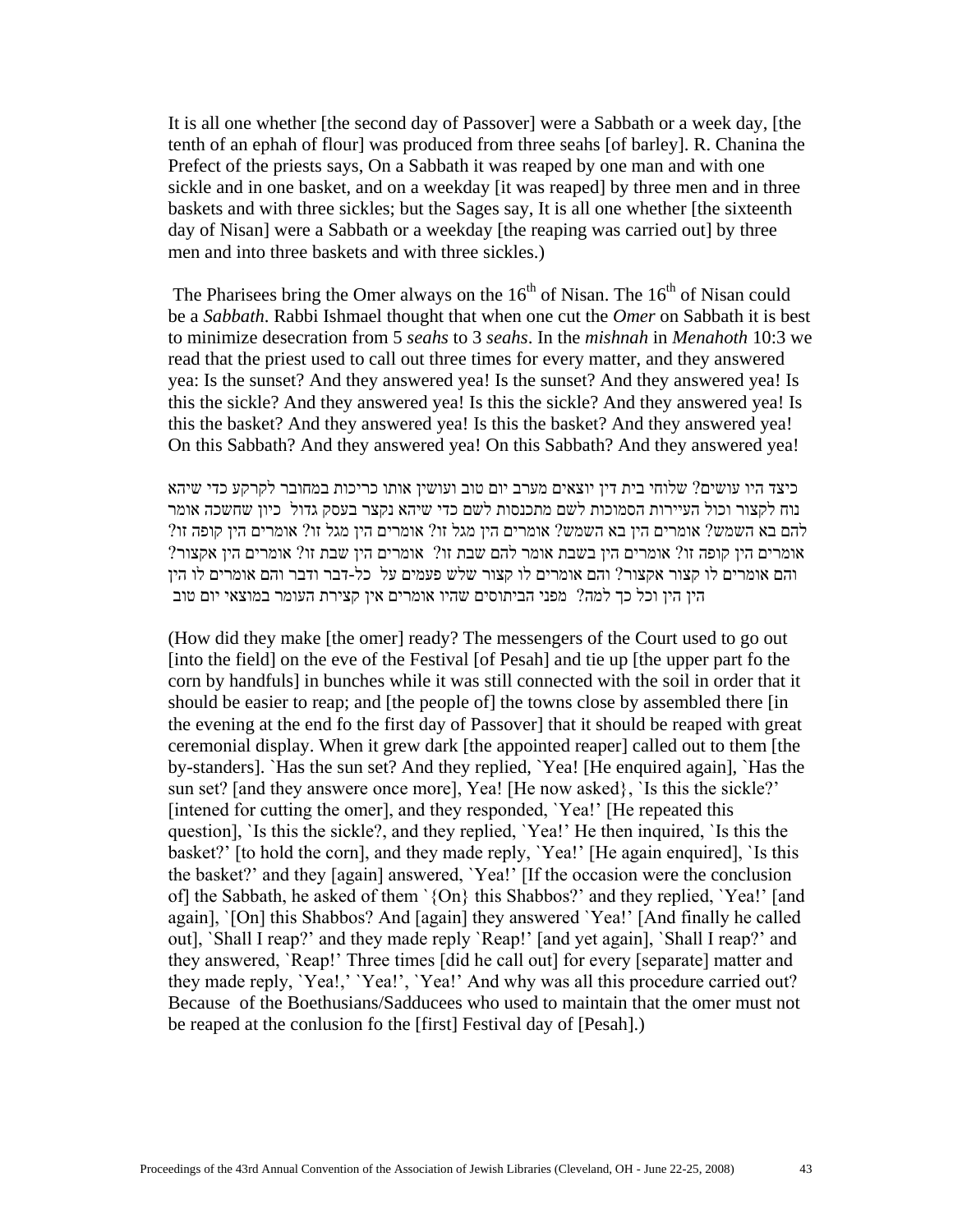All of this *tekas* (ceremony) was because the Boethuseans used to say the Omer may not be reaped at the close of a festival day. In cave 4 a scroll fragment was found where the Essenes denounced this practice as *an error of blindness*. The text reads:

Waiving of Omer…

 $\ldots$ .... mistake of blindness ( $\ldots$ ... תעות עורום...

…. Except your Sabbaths…

In the Masada text of the Essenes the concept of forbidden grain or *hadash* is made. Leviticus 23:14 forbids use of grain of the new harvest to be eaten before the *omer* offering has been completed.

(g) **Oils**: In *Yadayim* the Pharisees pronounce clean a *nizzoq* (interrupted flow of liquid) while the Sadducees pronounce clean water from a cemetery. The Essenes would follow the Pharisees and argue that oils and liquids can transmit impurities in that they were very *mahmir* about oils. Josephus in the Book of Wars chapter 2 notes that the Essenes avoid oil because liquids can be a source of *tuma*. By extension another *mishnah* in *Yadayim* holds that the Pharisees hold that the sacred scriptures render the hands unclean. The Sadducees rejected this law because they reject oral law. The Sadducees say the law is illogical because why should the holy books defile the hands while secular books like Homer do not. Rabbi Yochanan ben Zakkai holds that to the Pharisees the *sifreim Hamarim* (Homer) are not considered *kodesh*. Folio 12 of the Damascus Rule warns against the defiling nature of oil. One of the defiling properties of oil is given as its inability to evaporate by Josephus. The *mishnah in Yadayim* 4:7 reads, "The Sadducees say, "We must reprove you Pharisees that you declare the streaming (when pouring liquid from a clean into an unclean vessel) to be clean. The Pharisees answered we must reprove you Sadducees that you declare a conduit from a burial ground to be clean.

 In the Damascus Document XII 15-17, Baumgarten has restored the correct meaning of the text by noting that Schechter and Ginzberg miss interjected the word שמו for שמן . וכל העצים והאבנים והעפר אשר יגואלו בטמאת האדם לגאולי שמן בהם כפי :reads thus text The בם הנוגע יטמא טמאתם) And all wood, stones or dust which are sullied by the defilement of man, having stains oil on them, according to their defilement shall he who touches them become defiled). Thus as Josephus mentions (Jewish War II, 8, 3, 123) the Essenes avoided oils: "Oil they consider staining, and anyone who is accidentally anointed with it scours his body; for they think it good to keep a dry skin and to be always dressed in white." The loshon in the Tanakh employs two words, defilement= טומאה and staining/besmirching= געל . In Zebahim 88a priestly garments that have been stained נתגעלו are not to be washed with natron . Avodah Zarah 67b refers to vessels contaminated by pagans which had been scoured before use: כוכבים עובדי גיעולי . The plural construct of this term is similar to שמן גאולי in Dam. Doc. XII, 16. Baumgarten has given the correct translation of the precise meaning of the eluding pusek in 1 Q Serek III, 2-3 where we read: בשיבתו וגאולים מחרשו רשע בסאון כי in English as: For he plows in the mud of wickedness and the blade of his plow is besmirched with stains.The word סאון is a variant of סין which is employed in the Targumim to translate the Hebrew: חמר רפש and טיט) used in Tehillim 18). The word גאולים means stains, as in Dam. Doc. XII 16 (10). The difference between גאל and טמא appears in 1 Q Milhamah IX, 7-9 in the context of a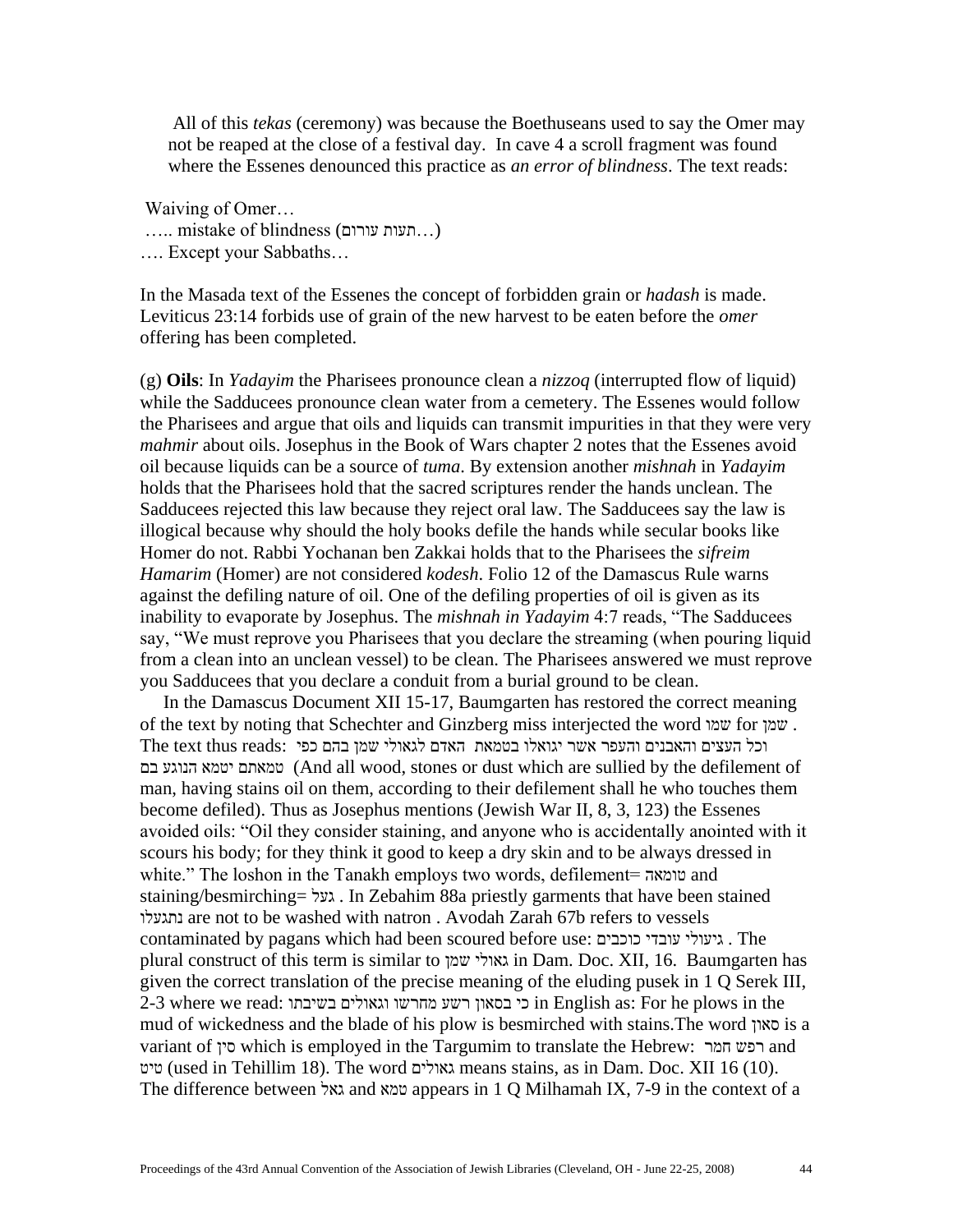regulation to safeguard the purity of priests on the battlefield when we read: And when the slain are falling, the priests shall sound (their trumpets) from a distance; they shall not go into the midst of the slain lest they be stained by their impure blood (טמאתם בדם להתגאל ) . The reason given for the priestly rule is found when we read: שמן יחלו ולוא המה קדושם כי הבל גוי בדם כהונתם משיחת) for they [the piests] are holy and they are not to defile the oil of their priestly anointment with the blood of the vain heathen). In Keritot 5b we learn that according to Rabbinic halakha ordinary priests, as distinguished from the Kohen Gadol, did not require anointing for their consecration. . In Tosefta Sota III, 1 and Horayot 12a, and Keritot 5b it is remembered that the anointing of high priests is said to have fallen into disuse in the *Beit Sheini Tekufah*. The high priests of the Second Temple are said to have been distinguished only by their more numerous garments: מרובה בבדדים) see Mishnah Horayot III, 4; Megillah 1, 9; and Yoma VII, 5). The DSS text and Mishnah Sotah VIII, 1 imply that the preists who accompanied the men in battle were consecrated by anointing, but the Rabbinic Mishnah further envisions a High Priest for battle. The background for the defilement of oil is revealed by the Dam. Doc. Which is translated as follows: And all wood, stones or dust which are sullied by the defilement of man, having stains oil on them, according to their defilement shall he who touches them become defiled i.e. the stains of oil are the agents of contamination because they adhere to the materials, and hence whoever touches the materials is likewise contaminated. The oil merely acts as the carrier of impurity. It is the defilement of man האדם טמאת which is the locus of defilement. The last two chapters of the *mishnah* in *Tohoroth* give a picture of the precautions taken during the *Beit Sheini Tekufah* to insure purity of olive oil i.e. the olives were not susceptible to defilement until they were placed in the vat, where the exuding moisture wetted them and thus made them susceptible (מוכשרון ( to impurity (Mishnah tohorot IX, 1-3). In the olive presses operated by the הארץ עמי i.e. people who did not observe ritual purity and not trusted with giving proper maser and terumah i.e. demai (doubtful produce because the tithes were not taken- see:

### <http://student.ccbcmd.edu/~dlevy11/amharetz.pdf> )

- special procedures were followed noted when we read: הנועל בית הבד מפני הבדדין והיו שם כלים טמאין מדרש רבי מאיר אומר בית הבד טמא רבי יהודה אומר בית הבד טהור רבי שמעון אומר אם טהורין להן בית הבד טמא ואם טמאין להן בית הבד טהור אמר רבי יוסי וכי מפני מה טמאות אלא שאין עם בהיסט בקיאין הארץ) If one locked in the olive-treaders inside the olive press building, and there were articles there [within] unclean with treading-contact-uncleanness, R. Meir says, The olive press building becomes unclean. R. Judah says, The olive-press building remains clean. R. Simon says, If [in the opinion of the הארץ עמי labourers the articles] were clean the olive press building becomes unclean, but if [to their way of thinking] they were clean, the olive-press building remains clean. R. Jose said, (But) the reason why [all the objects within become unclean is only becaue the הארץ עמי are not conversant with the laws regarding the moving of aught unclean.) The mishnah refers to the practice whereby the workers, who were initially pure, would be locked in the building containing the olive-press in order to isolate them from any possible contamination. However in the case in discussion, unclean articles had accidentally been left inside the building. The question is if the workers can be trusted to avoid the impure הבדדין שהיו נכנסין ויוצאין ומשקין טמאין בתוך בית :objects. The next mishnah also illuminates הבד אם יש בין משקין לזיתים כדי שיננבו את – רגליהם בארץ הרי אלו טהורין הבדדין ובוצרין שנמצאת טומאה לפניהם נאמנין לומר לא נגענו וכן התינוקות שביניהן יוצאים חוץ לפסח בית הבד ופונים לאחורי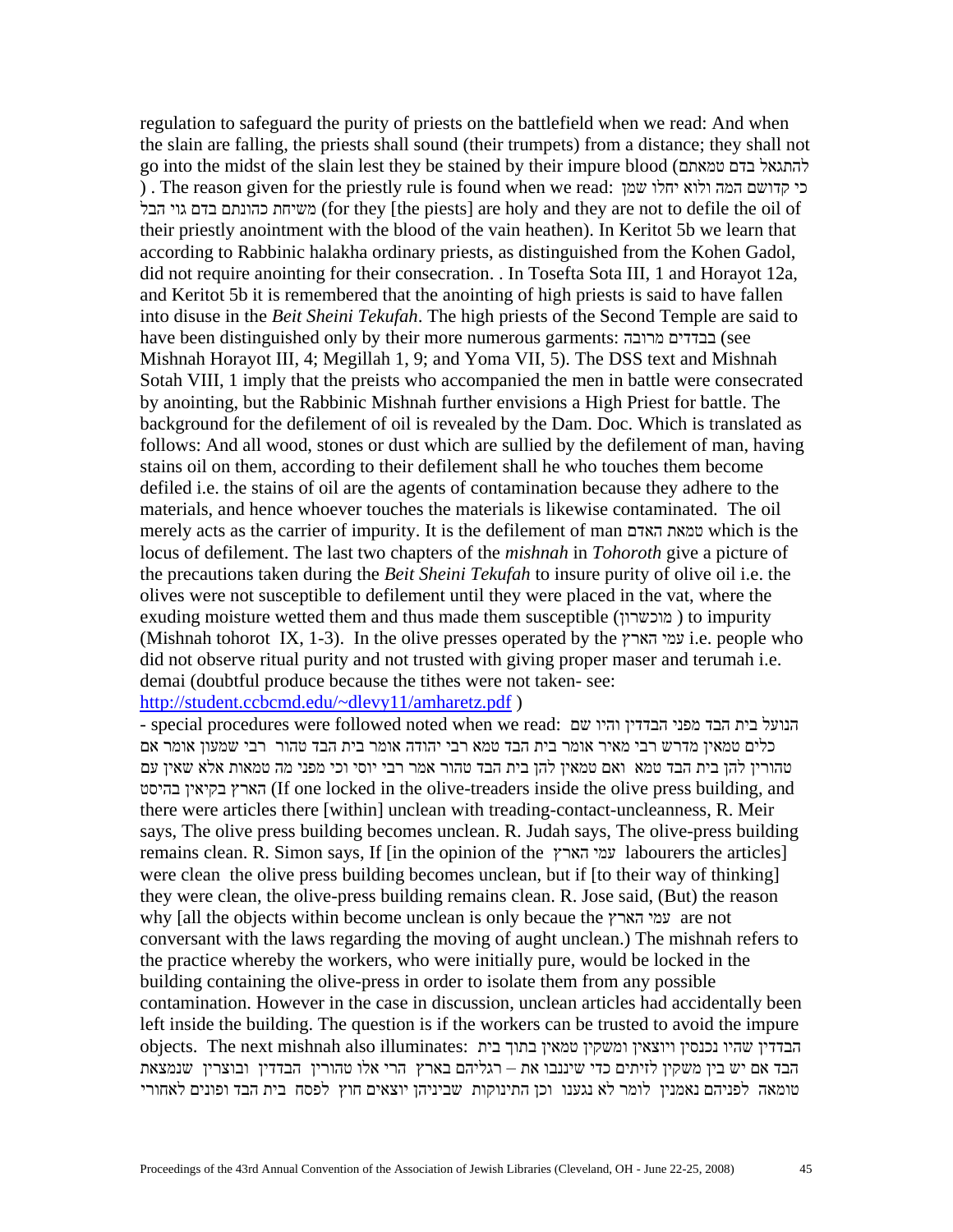press-olive the in workmen the If (הגדר והן טהורין עד כמה ירחיקו ויהיו טהורין? עד כדי שיהא רואן (building) went in and came out, and there was unclean liquid in the olive-press-building (lying on the floor0, and there was (enough space0 between 9the unclean0 liquid and the olives to wipe their (bare) feet dry on the ground, then they remain clean. If uncleanness be found in front of the olive-press (building) workmen and the grape-cutters, they are believed when they say, `We did not touch [the uncleanness]. And likewise, also, the children among them may go outside the entrance of the olive-press building and relieve themselves behind the fence and be considered clean (to reenter). How far may they go and (still) be accounted clean? Just as far as they can be seen.). The Halakhic distinction between solid foods and liquids should be kept in mind- namely while unclean foods transmit their impurity only to others foods, liquids may may contaminate even vessels. In the case of solid foods the degree of impurity goes down with each derivative contact. However for liquids, even if touched by a person or object bearing second degree impurity becomes defiled to the first degree (Mishnah Parah VIII, 5-7). According to Tosefta Tohrot I, 6, one who has incurred impurity of the second degree should not work in the olive press because he would contaminate the liquids which would then become defiled to the first degree: תחילה לעשות המשקין את מטמא השני . Thus if the bare feet of the workmen were still wet with the unclean liquids when they reach the olives, all the oil would be contaminated with impurity of the first degree. If they wore shoes, these would become ritually unclean and would in turn transfer impurity to the oil. In ! Q Serek we see that the knowledge of these rabbinic laws of the special status of liquids with regards to impurity is seen the inter-testamental periods. A novice in the Qumran community was admitted to the הרבים טוהורת the pure foods of the sect, after an apprenticeship of one year. However in order to share of the liquid הרבים משקה the pure liquids of the sect, he had to pass the tests that lasted two years. The distinction is rooted in the special character of the halakhic principle of the different status of liquids and solids susceptible to impurities. The precautions in processing olives and their oils cited in the mishnah stems from the bigger stakes to assure the purity of the oil set aside for the heaveoffering, the meal-offerings, and the libations of the Temple. During the seasons of olive and wine pressing all the people of Judaea, including *amme ha-ares*, made and effort to maintain ritual purity in order not to contaminate the heave-offering (Mishnah Hagigah III, 4; Tosefta Hagigah III, 30-32). In the Galilee, however if the oil were even prepared in purity it would be contaminated during transport through the central regions inhabited by Samaritans and pagans (Hagigah 25a). Contact of pagans made the oil ritually impure. Josephus mentions that "those Jews who were unwilling to use foreign oil should receive a fixed sum of money from the gymnasiarchs to pay for their own kind of oil" (Antiquities X!!, III, 1, 120). The unwillingness of Jews to use Greek oil applied to dietary and perhaps anointing oil also. Greek inscriptions testify to the strategy to increase assimilation by distribution of "free" oils by municipal officials of Hellenistic cities. Josephus notes that just before the outbreak of the war with Rome, the Jewish inhabitants of Caesarea "having no pure oil for personal use" sent a request to the Zealot leader, John Gischala, to send them a supply, "lest they should be driven to violate their legal ordiances by resort to foreign Grecian oils (Vita, 74; cf. Jewish War II, xxi, 2, 591). Josephus accuses John of exploiting the shortage for personal profiteering, admits that he agreed to the shipment "from fear of being stoned by the Jewish mob if he withheld it" (Vita 76). Thus we see the concern for matters of impurity even amongst the *hoi*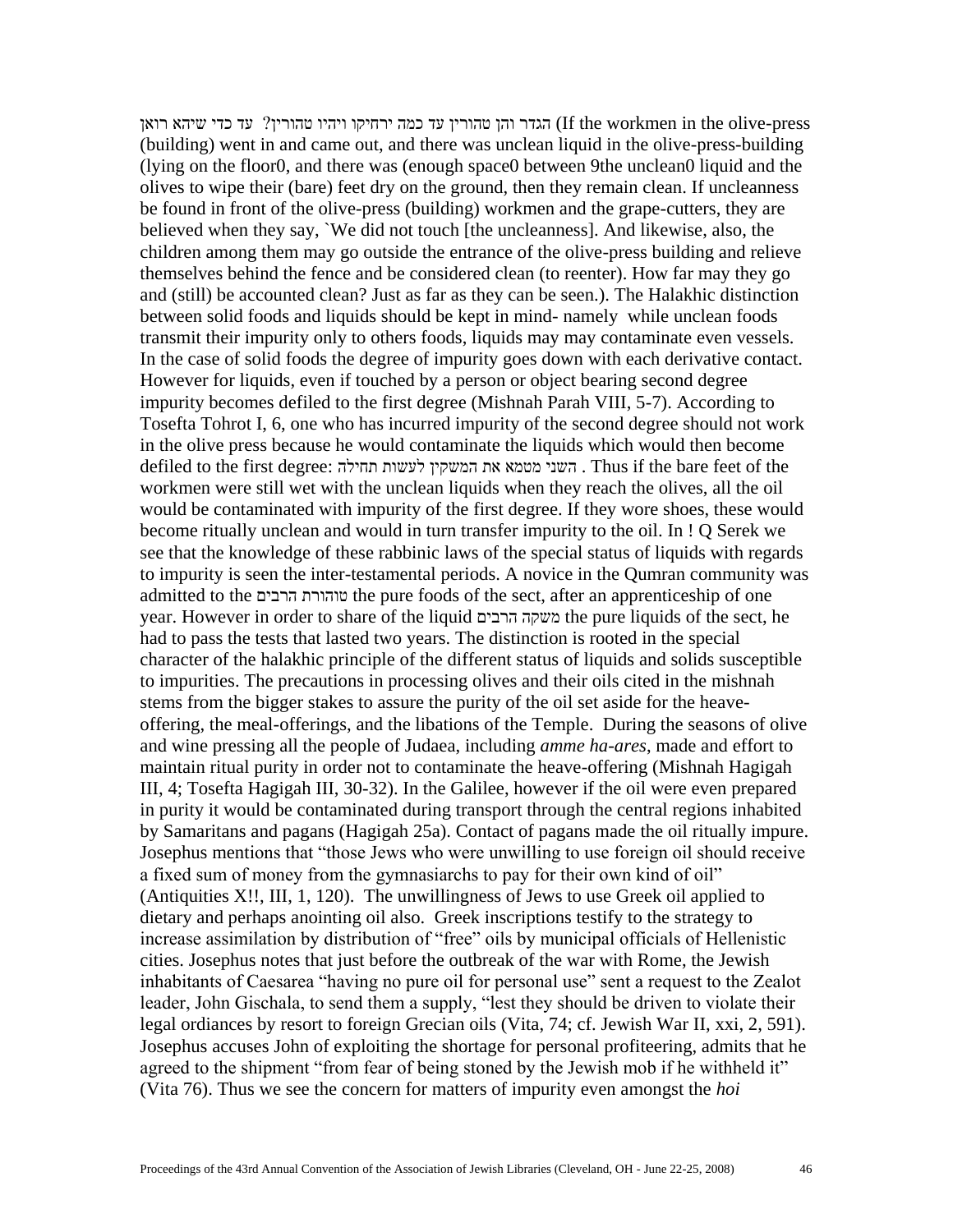*poloi/n'importe qui* of a Jewish mob. A case is brought of the immodest behavior of a women in the market place who when a barrel of oil is broken, lapped up the spilled oil to anoint her hair. That the oil came in contact with the ground was seen as a source of impurity, and that she removed her head covering a source of immodesty.

 Oil is also the source of legislation not only in the mishnah but also in the Talmud. Rab lists it among the 18 Decrees passed by the Shammaites to curtail intercourse with pagans (Avodah Zarah 36a). Other versions attribute the ban to Daniel. Avodah Zarah contains the memory of a  $3<sup>rd</sup>$  century Amoraic tradition that the Jews once ascended to the King's mountain to obtain oil and were killed because of it: המלך להר עמו עולין שהיו עליו ונהרגין The mishnah classifies pagan oil among the things forbidden as food. Since Rabbi Yehudah HaNasi revoked the prohibition (Avodah Zarah 36 and Yerushalmi AZ 41d), the Amoraim of the  $3<sup>rd</sup>$  century were no longer certain about its origin and nature. The Amora Samuel explained the ban as arising from the contamination of pagan utensils which were ritual unclean: אוסרתן טמאין כלים של זליפתן . The gemarah asks, "but do all people eat their food in levitical purity?" Samuel's statement is emended to read: "the pouring (of the oil) into vessels which contained prohibited food causes it to be prohibited." The avoidance so pagan oil arose from the stringencies concerning ritual purity and the abhorrence of idolatry.

 The tannaitic laws of the four gradations of those who observed levitical purity are found in Hagigah II, 7 in ascending order: Perusin- those who kept apart from *amme haares* and ate there ordinary food (**Hullin**) in purity; (2) *okle terumah-* priests and the households who ate the heave-offerings; (3) *Kodes-* those permitted to eat of the sacrifices, (4) *Hatt'at-* those involved in the preparation of the ashes of the red heifer. According to one opinion in the Talmud, a fifth category, purity for the tithes, is to be inserted between (1) and (2); mishnah Hagigah II, 6.. Contact with persons of a lower grade of purity or even their garments was considered defiling (mishnah hagigah II, 7). Similarly Josephus reports that the four stages of the Essene novitiate were so defined that a "senior if but touched by a junior must take a bath, as after contact with an alien" (Jewish War II, viii, 10, 150). Since the Essenes were more mahmir than the Pharisees in most areas, we can conjecture that the Essenes observed a standard of purity from oils equivalent or beyond even the highest rabbinic gradation, that required for the preparation of the ashes of the red heifer. The sprinklers of נדה מי were not adolescents as in rabbinic law, but only adult priests. In 11Q Temple the Qumranites insisted on employing only adult priests not *pirchei kehunah*); See: Temple Scroll & 4Q394 3-7 I 16-  $20$ אתוה והסורף אותה והאוסף [א]ת אפרה והמזה את [מי] החטאת לכול | ואפ על טהרת פרת החטאת השוחת the concerning And (אלה להערי]ב א[ת השמש להיות טהורים בשל שא יהיה הטהר מזה על הטמה purity of the cow of purgation, he who slaughters it, and he who burns it, and he who gathers its ashes, and he who sprinkles the purgation water, all these must wait for sundown to be pure, so that a pure man will sprinkle upon the impure one.

According to Numbers 19:3:22 , the parasha of this years AJL Convention, the laws of the parah adumah are as follows:

 **ויקחו אליך פרה אדמה תמימה אשר אין –בה מום אשר לא-עלה עליה על : ונתתם אתה אל-אלעזר הכהן והוציא אתה אל-מחוץ למחנה ושחט אתה לפניו: ולקח אלעזר הכהן מדמה**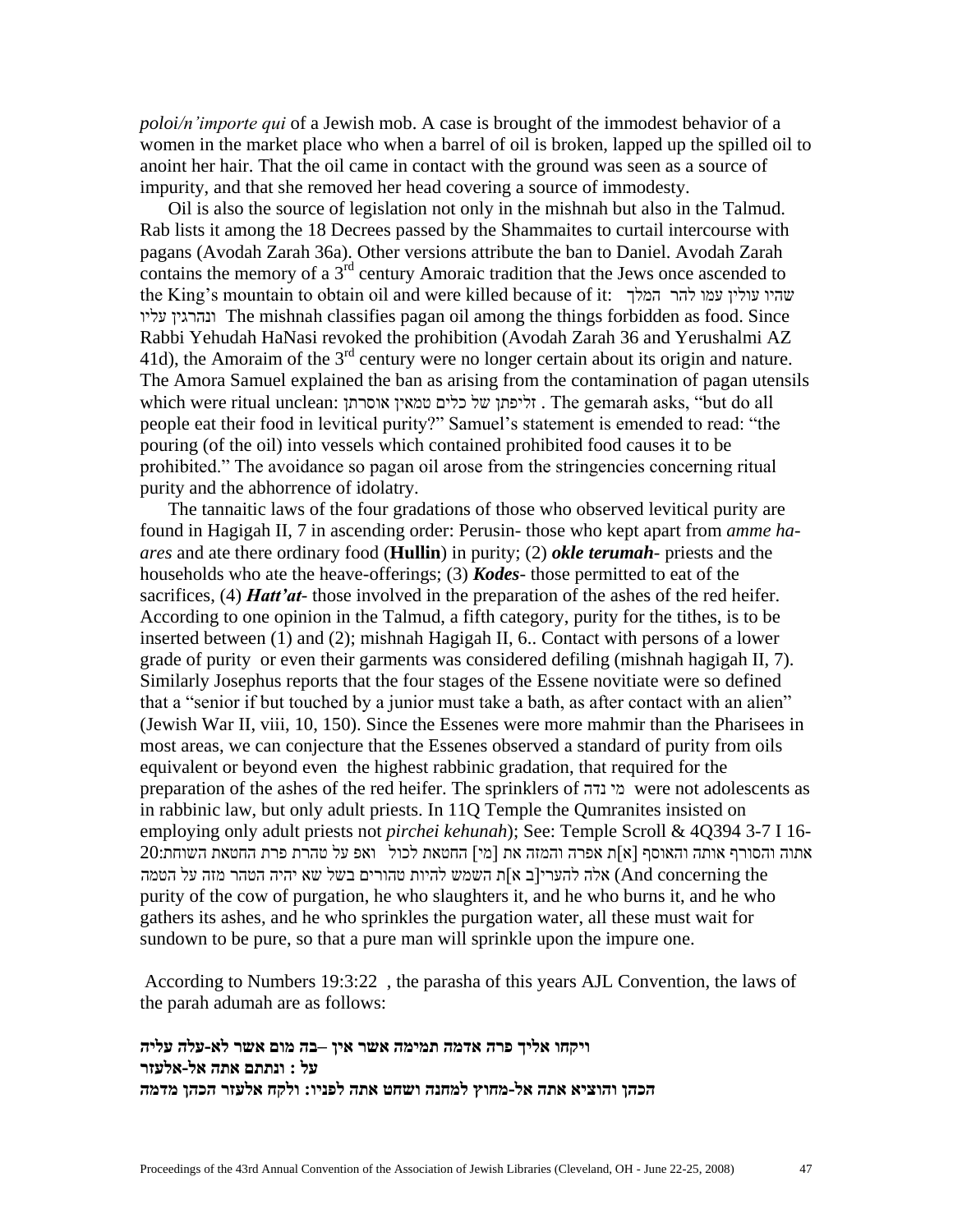**באצבעו והזה**

 **אל-נכח פני אהל-מועד מדמה שבע פעמים: ושרף את-הפרה לעיניו את-ערה ואת-בשרה ואת-דמה על-\ פרשה ישרף: ולקח הכהן עץ ארז ואזוב ושני תולעת והשליך אל-תוך שרפת הפרה: וכבס בגדיו הכהן ורחץ בשרו במים ואחר יבא אל-המחנה וטמא הכהן עד-הערב: והשרף אתה יכבס בגדיו במים ורחץ בשרו במים וטמא עד-הערב: ואסף איש טהור את אפר הפרה והניח מחוץ למחנה במקום טהור והיתה לעדת בני-ישראל למשמרת למי נדה חטאת הוא: וכבס האסף את-אפר הפרה את-בגדיו וטמא עד-הערב והיתה לבני ישראל ולגר הגר בתוכם לחקת עולם: הנגע במת לכל-נפש אדם וטמא שבעת ימים: הוא יתחטא-בו ביום השלישי וביום השביעי יטהר ואם-לא יתחטא ביום השלישי וביום השביעי לא יטהר: כל-הנגע במת בנפש האדם אשר-ימות ולא יתחטא את-משכן ה" טמא ונכרתה הנפש ההוא מישראל כי מי נדה לא-זרק עליו טמא יהיה עוד טמאתו בו: זאת התורה אדם כי-ימות באהל כל-הבא אל-האהל וכל- אשר באהל יטמא שבעת ימים: וכל כלי פתוח אשר אין-צמיד פתיל עליו טמא הוא: וכל אשר-יגע על- פני השדה בחלל-חרב או במת או-בעצם אדם או בקבר יטמא שבעת ימים: ולקחו לטמא מעפר שרפת החטאת ונתן עליו מים חיים אל-כלי: ולקח אזוב וטבל במים איש טהור והזה על-האהל**

**ועל-כל-הכלים ועל-הנפשות אשר היו-שם ועל-הנגע בעצם או בחלל או במת או בקבר: והזה הטהר על- הטמא ביום השלישי וביום השביעי וחטאו ביום השביעי וכבס בגדיו ורחץ במים וטהר בערב: ואיש אשר-יטמא ולא יתחטא ונכרתה הנפש ההוא מתוך הקהל כי את מקדש ה" טמא מי נדה לא-זרק עליו טמא הוא: והיתה להם לחקת עולם ומזה מי-הנדה יכבס בגדיו והנגע במי הנדה יטמא עד-הערב: וכל :אשר-יגע-בו הטמא יטמא והנפש הנגעת תטמא עד-הערב**

The Qumranites describe the observance of the above stipulations in fragment 4Q276 frg 1 (Thr. Bb)

]בגדים[ אשר לוא שרת בם בקודש/ ] [ וחיב את הבגדים ושחט את / ]ה[פרה ]ל[פניו >נ<שא את דמה בכלי חרש אשר/] קד[ש במזבה והזה מדמה באצבע]ו[ שבע/ ]פעמים א[ל נוכה א]ו[הל מועד והשליך את הארז/]ואת האזוב ואת שני ה[תולע אל תוך שרפתה/ ואספ[ את אפר הפרה/ והנ[יחוהו למשמרת/ ולבש הכוהן ([garments] with which he did not minister in the sacred (precincts0/[] and he shall gird [?] the garments and slaugh [ter the ] [the cow] [b] efore him, and he shall  $\langle c \rangle$  arry its blood in a clay vessel which/ [was sancti]fied by the altar. And he shall sprinkle of its blood with his finger seven/ [times to]ward the tent of meeting. And he shall cast the cedar wood/ and the hyssop and the scarlet into the midst of its burning [ and he shall gather] the ashes of the cow/  $\lceil$  and they] shall place it for safekeeping/ $\lceil$  and the priest shall put on

The Pharisees used to defile the pirchei kehunah that they employed to sprinkle the ashes לא היתה פרה רוצה לצאת אין מוציאין עמה שחורה שלא  $\tau$ :3 Parah 3:7: לא היתה שלא יאמרו שחורה שחטו ולא אדמה שלא יאמרו שתים שחטו

רבי יוסי אומר לא משום זה אלא משום שנאמר והוציא אותה לבדה וזקני ישראל

היו מקדימים ברגליהם להר המשחה

ובית

טבילה היה שם ומטמאים היו את- הכהן השורף את

# **הפרה מפני הצדוקים שלא יהיו אומרים במעורבי שמש היתה נעשית** -

(…They used to defile the priest who was to burn the cow, because of the Zadokites, that they should not say that it must be made by those who had waited for sundown.)**;** Assert eligibility of tebul yom. R. Joshua insisted that even the utensils used in the Parah ritual must also be purified and used without waiting for sundown (5:4)

A further fragment of the Qumranites regarding the parah adamah halakhah, especially relevant for this weeks AJL convention which includes the laws of the red heifer, which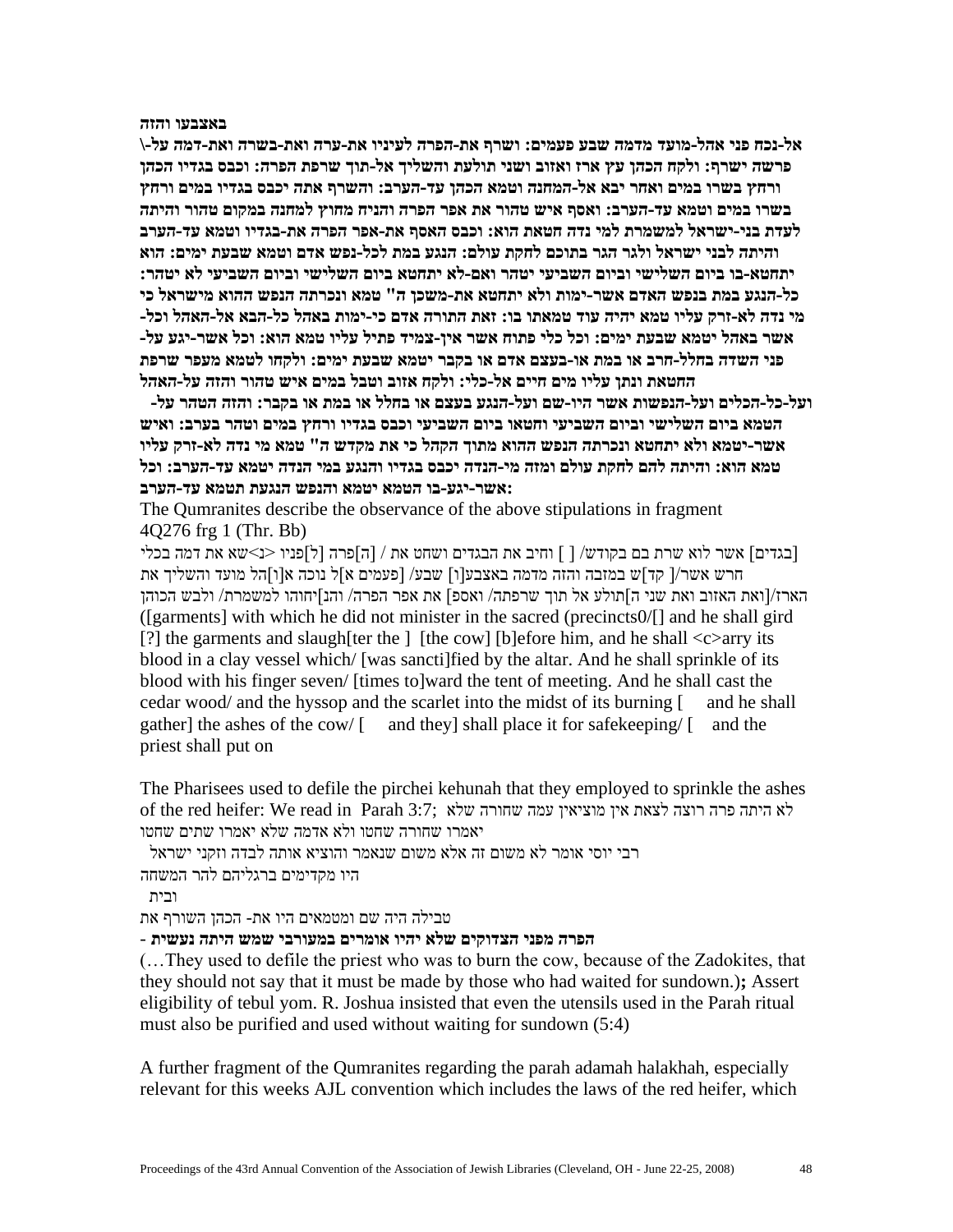even baffled King Solomon is:4Q277 frg. 1 (Thr B) (Essenes on tevel yom continued) Therein we read:

ערב ]/ ][הכוהן המכפר בדם הפרה וכול ]/א[ת כלי ][האזוב ואת ]שני התולעת/ ][איש טהור מכול טמאת [החלמה אשר כפרו בם את משפט ה]טמאה ? ורחץ[/ במים ]וט[מה עג ה]ער[ב והנוג]ע ב[לחת מי הגדה יט]מא ואל יז[/ איש א]ת[ מי הנדה על טמאי נ]פש[כיא איש כוהן טהור ]רק הוא יזה[/ על[יהן כי]א מ[כפר [ הוא על הטמ[א] ועלול אל יז על הטמא ו[המקבלים]/ את מי [הג]דה יאבואו במים ויט[ה]רו מטמאת הנפש ב ומכל[/ ]טמאה[ אחרת ]ויז[רוק עליהם ]הכוהן את מי הגדה לטהר]ם כיא לוא[/ ]יתקדשו[ כיא אם ]י[טהרו מש[כבו ומוש]בו ] /[ואי]ן[ ידיו שט]ו[פות במים יטמא וט]הור[ בשרהם וכל אשר יגע ]בו[/ הזב את[ זובו the ([] ה]ע[רב [ זובו מגע טמאת]ו[/ וט[מה עד ]ה[ערב והנושא ]את ב[גדיו ורח[ץ וטמא עד ][ נגעו hyssop and the [scarlet ]/ [] a man purified from any impurity (which lasts till) evening []/[] the priest who purges with the blood of the cow. And all [] the clay [vessels] with [whi]ch they purged the state [of impurity. He shall bathe]/ in water and [be im]pure until the ev[en]ing. One who touché[s the] wetness of the purification water becomes im[pure. Let no man sprinkle)/ the purification water upon those defiled by a c[orpse] except for a priest who is pure. [Only he/ [upon] them, fo[r he is per]forming a purgation rite for the impure. A child shall not sprinkle upon the impure. And [those who receive]/ the [pur]ification water shall (first0 immerse themselves in water and be cleansed of the corpse defilement [ and of every]/other [defilement]: (then) let the [pri]est [spr]inkle the purification water upon them to purify [them, for they cannot]/ be sanctified] unless they are cleansed and their flesh is c[lean]. And anyone touched by one/ [who has] a flux [ ] and his hands were not rinsed in water becomes [unclean]/ [ ] and his bedand his seat [ ] touched [ ] his flux [ ] the touch of [his] uncleanliness/ [ and he shall be im]pure until evening, and he who carries his [g]arments shall [bat]he and be [] impure until evening

They were held by the Essenes also to be defiled to the setting of the sun, rather than just after only teveling in a mikvah. Among the Qumranites there were gradations of various categories of water: רחץ מי) water for bathing) דוכו מי) water for purification; see 1 Q Serek III, 9); and נידה מי) water for sprinkling). The mishnah in Hagigah II, 5 and Parah X, 2 holds that if contact came in connection with unclean foods or liquids, which normally only defile the hands, they were held to be completely defiled.

 With this background context regarding the impurity of liquids and oils found in our mishnah and Talmudim, we are better able to understand the law in Dam.Doc regarding the raw materials (wood, stones, and dust) that are held to be susceptible to defilement. This seems incompatible with Rabbinic views that unfinished vessels (גולמין ( do not receive impurity (Mishnah Tohorot XII, 6 and Sifre on Numbers Ch. 158). This is all in keeping the the general principle of the Essenes being more mahmir than even the Pharisees. The correlation with Rabbinic standards is that oil when touched by an unclean person always becomes impure to the first degree which is in turn transmitted to anyone who touches the materials. The phrase האדם טמאת may refer to the impurity in the eyes of the Essenes of all pagan non-Jews and even other Jews outside of the yahad as being ritually unclean to their highest standards. Thus they used and avoided all oils from alien sources. Even within the gradations of the Essenes only the most pure oil was used if necessary to employ oils. An anointed Essene high priest thus may never touch, even accidentally, one of a lower order or else he would himself become impure via the transmission properties of the oils. Thus we see why Josephus states clearly that the Essenes always kept a dry skin and wiped off any oils with which they might come in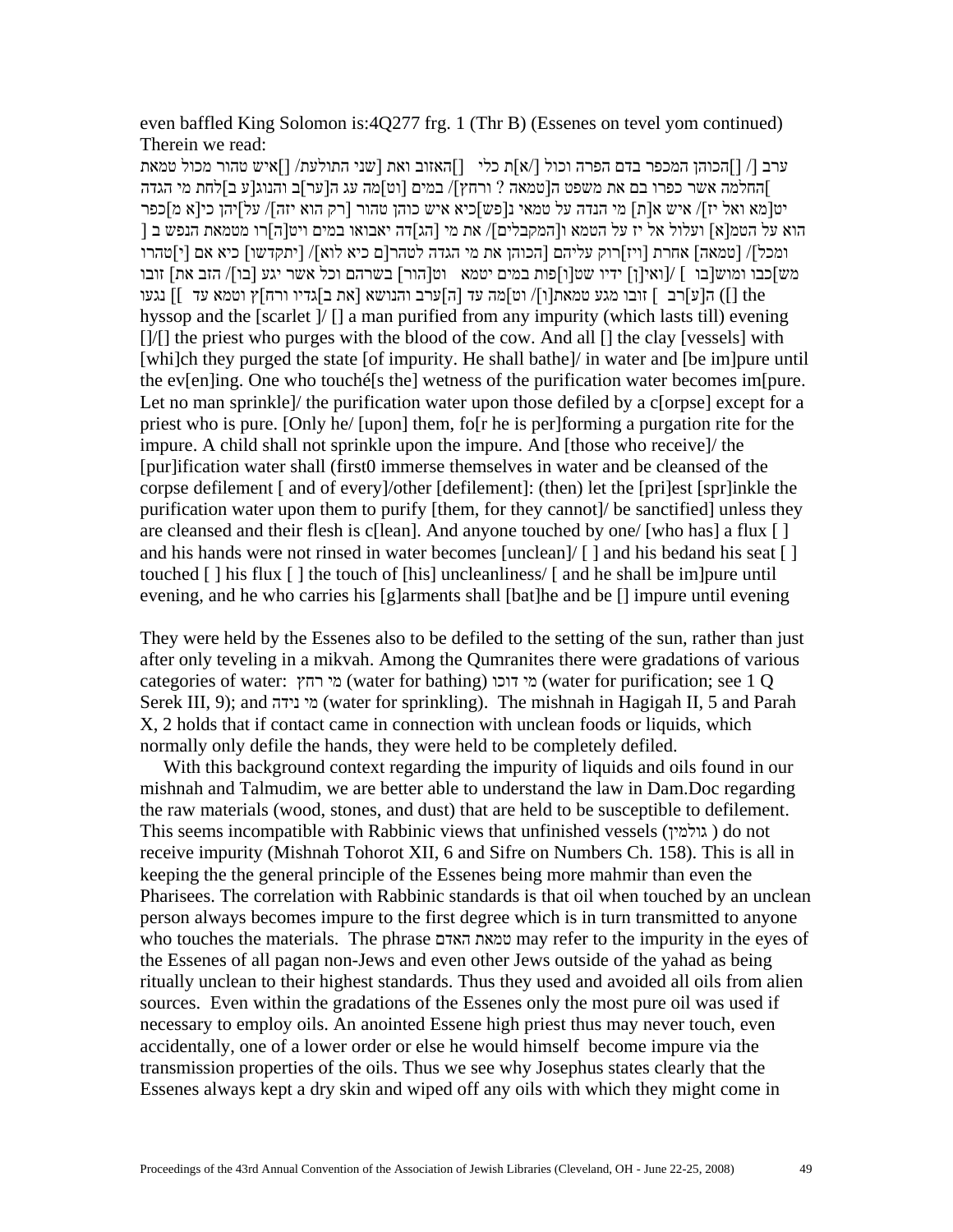contact, if not avoided oils all together. The avoidance of oil jives with the Essenes general asceiticsm and avoidance of luxury. However probably a stronger factor was the strictness with regards to the laws of levitical purities. This is seen in the fact that the sectarians preferred wine that was תירוש rather than used the term יין Again the mishnah of Tohoroth and Yerushalmi Nedarim 40b illuminates this disctinction. There we learn that תירוש or unfermented grape juice is less likely to contamination than יין . It also of course was less susceptible to rendering one inebriated, and for the lack of the Megillat Esther celebrating Purim we cannot assume the Qumran sect ever got drunk, which is in keeping with their asceticism. This asceticism was designed to separate man from animals, to elevate the highest spiritual aspects of the souls.

(h) **Nedarim:** The Sectarians according to Josephus avoided oaths. This would differ from the complicated and elaborate system of the admonishment of vows and taking of vows as dealt with in *Maseket Nedarim* not to mention the development of the *Yom Kippur Service of Kol Nidre*. See Dissertation of Solomon Rybak at Yeshivah University on Maseket Nedarim.

- (i) **Sensitivity to Sun**: Before the sun rose the Sectarians were said not to allow a word to be uttered in prayer for this might be seen as urging the sun to rise and *avodah zarah*. They also covered their excrement so as "not to offend the rays of the sun." Rabbinic Jews on the other hand while not advocating worship of the sun certainly would not be opposed to *learning daf yomi or amud yomi, forms of prayer, before the sunrise. Yet Maseket Berakhot* notes that one may not utter the *shema* until one can tell "the white threads from the blue threads." *Maseket Berachot* opens with the question of the evening *shema* instead of the morning shema based on the principle that the Jewish day begins at sundown, noted in the shema verse, "when you lie down and when you rise up" and the mneumonic formulation in *Bereshit* "there was evening, there was morning…" where evening is mentioned first. Referring to the visibility of the white threads differentiated from the blue threads may thus be marshaled as evidence that Rabbis see time (*zeman, moed, et*) as a *halakhic* process rather than in Hellenistic terms of a fixed quantity to be manipulated and exploited either by spending (*chronos diatriben*) or as the NT view of ultimate fulfillment of time (*chronos plethorei*). It is thus not accidental that rabbinic words for clocks (tools used to measure time) are Greek in origin such as *clepsedra* (water clock) or *horlogion* (sand clock). See: <http://student.ccbcmd.edu/~dlevy11/stern.htm>
- **(j) Strict about Food prepared before Shabbat:** The Essenes would prepare all food beforehand rather than on Shabbat. On *Yomim Tovim* Rabbinic law allows some food preparation on a *Hag*. However the Essenes, would in no case kindle a fire in their habitation. Like the Karraites they did not bench *licht* before *Shabbos*.
- **(k) Immersion in Cisterns and avoidance of impure sacrifices:** The sectarians collected water in cisterns that served as *mikvaot*. They were very *mahmir* in frequent immersions. Folio 10 of the *Damascus Rule* speaks of purification by water and that the water should be 40 saw deep, like a Rabbinic *mikvah*. Ancient *Mikvaot* have been found throughout Israel in Jerusalem, Tzipori, Masada, etc.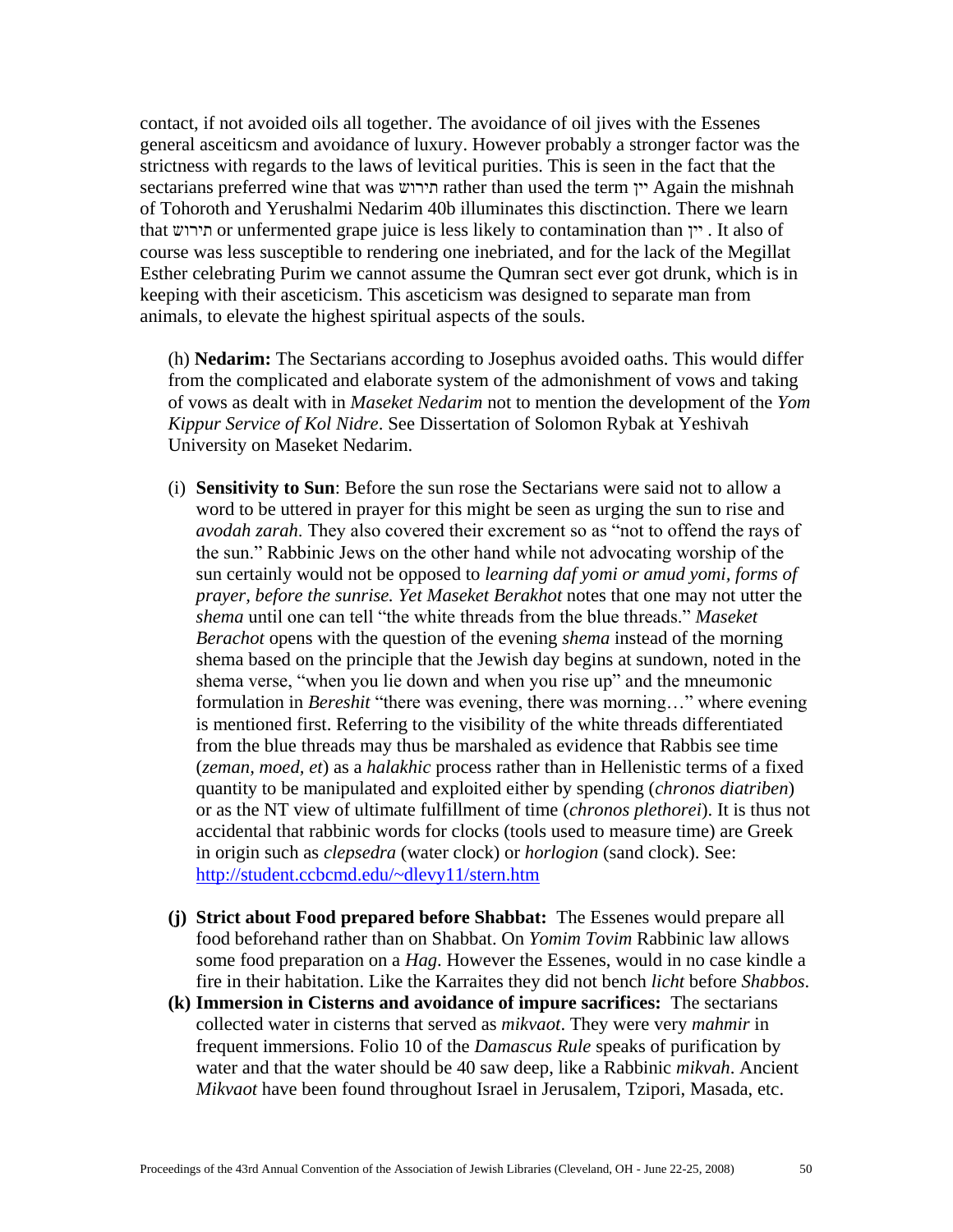The Essenes differ from Rabbinic Jews in that they immersed with a ritual loin cloth vs. Rabbinic immersion which requires that no part of the body remain untouched directly by the *mikvah* water. The Sectarian's attention to purities is seen in CDC 16:13 regarding the law forbidding devotion to the Temple of stolen property which was a defiled offering. Further CDC 1Q18-20 forbids one to send an offering to the altar in Jerusalem by the hand of an unclean person. The offering of the lips, prayer, is seen as "*terumat sefatayim*" and if one has spoken slander or libel their lips are impure and prayer void and *pusel*. This is prayer that is not like pure water. In CDC 11:20-21 pure prayer that is authentic is preferable to impure sacrifices. Thus inwardness rather than cultic performance marked what Rachel Elior has described in *the 3 Temples* as the movement of physical temple to celestial Temple (see *Berakhot*: Temple is 18 miles above *har habayit* with three watches in *shamayim* by angels) to the body as holy temple for the *shekhinah* of *hashem*. Josephus notes that, "The Essenes have shown themselves to especially devoted to the service of G-d not by offering sacrifices of animals, but by resolving to sanctify their minds." It is debatable if sacrifices were offered at Qumran of animals. The Essenes kept themselves from the public (*Tzibur*) in order to not come into contact with a world of hypocrisy and *tuma*. "The sacrifices of the wicked is an abomination but the prayer of the righteous is like an acceptable oblation." CDC 5:6-8 refers to the opponents of the sect who profaned the Temple by not separating during a woman's menstrual period in the laws of family purity.

- **(l) Rabbinic Jews rejected** *Macabees* **not fighting on** *Shabbos* **while Essenes never tolerated War on** *Shabbos***:** In *The book of Jubilees* it is forbidden to wage war on the Sabbath. It is seen as a capital offense. In that the Essenes followed the *Book of Jubillees* they thus would have to been in agreement with the Macabees resort to the defense of fighting on the *Shabbos*.
- **(m) No Spitting:** The Essenes prohibited spitting as unfitting a *haver* in the sect. This differs from some rabbinic practices in the *Aleinu* which note that the *gematria* of "*hevel* and *rik*" is *Yeshka*, and to this day some *Chabad Lubavitch* Jews will spit at this *pusek* just after, *shelo sam helkeinu kahem*. Rabbinic law permits spitting most notably in the case of yibum (Levirate marriage) where the redeeming brother who marries his brother's widow is subjected to being spat in the eye/face once he has removed the shoe from her feet. Recently *yibum and hatzlihah* were performed by officiating Rabbi Hopfer at his synagogue in Baltimore. Thus the tradition continues! In Monsey Yibum is still often performed also.
- **(n) Essenes Not allow buying or selling for profit amongst** *themselves kal-wahomer gerim & apostates***.** This differs dramatically from the complex laws of buyers and sellers in Baba *Metzia*, *Baba Batra*, and *Baba Kama* dealing with torts, contracts, lost and found objects, business ethics in general regarding monopolies, price-fixing, false advertising, *heter iska*, etc. The laws of *ribbit* allow for a *heter-iska*, or halakhic circumvention for the accepting of interest from a Jew.

In the *Serek ha-Yahad* (1QS) the sectarian rule forbade the receiving of any food or articles from apostates unless they were paid for: ולוא כול מהוגם יוכל לוא ואשר of drink nor eat neither may one that And (ישתה ולוא יקח מידם כול מאומה אשר לוא במחיר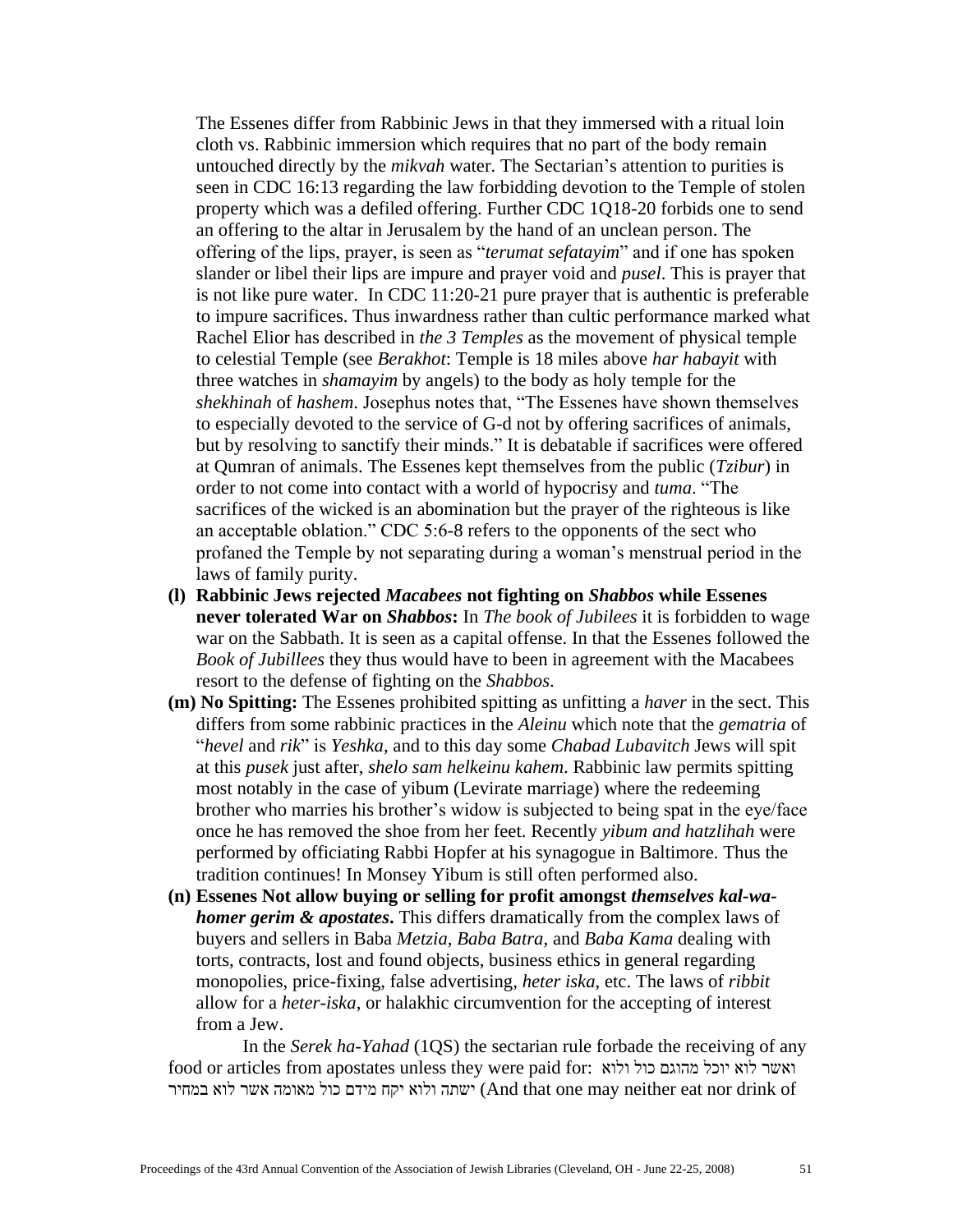that which is theirs. Nor take anything at all from them except for a price [1QS 5:16- 17]). In the Cairo Damascus Covenant (CDC) 13:14-15 we read, אל ברית באי מכל ואיש אל ישא ואל יתן לבני השחת כי אם כף לכף (And let no man of all the members of the covenant of G-d trade with the children of the pit except for cash.) 1QS rule apparently bans gifts or loans from "outsiders" the CDC pertains to buying and selling ומתן משא . The expression לכף כף may be the equivalent to the mishnaic Hebrew ליד מיד which may mean cash payment. It turns out the initial Qumran findings contributed to a misreading of the passage in CDC based on the reception history of the Schechter *editio princeps*. The question is over השחר בני vs. שחת בני . The sectarians identified themselves as אור בני which lends itself to those who "wake the dawn" i.e. שחר בני . A morning hymn in Psalms Scroll from Cave XI testifies to this interest and celestial significance of the dawn: אדול וקדוש ה" מבדיל אור מאפלה. הכין בדעת לבו, אז ראו כול מלאכיו וירננו, כי הראם את אשר לוא ידעו (Great and holy is Hashem… who has parted light from darkness and through the knowledge of his heart He established the dawn, When all His angels saw it they sang for joy, for what He showed them was a thing they hand not known before (11 QPsa 26: 1-5). In Hodayot 4:6 dawn is seen as relating to divine illumination, or mental sunrise: וכשחר לי הופעתה ם[רתו]לאו נכון) As dawn established You appeared as perfect light to me). Josephus notes that the Essenes waked the dawn, "as though entreating him (the sun) to rise (War, II. 128). Ergo השחר בני is another epithet that characterizes the name of the sectarians. J.T. Milik brings the fragment from Cave IX,  $\tau$ דברי?] משכיל אשר דבר לכול בני שחר האזינו ()) The words?] Of the instructor which he spoke to all the Sons of Dawn: Hearken). Thus in CDC 13:14-15 a translation remains, "And let no man of all who enter the covenant of G-d buy from or sell to the Sons of Dawn, but rather (give) hand to hand. Philo and Josephus note the exclusion of the Essenes. Philo writes, "They have not the vaguest idea of commerce either wholesale or retail or marine, but pack the inducements to covetousness off in disgrace. Not a single slave is to be found among them, but all are free, exchanging services with each other (Quod omnis probus liber sit, 78). Likewise Josephus confirms, "There is no buying or selling among themselves, but each gives what he has to any in need and receives from him in exchange something useful to himself (War, II 127; cf. Hippolytus, Refutatio omnium haeresium, IX, 20, 2). CDC treats related subjects of return of lost objects (9:14-15), treatment of pagan slaves (11:12; 12:10-11), and contributions to Tzedakah (14:13-14). The sectarians shun avarice ]הון ]. The sons of dawn did not trade amongst themselves (13:14-15).

 Utopianism has a long history in philosophy from Plato's Republic to Sir Thomas Moore's Utopia. Plato viewed farming as the most desirable occupation while trading corrupted one's spiritual being (Leg., 743 d). The Scythians "are not money grabbers… and hold all things in common (Strabo, VII, 3, 9). On the Isle of the sun there is no private property, but they take turns ministering to the needs of one another…. They do not marry but possess their children in common… There is no rivalry among them… they never cease placing the highest value upon internal harmony (Diodorus, II, 54-60). The Essenes banned commercialism because they ideally felt that private wealth could be the result of exploitation for profit out of greed which was a threat to their harmony and naïve sense of justice. How this greatly differed from the Pharisees! To be a member of the Sanhedrin one had to be so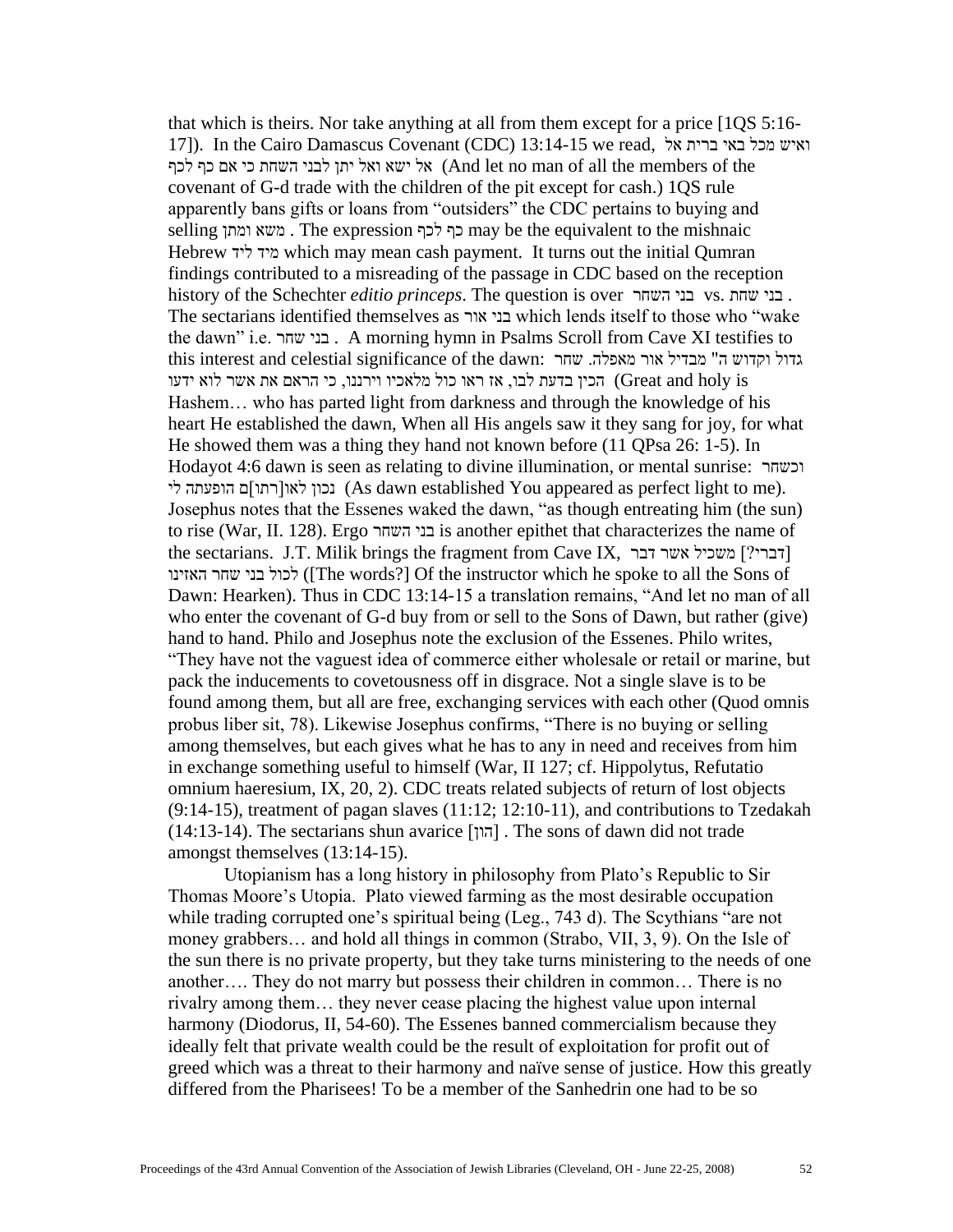wealthy as not to be susceptible to bribes. Further the patriarchate of Rabban Gamliel and Rabbi Yehudah HaNasi would be the equivalent today of multi-billionaires, and their burial tombs at Beat Shearim, close to Safed and Tzipori, attest to expensive burial tombs with expensive art embellishment of *menorot* carved into the rock caves and other ceremonial artistic illumination. Raddishes were never not seen on the table of Rabbi Yehudah, a statement attesting to the wealth of the redactor of our mishnah.

- **(o) Birth:** Purification after childbirth is brought down in the Torah in Leviticus 12:1-6 where post-partem purification requires the new mother to wait 7 days for a boy and 14 days for a girl baby. In 4Q265 the mention of 40 days for a male and 80 days for a girl is given.
- *(p)* **Dogs:** In 4QMMT dogs are not allowed into the holy camp. R. Joseph Baumgarten has written on this topic regarding dogs also not being allowed within the walls of Jerusalem. Dogs were thought to be unclean. In Shakespeare an insult waged at Shylock is that he is an "uncircumcised dog." Joshua Trachtenberg, in *The Devil and the Jews,* notes the folk belief in the medieval ages that the sight of a dog meant the devil was close near. *HaAri Hakodesh* in Safed is said to have related to his *Talmid mivuhak*, Rabbi Chaim Vital that the sight of a dog in Safed represented *nebuch*, a poor soul whose *aveirot* were greater than their mitzvoth, to such a terrible extent that they had descended to the *gilgul* of punishment of being reincarnated in a dog's body. The *Tzadikim* however have their reincarnations associated with fish and thus the Bostoner Hasidim's practice of eating 7 kinds of fish at *seudah shelishit* (see Chaim Solovietchik). The powerful poem, "*Lo Kidumuteinu KiKelevim*" (They did not liken us to dogs amongst the gentiles) by Jabotinskeit Uri Tzvi Greenberg also notes the perversity of dogs being treated better than Jews in the Holocaust concentration camps. Greenberg notes that the dogs were better housed, fed, and buried than the Jews whose corpses were left to rot. Greenberg might also have pointed out the not so uncommon practice related to me by a Shoah survivor from Bergen-Belsen that as *Sportmachen* the Nazi guards did not feed the dogs for days, and coated the inmates clothes with lard so that the inmates served as foxes who the dogs ripped apart in fox chases, all for the sport of the laughing Nazis.
- *(q)* **Mature** *Kohen* **designated for** *Parah Adumah* **ceremony vs.** *Pharisaical law to employ a* **pirchei Kuhunah** *(young priest).* In *mishnah parah* 3:7-8 we learn that "they used to defile the priest who was to burn the red cow (parah adumah) because of the *Zadokites* that they should not say that it must be made by those who waited for sun down *(tevel yom*)." Sprinkling blood outside the sanctuary and not with sacred vestments was proscribed by the Essenes. They also employed a mature priest to do the sprinkling as opposed to the Pharisees who employed a young priest to sprinkle. Disqualified from being a sprinkler are: (a) deaf mutes, (b) mentally incompetent, (c) and minors. Qumran opposed the use of minors. Qumran texts corroborate that the use of young priests described in the *mishnah*  and the epistle of Bainabas was a preventative practice in the days when the Temple was standing.
- *(r)* **Essenes forbid Sabbath to be in presence and association of gentiles.** *The*  Essenes retreated in solitude to Qumran, near Ein Gedi where they came into no contact with gentiles. Rabbinic law of the *Shabbos Goy*, celebrated in a book by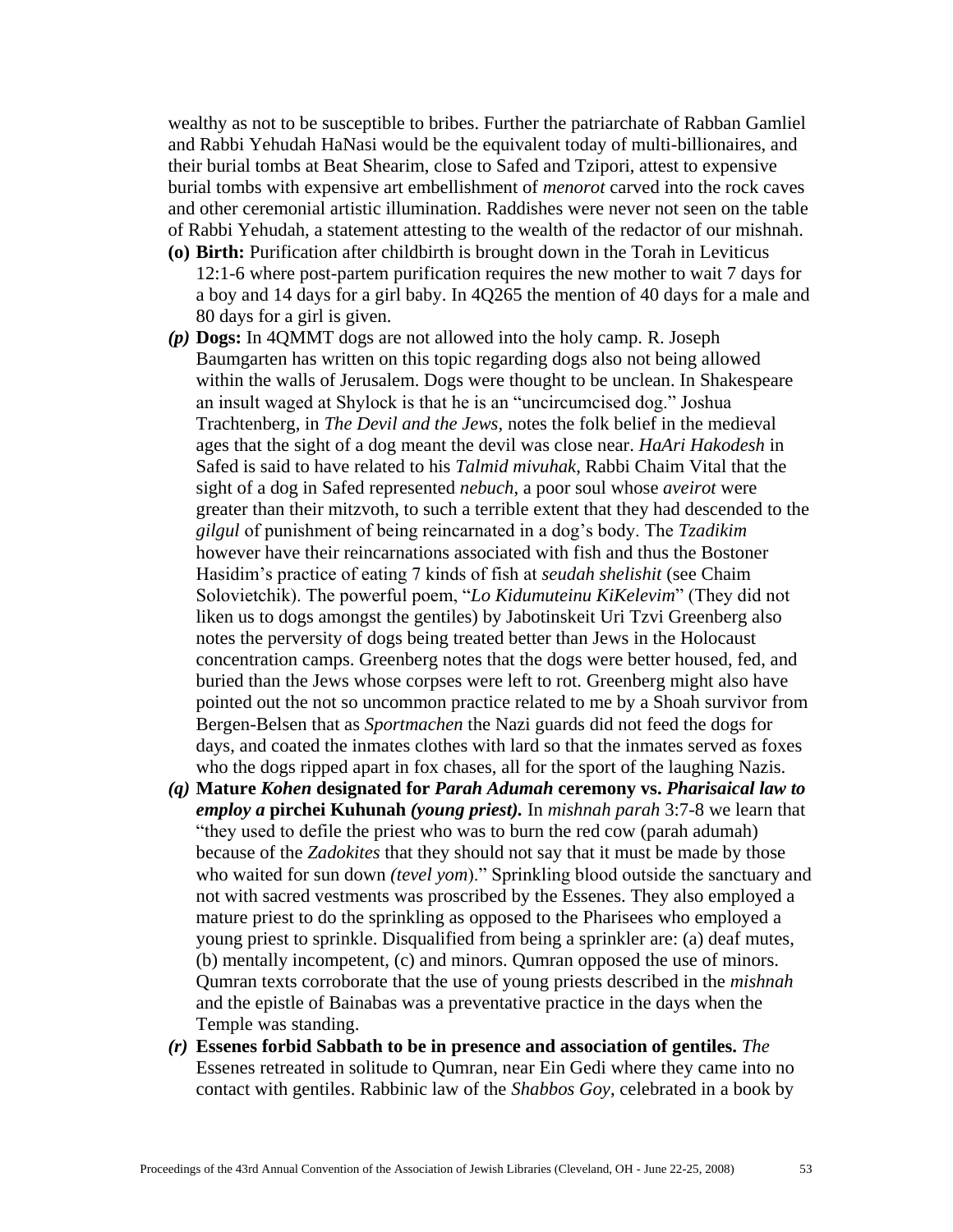Jacob Katz, however sees such over-strictness as too zealous. CDC 11:14-15 asserts that the Sabbath may not be spent in association with gentiles. This was extended to the exclusion of *Netinim* and *Proselytes* in 4Q Florelegium. The Essenes held strictly that a proselyte and *ger* may not enter the sanctuary. They did not proselytize or accept converts as did the Pharisees as the famous story with Hillel and Shammai in *Maseket Shabbat* illustrates. Hillel says, "Do not do unto others as you would not like to be treated yourself. All the rest is commentary. Go and study the commentary (Shabbat 31a)." Shammai interestingly chaises the gentile who impudently asks immediately before the onset of Sabbath, with a building cubit. The word for building cubit, in Latin is *regel* which is the Latin equivalent related to Rabbinic rules or *halakhah* which etymologically derives from the word "to walk" i.e. walk with Hashem in Hashem's light. Thus Shammai's act, once the etymology of r*egel* is known, is symbolic and pedagogic. The gentile is disrespectful to have Shammai stand "*al regel akhat/ stans pede in uno*." As Horace's Satires connote *stans pede in uno* connotes doing without effort. Horace criticizes Lucilius who "*in hora saepe ducentos ut magnum versus ditabat stans pede in uno*." While Hillel probably never read Horace's literary *corpus* he does not abandon Shammai's insistence on the necessity of making a greater effort by urging the gentile to go and learn the commentary. For the place of the commandment, "and you shall love your neighbor as yourself" within the context of gemara of Shabbat 31a. See: <http://student.ccbcmd.edu/~dlevy11/loveofneighbordbl042105.pdf>

While it is true that Isaiah (56:7) speaks of the Beit HaMikdash as a house of prayer for all nations, the structure of the sanctuary and its courtyards embodied strict limitations on the right of access to non-Jews. The Chronicler holds the entrance of the Beit HaMikdash only for Levitical priests, while the lay people could penetrate no further than the courtyards (II Chron. 23: 5-70). In mishnah Kelim I. 8-9) designation of degrees of holiness is given

לפנים מן-החומה מקודש מהם שאוכלים שם קדשים קלים ומעשר שני הר הבית מקדש ממנו שאין זבים וזבות נדות ויולדות נכנסים לשם החיל מקודש ממנו שאין עובד כוכבים וטמא מת נכנסים לשם עזרת נשים מקודשת ממנו שאין טבול יום נכנס לשם ואין חיבום עליה חטאת . עזרת ישראל מקודשת ממנה, שאין מחסר כפורים נכנס לשם, וחייבין עליה חטאת עזרת הכהנים מקודשת ממנה שאין ישראל נכנסים לשם, אלא בשעת צרכיהם לסמיכה, לשחיטה לתנופה

(Within the wall [of Jerusalem the locality] is still more holy than they are [namely, the foregoing] in that there they may eat of the lesser holy sacrifices and the second tithe. The Temple Mount is more holy than it, for no men with a flux or women with a flux or menstruants or women after childbirth may enter therein. The Rampart is more holy than it [Temple Mount], since no gentile and none that has acquired corpse uncleanness may enter therein. The Court of Women is more holy than it [the Rampart], for none that had immersed himself the selfsame day may enter therein [before sunset], but none [entering it unwittingly] would thereby become liable to a sin-offering. The court of the Israelites is more holy than it [the Court of the Women], because no one whose atonement is incomplete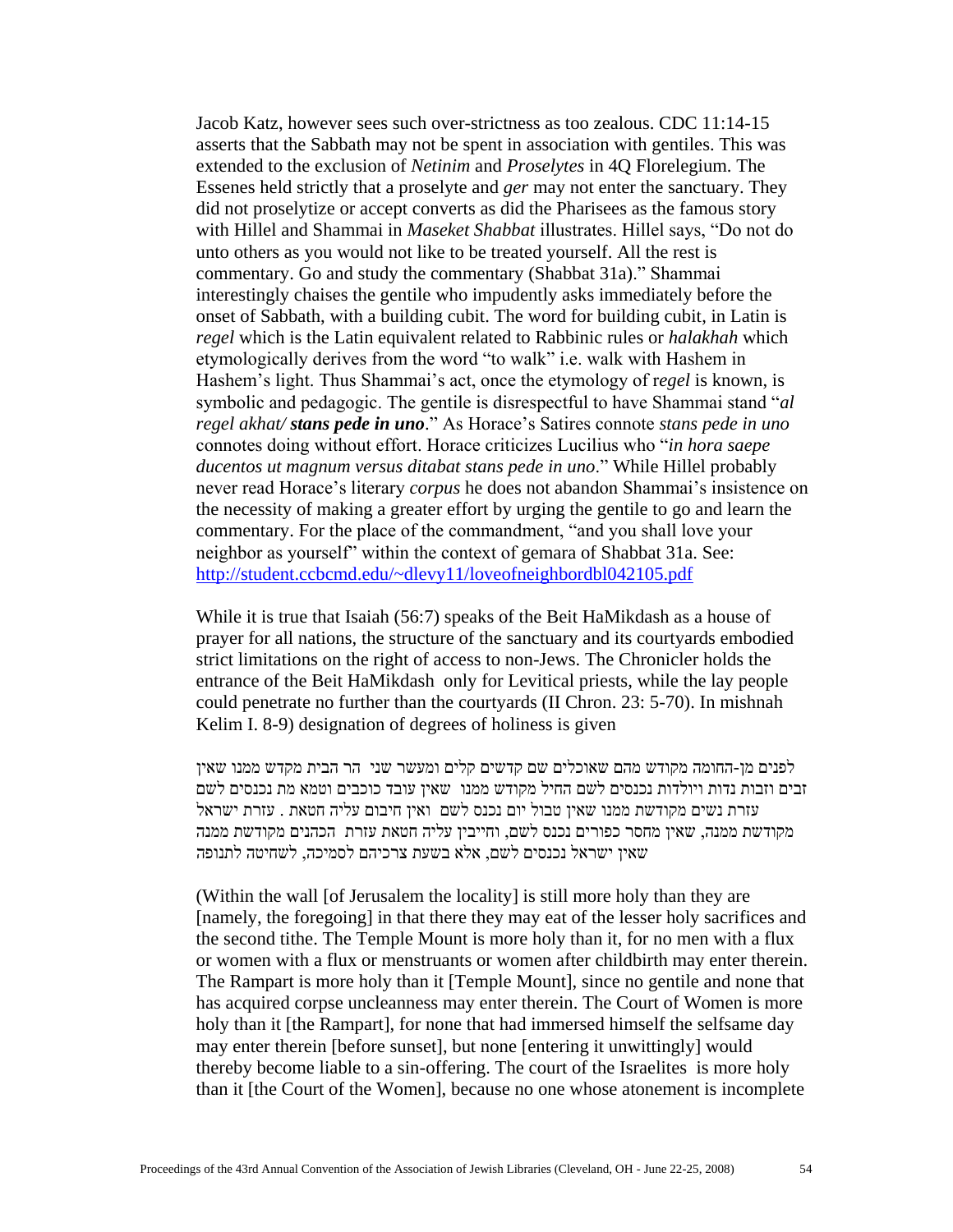might enter therein, and [if he did enter wantonly] he becomes liable therefore to a sin-offering. The court of the priests is holier than it [the court of the Israelites], for non-priests may not enter therein except when they must lay on the hands, at the slautering, [and] at the waving.)

The exclusion of non-Jews is further noted in the following famous proclamation of Antiochus III:

It is unlawful for any foreigner to enter the enclosure of the Temple which is forbidden to the Jews, except those of them who are accustomed to enter after purifying themselves in accordance with the laws of the country (Ant. 12, 145).

This relationship is shown in the *Qumran Temple Scroll*. The temple is to be surrounded by three concentric courtyards distinguished by an ascending order of exclusiveness analogous to our Mishnah. The outer courtyard is accessible to Israelite men, women, and children in a state of cleanliness (40: 5-6). The middle courtyard is limited to men over the age of twenty (39:7-10). In the inner courtyard the area around the altar and the *Hekal* is permissible only to priests wearing the vestments (35: 5-9). Gentiles are not mentioned in connection with the Temple, but the location of the *Hel* outside the entire sanctuary implies that they were denied access to any of the courtyards (Megillat ha-Miqdash, ed. Y. Yadin, 3 vols. (Jerusalem 1977). There is mention of *gerim* in 11QTemple 40:6 which reads נולדו אשר ולגרים יהמה לבנות This context refers to the outer courtyard to which women were admitted. Proselytes also were to be admitted only if they were born as children of converts: נולדו אשר Yadin restores the text to imply born as the third generation: שלישי דור נולדו אשר based on a text found in column 39:5 where we read: בשוב? מה דור רבי עיכן ישראל  $23:3$  bans Ammonites and Moabites after the tenth generation, while Edomites and Egyptians, were eligible after the third generation (23;9). The restrictions denoted in 4QFlorilegium note: This is the house where shall not enter [ ] forever, and an Ammonite and a Moabite an a bastard and an alien and a proselyte forever. Rabbinic halakah, although it did not grant total equality to proselytes in all respects, and embodied the opinion that gerim, not being part of the qahal of Deut. 23 were permitted to marry illegitimates (mKidd. 4:1; tKidd. 5:1; Siphre Deut (ed. Finkelstein 247)), did not place any restrictions on the entrance of proselytes into the Temple. In Mishnah Bikkurim 1:4 we read:

אלו מביאין ולא קורין: הגר מביא ואינו קורא שאינו יכול לומר אשר נשבע ה" לאבותינו לתת לנו ואם היתה אמו מישראל מביא וקורא וכשהוא מתפלל בינו לבין עצמו אומר אלהי אבות ישראל וכשהוא בבית הכנסת אומר אלהי אבותיכם ואם היתה אמו מישראל אומר אלהי אבותינו

(These may bring but do not make the declaration: the proselyte may bring but does not make the declaration because he can not say, Which the Eternal swore to our ancestors to give unto us. But if his mother were an Israelite, he may bring and make the declaration. And when he prays privately he says, O G-d of the ancestors of Israel: and when he is in the Synagogue, he says, O G-d of your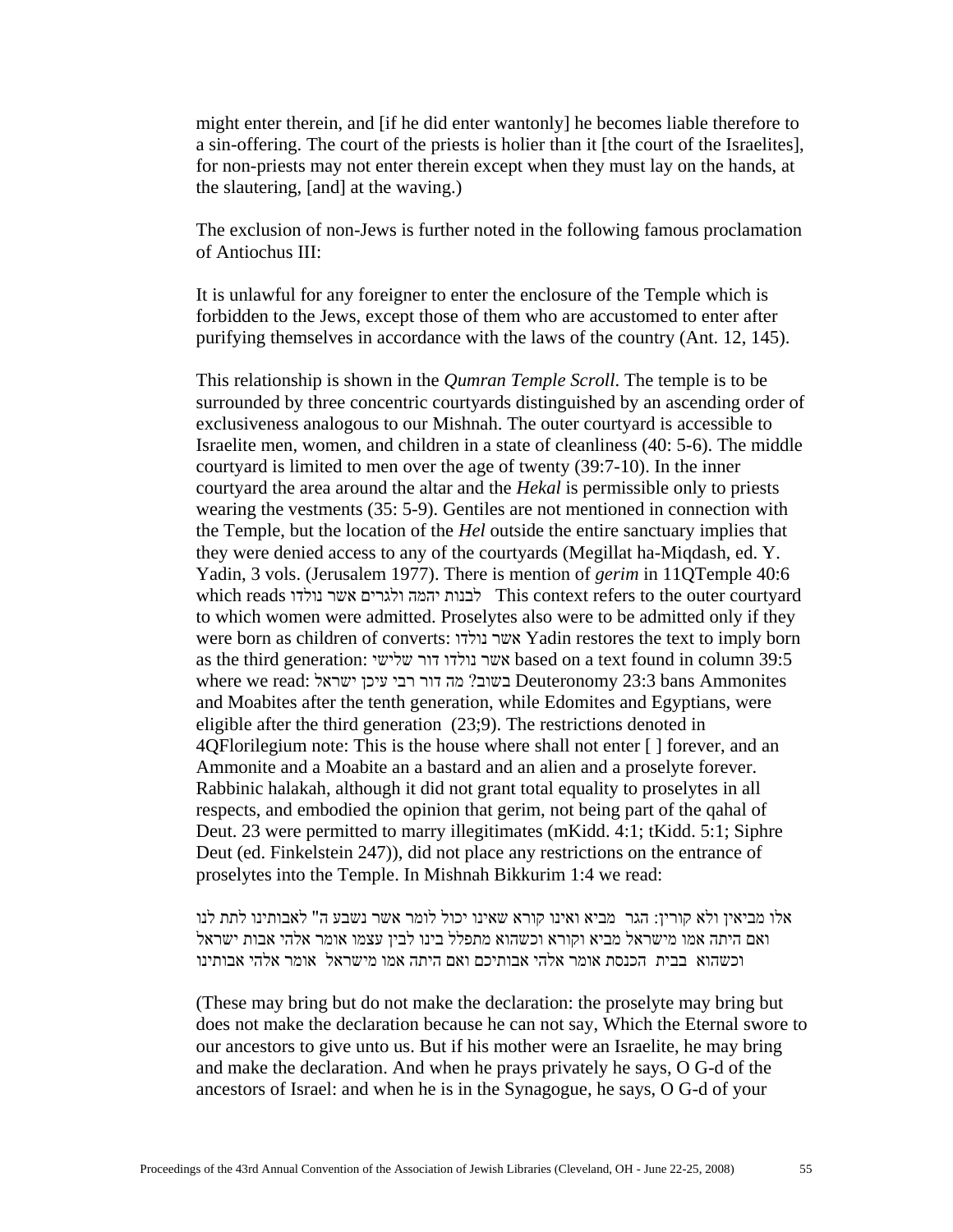ancestors; and if his mother were an Israelite, he may say, O G-d of our ancestors.)

Agrippa was not allowed to enter the Temple because of his alien ancestry when in fact Agrippa stemmed from proselyte forebears. Alon argues that Agrippa's attendance at the Caesarean theatre which included pagan rites, was enough to exclude him from the Temple as a transgressor. 4QFlorilegium envisions a sanctuary unpolluted by the presence of any *ger*. Simon was extreme in his religious scrupulousness and thus may share similar rationale with those at Qumran. Agrippa was fourth generation descendant of Idumean ancestors of Herod who converted to Judaism. The question is: Are the Herodians really legitmate converts? Josephus logs the complaint of the Idumeans, that during the Roman war the gates of Jerusalem were open to foreigners, but were closed to them (JW 4, 281). The fact that Nicolaus of Damascus was employed by Herod to construct a fictional Jewish pedigree suggests his fear that his Idumean ancestry might be an issue of slurs and disqualification. Antigonus refered to Herod as **hemiioudaios.** Agrippa's daughter, Berenice, was married to Polemo, King of Cilicia, after he consented to *brit millah*, but when she deserted him not long afterwards, Polemo "was relieved (apellakio) simultaneously of his marriage and of further adherence to the Jewish way of life (Ant. 20, 146). Herod was viewed by Jews, as he was in Rome, as *socius et amicus populi Romani*. In Psalms of Solomon 17:7 Herod could be described as "a man that was alien to our race" (*allotrion genous hemon*). Salome, Agrippa's grandmother, displayed lack of regard for Jewish law (*ton eggene nomon*) by divorcing Costobar with the equivalent of a Roman *repudium* (Ant. 15, 259-60). The Jewish identity of Berenice, Agrippa's mother, may have been fragile. Simon sought to deny Agrippa the priviledge of entering the temple granted only to Jews (*tois eggenesin)*. Agrippa countered that nothing illcit was being done in the Roman theatres, although the trophies were considered by some as idols in the time of Herod. Simon's murmurings against Agrippa reflected misgivings about the Jewishness of the Herodian clan, rather than his rights as a proselyte. Thus the Qumran laws that sought to keep converts out of the sanctuary again represent a case of greater strictness than rabbinic law, thereby another case of Qumran puristic *desiderata*.

(s) **More Makmir on Shabbos laws:** In general the *Av Malakhot* of the Pharisees were more sophisticated than *The Book of Jubilees and the Damascus Rule* but also more lenient in some cases. Jubilees which the Essenes followed considers going on a journey, talking about business, carrying, and marital relations as capital offenses on *Shabbos*. Rabbinic Kabbalists however saw Friday night as the best time for marital relations when "*Keter*" unites with "*Malkhut*" according to the Zohar passage anthologized in the *Siddur*. Some Rabbinic Jews however advocated for marital relations on Wednessdays so that children not be born on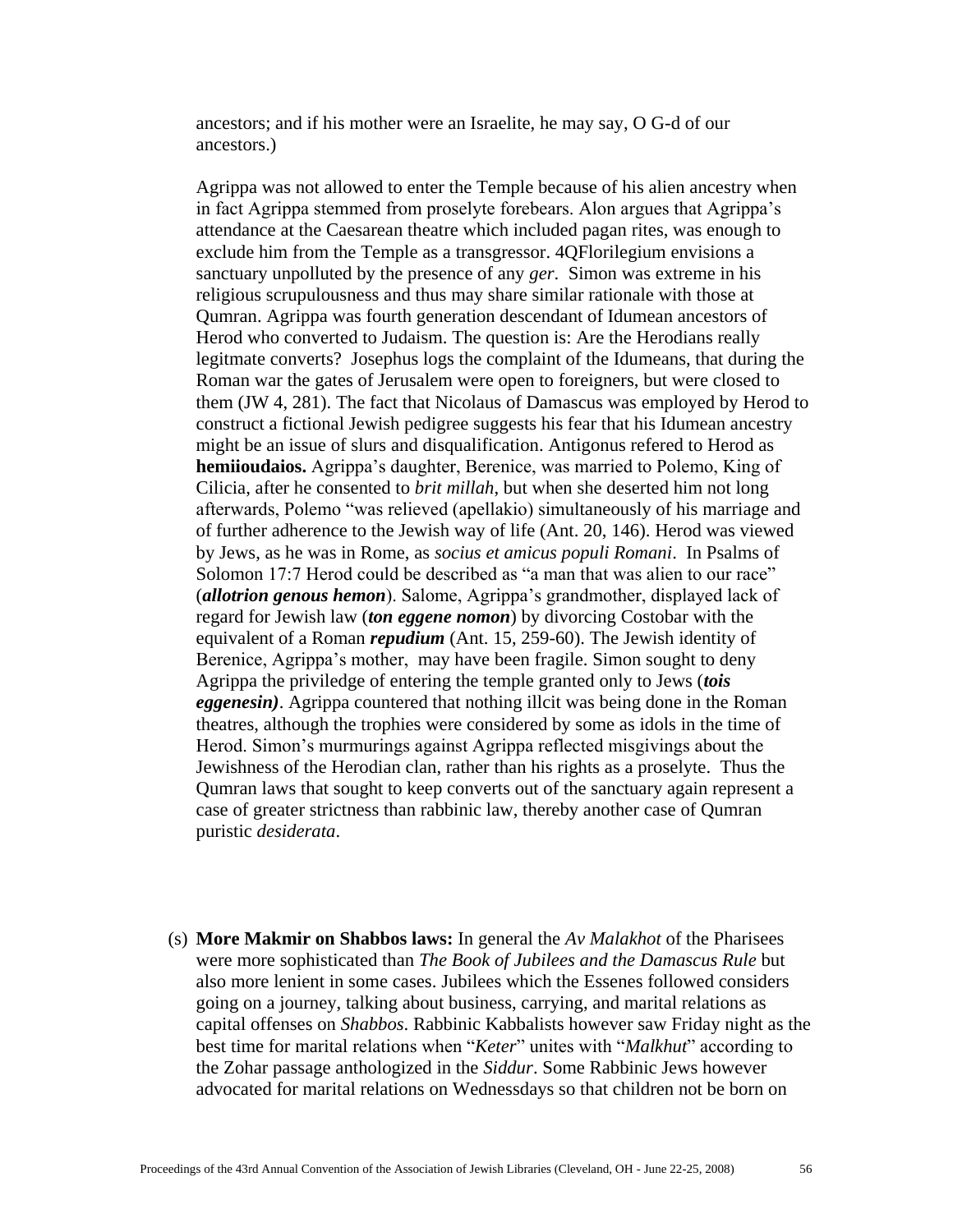Shabbos, and there be a risk desecrating *shabbos*. On the other hand the Rabbis were much more practical and less demanding when they divided the 39 categories of forbidden work over the following rubrics

- **1) sowing, plowing, reaping…** baking= 11 stages to make *hallah*
- **2) shearing wool, cleansing, combining, sewing= textile industry**
- **3) hunting deer, slaughtering, flaying…. Writing 2 letters= parchment making**
- **4) building, demolishing, extinguishing, kindling, use hammer, carrying**
- b. The *Shabbos* of the Essenes was more restrictive than the rabbis. The Essenes began Sabbath when the sun's diameter was equal to the distance from the horizon while the rabbis legislated 18 minutes before sundown.
- c. The *Essenes* would not walk more than 1 thousand cubits vs. the 2000 cubits to pasture animals allowed for a shepherd in Rabbinic law. This is described in *BaMidbar* 35
- d. The Essenes legislate that "if any man fall into water or fire let him not be pulled out with the aid of a ladder or rope or utensil. Rabbinic law as seen above not only permits such saving of life on *shabbos* but advocates it so that one may observe many *Shabbatot*.
- e. The Essenes legislate that "no man on the Sabbath may offer anything on the altar except the Sabbath offerings (Lev. 23:38). Thus the observance of a Sabbath with the reaping of the *omer* would be different in Pharisaical and Essene law.
- f. The Essenes since they held by the *Book of Jubilees* probably considered Sabbath defamation as liable to capital punishment. Not even *Aher* who rode his horse on *Shabbos* to flaunt the *Shabbos* laws, was put to capital punishment. Instead *Aher* is seen as one who entered *Pardes* with Rabbi Akiba, Ben Zoma, and Ben Azai. Because Aher in Hagigah 14b saw two powers in S*hamayim* (*shtei rishuyot bashamayim*) suggested by the way ([*Metratron*])/not to be pronounced) was sitting., the teacher of Rabbi Meir who ate the seeds and threw away the klippah of the rimon, became a Greek Philosopher i.e. Aher.
- g. Hellenism? The presence of texts in Greek may support Schiffman's thesis that many of the Sectarians were disgruntled breakaway Sadducees since the Sadducees were often Hellenized. However the Pharisees in the spirit of the *mishnah* in *Yadayim* in the name of Rabbi Yochanan ben Zakkai reject the Hellenistic fault of not being able to differentiate between *kodesh* and *secular*. In *mishnah yadayim* 4:6 we read: The Sadducees say, "we must reprove you, Pharisees, because you say the Holy Scriptures render the hands unclean, but the writings of Homer (*sifrei Hamirim*) do not render the hands unclean. Rabban Yochanan ben Zakkai said have we nothing else against the Pharisees beyond this? For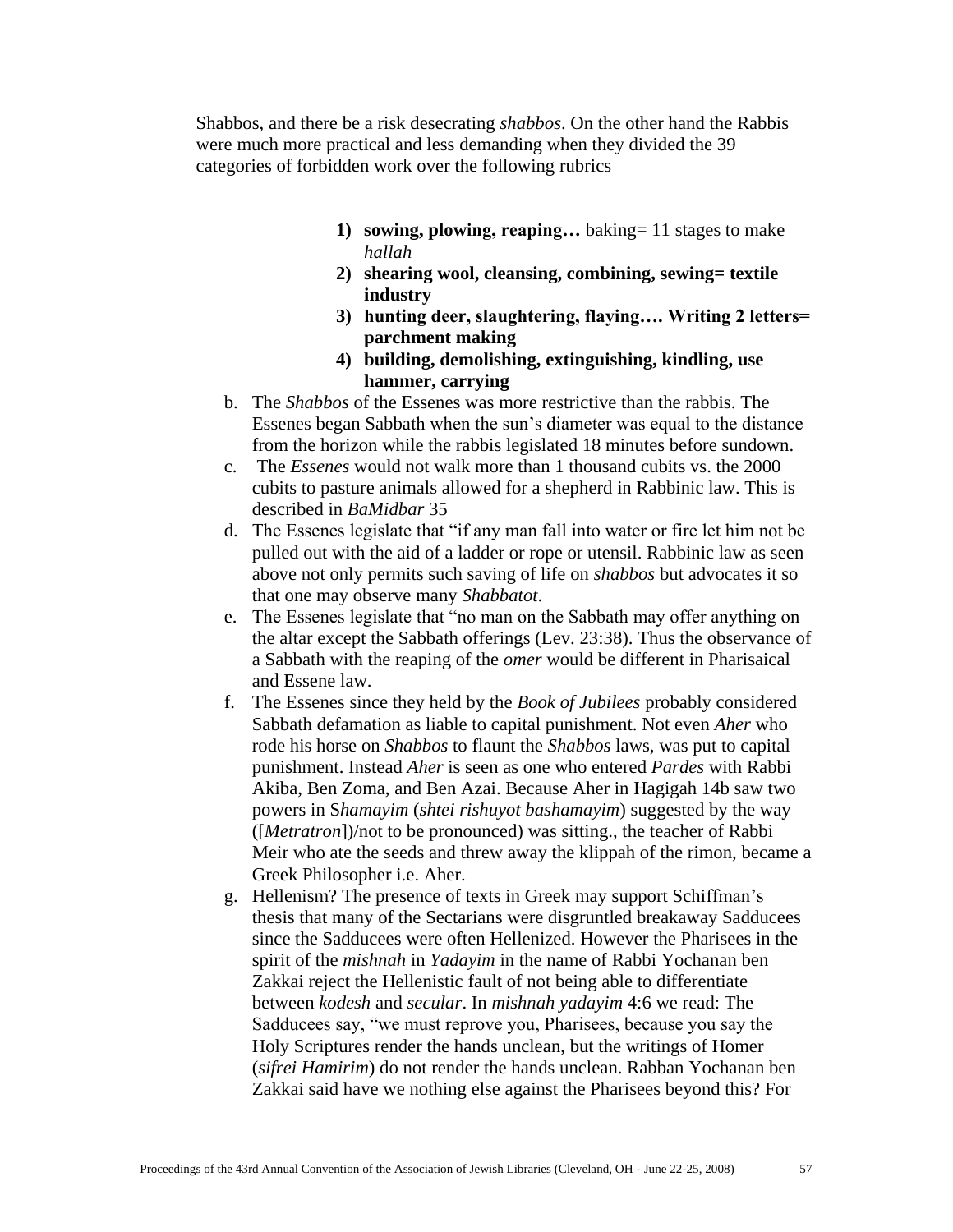they also say the "bones of an ass are clean and the bones of Yohanan the Kohen Gadol are unclean. They (the Sadducees) said to him, "Their uncleanness is according to our love for them, that no man makes spoons of the bones of his father and mother. He said to them,." In the case of the Holy Scriptures also their uncleanness is according to our love for them: but the writings of *Hamiras* which are not loved do not render the hands unclean." The halakhah that is derived from this mishnah that exposes the anti-Hellinism of Rabbi Yochanan ben Zakkai is that one must not store a sefer Torah with food, lest mice be enticed to eat the sefer Torah, etc. Our mishnah reads:

אומרים צדוקים קובלין אנו עליכם פרושים שאתם אומרים כתבי הקודש מטמאין את-הידים וספרי המירם אינם מטמאים את הידים אמר רבי יוחנן בן זכאי וכי אין לנו על הפרושים אלא זו בלבד ? הרי הם אומרים עצמות חמור טהורים אעצמות יוחנן כהן גדול טמאים אמרו לו לפי חבתן היא טומאתן שלא יעשה אדם עצמות אביו ואמו תרודות אמר להם אף כתבי הקודש לפי חבתן היא טומאתן ספרי המירם שאינן חביבין אין מטמאין את הידים

h. Skin Disease

One thing all Pharisees, Sadducees, and Essenes could agree upon was the necessity of quarantining someone who suffered from skin disease which according to some superstitious interpretations results from speaking lashon ha-rah. We read in the Qumran fragment:

### law of *nega* CDC 13:4-7 Quarentine/4Q266

**וראה הכהן אומר אתו כמראי הבשר החי וכ/ היאה האוחזהת בעור החי וכמשפט הזה/ וראה הכוהן ביום השביעי והנה נוסף מן החי/ רעת ממארת היא ומשפט נתק הרוש והזקן/ נא באה הרוח ברוש ובזקן באוחזת / ער והפך מראיהו לדק צוהב כי כעשב/ הוא אשר ש הרחש תחתו ויקץ שורשו ויבש פרחו ואשר / אמר וצוה הכוהן וגלחו את הברושר ואת הנתק לא יגלחו למען אשר/ שספור הכוהן את השעורת המיתות והחיוות וראה אם יושסף מן/ כ החי אל המת בשבעת הימים טמא הואה ואם לו ליוסף מן ה על המיתות והגיד נמלא דם ורוח החיים עולה ויורדת בו / הנגע זה משפט תורת הצרעת לבני אהרון להבדיל ל / שפט הזב את זובו כולאיש א ביה/ יעלה ל שבת ה או/ מגעו**

**שאת או ספחת או בהרת / ][ מה היא והספחת מכת עץ ואבן וכול מכה בבוא הרוח ואחזה/ בגיד ושב הדם למעלה ולמטה והגיד ][/ אחר הדם ]וראה הכוהן את העור [ החי ואת ]המת אם לוא ישפל ה[מת מן /] עד אשר [ ישיב הדם לגיד] ואח[ א ישוה / ]החי והסגירו עד[ אשר יצמח הבשר וראה הכוהן ]ביום[/ השביעי ]והנה רו[ח החיים עולה וירדת והבשר צמח/ נרפא ] [ הספחת לוא יראנה הכוהן לעור הבשר / ] [ ואם שפל השאת או הספחת [ / ] מן העור [ ן וראה הכוהן אותו כמראי הבשר החי / ] צרעת [ היאה האוחזת בעור החי וכמשפט הזה / ] [ וראה הכוהן ביום השביעי והנה נוסף מן החי/ ]אלהמת צ[רעת ממארת היא ומשפט נתק הרוש והזקן/ ] [וראה הכוהן ]והנ[א באה הרוח ברוש ובזקן באוחזת / ] [**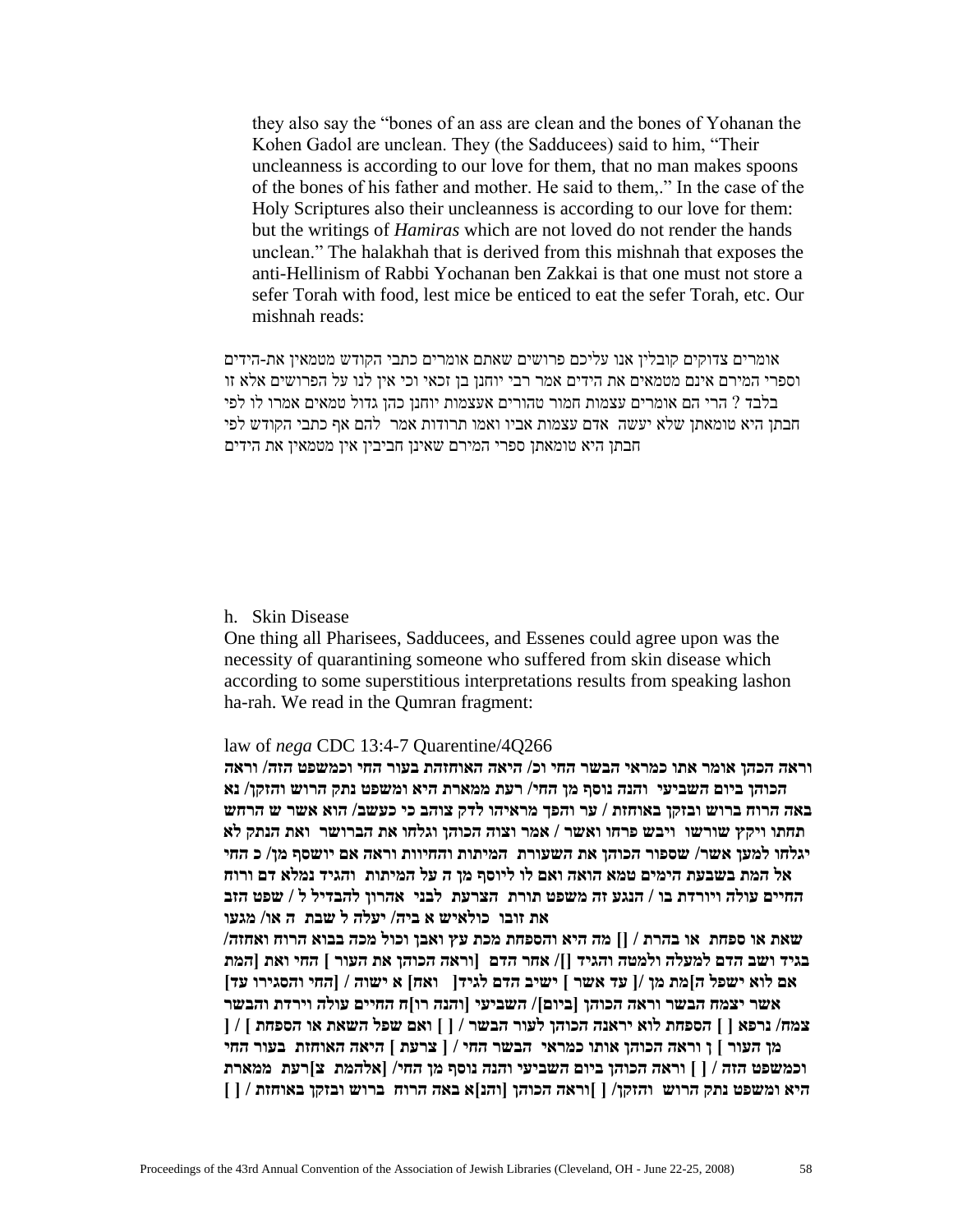**מתחת השער והפך מראיהו לדק צוהב כי כעשב / הוא אשר יש הרחש תחתו ויקץ שורשו ויבש פרחו ואשר אמר וצוה הכוהן וגלחו את הברושר ואת הנתק לא יגלחו למען אשר /שספור הכוהן את השעורת המיתות והחיות וראה אם יושסף מן / ]כ[ החי אל המת בשבעת הימים טמא הואה ואם לו ליוסף מן החיות / על המיתות והגיד נמלא ]ד[ם ו]רו[ח החיים עולה וירדת בו ]נרפא[/ הנגע זה משפט ]תור[ת הצרעת לבני אהרון להבדיל ל] [** (A discoloration or a scab or a b[right spot/… and the scab a blow of wood, stone, or any blow hen the spi[rit comes and takes hold]/ of the artery, making the blood recede upwards and downwards, and the artery [ ]… after the blood… [the priest shall examine the] live [skin and the dead], if the dead (skin) [is not lower than [until] the blood returns to the artery and after[wards] he shall compare the live, he shall quarantien him] until the flesh grows.the priest shall examine (him- on the seventh day: if the [spi]rit of life moves up and down and the flesh has grown… is healed ] the scab. The priest (need) not examine the skin of the flesh. But if the discoloration or the scab is lower [than the skin and the priest sees] in it the appearance of living flesh [it is sara'at] which has taken hold of the living skin. A similar rule for [the priest shall examine it on the seventh day: if some of the [living] has been added [to the dead], it is malignant sara'at. And the rule for a scall of the head or the beard:/ [ ] when the priest sees that the spirit has entered the head or the beard as a blockage [ under the] hair, turning its appearance to fine yellowish; for it is like a plant which has a worm under it which severs its root and makes its blossom wither. And as to that/ which is said, `And the priest shall order that they shave his head, but not the call', this is in order that/ the priest may count the dead and live hair and see whether any has been added from/ the lilve to the dead during the seven days (in which case) he is unclean; while if none has been added from the live/ to the dead, and the artery is filled with blood and the spirit of life moves up and down in it, the plague is [healed]. This is the rule of the law of sara't for the sons of Aaron to separate.

i. *Maseket Sanhedrin and Makkot* deal with **penal procedure and codes**. A court of 3 is used for monetary damages, while a court of 23 takes its number from 2 *minyanim*, Calev and Joshua, and Moshe to break a tie. A court of 71 (Sanhedrin) tries capital punishment cases, false prophets, witchcraft, etc. A tribe may not be tried save by a court of 71 (greater Sanhedrin) or a lesser Sanhedrin (court of 23). The Rabbi's visions of the divine court in heaven is a replica or correlary of the Great Sanhedrin. In Qumran at the age of 20 years a man becomes eligible to testifying as a witness and attending hearings. The word "testimony" in fact etymologically derives from the word for "*male testes*" for in a Roman court of law men would hold their testes while testifying. This act would be absolutely forbidden by Essenes and Pharisees who regard contact with the procreative member as *lude* and unacceptable at all times.

The Sectarian courts included: (a) the council of the community (12 men and 3 Levites), (b) court of 12 (must include 2 Levites, (c) and court of 12 Levites. The sectarian penal codes can be found in the *Manual of Discipline* which tells how to join the sect. They had a ritual for the expulsion of sinners. *The Community Rul*e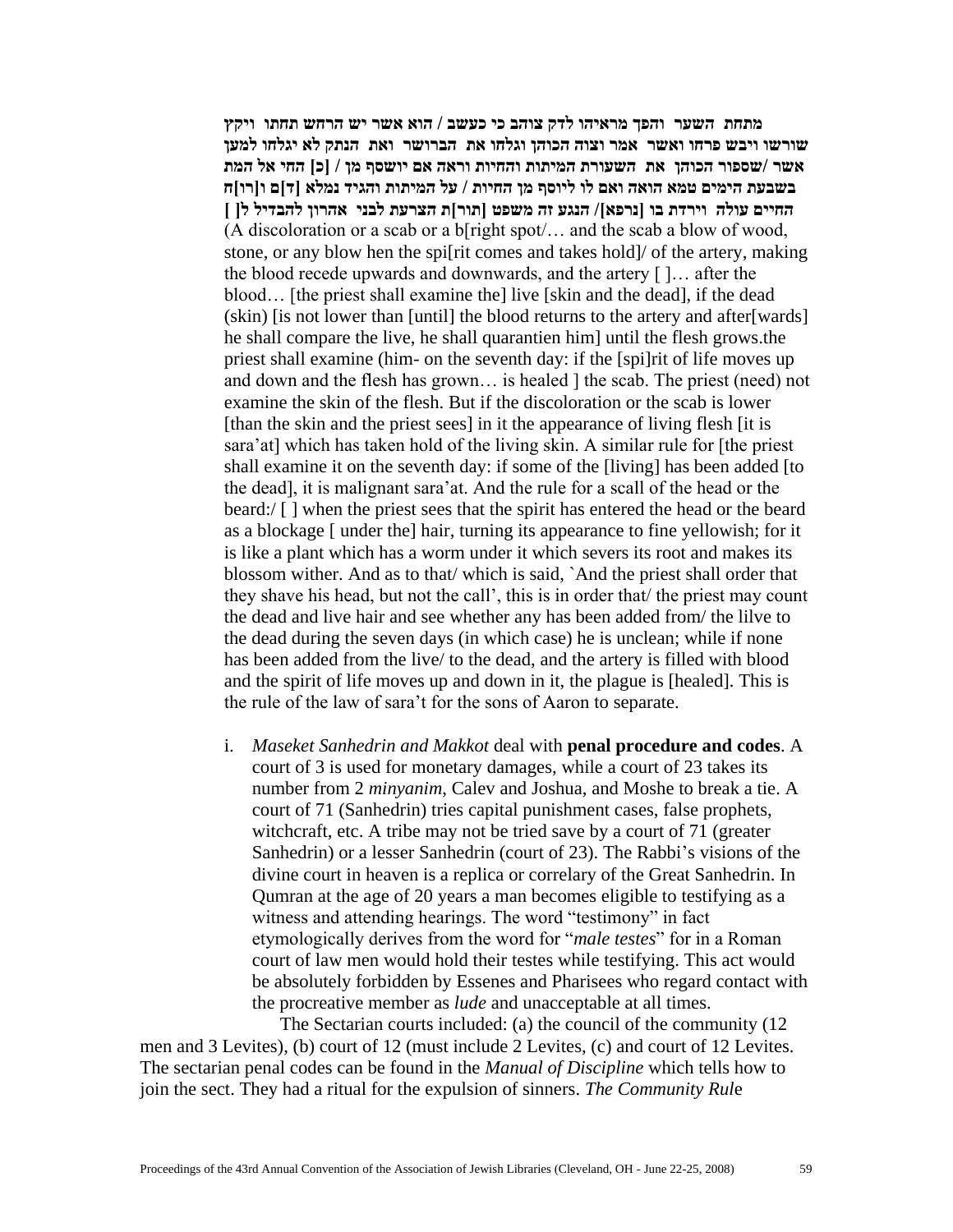describes the disciplinary actions of (1) exclusion, and (2) reduction of food ration. The infractions and penalties include:

- a) Lying about one's holdings and property donated to sect
- b) malicious grudges = exclusion 200 days/ penance 100 days
- c) unseemly speech
- d) misinterpreting speech of other= penance 10 days
- e) sleeping during assembly= exclusion 30 days/ penance 10 days
- f) leaving assembly 3x during a session w/out permission= 10 days, 30 days penance
- g) walking naked= 6 months exclusion
- h) guffawing foolishly= exclusion 30 days/ penance 15 days
- i) gesticulating with left hand= penance 10 days
- j) approach to fornicate with wife in violation of law
- k) murmers against fathers
- l) lies to companion= excluded 6 months
- m) improper use of divine name
- n) speak against priests of sect
- o) insulting
- p) deceiving
- q) malice
- r) interrupting

As we can see this is much more strict penalties than pharisaical law mandates. In the case of *motzi shem rah* for instance in *Shidduchim the Chofetz Chaim* brings the *mishnah* from Sanhedrin that Cain killed not only Abel but Abel's progeny to the messianic era. "Kol *demei akhikhah zoakim elei min haAdamah*" is noted to contain the word "bloods" in the plural because Cain's murder was multifold across transgenerations. The text does not say *dam* but *damei* (bloods). However the penalty for such an infraction is the belief that *Hashem* will take *nekamah*. With regards to *lashon harah*, saying something that is true, but should not be said anyway, the *Chofetz Chaim* likens this to irreversibly splitting a feather pillow and being unable to recollect all the feathers. In each case the slanderers/libelists likened to murderers are not subject to the death penalty of capital punishment, although the analogy of Cain and Abel would suggest such a chain reaction of multiple murderers across the generations. Essene *halakhah* with regards to slander and libel we can only surmise would be much more exacting and strict.

Post-Script: Challenging the Essene-Qumran hypothesis- Examining Epistemological Claims

My teacher, and doctorate oral exam questioner, Joseph M. Baumgarten in his dissertation, supervised under William Foxwell Albright argued for the linkage between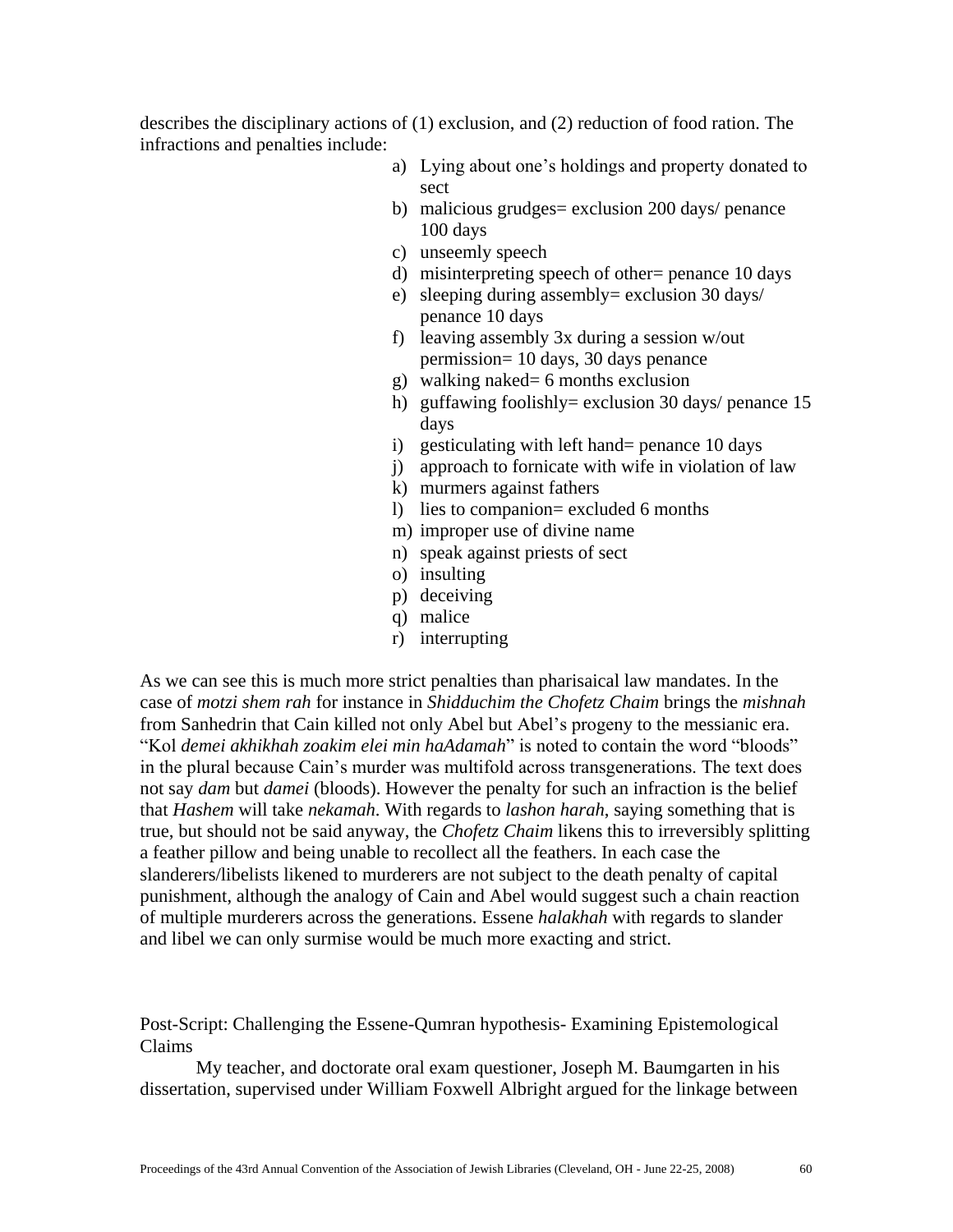the Essene hypothesis and Qumran site and scriptorium. His dissertation might be summed up thus:

- $\triangleright$  (1) Essene avoidance of oil (JW 2.123) is known to stem from role of liquids as transmitters of impurity (CD 12:16, 11OTemple 49:11)
- (2) Essene loin cloth to tevel (JW 2.161)/4Q512 **בגדיו את וכסה**
- $\triangleright$  (3) Ban on spitting in public (JW 2.147)/ 1QS 7:13
- $\triangleright$  (4) Essene Shabbat strictness exemplified by requirement that all food be prepared beforehand and by the prohibition against moving any utensil (JW 2:147; cf. CD 10:22 & 11:17)
- $\triangleright$  (5) Married Essenes avoided sex during pregnancy (JW 2:161; cf 4Q270 2)
- $\triangleright$  (6) Essenes insisted on fulfilling their binding oaths even in the face of death (JW) עד מחיר מות אל יפדהו 2:161), in CD 16:7-8 we read
- $\triangleright$  (7) Essenes banned commercial transaction between members of order who were expected to supply each other's needs without payment (JW 2:127). Qumran neophytes designated as "sons of dawn" in CD 13:14-15 refrained from **איש מכל באי ברית אל אל ישא ואל יתן לבני השחר כי אם** :read we when mercantilism **כף לכף**

The process by which the Essene-Qumran hypothesis came to be the mainstream consensus amongst early DSS scholars is complex. Many early Christians scholars had an invested ideological interest in revealing the Judeo-Christian origins of Western Civilization and gravitated to DSS scholarship to reveal the origins of Christianity. Joseph A. Fitzmyer and others see the scrolls as to reveal "the very matrix in which Christianity was born." Deveaux held mass at Qumran and envisioned the site as the place were a proto-monastic sect lived, a kind of manifestation of a Christian ethos avant la lettre. The all or nothing, saved or not, light vs. darkness dichotomies that one finds in extreme types of Christian theology may be present in the War Scrolls characterization of the sons of light against the sons of darkness. Preoccupation with purity, poverty, messianism, apocalypticism, eschatology, celibacy, and predestination also had many resonances with the later developments in the history of Christianity not to mention articles in the spirit of the "pierced messiah text." Carbon dating also seems to put the scrolls in the time period of the beginning of the Christian era, between John the Baptist and Yeshka of Nazareth.

 Also Jewish studies scholars had an invested ideological interest to see the scrolls as being able to reveal much light on the early formation of the mishnah and development of halakhah not to mention textual based scholarship fascilitated by comparing the Masoritic text with the Biblical books copied and preserved at Qumran. Jewish scholarship had an invested interest to see the reliability of Josephus' account and its validation in the discovery of the scrolls, as well as the accounts of Philo of Alexandria and Pliny the Elder. Eleazer L. Sukenik set the stage for linking the scrolls to the Essenes. He purchased three of the scrolls from the Bedouin. The coincidences here are uncanny. As in *Megillat Esther* where HaShem is behind all coincidence, (what if the King had not been sleepless that night, what if Mordecai had not overheard the plot to destroy the king, etc.), likewise at looking at the Community Rule on the night of the United Nations vote to adopt the division plan of Palestine between Jews and Arabs (Nov. 29, 1947), Sukenik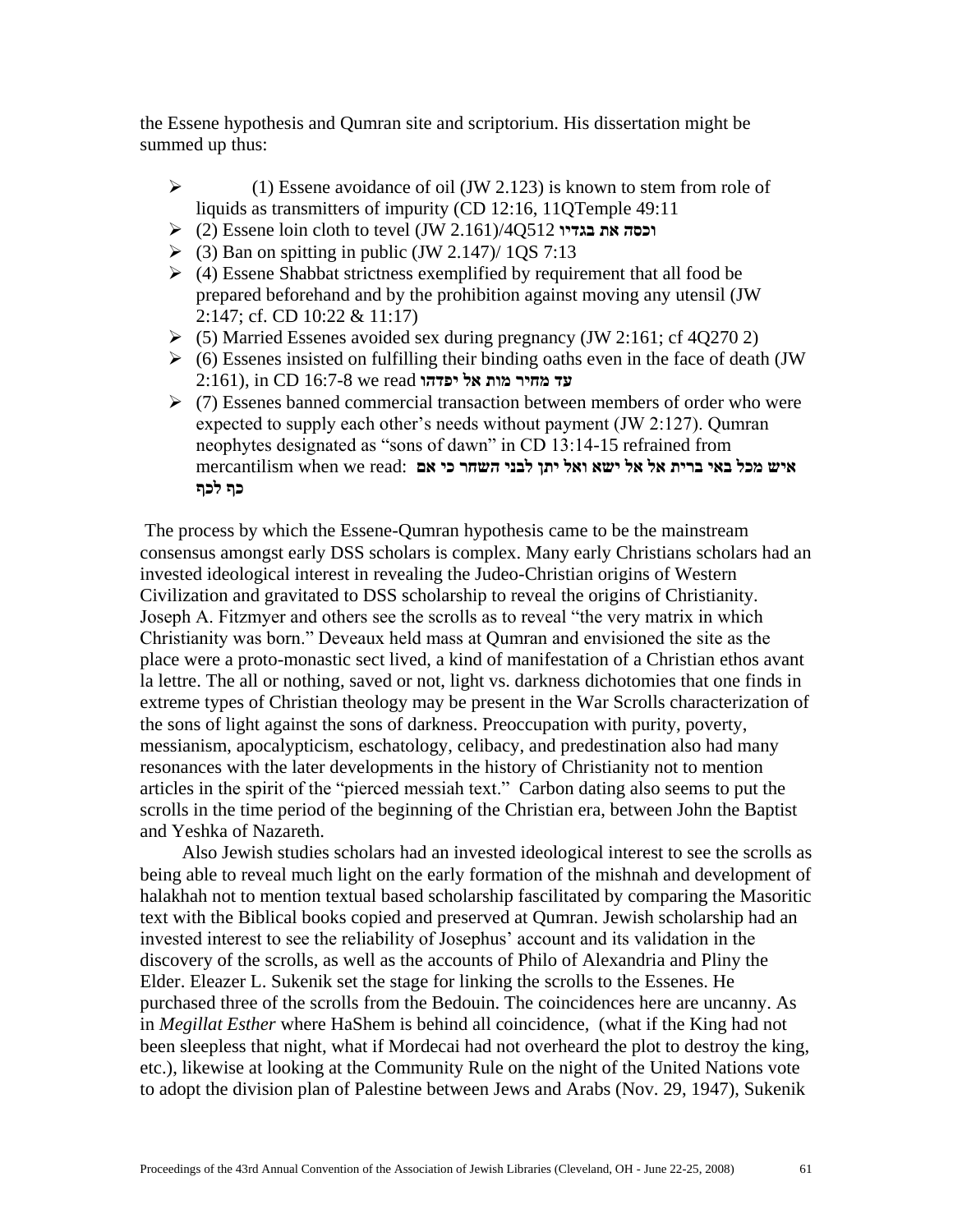hit upon a view of the Essene-Qumran linkage at a time when Israel's historic right and claim to the land of Israel was crucial for gaining world support.

 How and what facts enabled the Qumran-Essene theory attain its prominence? Charismatic scholars like Sukenik and Devaux and a thirst among the general popular lay community eager to believe it helped in allowing the Qumran-Essene theory to preval as the default theory. There may be compelling evidence between Josephus' descriptions and what we learn in the Community Rule to suggest that the scroll is that of the Essenes. That this text describes a religious community that was organized, disciplined, and observed special rites seems apparent. For the popular masses the publishing success of Edmund Wilson's 1955 book and early series of articles in the popular New Yorker, had the effect of wild fire to convince the lay public and set in place of configuration of the Qumran-Essene hypothesis. Wilson accepted the de Vaux and Yadin Qumran-Essene version of interpretation of the DSS and gave it the allure that catered to a mass market. The allure of this romantic and utopian spell feeds the fires of wishing to see a Judeo-Christian significance of the scrolls.

 *The perepetia* or turning point in DSS scholarship was the 1990s. Since the 1990s scholars such as Norman Golb, Robert Donceel and Pauline Donceel-Voute, Yizhar Hirschfeld, Alan Crown, and Lena Cansdale, Michael Wise, Yizhak Magen and Yuval Peleg have criticized the arguments that can be made of the Qumran-Esssene Theory and offered alterantive theories. They attempt to rupture the connection between the Qumran site and the scrolls identification with the Essenes. They reject the site as the *loci* of the religious sect. It is no longer assumed that the scrolls were all written at Qumran, and not necessarily by the Essenes. These scholars marshal the following types of evidence to argue against the mainstream consensus that the scrolls are the product of the Essenes:

- (1) fortified tower at Qumran in a pacifist sect?
- (2) the glass assemblage among the finds (glass was very expensive for a sect interpreted to hold property in common and prefer spirituality to matierality)
- (3) ambiguous nature of the pieces of plastered furniture in the alleged scriptorium
- (4) animal bone deposits found throughout the site
- (5) industrial workshops (for pottery?)
- (6) The copper scroll (treasure map identifying trove of Jerusalem Temple wealth
- (7) Devaux based on ideological commitments shaped the interpretation of the scrolls and Qumran to fit his own Christological commitments i.e. a Freudian "wish fufullment" of a "wishful archaeology"?
- (8) Why does Josephus not tell us that the Essene sect followed a solar calendar as opposed to the rabbinic lunar calendar?
- (9) Female skeletons in the Qumran cemetery for a celibate sect, although Josephus concedes that some did marry
- (10) "gendered-objects" such as a spindle whorl and beads used by women?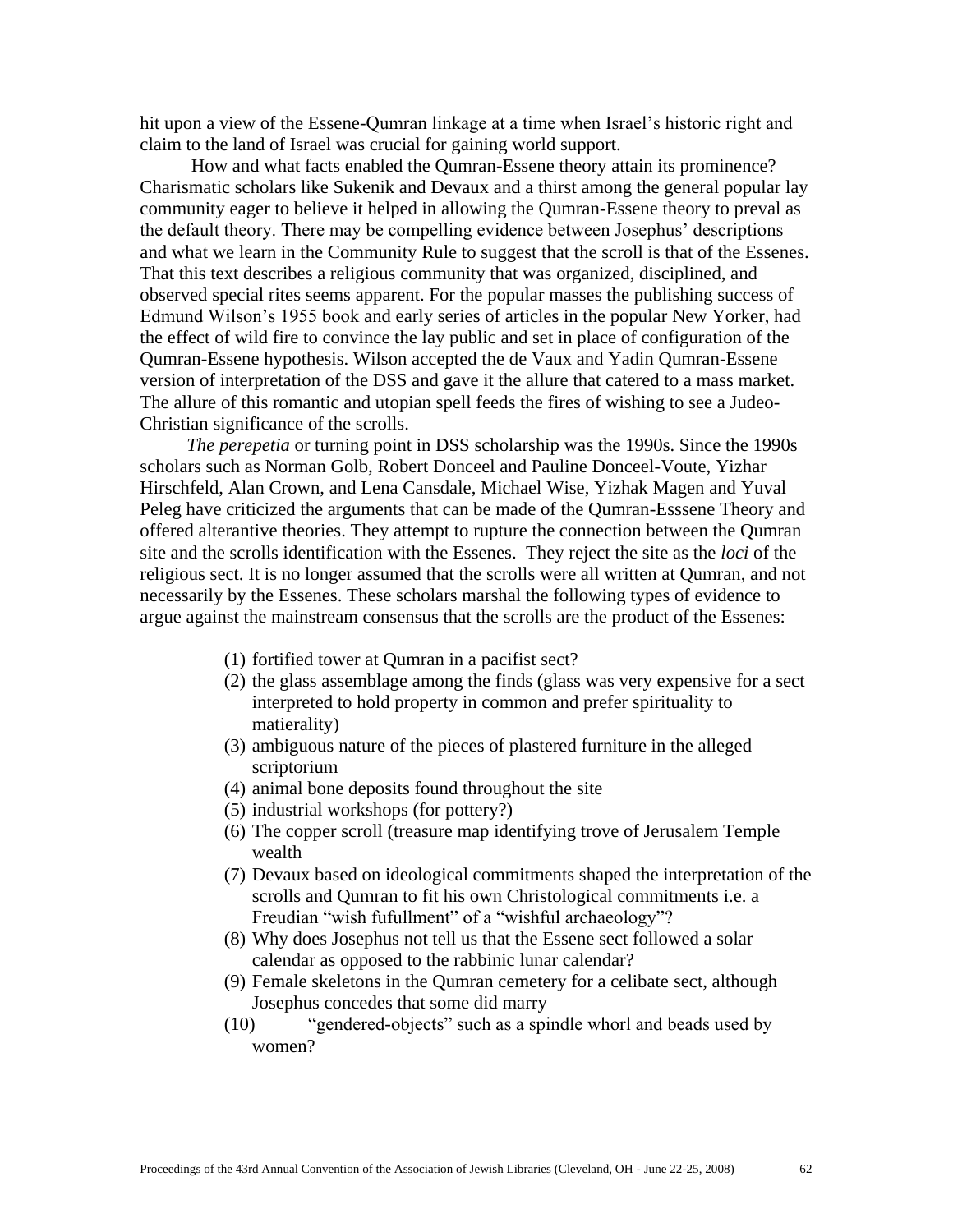Many of the scholars who site such evidence wish to show that the DSS were written in Jerusalem, possibly in the Temple library, and rushed for safekeeping to the remote caves of the Judaean wilderness as the Roman legions were closing in to siege Jerusalem just for the Hurban. This attack on the early proposed identification of the scrolls with the Essenes as their authors and Qumran as the site of their commune already has altered DSS opinions. Many are now willing to concede that only some of the scrolls were written or copied at Qumran, and that many of the scrolls were brought to Qumran from elsewhere including Jerusalem. Who the Essenes were, their priestly origins, social class, religious doctrine, and theologies is also undergoing re-interpretation. Views have also altered regarding the nature of the *mikva'ot* at Qumran and their use and significance. The reigning consensus however holds that Qumran-Essene theory. Scroll scholarship may very well undergo a paradigm shift should new evidence come to light or if the past interpretations are radically changed by a sea-change in coherent demonstrative argument congealing archeological artifacts with interpretations of such facts. This is the postmodern horizon DSS scholarship faces as it moves into the post-modern Nietzschean groundless ground where there are "no facts only interpretations of facts."

If this trend is able to overthrow the prevalent reigning Qumran-Essene consensus then what are we to conclude was the function of the supposed site of Qumran as an Essene religio-spiritual commune? Whether the site of Qumran will be reinterpreted as:

- (1) military fortress
- (2) aristocratic villa
- (3) industrial plant
- (4) customs post
- (5) agricultural manor house
- (6) roadside inn
- (7) pottery factory

waits to be seen. The mysteries of the DSS continues. The riddles of the DSS, their provenance, and their messages waits further interpretation as the present re-interprets the past by slipping in and out of the relativity of time. What was will be, what will be was such is the wisdom of Koheleth and such is the wisdom regarding the methodology and hermeneutics of ways in which facts are re-interpreted according to the spirit of their ages.

 Hermeneutics is interested in part in the evaluation and validity of competing theories, assessing the relationship between evidence and its interpretion, what constitutes "true,","valid", and "sound", arguments along the spectrum of truths. In hermeneutics questions must be asked of confirmation and refutation of rival hypotheses, and how we make judgements regarding the validity of arguments. Is what comes to be taken for truth merely the will of the stronger, i.e. which scholars and their elite associations with Universities with big endowments and hyped reputations give credence to their assertions. Have we entered a \_Closing of the American Mind\_ (Bloom) where all academics and its theories are merely representative of politics and economic factors? Is all of academic scholarship at the beck and call of Foucaultian "power-knowledge regimes" so it is not what you know, but who you know, and your agility as a "political